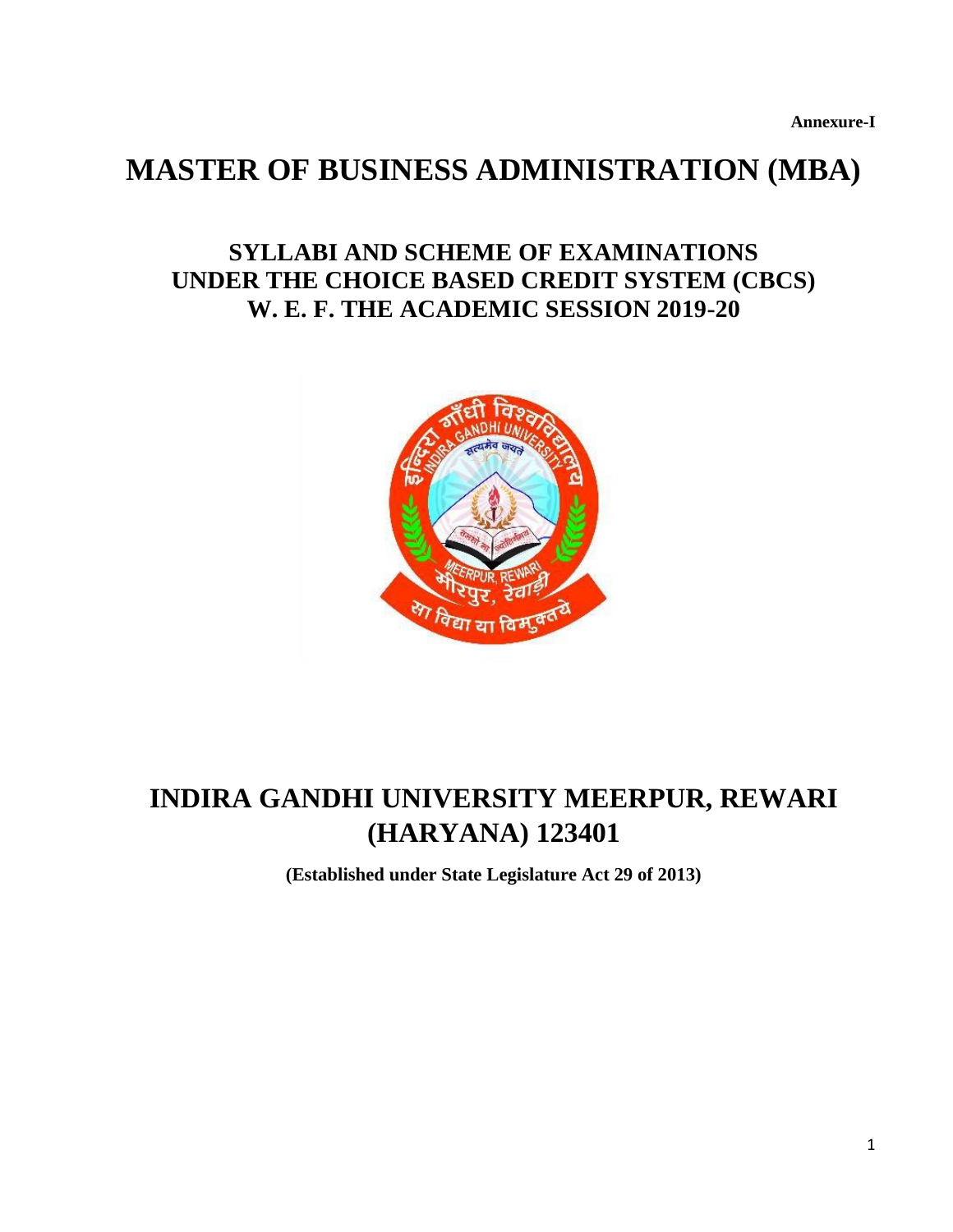# **THE PROGRAMME STRUCTURE**

**Objectives of the Programme**: Master of Business Administration is a two year professional degree programme that prepares individuals for the business world and leads to earning a master degree. MBA is an inter-disciplinary programme that includes the courses borrowed from Commerce, Science, Humanities and Social Sciences and furthermodified themas per the need of business administration. This programme is structured to enable the graduate students of any discipline to evolve as Master of Business Administration (MBA). The programme imparts the knowledge of management concepts and learnings in functional areas such as Marketing, Finance, Human Resources and International Business etc. The courses lay importance to both hard and soft skills and further add substance for the comprehensive knowledge, skills development to manage businesses in dynamic business environment.

# **Learning Outcomes**

After going through the programme, the students shall be able to have:

- Understanding of socio-economic-technological-politico-legal environment at national and global levels,
- Knowledge of concepts, theoriesand best management practices and their implications,
- Effective decision making in dynamic business environment,
- Effective communication, leadership, and entrepreneurial skills,
- Socially responsible behaviors in managing of corporate and entrepreneurial ventures, and act as a responsible citizen and contribute in the growth of nation and mankind.

# **Programme Duration**

Master of Business Administration is a two years full time programme divided into two years and four semesters-two even and two odd semesters.

**Type of Courses:** Courses in the programme may be of following kinds:

- Core courses (CC): Compulsory course (paper) to be studied by the student as a core requirement of the degree.
- **Discipline Centric Elective Courses (DCEC):** Optional course that student can choose from a pool of courses within the department.
- **Open Elective Courses (OEC):**An elective course chosen from the pool of courses related to other disciplines offered by other departments of the university.
- Foundation Elective Courses (FEC): An elective paper opted to enhance the understanding related to value based courses, computer awareness, information processing, office automation programming, communication skills, spoken English, personality development, soft skill, entrepreneurship development, etc.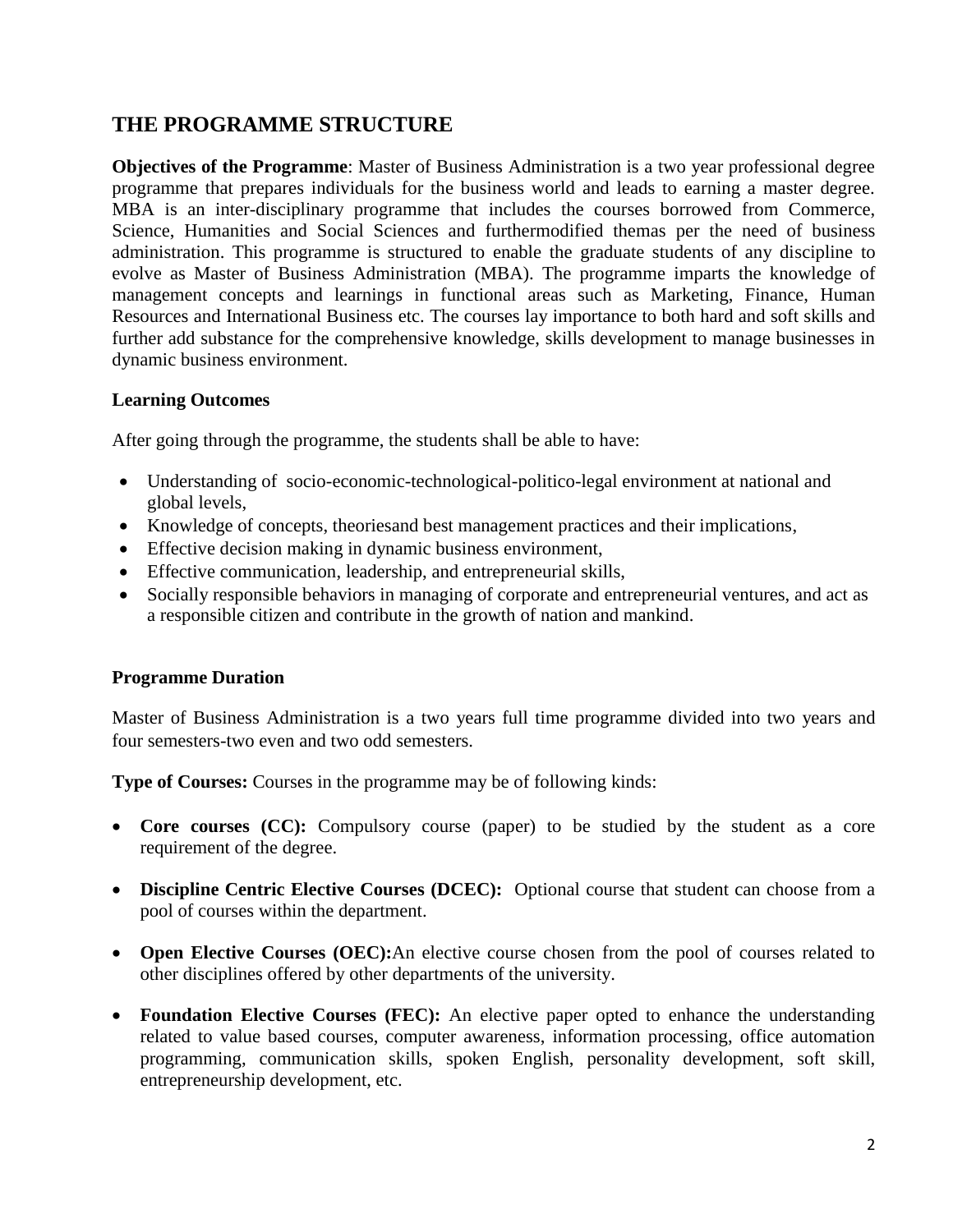**Pedagogy:** The courses are delivered through a mix of modern teaching techniques such as:

- Lectures
- Presentations
- Seminars
- Case Studies
- Field Visits
- Group & Individual Projects
- Role-Playing
- Experiential Learning
- Simulation Exercises/games

The actual mix varies with the nature of a course. For effective learning, students are required to participate actively in the class sessions. Discussions and deliberations by the students make learning more effective and interesting. The students will be required to do a fair amount of practical work by the way of summer training, project works, field investigations and case analysis besides library reading and contact hours. Students' participation in the programme inside and outside of class will be evaluated on a continuous basis.

# **Specialization**

- 1. The Department offers dual specialization in the programme. First year is common for all the students and they have to select two specializations (Specialization-I and Specialization-II) in second year from the following specializations:
	- a. Finance
	- b. Human Resource Management
	- c. Marketing
	- d. International Business
- 2. Students are required to opt 5 (five) elective courses from the selected specializations in a way that in third semester, student has to choose three elective courses from specialization-I and two elective courses from specialization-II. In forth semester, students have to choose two elective courses from specialization-I and three elective courses from specialization-II. The specializations opted in III semester would remain same in the IVsemester.

# **Note:**

1. The syllabus of each course (except few courses)is divided into four units. The question paper shall be divided into two sections. Section 'A'shall comprise of eight short answer type questions spread over the entire syllabuscarrying two marks each, which shall be compulsory. Each short answer type question would carry two marks  $(8 \text{ X } 2 =16)$ . Section 'B'shall comprise eight questions (two questions from each unit) and shall be required to attempt four questions selecting one question from each unit. All questions will carry equal marks  $(16X4=64)$ .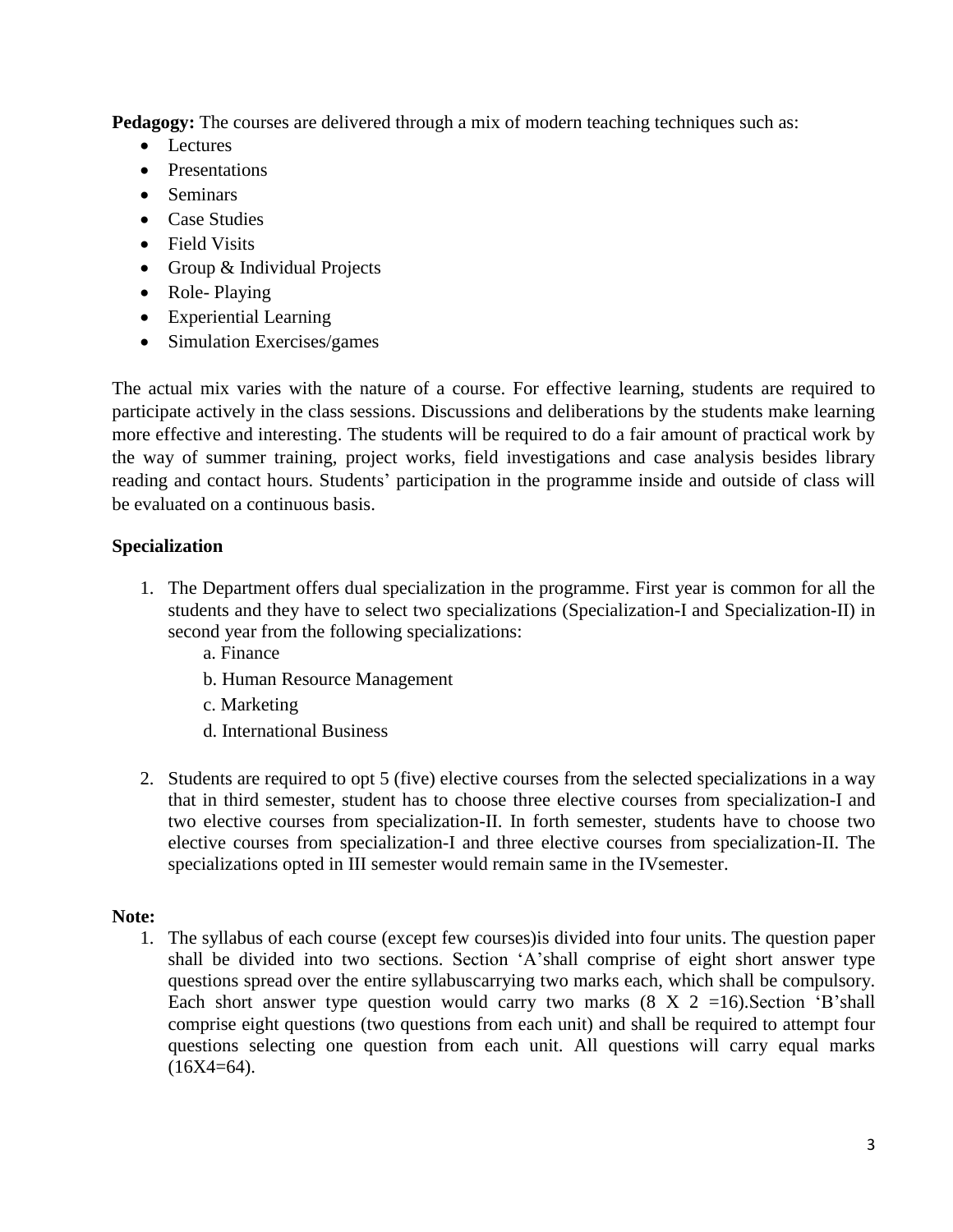- 2. English shall be the medium of instruction and examination except open elective course for which medium of instruction will be Hindi and English both.
- 3. The duration of external examination for each course shall be three hours.
- 4. The distribution & weightage of internal assessment marks shall be based on:
	- 10 marks for the sessional/ internal test.
	- 5 marks for written assignments, presentations, class participation.
	- 5 marks for Class attendance.
- 5. The 'Summer Training Report' in the Third Semester will be evaluated as 50 marks for 20-30 minutes presentation as scheduled by the department in front of the panel of two internal examiners duly appointed by the chairperson/head of the department, 50 marks for report evaluation.
- 6. Discipline centric elective courses (DCEC) will be started only after the enrollment of minimum ten students in the course subject to the availability of requisite resources/expert faculty.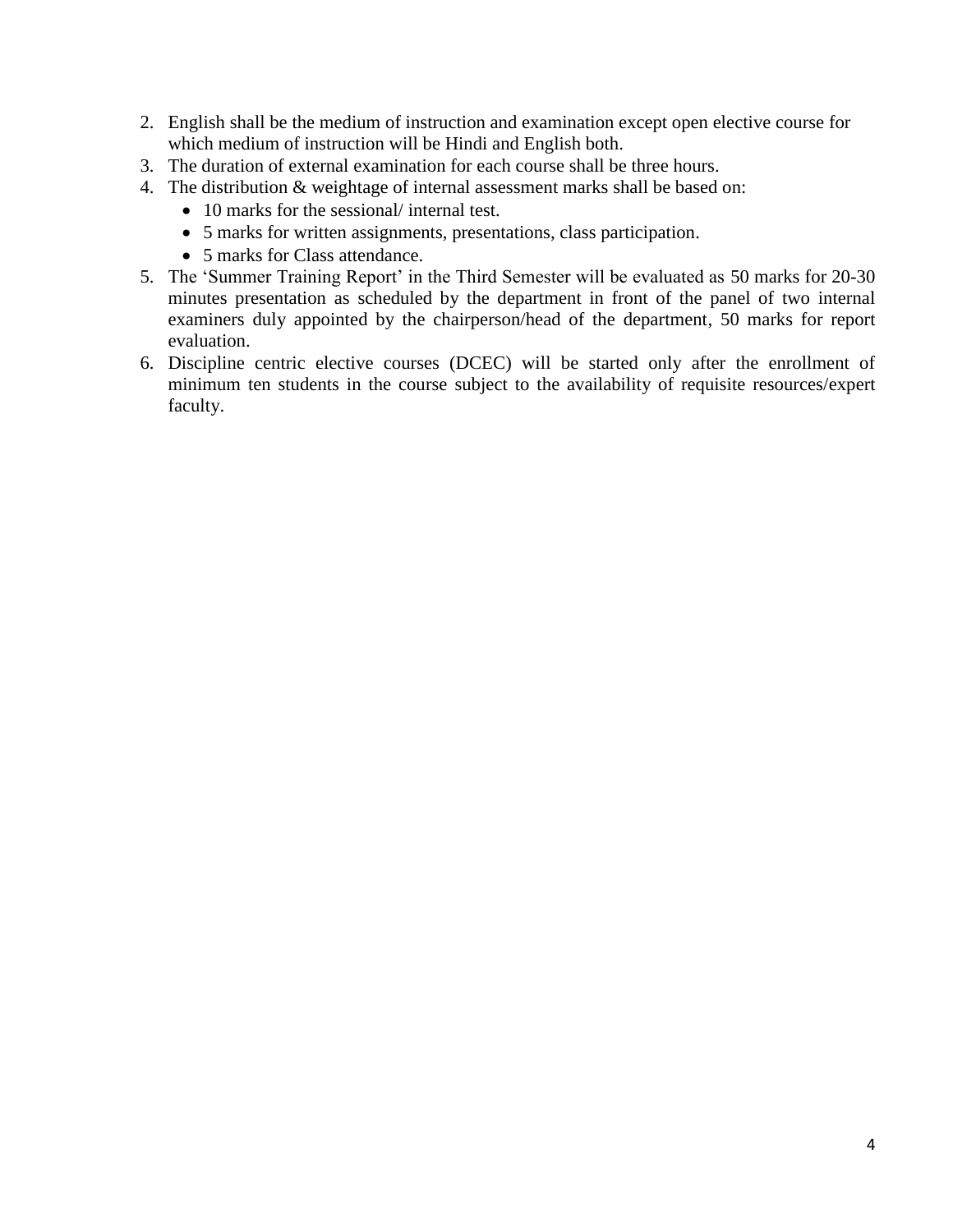#### **PROGRAMME STRUCTURE AND SCHEME OF EXAMINATION MASTER OF BUSINESS ADMINISTRATION (MBA) UNDER CHOICE BASED CREDIT SYSTEM W.E.F. 2019-20**

|               | <b>Semester: I</b> | <b>Total Credits: 38Total Marks: 950</b>                                                          |                          |                |                |                                |                |                |                           |                 |                  |     |
|---------------|--------------------|---------------------------------------------------------------------------------------------------|--------------------------|----------------|----------------|--------------------------------|----------------|----------------|---------------------------|-----------------|------------------|-----|
| Course        | Course             | Nomenclature of the course                                                                        | <b>Contact Hours per</b> |                |                | <b>Credits</b>                 |                |                | <b>Examination Scheme</b> | <b>Total</b>    |                  |     |
| Code          | type               |                                                                                                   |                          | week           |                |                                |                |                |                           |                 |                  |     |
|               |                    |                                                                                                   | L                        | $\mathbf{P}$   | <b>Total</b>   | ${\bf P}$<br><b>Total</b><br>L |                |                | <b>Theory</b>             | <b>Internal</b> | <b>Practical</b> |     |
|               |                    |                                                                                                   |                          |                |                |                                |                |                |                           | <b>Marks</b>    |                  |     |
| <b>MBA101</b> | CC                 | Principles of Management                                                                          | 4                        |                | 4              | 4                              |                | $\overline{4}$ | 80                        | 20              |                  | 100 |
| <b>MBA102</b> | CC                 | <b>Accounting for Managers</b>                                                                    | 4                        |                | 4              | 4                              |                | 4              | 80                        | 20              |                  | 100 |
| <b>MBA103</b> | CC                 | Statistics for Managers                                                                           | 4                        |                | 4              | 4                              |                | 4              | 80                        | 20              |                  | 100 |
| <b>MBA104</b> | CC                 | <b>Business Communication</b>                                                                     | 4                        |                | 4              | 4                              |                | 4              | 80                        | 20              |                  | 100 |
| <b>MBA105</b> | CC                 | <b>Managerial Economics</b>                                                                       | 4                        |                | 4              | 4                              |                | $\overline{4}$ | 80                        | 20              |                  |     |
| <b>MBA106</b> | CC                 | Fundamentals of Computers and e-                                                                  | $\overline{2}$           | 4              | 6              | $\overline{2}$                 | $\overline{2}$ | 4              | 60                        |                 | 40               | 100 |
|               |                    | commerce                                                                                          |                          |                |                |                                |                |                |                           |                 |                  |     |
| <b>MBA107</b> | CC                 | Managerial Skill Development                                                                      |                          | $\overline{4}$ | 4              |                                | $\overline{2}$ | $\overline{2}$ |                           |                 | 50               | 50  |
| <b>MBA108</b> | CC                 | <b>Current Business and Economic Affairs</b>                                                      | 4                        |                | 4              | 4                              |                | 4              | 80                        | 20              |                  | 100 |
| <b>MBA109</b> | CC                 | Seminar                                                                                           |                          |                |                |                                |                |                |                           |                 |                  | 25  |
| <b>MBA110</b> | CC                 | Self-Study Paper                                                                                  |                          |                |                |                                |                |                |                           |                 |                  | 25  |
|               |                    | Discipline Centric Elective Courses: Students have to Choose any one course out of following two: |                          |                |                |                                |                |                |                           |                 |                  |     |
| <b>MBA111</b> | <b>DCEC</b>        | <b>Business Environment</b>                                                                       | 4                        |                | 4              | 4                              |                | $\overline{4}$ | 80                        | 20              |                  | 100 |
| <b>MBA112</b> | <b>DCEC</b>        | <b>Indian Economy</b>                                                                             | 4                        |                | $\overline{4}$ | 4                              |                | 4              | 80                        | 20              |                  | 100 |
|               | <b>FEC</b>         | Communication Skills and<br>L.                                                                    | $\overline{2}$           |                | 2              | $\overline{2}$                 |                | $\overline{2}$ | 40                        | 10              |                  | 50  |
|               |                    | <b>Personality Development</b>                                                                    |                          |                |                |                                |                |                |                           |                 |                  |     |
|               |                    | Π.<br>Value Education                                                                             |                          |                |                |                                |                |                |                           |                 |                  |     |
| <b>Total</b>  |                    |                                                                                                   | 32                       | 8              | 40             | 32                             | 4              | 38             | 660                       | 150             | 90               | 950 |

L=Lecture, P=Practical

**Note:** Student will choose one Foundation Elective Course (FEC) from a pool of FEC courses offered by the University at central level.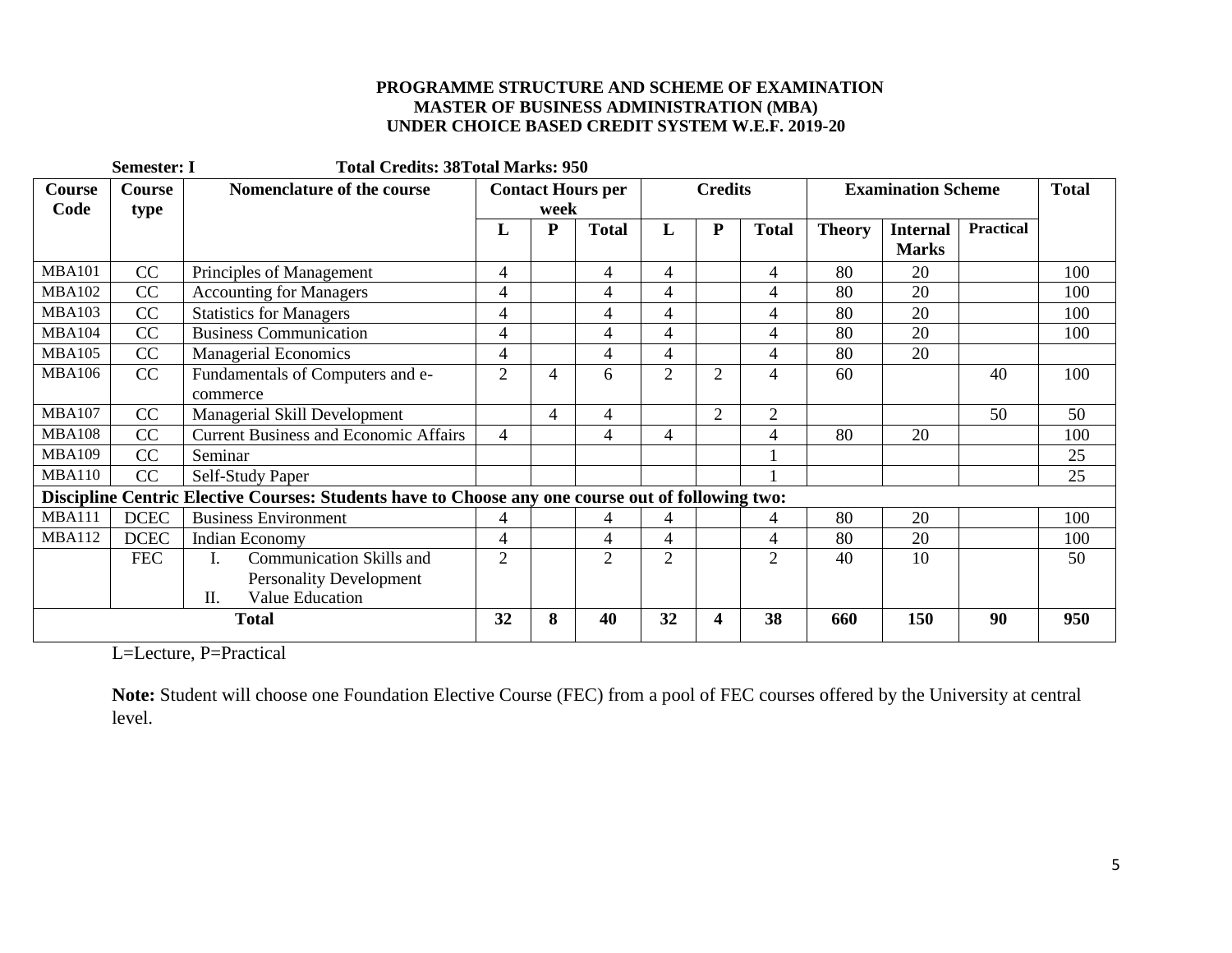|                | <b>Semester: II</b>   | <b>Total Credits: 36</b>                                                                          |                                  |   | <b>Total Marks: 900</b> |    |                |                           |               |                                 |                  |     |
|----------------|-----------------------|---------------------------------------------------------------------------------------------------|----------------------------------|---|-------------------------|----|----------------|---------------------------|---------------|---------------------------------|------------------|-----|
| Course<br>Code | <b>Course</b><br>type | Nomenclature of the course                                                                        | <b>Contact Hours per</b><br>week |   | <b>Credits</b>          |    |                | <b>Examination Scheme</b> |               |                                 | <b>Total</b>     |     |
|                |                       |                                                                                                   | L                                | P | <b>Total</b>            | L  | ${\bf P}$      | <b>Total</b>              | <b>Theory</b> | <b>Internal</b><br><b>Marks</b> | <b>Practical</b> |     |
| <b>MBA201</b>  | CC                    | <b>Financial Management</b>                                                                       | $\overline{4}$                   |   | 4                       | 4  |                | $\overline{4}$            | 80            | 20                              |                  | 100 |
| <b>MBA202</b>  | CC                    | <b>Marketing Management</b>                                                                       | 4                                |   | $\overline{4}$          | 4  |                | 4                         | 80            | 20                              |                  | 100 |
| <b>MBA203</b>  | CC                    | Human Resource<br>Management                                                                      | 4                                |   | $\overline{4}$          | 4  |                | $\overline{4}$            | 80            | 20                              |                  | 100 |
| <b>MBA204</b>  | CC                    | <b>Business Research Methods</b>                                                                  | 4                                |   | 4                       | 4  |                | $\overline{4}$            | 80            | 20                              |                  | 100 |
| <b>MBA205</b>  | CC                    | <b>Operations Research</b>                                                                        | 4                                |   | $\overline{4}$          | 4  |                | 4                         | 80            | 20                              |                  | 100 |
| <b>MBA206</b>  | CC                    | Organisational Behaviour                                                                          | 4                                |   | 4                       | 4  |                | $\overline{4}$            | 80            | 20                              |                  | 100 |
| <b>MBA207</b>  | CC                    | Managerial Skill<br>Development                                                                   |                                  | 4 | 4                       |    | $\overline{2}$ | $\overline{2}$            |               |                                 | 50               | 50  |
| <b>MBA208</b>  | CC                    | <b>Current Business and</b><br><b>Economic Affairs</b>                                            | $\overline{4}$                   |   | 4                       | 4  |                | $\overline{4}$            | 80            | 20                              |                  | 100 |
| <b>MBA 209</b> | CC                    | Seminar                                                                                           |                                  |   |                         |    |                |                           |               |                                 |                  | 25  |
| <b>MBA210</b>  | CC                    | Self-Study Paper                                                                                  |                                  |   |                         |    |                |                           |               |                                 |                  | 25  |
|                |                       | Discipline Centric Elective Courses: Students have to choose any one course out of following two: |                                  |   |                         |    |                |                           |               |                                 |                  |     |
| <b>MBA211</b>  | <b>DCEC</b>           | <b>International Business</b>                                                                     | $\overline{4}$                   |   | 4                       | 4  |                | $\overline{4}$            | 80            | 20                              |                  | 100 |
| <b>MBA212</b>  | <b>DCEC</b>           | Production and Operations<br>Management                                                           | 4                                |   | 4                       | 4  |                | 4                         | 80            | 20                              |                  | 100 |
|                |                       | <b>Total</b>                                                                                      | 32                               | 4 | 36                      | 32 | $\overline{2}$ | 36                        | 640           | 160                             | 50               | 900 |

L=Lecture, P=Practical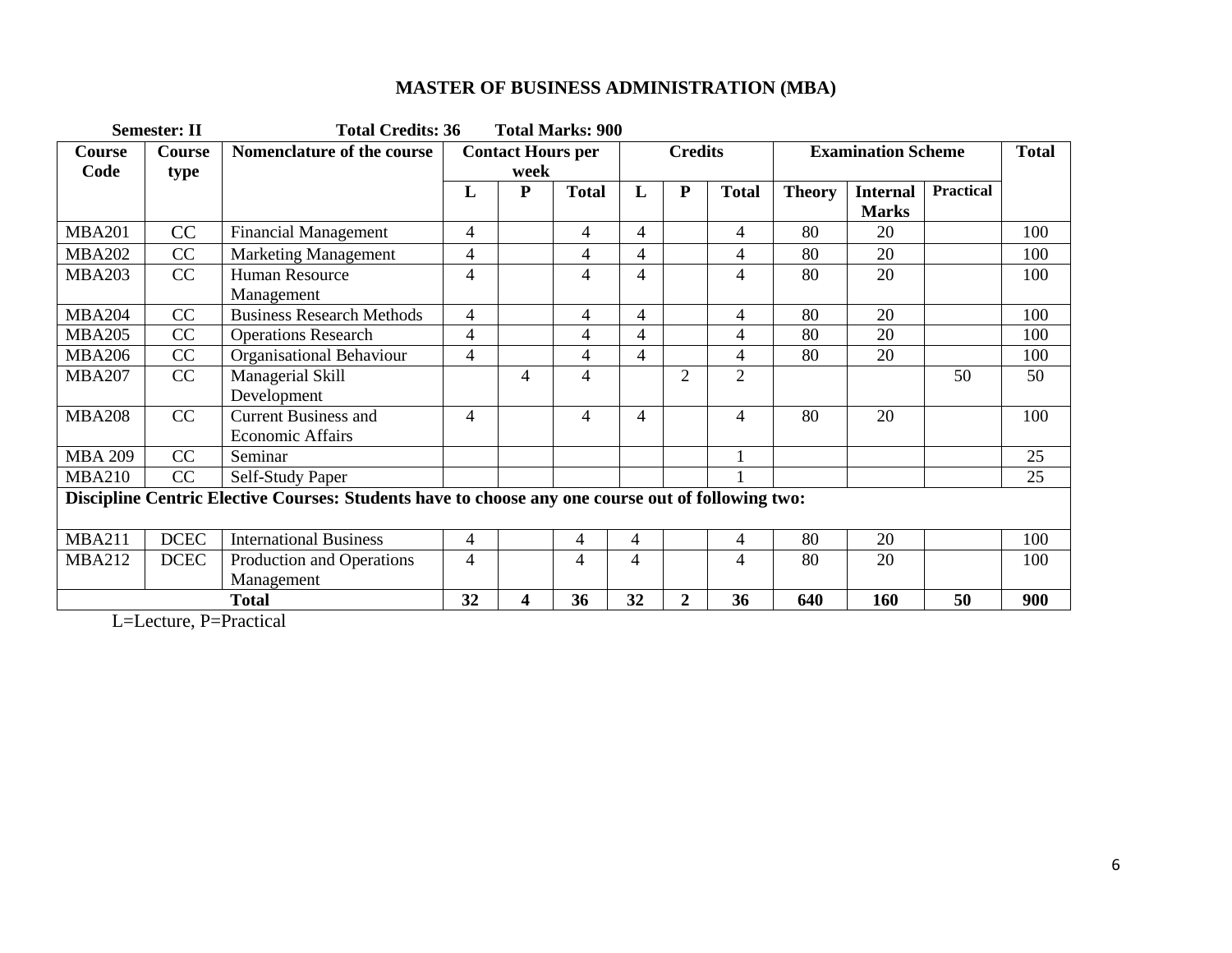|                       |             | <b>Semester: III Total Credits: 43</b> | <b>Total Marks: 1100</b> |           |                |                |                |                           |               |                 |                        |             |
|-----------------------|-------------|----------------------------------------|--------------------------|-----------|----------------|----------------|----------------|---------------------------|---------------|-----------------|------------------------|-------------|
| <b>Course Code</b>    | Course      | Nomenclature of the course             | <b>Contact Hours per</b> |           | <b>Credits</b> |                |                | <b>Examination Scheme</b> |               |                 | <b>Total</b>           |             |
|                       | type        |                                        |                          | week      |                |                |                |                           |               |                 |                        |             |
|                       |             |                                        | L                        | ${\bf P}$ | <b>Total</b>   | L              | ${\bf P}$      | <b>Total</b>              | <b>Theory</b> | <b>Internal</b> | <b>Practical</b>       |             |
|                       |             |                                        |                          |           |                |                |                |                           |               | <b>Marks</b>    | / Viva-<br><b>Voce</b> |             |
| <b>MBA301</b>         | CC          | <b>Strategic Management</b>            | 4                        |           | 4              | $\overline{4}$ |                | $\overline{4}$            | 80            | 20              |                        | 100         |
| <b>MBA302</b>         | CC          | <b>Business Laws</b>                   | $\overline{4}$           |           | $\overline{4}$ | 4              |                | $\overline{4}$            | 80            | 20              |                        | 100         |
| <b>MBA303</b>         | CC          | Summer Training Report &               |                          |           |                |                |                | 4                         |               | 20              | 80                     | 100         |
|                       |             | Viva-Voce                              |                          |           |                |                |                |                           |               |                 |                        |             |
| <b>Specialization</b> | <b>DCEC</b> | Elective 1                             | 4                        |           | 4              | 4              |                | 4                         | 80            | 20              |                        | 100         |
|                       | <b>DCEC</b> | Elective 2                             | 4                        |           | $\overline{4}$ | 4              |                | $\overline{4}$            | 80            | 20              |                        | 100         |
|                       | <b>DCEC</b> | Elective 3                             | 4                        |           | $\overline{4}$ | 4              |                | $\overline{4}$            | 80            | 20              |                        | 100         |
| <b>Specialization</b> | <b>DCEC</b> | Elective 1                             | 4                        |           | $\overline{4}$ | 4              |                | $\overline{4}$            | 80            | 20              |                        | 100         |
| П                     | <b>DCEC</b> | Elective 2                             | 4                        |           | 4              | 4              |                | $\overline{4}$            | 80            | 20              |                        | 100         |
| <b>MBA 326</b>        | CC          | Managerial Skill Development           |                          | 4         | 4              |                | 2              | $\overline{2}$            |               |                 | 50                     | 50          |
| <b>MBA 327</b>        | CC          | <b>Current Business and Economic</b>   | 4                        |           | 4              | 4              |                | $\overline{4}$            | 80            | 20              |                        | 100         |
|                       |             | Affairs                                |                          |           |                |                |                |                           |               |                 |                        |             |
| <b>MBA328</b>         | CC          | Seminar                                |                          |           |                |                |                |                           |               |                 |                        | 25          |
| <b>MBA 329</b>        | CC          | Self-Study Paper                       |                          |           |                |                |                |                           |               |                 |                        | 25          |
| <b>MBA330</b>         | OEC*        | <b>Basics of Management</b>            | $\overline{3}$           |           | 3              | 3              |                | 3                         | 80            | 20              |                        | 100         |
| <b>Total</b>          |             |                                        | 35                       | 4         | 39             | 35             | $\overline{2}$ | 43                        | 720           | 200             | 130                    | <b>1100</b> |

L=Lecture, P=Practical

#### **Note:**

- 1. \*Open Elective Course (OEC) will be offered to the students of other departments of the university, similarly the students of MBA third semester will choose one OEC from a pool of courses offered by other departments of the university.
- 2. Students are required to choose two specializations out of four specializations offered by the department. In third semester, student has to choose three elective courses from specialization-I and two elective courses from specialization-II from a pool of courses offered in respective specializations.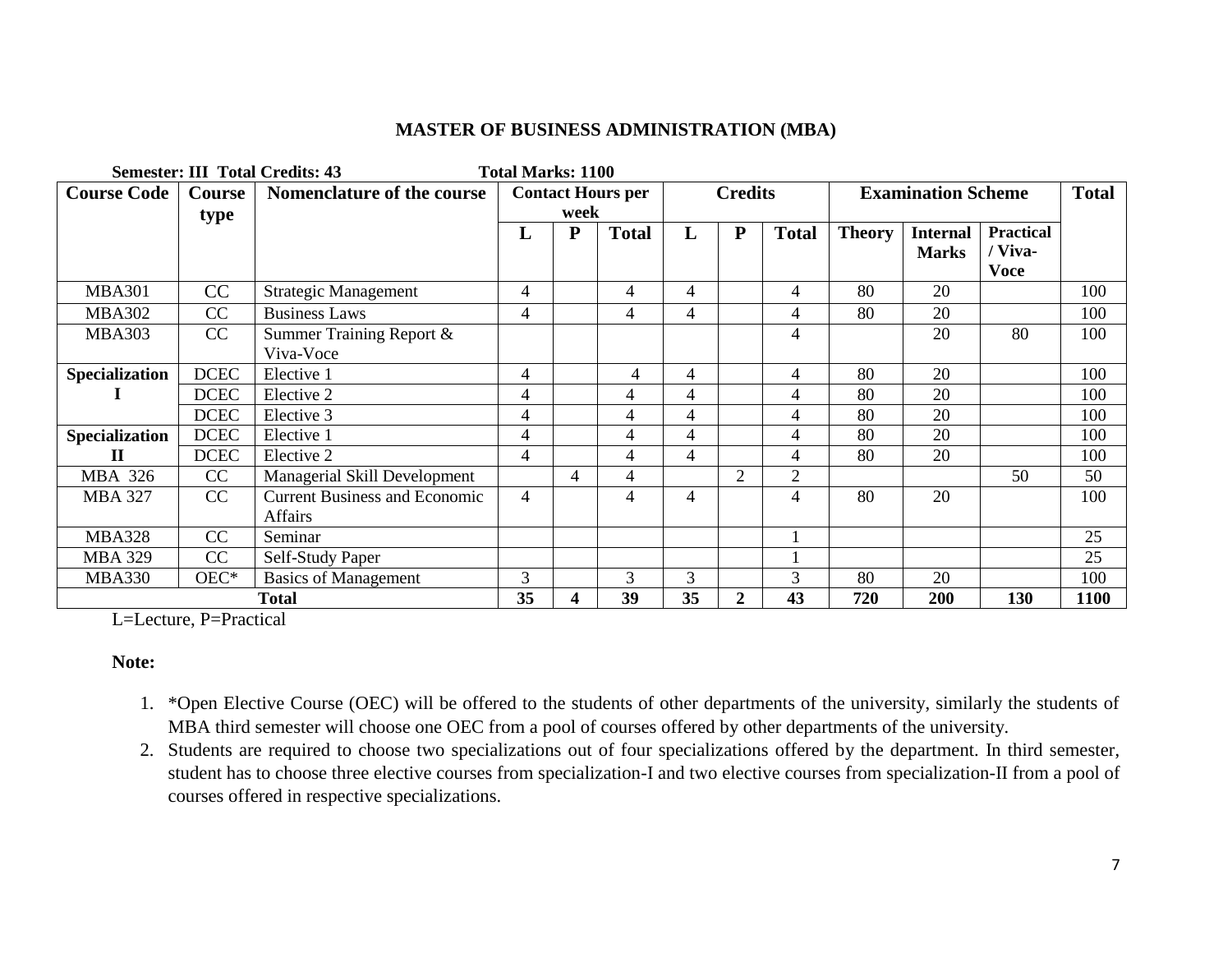| <b>Course</b>         | <b>Course</b> | <b>Nomenclature of the</b>           | <b>Contact Hours per</b> |                |              |                |                | <b>Examination Scheme</b> |               | <b>Total</b>    |        |      |
|-----------------------|---------------|--------------------------------------|--------------------------|----------------|--------------|----------------|----------------|---------------------------|---------------|-----------------|--------|------|
| Code                  | type          | course                               | week                     |                |              |                |                |                           |               |                 |        |      |
|                       |               |                                      | L                        | ${\bf P}$      | <b>Total</b> | L              | ${\bf P}$      | <b>Total</b>              | <b>Theory</b> | <b>Internal</b> | Practi |      |
|                       |               |                                      |                          |                |              |                |                |                           |               | <b>Marks</b>    | cal    |      |
| <b>MBA401</b>         | CC            | <b>Entrepreneurship Development</b>  | $\overline{4}$           |                | 4            | $\overline{4}$ |                | 4                         | 80            | 20              |        | 100  |
| <b>MBA402</b>         | CC            | <b>Business Ethics and Corporate</b> | 4                        |                | 4            | $\overline{4}$ |                | 4                         | 80            | 20              |        | 100  |
|                       |               | Social Responsibility                |                          |                |              |                |                |                           |               |                 |        |      |
| <b>MBA403</b>         | CC            | Internet Security and Cyber          | 4                        |                | 4            | $\overline{4}$ |                | 4                         | 80            | 20              |        | 100  |
|                       |               | Laws                                 |                          |                |              |                |                |                           |               |                 |        |      |
| <b>Specialization</b> | <b>DCEC</b>   | Elective 1                           | 4                        |                | 4            | 4              |                | 4                         | 80            | 20              |        | 100  |
|                       | <b>DCEC</b>   | Elective 2                           | 4                        |                | 4            | $\overline{4}$ |                | 4                         | 80            | 20              |        | 100  |
| Specialization        | <b>DCEC</b>   | Elective 1                           | 4                        |                | 4            | $\overline{4}$ |                | 4                         | 80            | 20              |        | 100  |
| П                     | <b>DCEC</b>   | Elective 2                           | 4                        |                | 4            | $\overline{4}$ |                | 4                         | 80            | 20              |        | 100  |
|                       | <b>DCEC</b>   | Elective 3                           | 4                        |                | 4            | $\overline{4}$ |                | $\overline{\mathcal{A}}$  | 80            | 20              |        | 100  |
| <b>MBA428</b>         | CC            | Managerial Skill Development         |                          | $\overline{4}$ | 4            |                | $\overline{2}$ | $\overline{2}$            |               |                 | 50     | 50   |
| <b>MBA429</b>         | CC            | <b>Current Business and</b>          | $\overline{4}$           |                | 4            | $\overline{4}$ |                | 4                         | 80            | 20              |        | 100  |
|                       |               | <b>Economic Affairs</b>              |                          |                |              |                |                |                           |               |                 |        |      |
| <b>MBA430</b>         | CC            | Seminar                              |                          |                |              |                |                |                           |               |                 |        | 25   |
| <b>MBA431</b>         | CC            | Self-Study Paper                     |                          |                |              |                |                |                           |               |                 |        | 25   |
|                       | <b>Total</b>  |                                      | 36                       | 8              | 44           | 36             | 4              | 40                        | 720           | 180             | 50     | 1000 |

#### **Semester: IVTotal Credits: 40Total Marks: 1000**

L=Lecture, P=Practical

**Note:** Specializations of the students will remain same as chosen in third semester. In fourth semester, student has to choose two elective courses from specialization-I and three elective courses from specialization-II.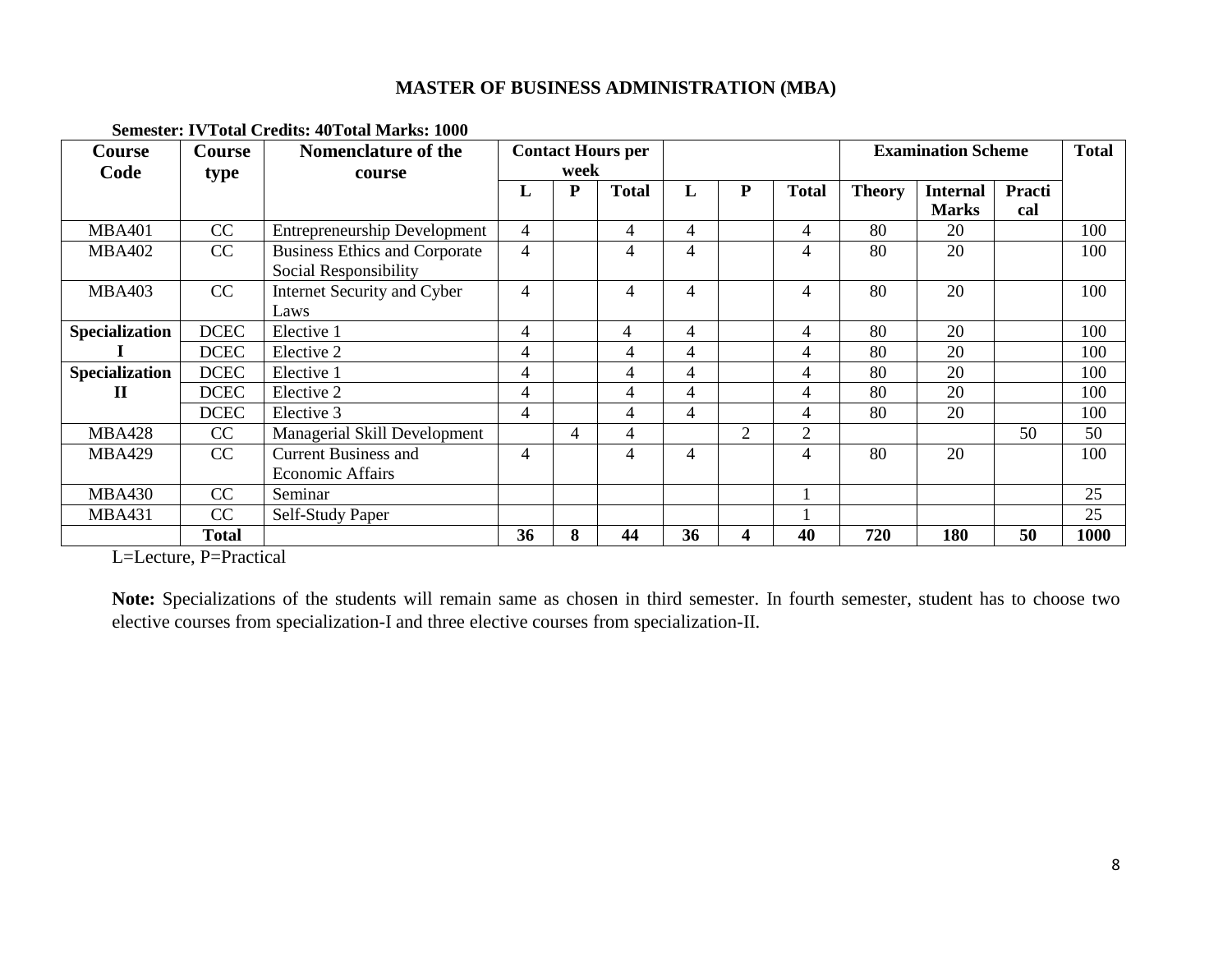# **(Courses offered for the Specializationsin Semester III and Semester IV)**

# **FINANCE**

| <b>SEMESTER: III</b> |                    |                                               |  |  |
|----------------------|--------------------|-----------------------------------------------|--|--|
| Course               | <b>Course Code</b> | Nomenclature of the Course(s)                 |  |  |
| <b>DCEC</b>          | <b>MBA 304</b>     | <b>Management of Financial Services</b>       |  |  |
| <b>DCEC</b>          | <b>MBA 305</b>     | Project Management and Infrastructure Finance |  |  |
| <b>DCEC</b>          | <b>MBA 306</b>     | <b>Strategic Cost Management and Control</b>  |  |  |
| <b>DCEC</b>          | <b>MBA 307</b>     | <b>Multinational Financial Management</b>     |  |  |
| <b>DCEC</b>          | <b>MBA 308</b>     | <b>Security Analysis</b>                      |  |  |
| <b>DCEC</b>          | <b>MBA 309</b>     | Management of Banking and Insurance           |  |  |
| <b>SEMESTER: IV</b>  |                    |                                               |  |  |
|                      |                    |                                               |  |  |
| <b>DCEC</b>          | <b>MBA404</b>      | Corporate Taxation                            |  |  |
| <b>DCEC</b>          | <b>MBA405</b>      | Principles of Banking                         |  |  |
| <b>DCEC</b>          | <b>MBA406</b>      | Portfolio Management                          |  |  |
| <b>DCEC</b>          | <b>MBA407</b>      | <b>Financial Derivatives</b>                  |  |  |
| <b>DCEC</b>          | <b>MBA408</b>      | <b>Risk Management</b>                        |  |  |
| <b>DCEC</b>          | <b>MBA409</b>      | Principles of Insurance                       |  |  |

# **INTERNATIONAL BUSINESS**

| <b>SEMESTER: III</b> |                    |                                                   |  |  |  |  |
|----------------------|--------------------|---------------------------------------------------|--|--|--|--|
| Course               | <b>Course Code</b> | <b>Nomenclature of the Course(s)</b>              |  |  |  |  |
| <b>DCEC</b>          | <b>MBA 307</b>     | <b>Multinational Financial Management</b>         |  |  |  |  |
| <b>DCEC</b>          | <b>MBA 310</b>     | Foreign Exchange Management                       |  |  |  |  |
| <b>DCEC</b>          | <b>MBA 311</b>     | <b>International Business Environment</b>         |  |  |  |  |
| <b>DCEC</b>          | <b>MBA 312</b>     | <b>IHRM</b>                                       |  |  |  |  |
| <b>DCEC</b>          | <b>MBA 313</b>     | India's Foreign Trade Policy                      |  |  |  |  |
| <b>DCEC</b>          | <b>MBA 314</b>     | <b>Regional Economic Blocks</b>                   |  |  |  |  |
| <b>SEMESTER: IV</b>  |                    |                                                   |  |  |  |  |
|                      |                    |                                                   |  |  |  |  |
| <b>DCEC</b>          | <b>MBA410</b>      | Global Strategic Management                       |  |  |  |  |
| <b>DCEC</b>          | <b>MBA 411</b>     | <b>Multinational Banking</b>                      |  |  |  |  |
| <b>DCEC</b>          | <b>MBA412</b>      | <b>Export Import Documentation and Procedures</b> |  |  |  |  |
| <b>DCEC</b>          | <b>MBA 413</b>     | <b>International Logistics</b>                    |  |  |  |  |
| <b>DCEC</b>          | <b>MBA 414</b>     | <b>International Accounting</b>                   |  |  |  |  |
| <b>DCEC</b>          | <b>MBA415</b>      | <b>Cross Cultural and Global Management</b>       |  |  |  |  |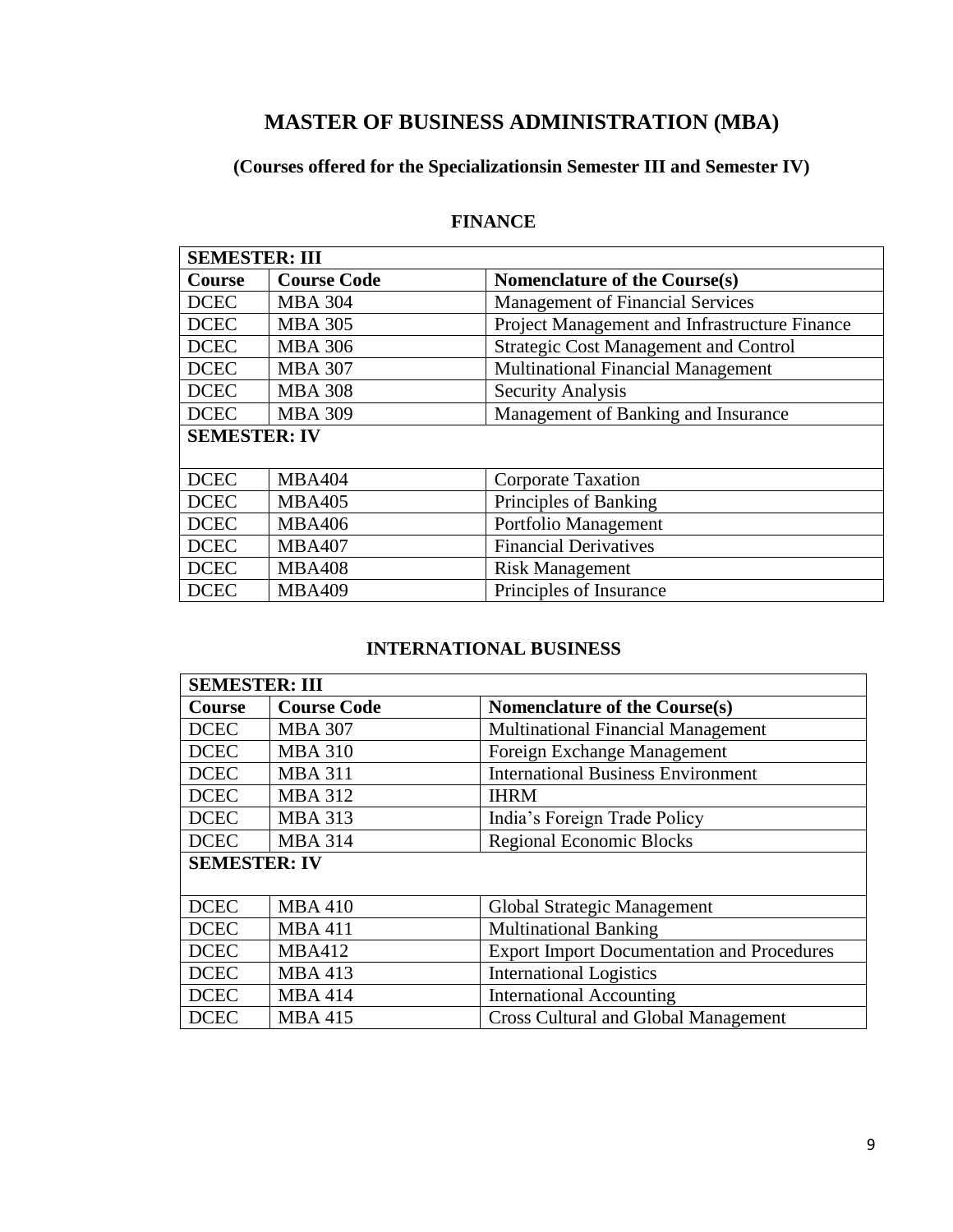# **MARKETING**

| <b>SEMESTER: III</b> |                    |                                          |  |  |  |  |  |
|----------------------|--------------------|------------------------------------------|--|--|--|--|--|
| Course               | <b>Course Code</b> | Nomenclature of the Course(s)            |  |  |  |  |  |
| <b>DCEC</b>          | <b>MBA 315</b>     | <b>Brand Management</b>                  |  |  |  |  |  |
| <b>DCEC</b>          | <b>MBA 316</b>     | <b>International Marketing</b>           |  |  |  |  |  |
| <b>DCEC</b>          | <b>MBA 317</b>     | <b>Advertising Management</b>            |  |  |  |  |  |
| <b>DCEC</b>          | <b>MBA 318</b>     | <b>Service Marketing</b>                 |  |  |  |  |  |
| <b>DCEC</b>          | <b>MBA 319</b>     | <b>Consumer Behaviour</b>                |  |  |  |  |  |
| <b>DCEC</b>          | <b>MBA 320</b>     | <b>Public Relations and CRM</b>          |  |  |  |  |  |
| <b>SEMESTER: IV</b>  |                    |                                          |  |  |  |  |  |
|                      |                    |                                          |  |  |  |  |  |
| <b>DCEC</b>          | <b>MBA416</b>      | <b>Rural Marketing</b>                   |  |  |  |  |  |
| <b>DCEC</b>          | <b>MBA417</b>      | <b>Sales and Distribution Management</b> |  |  |  |  |  |
| <b>DCEC</b>          | <b>MBA418</b>      | <b>Retail Management</b>                 |  |  |  |  |  |
| <b>DCEC</b>          | <b>MBA419</b>      | <b>Marketing Research</b>                |  |  |  |  |  |
| <b>DCEC</b>          | <b>MBA420</b>      | <b>Digital Marketing</b>                 |  |  |  |  |  |
| <b>DCEC</b>          | <b>MBA421</b>      | <b>Social Marketing</b>                  |  |  |  |  |  |

# **HUMAN RESOURCE MANAGEMENT**

| <b>SEMESTER: III</b> |                    |                                                  |  |  |  |  |  |
|----------------------|--------------------|--------------------------------------------------|--|--|--|--|--|
| <b>Course</b>        | <b>Course Code</b> | Nomenclature of the Course(s)                    |  |  |  |  |  |
| <b>DCEC</b>          | <b>MBA 321</b>     | Managing Interpersonal and Group Processes       |  |  |  |  |  |
| <b>DCEC</b>          | <b>MBA312</b>      | <b>IHRM</b>                                      |  |  |  |  |  |
| <b>DCEC</b>          | <b>MBA322</b>      | Training and Development                         |  |  |  |  |  |
| <b>DCEC</b>          | <b>MBA323</b>      | HR Planning and Development                      |  |  |  |  |  |
| <b>DCEC</b>          | <b>MBA324</b>      | Trade Unions and Labour Legislations             |  |  |  |  |  |
| <b>DCEC</b>          | <b>MBA325</b>      | <b>Business Negotiation Skills</b>               |  |  |  |  |  |
| <b>SEMESTER: IV</b>  |                    |                                                  |  |  |  |  |  |
|                      |                    |                                                  |  |  |  |  |  |
| <b>DCEC</b>          | <b>MBA422</b>      | <b>Industrial Relations and LabourWelfare</b>    |  |  |  |  |  |
| <b>DCEC</b>          | <b>MBA423</b>      | Strategic Human Resource Management              |  |  |  |  |  |
| <b>DCEC</b>          | <b>MBA424</b>      | Personal Power and Leadership Through Asian      |  |  |  |  |  |
|                      |                    | Values                                           |  |  |  |  |  |
| <b>DCEC</b>          | <b>MBA425</b>      | Human Capital Management                         |  |  |  |  |  |
| <b>DCEC</b>          | MBA426             | <b>Employee Engagement and Talent Management</b> |  |  |  |  |  |
| <b>DCEC</b>          | <b>MBA427</b>      | <b>Compensation Management</b>                   |  |  |  |  |  |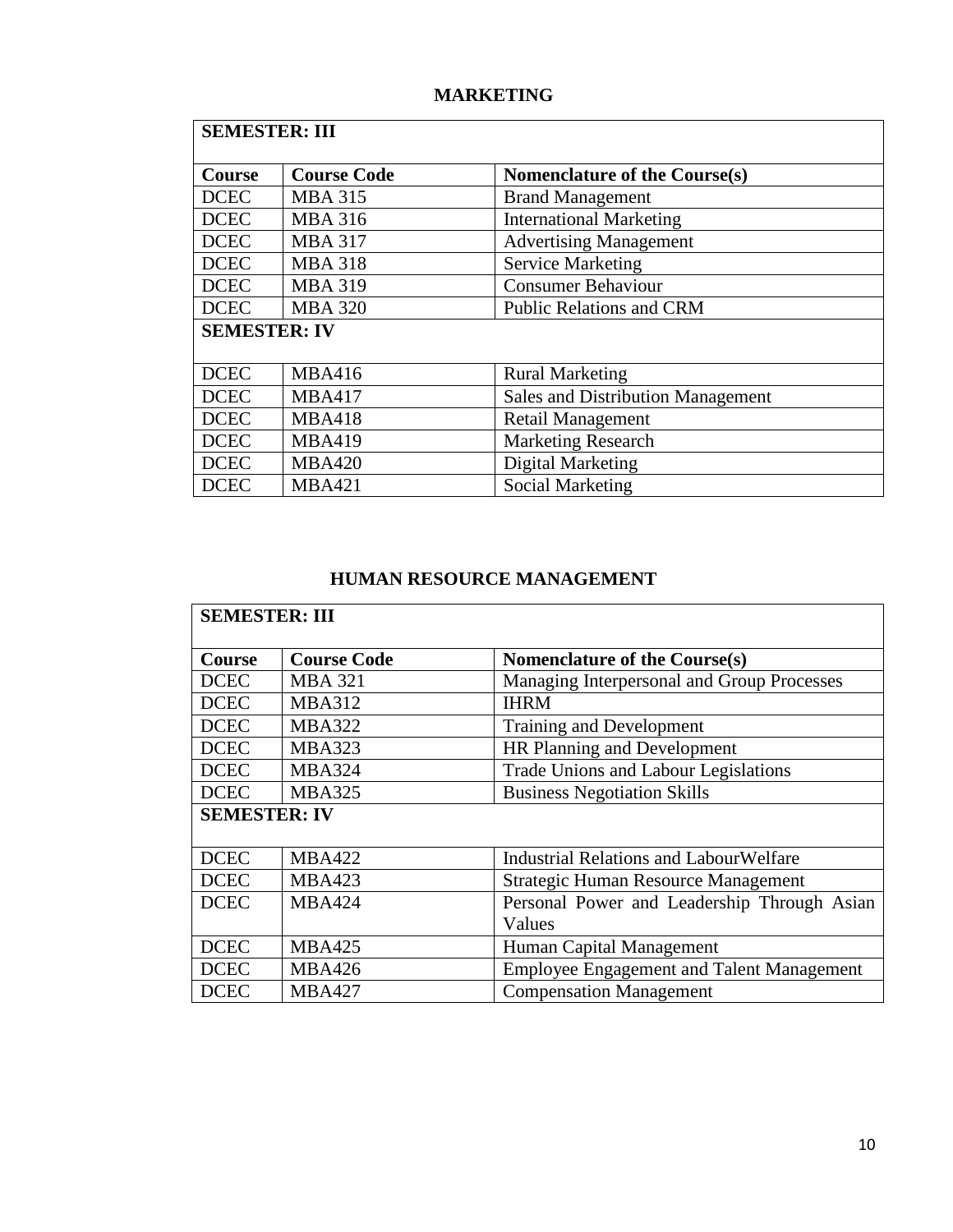#### **Master of Business Administration (MBA) Semester-I Principles of Management MBA 101**

Maximum Marks: 100 External Marks: 80 Internal Assessment: 20 Time: 3 Hrs.

**Note:** *There shall be nine questions in all. Question No. 1 shall be compulsory, consisting of eight short answer type questions covering the entire syllabus. Two questions will be asked from each unit. Students will have to attempt one question from each unit. Each question shall carry equal marks.*

# **Unit I**

Management: Introduction, definition, functions and levels of Management; Managerial roles, skills and competencies; types of managers;Evolution of management thought: The Scientific Management School, Classicalorganisation theory school, the Behavioral School, System and Contingency approach; characteristics of  $21<sup>st</sup>$  century manager, social responsibilities of manager.

# **Unit II**

Planning: meaning and nature and importance of planning, types of plans, process of planning; MBO: nature, objectives and process of MBO, Decision making: nature,objectives and process, techniques and models of decision making, types of decisions

Organising: Nature,objectives, elements and process of organising; Basic concepts: departmentation, span of management, line and staff, centralisation and decentralisation, delegation of authority;Types of organisation structure, new approaches in organisation design, downsizing and its implications, organisational culture.

# **Unit III**

Direction:concept, its significance and main elements, Motivation:nature, importance and theories; Leadership: Meaning and Importance, transitions in leadership theories, trait theories, behavioral theories, contingency theories, leadership styles and skills;Coordination: importance and techniques.

# **Unit IV**

Control- concept, nature, its process & importance, controlling techniques;Recent trends in management: Knowledge management, Total Quality Management, Business process reengineering, Management of productivity, Comparative management in Japan, US and India;Corporate governance.

# **Case discussion is compulsory at the end of every unit.**

# **Suggested Readings:**

- 1. Koontz, H, O'Donnell, C &Weihrich, H, Management, McGraw Hill, New Delhi.
- 2. Koontz, Harold&Weihrich Heinz (2015)Essentials of Management An international, Innovation, and Leadership Prospective, 10<sup>th</sup> ed., McGraw Hill, New Delhi.
- 3. Stoner, James A F, Freeman, R Edward& Gilbert Jr, Daniel R (2013), Management, Pearson Education, New Delhi.
- 4. Robbins, S P and Decenzo, D (2017) Fundamentals of Management, Pearson Education, New Delhi.
- 6. Terry, G.R. & Franklin, S G, Principles of Management, McGraw Hill Higher Education.
- 7. Peter F. Drucker, Management: Tasks, Responsibilities and Practices, Routledge, London and New York.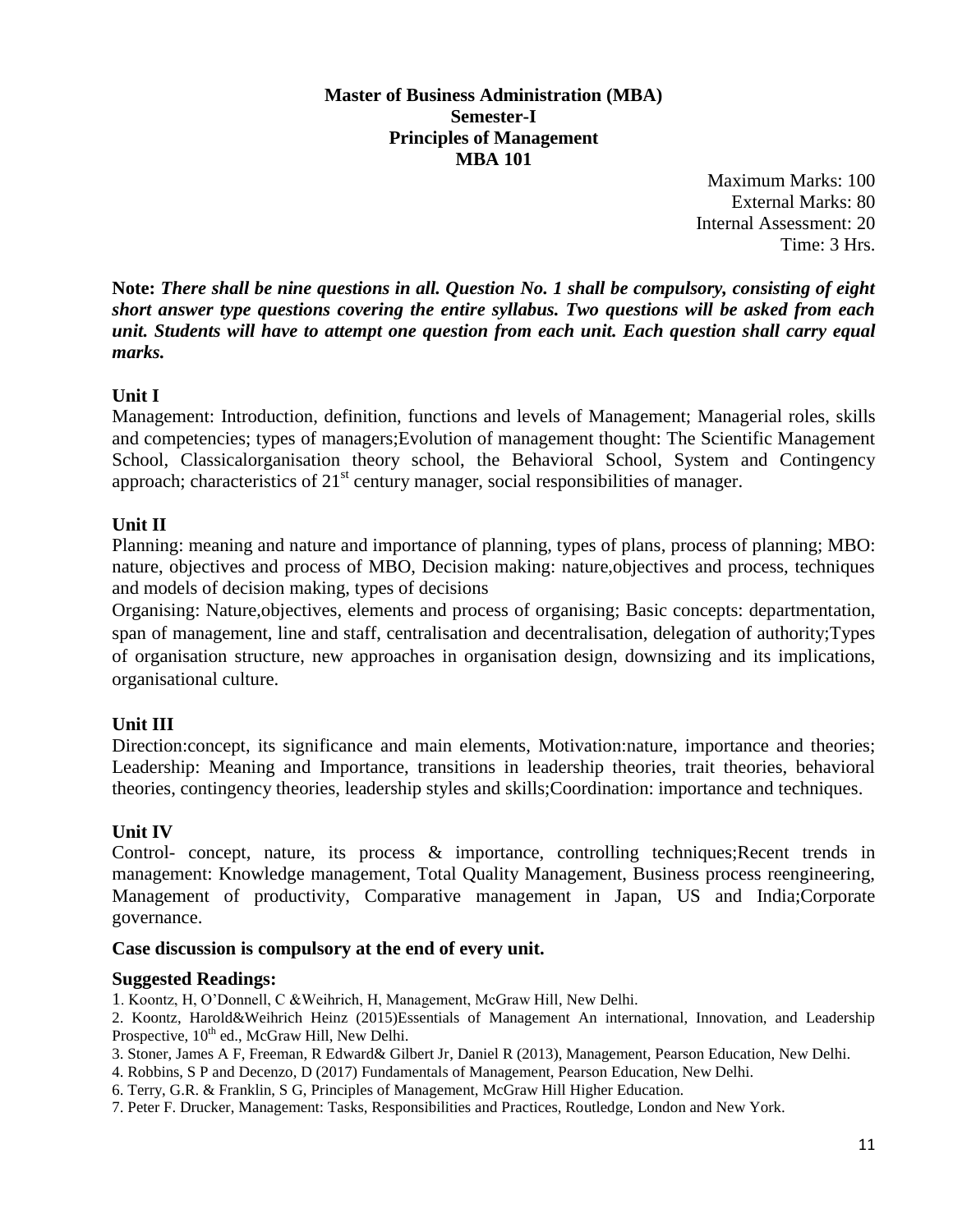#### **Master of Business Administration (MBA) Semester-I Accounting for Managers MBA 102**

Maximum Marks: 100 External Marks: 80 Internal Assessment: 20 Time: 3 Hrs.

**Note:** *There shall be nine questions in all. Question No. 1 shall be compulsory, consisting of eight short answer type questions covering the entire syllabus. Two questions will be asked from each unit. Students will have to attempt one question from each unit. Each question shall carry equal marks.*

#### **Unit-I**

Financial Accounting: concept, importance and scope; Accounting principles; journal; ledger; trial balance; depreciation methods (straight line and diminishing balance); preparation of final accounts with adjustments.

#### **Unit-II**

Analysis and interpretation of financial statements: meaning, importance and techniques; Ratio analysis; fund flow analysis; cash flow analysis (AS-3).

# **Unit-III**

Cost Accounting-meaning, importance, methods, techniques; classification of costs and cost sheet; inventory valuation; an elementary knowledge of activity based costing.

# **Unit-IV**

Management Accounting- concept, need, importance and scope; cost volume and profit analysis; Budgetary control- meaning, need, objectives, essentials of budgeting, different types of budgets; standard costing and variance analysis (materials, labour); marginal costing and its application in managerial decision making.

#### **Case discussion is compulsory at the end of every unit. Suggested Readings:**

- 1. Singhal, A.K. and Ghosh Roy, H.J., *Accounting for Managers*, JBC Publishers and Distributors, NewDelhi.
- 2. Pandey, I.M., *Management Accounting*, Vikas Publishing House, NewDelhi
- 3. Horngren, Sundem and Stratton, Introduction to Management Accounting, Pearson Education, New Delhi.
- 4. Anthony R.N. and Reece J.S., Management Accounting Principles, Homewood, Illinois, Richard D.Irwin,1995.
- 5. Hansen &Mowen, Cost Management, ThomsonLearning, New Delhi.
- 6. Khan, M.Y. and Jain, P.K., Management Accounting, Tata McGraw Hill, NewDelhi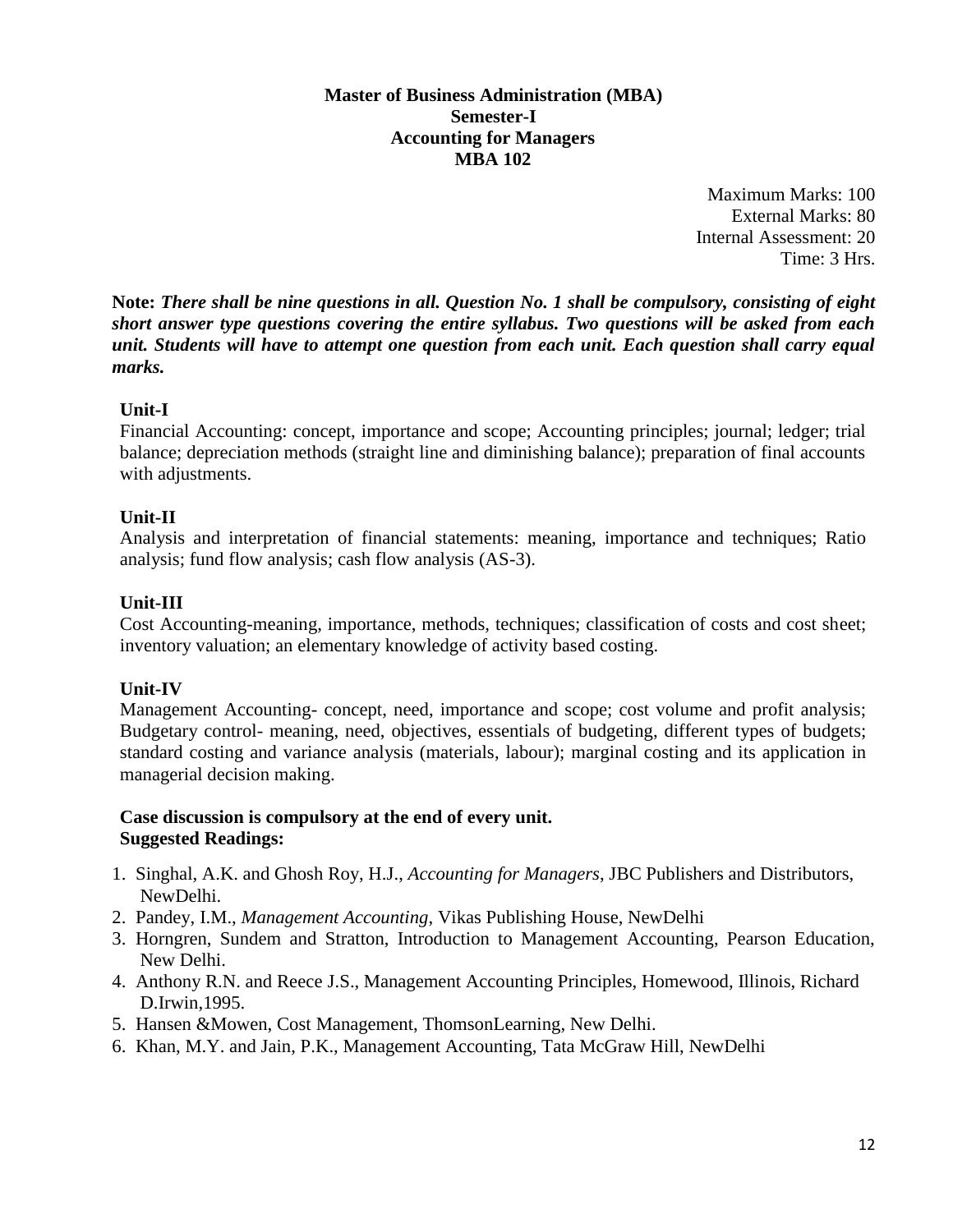#### **Master of Business Administration (MBA) Semester-I Statistics for Managers MBA 103**

Maximum Marks: 100 External Marks: 80 Internal Assessment: 20 Time: 3 Hrs.

**Note:** *There shall be nine questions in all. Question No. 1 shall be compulsory, consisting of eight short answer type questions covering the entire syllabus. Two questions will be asked from each unit. Students will have to attempt one question from each unit. Each question shall carry equal marks.*

#### **Unit-I**

Introduction to Statistics: Basic concepts, Statistics in business, Data measurement; frequency distribution, measures of central tendency: mean, median, mode, geometric mean and harmonic mean; measures of dispersion: range, quartile deviation, mean deviation and standard deviation; Skewness: meaning and co-efficient of skewness.

#### **Unit-II**

Correlation analysis: meaning & types of correlation, Karl Pearson's coefficient of correlation and spearman's rank correlation; Regression analysis: meaning, types and measurement; Difference between correlation and regression; Time series analysis: components and measurement of trend and seasonal variations.

# **Unit-III**

Probability: basic concepts and approaches, addition, multiplication and Bayes' theorem. Probability distributions - meaning, types and applications, Binomial, Poisson and Normal distribution.

# **Unit-IV**

Sampling theory and basic concepts in statistical inference; tests of significance; Hypothesis testing; Large samples, Small samples: Chi-square test, Analysis of variance

#### **Case discussion is compulsory at the end of every unit.**

#### **Suggested Readings:**

1. Levin & Rubin, *Statistics for Business*, Prentice Hall of India, New Delhi.

- 2. Gupta S.P. & Gupta M.P,*Business Statistics,* Sultan Chand & Sons, Delhi.
- 3. Hooda R.P., *Statistics for Business and Economics*, Vikas Publishing House, New Delhi.
- 5. Chandan, J.S. *An Introduction to Statistical Methods,*Vikas Publishing House, New Delhi.
- 6.Gupta C.B. & Gupta, Vijay,*Business Statistics*, S.Chand& Co. Delhi.
- 7. Kothari C.R., *Quantitative Techniques*, Vikas Publishing House, New Delhi.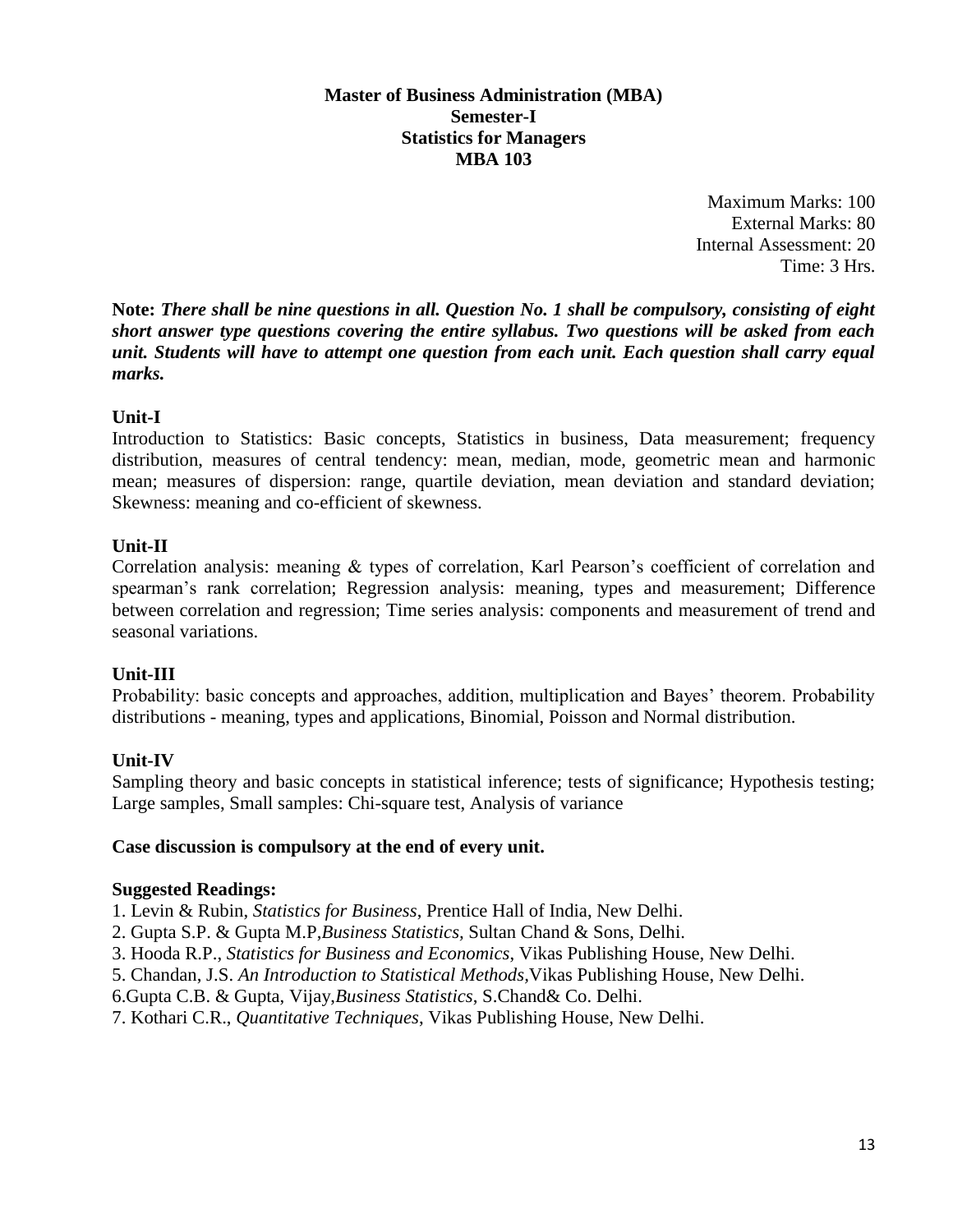#### **Master of Business Administration (MBA) Semester-I Business Communication MBA 104**

Maximum Marks: 100 External Marks: 80 Internal Assessment: 20 Time: 3 Hrs.

**Note:** *There shall be nine questions in all. Question No. 1 shall be compulsory, consisting of eight short answer type questions covering the entire syllabus. Two questions will be asked from each unit. Students will have to attempt one question from each unit. Each question shall carry equal marks.*

# **Unit-I**

Business communication- Nature, importance and types of business communication, process of communication, communication barriers and ways to overcome barriers, principles of effective communication, Presentation: planning and presentation; listening-process of listening, types of listening, deterrents to listening, essential of a good listener, Ethics in business communication

# **Unit-II**

Verbal communication: Oral and written communication, types of business letters, Memorandum, Agenda, Circular, Order, Notice, minutes, sales letter, enquire and replies, complaints and follow up, agency correspondence, correspondence with government authorities.

# **Unit-III**

Personality types, assessing personality, Johari Window, assessing EQ, time management, stress management; Job applications & resume writing, Group Discussion & Interviews, Extempore, Role playing, Debate, Art of public speaking, business etiquettes and manners across cultures.

# **Unit-IV**

Non-verbal communication, body language, kinetics, proxemics, Para-language, gestures,; Visual communication - use of AVAs, Technology and communication - Communicating digitally - Fax, Electronic mail, Video conferencing, telephonic communication,Report Writing.

#### **Case discussion is compulsory at the end of every unit.**

#### **Suggested Reading:**

1.Heta A Murphy and Charles E Peck, *Effective Business Communication*

2.Pal, Rajendra and Korlahalli, J.S., *Essentials of Business Communication*, Sultan Chand & Sons, New Delhi.

3.Kaul, Asha, *Business Communication*, PHI, New Delhi.

4. Sinha, K.K., *Business Communication (4th ed.)*, Taxmann Publications Pvt. Ltd., New Delhi.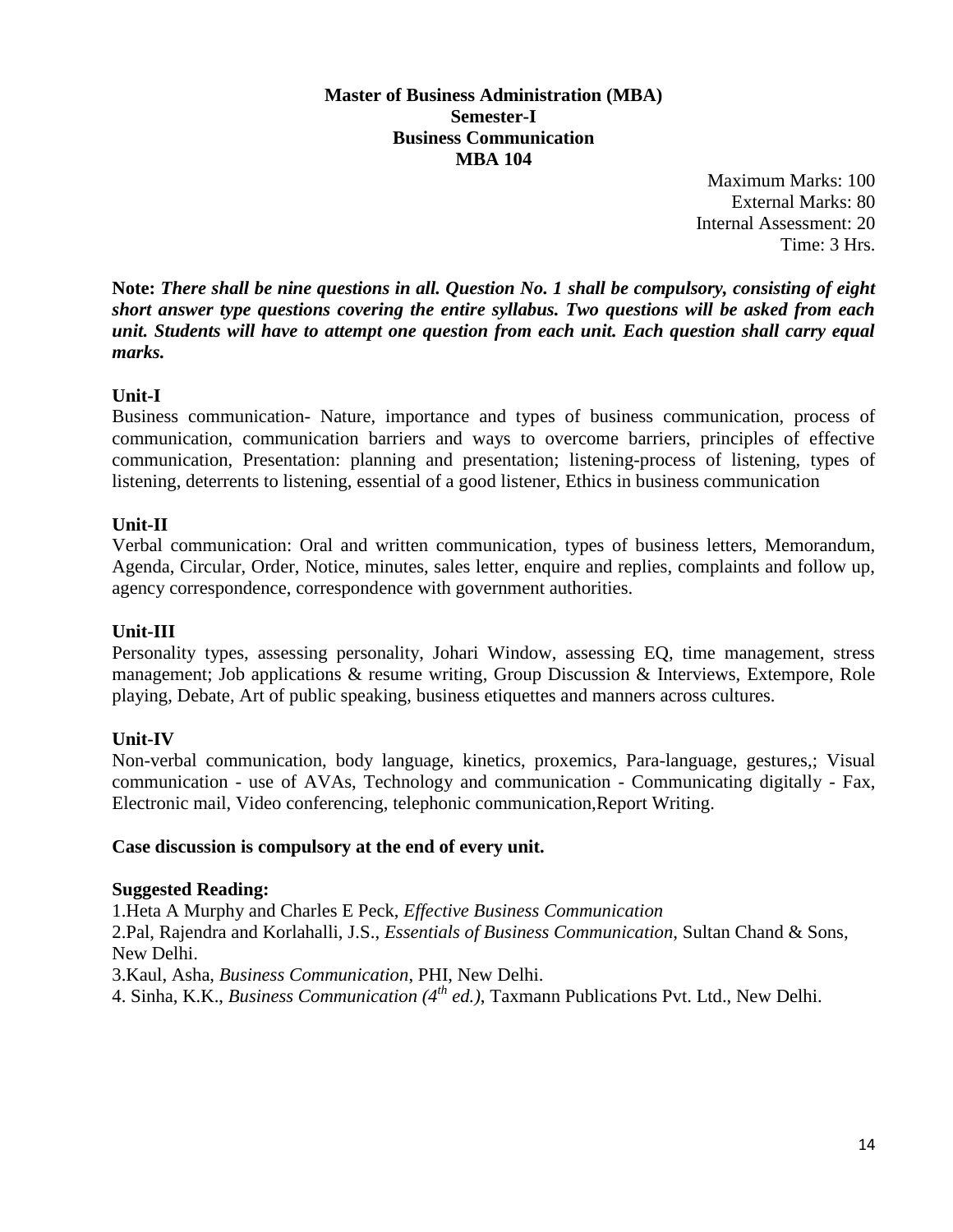#### **Master of Business Administration (MBA) Semester-I Managerial Economics MBA 105**

Maximum Marks: 100 External Marks: 80 Internal Assessment: 20 Time: 3 Hrs.

**Note:** *There shall be nine questions in all. Question No. 1 shall be compulsory, consisting of eight short answer type questions covering the entire syllabus. Two questions will be asked from each unit. Students will have to attempt one question from each unit. Each question shall carry equal marks.*

# **Unit I**

Introduction to Economics, nature and scope of managerial economics, Significance and application of Managerial Economics in decision making; Theory of demand and consumer equilibrium- utility and indifference curve analysis; demand function; elasticity of demand and its significance in decision making; demand forecasting and its technique.

# **Unit II**

Theory of cost- Types of costs, production cost, selling cost, R&D cost, Short run and Long run cost curves, revenues curve of a firm; Relation between cost and revenue; Break-even point, Shut down point; Production function- Law of variable proportions; laws of return; output-cost relations; Isoquant curves.

# **Unit III**

Market Structure and Competition- Price and output determination under perfect competition; monopoly; monopolistic competition and oligopoly; Baumol's sales maximization model.

# **Unit IV**

National Income- concept and measurement of national income; Keynesian Analysis- Keynesian theory of employment; consumption function; investment function; multiplier.

# **Case discussion is compulsory at the end of every unit.**

# **Suggested Readings:**

1. Hirchey, M., *Managerial Economics*, Thomson Learning, Banglore.

2. Monroe, Kent B., *Pricing-Making Profitable Decisions*, McGraw-Hill, NewYork.

3. Keat, Paul B., and Philip K.Y. Young, *Managerial Economics – Economic Tools for Today's Decision Makers*, Pearson Education,Delhi.

4. Salvatore, D., *Managerial Economics in a Global Economy*, Thomson Learning,Hyderabad.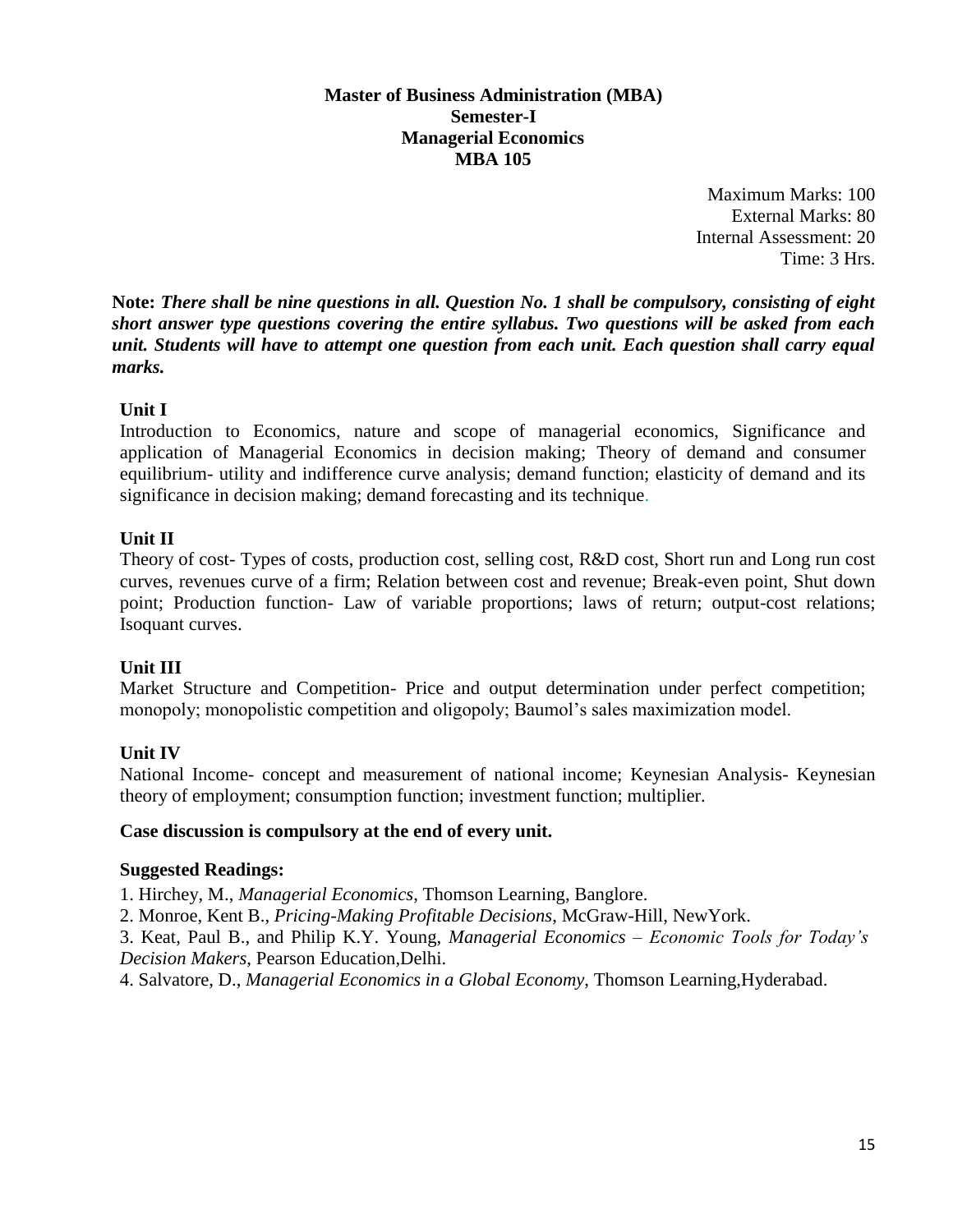**Master of Business Administration (MBA) Semester-I Fundamentals of Computers and e-commerce MBA 106**

> Maximum Marks: 100 External Marks: 60 Practical Marks: 40 Time: 3 Hrs.

**Note:** *There shall be nine questions in all. Question No. 1 shall be compulsory, consisting of six short answer type questions covering the entire syllabus. Two questions will be asked from each unit. Students will have to attempt one question from each unit. Each question shall carry equal marks.*

# **Unit I**

Computer fundamentals: An introduction; Elements of Computer system; Generations of Computers, Computer languages; Compiler, Interpreter and Assembler, Number system, Components of systems: Input-Output devices, Types of Memory. An Introduction to Operating System, Hardware and software.

#### **Unit II**

Computer Network: Analog and Digital Signals, Band width, Network Topology, Network Applications. Introduction to MS-Office: - MS-Word, MS-Excel, MS-Power Point and MS-Access.

#### **Unit III**

Introduction to E-Commerce, Benefits, Impact of E-Commerce, Classification of E-Commerce, Application of E-Commerce Technology, Business Models, Framework of E-Commerce., Business to Business, Business to Customer, Customer to Customer.

# **Unit IV**

Electronic Payment Systems: Online Electronic Payment Systems, Prepaid and Post Paid Electronic Payment Systems. Inter-organisational commerce & intra-organisational commerce, EDI, valueadded network, digital library.

# **Case discussion is compulsory at the end of every unit.**

#### **Suggested Readings:**

I. Kienam, *Managing Your E-Commerce Business*, Prentice Hall of India, N. Delhi.

- 2. Kosiur, *Understanding E—Commerce*, Prentice Hall of India, N. Delhi.
- 3. Kalakota, Whinston, *Frontiers of Electronic Commerce*, Addison Wesley.
- 4. Schneider P. Grey, Perry T. James,*E-Commerce*, Thomson Learning, Bombay.
- 5. Napie, *Creating a Winning E-business*, Vikas Publishing House, New Delhi.

6. Singh, D.,*E-Commerce for Manager*s, Vikas Publishing House, New Delhi.

7. Bhaskar, B., *Electronic Commerce -Framework, technologies and Applications*, Tata McGraw Hill Publications, New Delhi.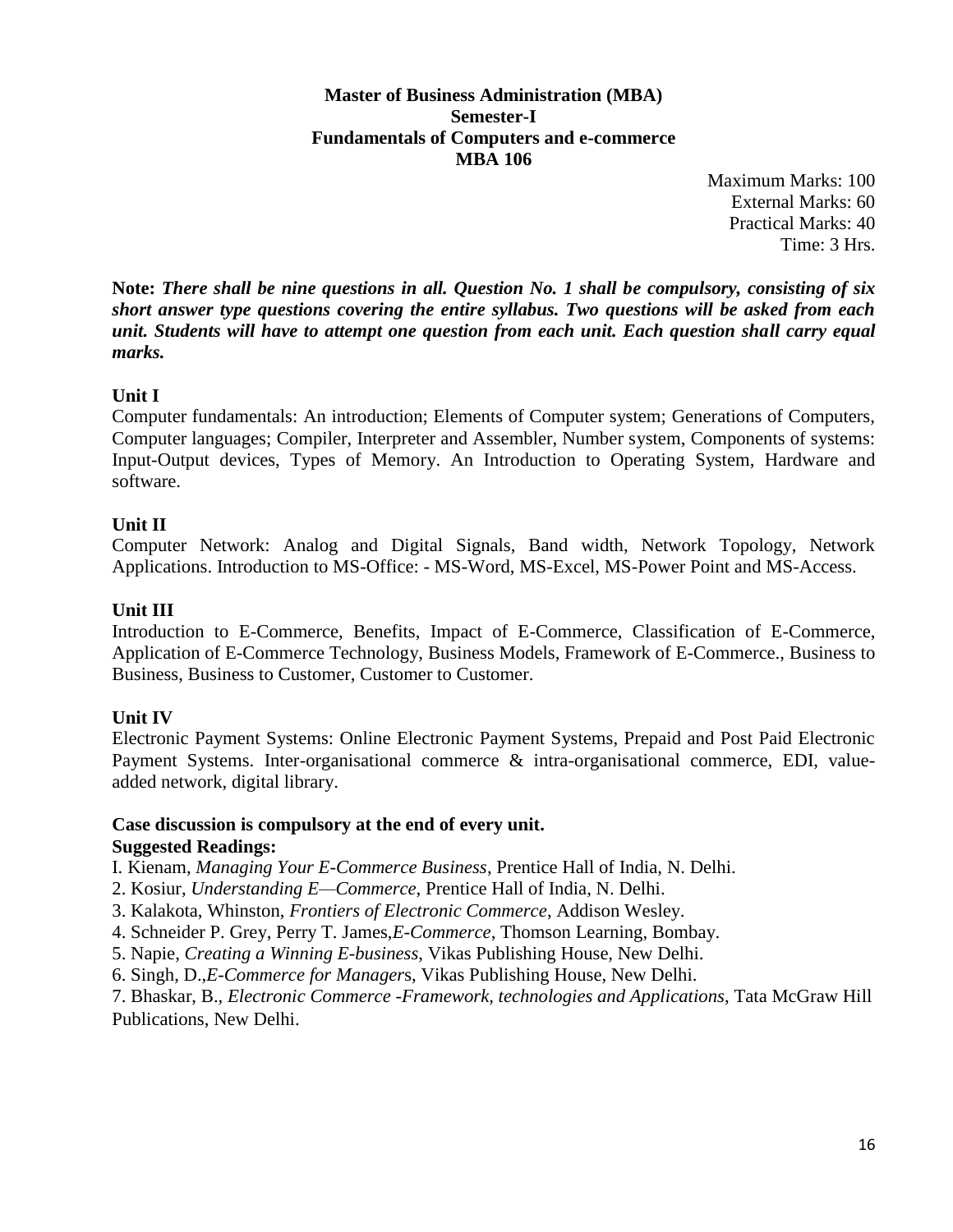#### **Master of Business Administration (MBA) Semester-I Managerial Skill Development MBA 107**

Maximum Marks: 50 Internal Practical Marks: 50

**Note:** *It is an internal practical course, no external examination will be conducted for this course. An internal committee of twofaculty members duly constituted by the chairperson/head of the department will evaluate the studentsthroughout the semester as per the syllabus.*

**Objective:** This course will focus on overall Personality Development of students by enhancing their communication skills, shaping their attitudes and behaviour and ultimately preparing them for corporate roles.

# **Unit I**

Analyzing Confidence and Speaking Abilities: Presentation and Debate/Declamation (**10 marks)** (There will be one Presentation and one debate or declamation by each studentfor 5 marks each)

# **Unit II**

Test of Interpretation Skills: Recorded and Invited lectures; their participation, interpretation and assessment **(15 marks)**

(There will be a total of three such tests of interpretation skills for five marks each)

# **Unit III**

Think out-of-the-box: Movie Analysis; Brain-Storming Sessions; Management games and case studies **(20 marks)**

(There will be two business case studies for four marks each, two movies analysis sessions for three marks each and onebrain-storming session for four marks and a management game for two marks)

# **Unit IV**

Group Discussion and Mock Interviews **(5 marks) (5 marks)** (There will be one GD and one mock interview activities for 2.5 marks each)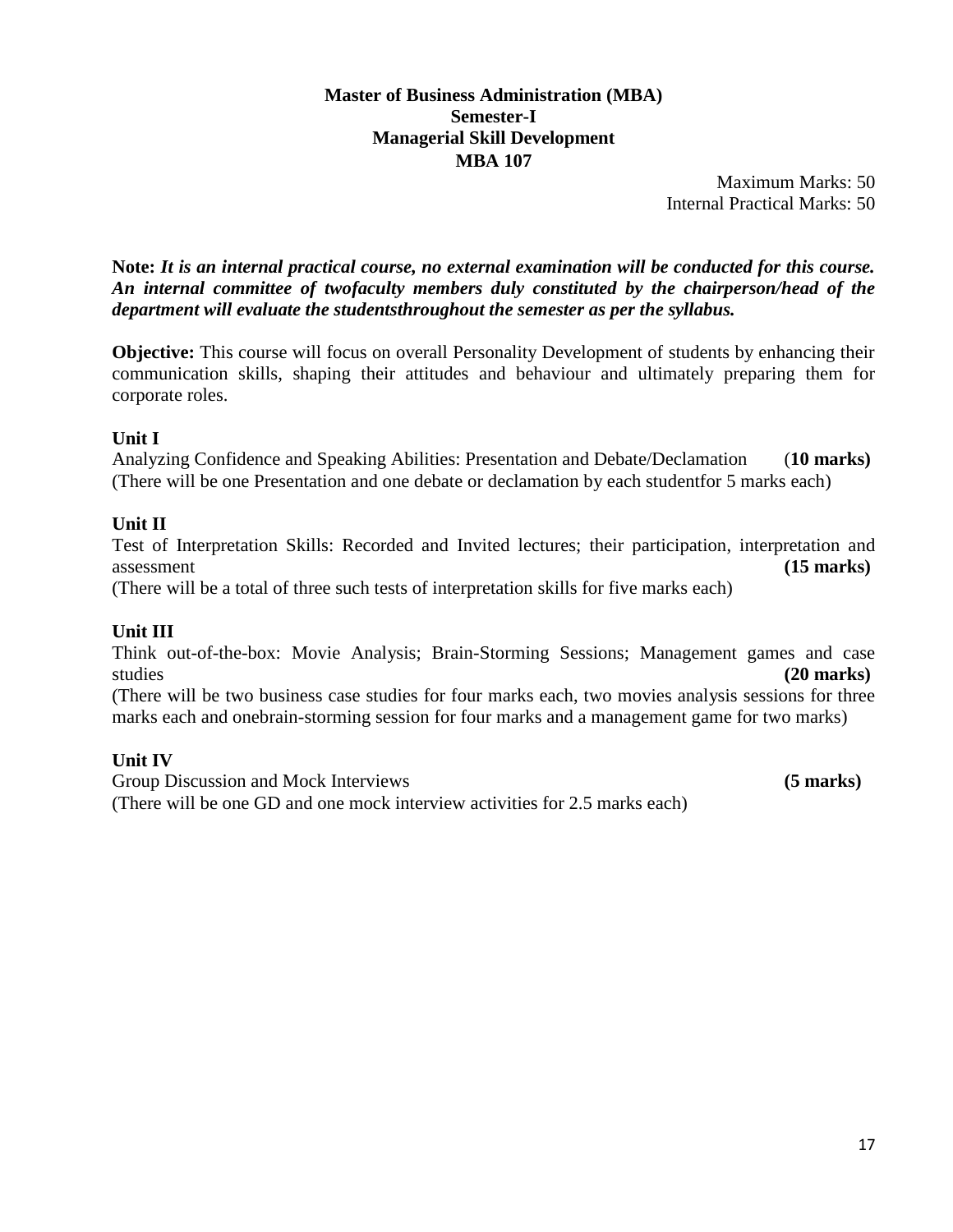**Master of Business Administration (MBA) Semester-I Current Business and Economic Affairs MBA 108**

> Maximum Marks: 100 External Marks: 80 Internal Assessment: 20 Time: 3 Hrs.

**Note:** *There shall be eight questions in all. Two questions will be asked from each unit. Students will have to attempt one question from each unit. Each question shall carry equal marks (20 marks).*

**Unit-I: Current Affairs in Finance**

**Unit-II: Current Affairs in Human Resources** 

**Unit-III: Current Affairs in International Business** 

**Unit-IV: Current Affairs in Marketing** 

**Note:** 

1. This paper will be based on the leading business newspapers: 'The Economic Times', 'Financial Express' and 'Business Standard' and leading business magazine 'Business Today'.

2. The duration for the course content (Newspapers and magazine) will be June to November for odd semester and December to May for even semester.

3. Examiner is required to set two questions from each unit with equal marks *i.e.* 20 marks. A question may carry 'n' number of sub-parts, depending on Examiner's discretion.

4. The student shall attempt one question from each unit.

#### **Suggested Readings:**

- 1. The Economic Times
- 2. Financial Express
- 3. Business Standard
- 4. Business Today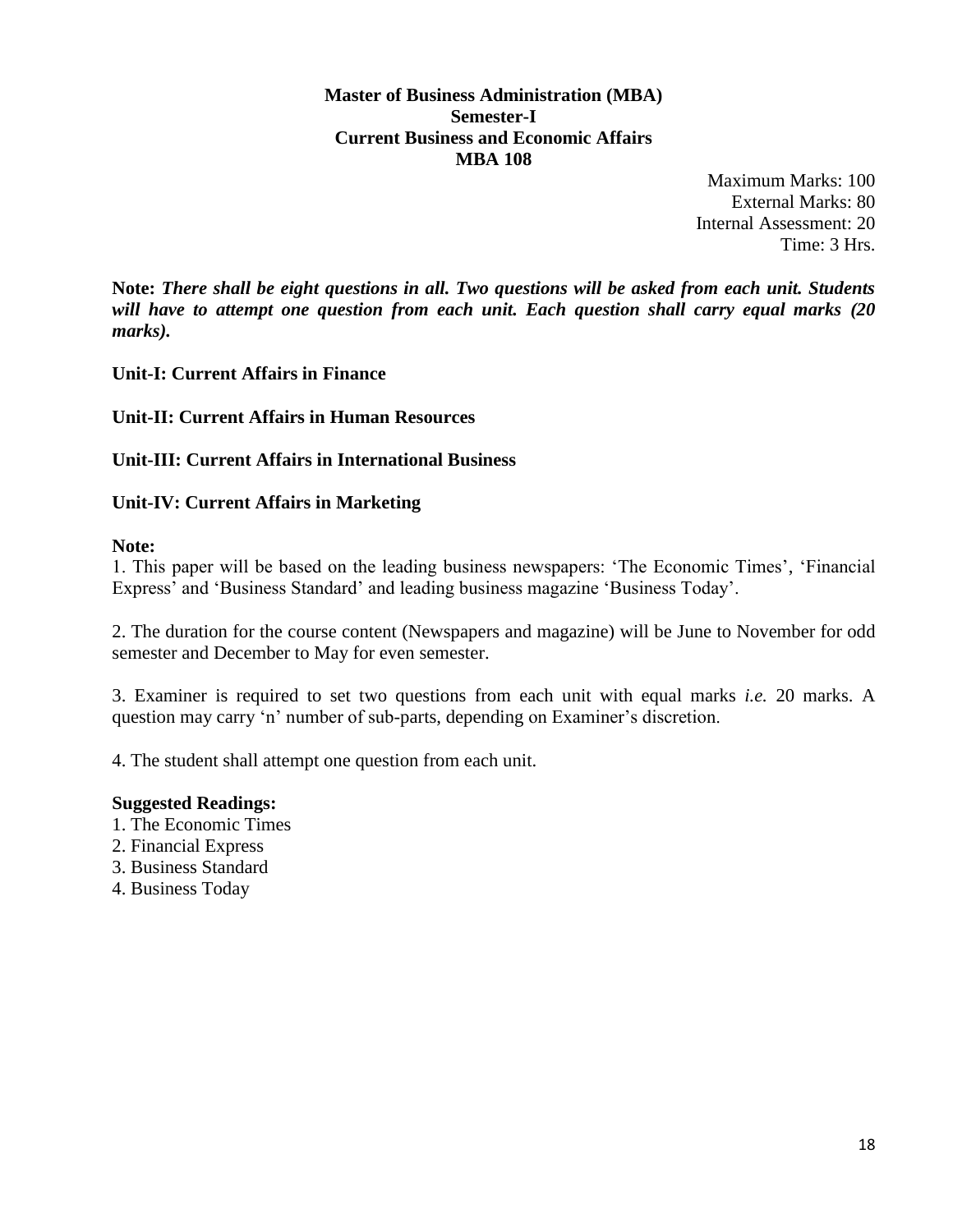#### **Master of Business Administration (MBA) Semester-I Seminar MBA 109**

Maximum Marks: 25 Internal Marks: 25

Each student will present a seminar of about 15-20 minutes duration on any topic (not mentioned in the syllabi) chosen in consultation with the teacher allotted to him/her by the department.

The seminar presentation will be for 25 marks i.e. 1 credit. One course coordinator will be nominated by the chairperson/head of the department among the teachers of the department.

An internal committee of two teachers constituted by the chairperson/head of the department will evaluate the seminar presentation. The evaluation will be based on the presentation of student, indepth understanding of subject matter and answer to questions. Distribution of marks will be as follows:

|           | • Presentation            | 10 Marks |
|-----------|---------------------------|----------|
|           | • Depth of subject matter | 10 Marks |
| $\bullet$ | Answer to questions       | 05 Marks |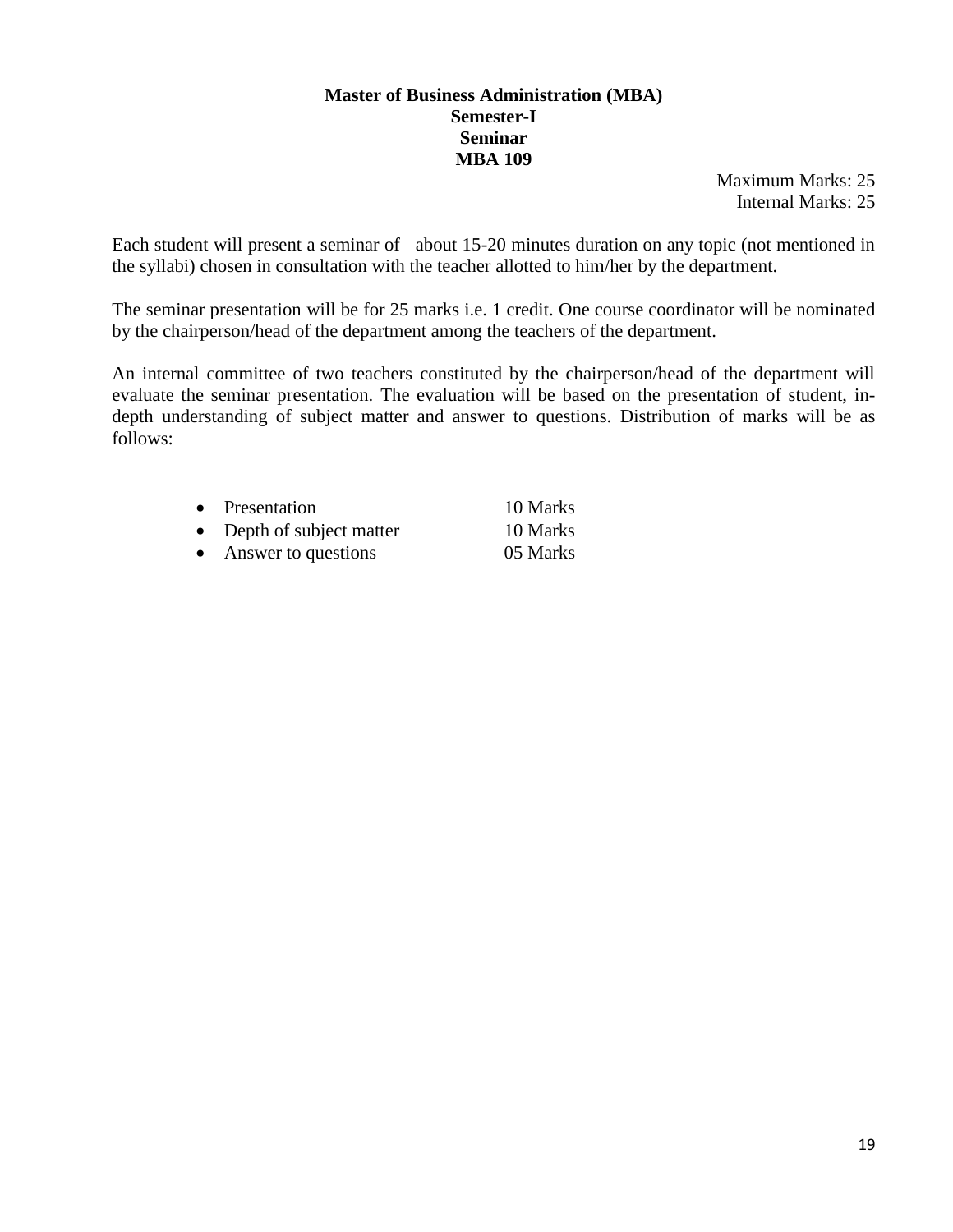#### **Master of Business Administration (MBA) Semester-I Self-Study Paper MBA 110**

Maximum Marks: 25

**Objective:** This course aims to inculcate the reading habit, creative writing skills on the topics of selfinterest. The students learn to present the ideas and thoughts in their words.

# **Instructions for the students:**

- 1. Choose the topic (not mentioned in the syllabi) of interest in consultation with your teacher/in- charge/mentor.
- 2. Select a suitable title for your paper.
- 3. You are expected to be creative and original in your approach.
- 4. Submit a hand written paper(in your own handwriting) of about 6-10 pages to the concerned teacher.
- 5. Structure of the paper will be as follow:
	- a. Introduction
	- b. Main Body
	- c. Conclusion
- 6. The student will be required to submit the paper after getting it checked by the concerned teacher and will be asked to resubmit the report after making the required corrections (if any) before the commencement of examination of the semester.
- 7. The thoughts presented in the paper must be original work of the student.
- 8. Give a list of references at the end of the paper.

# **Instructions for evaluation:**

The paper will be evaluated by the panel (one external and one internal examiner) to be appointed by the chairperson/head of the department from the prescribed panel of the University.

The evaluation will be done as given below:

- Evaluation of the paper 15 Marks
- Viva-voce on the paper 10 Marks
- Total 25 Marks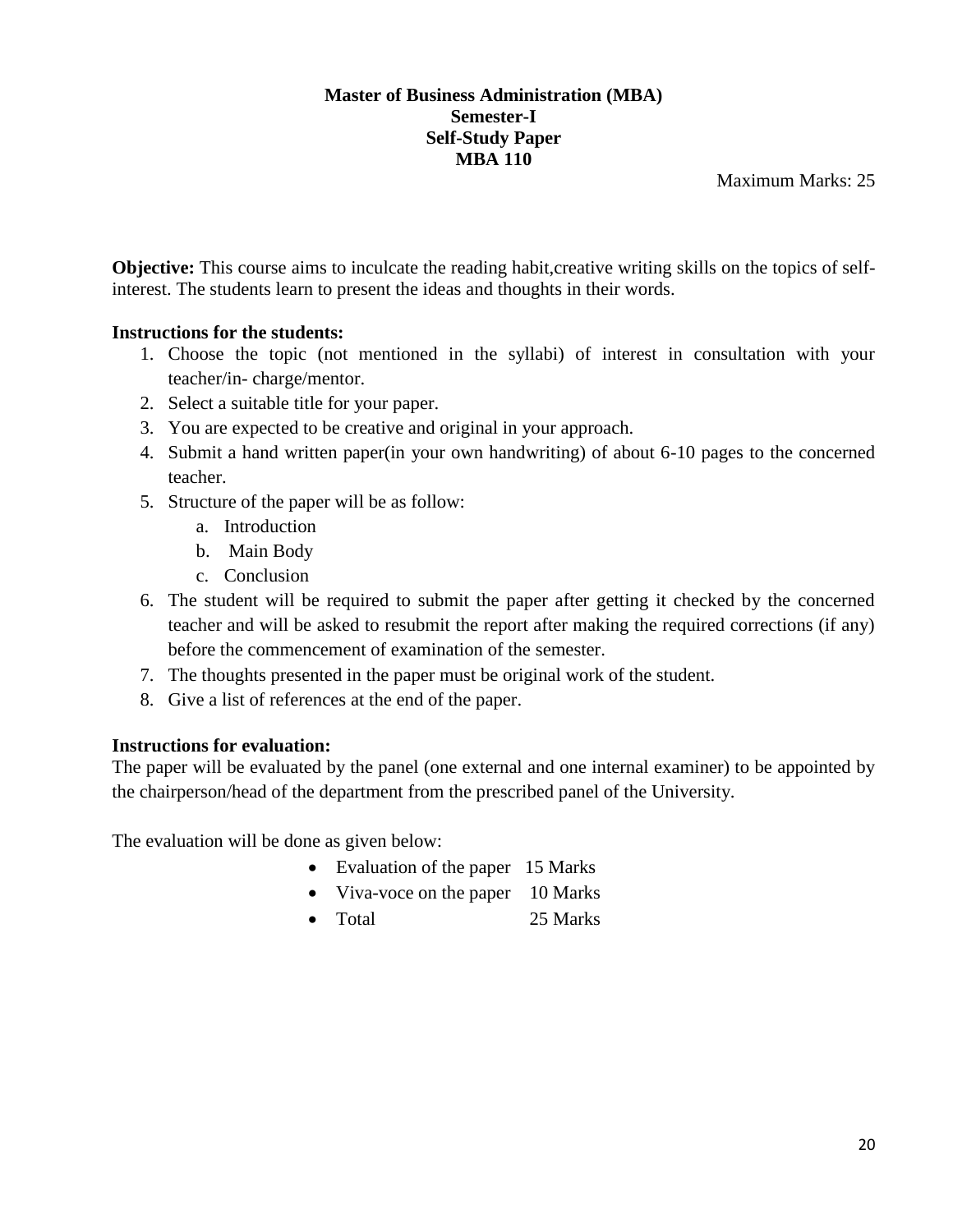# **Master of Business Administration (MBA) Semester-I Business Environment MBA 111**

Maximum Marks: 100 External Marks: 80 Internal Assessment: 20 Time: 3 Hrs.

**Note:** *There shall be nine questions in all. Question No. 1 shall be compulsory, consisting of eight short answer type questions covering the entire syllabus. Two questions will be asked from each unit. Students will have to attempt one question from each unit. Each question shall carry equal marks.*

# **Unit-I**

Nature, structure and glimpses of business environment; macro and micro indicators; assessing risk in business environment; Sectors of Indian economy; relative size and growth of public and private sector.

# **Unit-II**

Economic Reforms: Libralisation, Privatisation and Globalisation; Economic Policy: Monetary policy, Fiscal Policy; Inflation: CPI, WPI, current inflationary position and its impact on business sector.

# **Unit-III**

Indian Financial System: Financial markets-capital market, money market; Financial Regulations: SEBI regulations for capital market, RBI, IRDA, MUDRA.

# **Unit-IV**

Competitive environment - composition, duties, powers and functions of CCI and Competition Act, 2002; EXIM Policy, Balance of payments trends; foreign trade and investment.

# **Case discussion is compulsory at the end of every unit.**

# **Suggested Readings:**

1. Acharya, Shankar, *India's Macroeconomic Management in the Nineties*, ICRIER, New Delhi.

2. Ahluwalia, I.J. and IMD Little, *India's Economic Reform and Development*, Oxford University Press, Delhi.

3. Datt, R., *Second Generation Economic Reforms in India*, Deep and Deep, New Delhi.

4. Khan, M.Y., *Indian Financial System*, TATA McGraw Hill, New Delhi.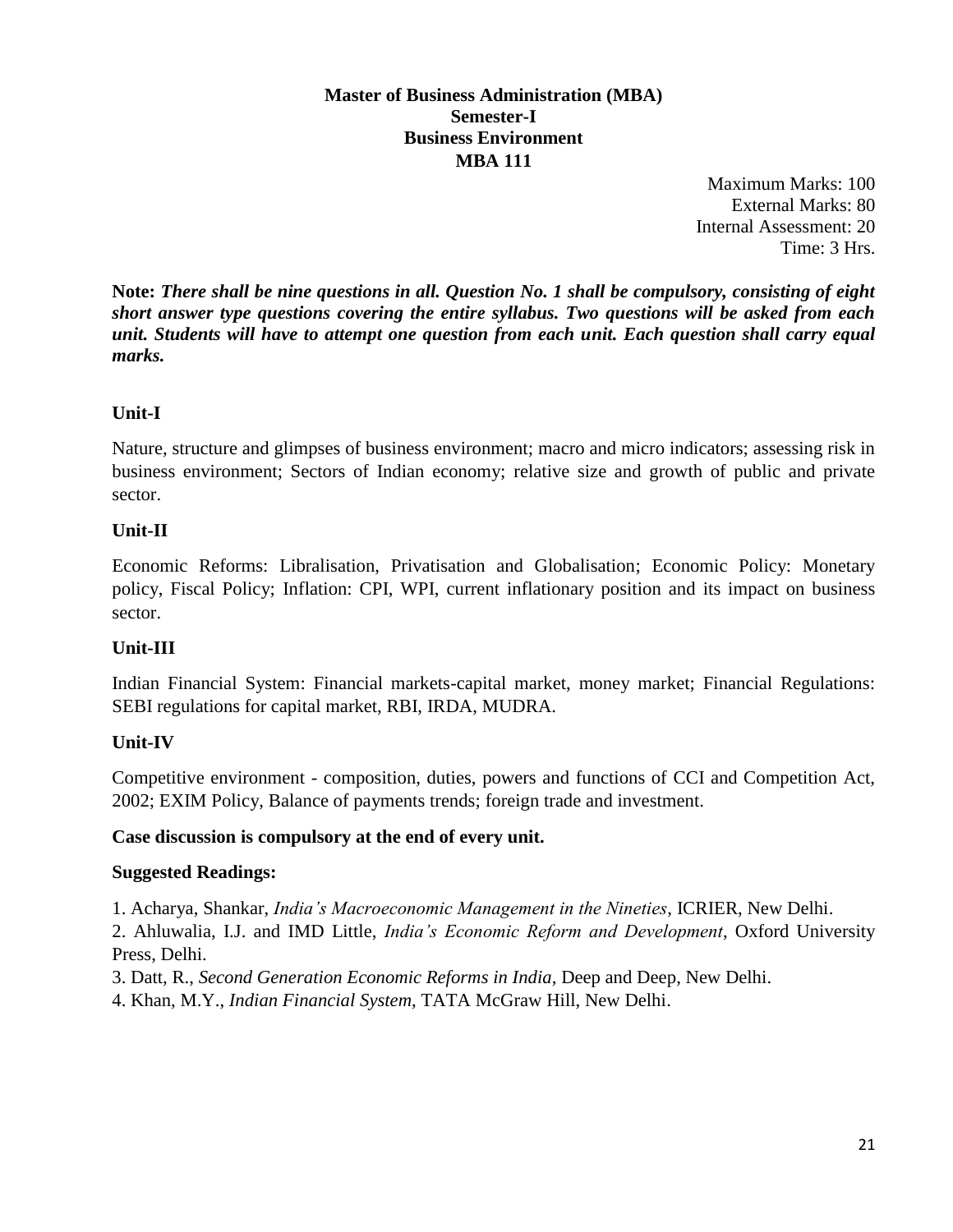#### **Master of Business Administration (MBA) Semester-I Indian Economy MBA 112**

Maximum Marks: 100 External Marks: 80 Internal Assessment: 20 Time: 3 Hrs.

**Note:** *There shall be nine questions in all. Question No. 1 shall be compulsory, consisting of eight short answer type questions covering the entire syllabus. Two questions will be asked from each unit. Students will have to attempt one question from each unit. Each question shall carry equal marks.*

# **Unit I**

Structure of Indian economy; determinants and calculation of GDP, Pre-economic reform Indian economy, Economic reforms: Libralisation, Privatisation and Globalisation, Post-reform Indian Economy.

# **Unit II**

Poverty: definition, causes, measurement, The Human Poverty Index (HPI), Lorenz curve, Ginni Coefficient, measures to overcome poverty; Unemployment: Causes, types, measures and government policies to overcome unemployment; Human Development Index (HDI): definition and calculation.

# **Unit III**

Union Budget of India and Economy; Foreign Trade Policy; EXIM policy; Banking system of India: Commercial banks and RBI; Money and money supply; Microfinance.

# **Unit IV**

Centre and State Relations: Fiscal Federalism, division of taxes and revenues; Finance Commission; Planning Commission and Five-Year Plans; NITI Ayaog.

# **Case discussion is compulsory at the end of every unit.**

# **Suggested Readings:**

- 1. Kapila, U., *Indian Economy: Performance and Policies*, Academia Foundation, New Delhi.
- 2. Dutt and Sundharam, *Indian Economy*, S. Chand, New Delhi.
- 3. Krueger, A., *Economic Policy Reforms and Indian Economy*, Oxford University Press, New Delhi.
- 4. Mishra and Puri, *Indian Economy*, Himalaya Publishing House, New Delhi.
- 5. Government of India, Ministry of Finance, *Finance Commission Report*.
- 6. Ray, D., *Development Economics*, Princeton University Press.
- 7. Thirawall, A., *Growth and Development*, McMillan Publication, New Delhi.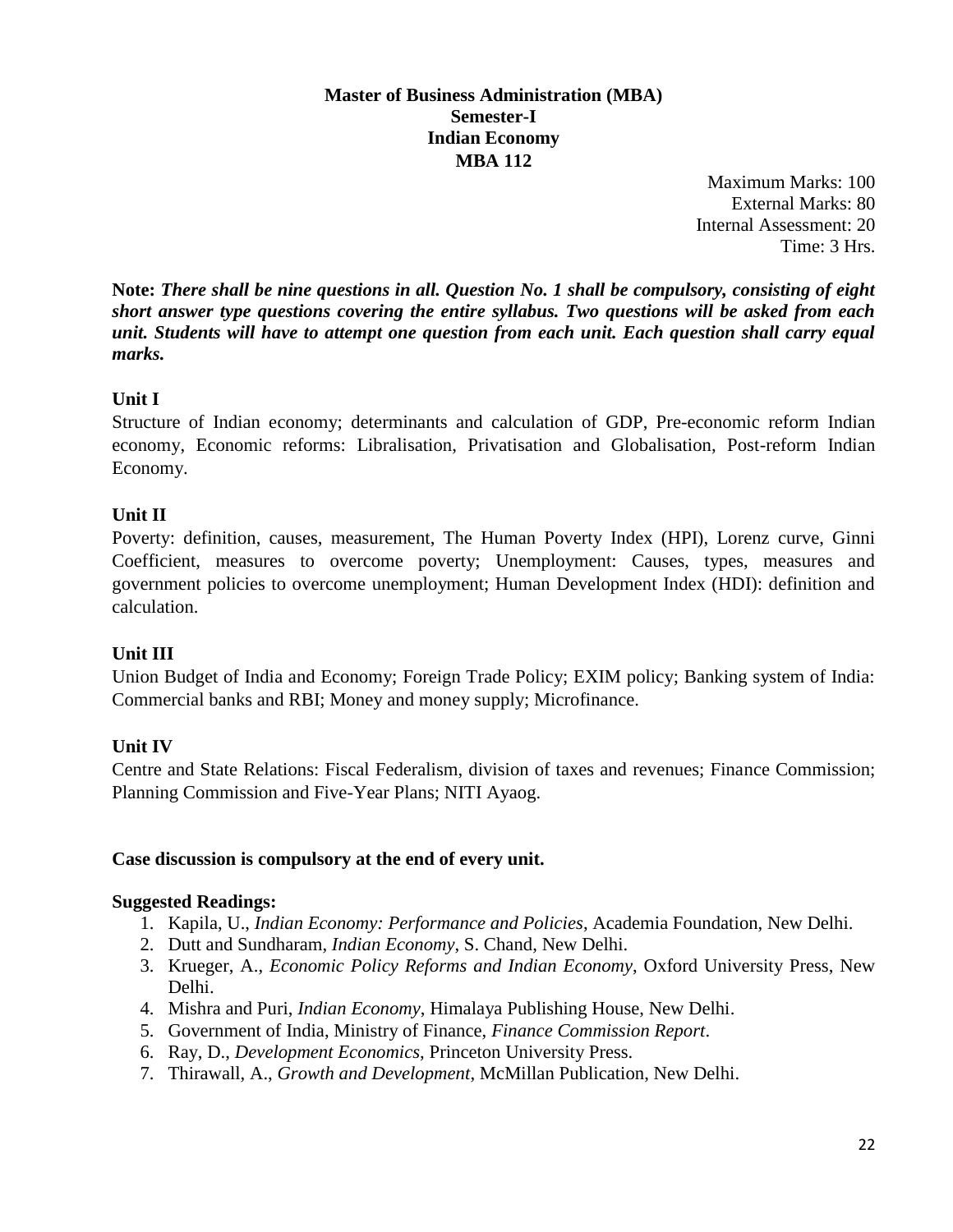# **Master of Business Administration (MBA) Semester-II Financial Management MBA 201**

Maximum Marks: 100 External Marks: 80 Internal Assessment: 20 Time: 3 Hrs.

**Note:** *There shall be nine questions in all. Question No. 1 shall be compulsory, consisting of eight short answer type questions covering the entire syllabus. Two questions will be asked from each unit. Students will have to attempt one question from each unit. Each question shall carry equal marks.*

#### **Unit-I**

Financial Management-nature, scope, functions and its organisation, objectives of financial management, modern approaches of financial management, key strategies of financial management; time value of money; sources of funds-short term,medium term and long term.

#### **Unit-II**

Investment decisions: importance, difficulties, determining cash flows, methods of capital budgeting; risk analysis (risk adjusted discount rate method and certainty equivalent method);Cost of different sources of raising capital; weighted average cost of capital.

# **Unit-III**

Capital structure decisions: financial and operating leverage; capital structure theories - NI, NOI, traditional and M-M theories; Dividend policy: determinants and dividend models -Walter, Gordon & M.M. models.

# **Unit-IV**

Working Capital- meaning, need, determinants; estimation of working capital need; management of cash, inventory and receivables.

#### **Case discussion is compulsory at the end of every unit.**

#### **Suggested Readings:**

1.Pandy, I.M., Financial Management, Vikas Publishing House, New Delhi.

- 2.Khan M.Y, and Jain P.K., *Financial Management*, Tata McGraw Hill, NewDelhi.
- 3.Keown, Arthur J., Martin, John D., Petty, J. William and Scott, David F, *Financial Management*, Pearson Education, New Delhi.
- 4.Chandra, P., *Financial Management*, Tata McGraw Hill, NewDelhi.
- 5.Van Horne, James C., *Financial Management and Policy*, Prentice Hall ofIndia, New Delhi.
- 6.Brigham & Houston, *Fundamentals of Financial Management*, Thomson Learning,Bombay.
- **7.**Kishore, R., *Financial Management*, Taxman's Publishing House, New Delhi.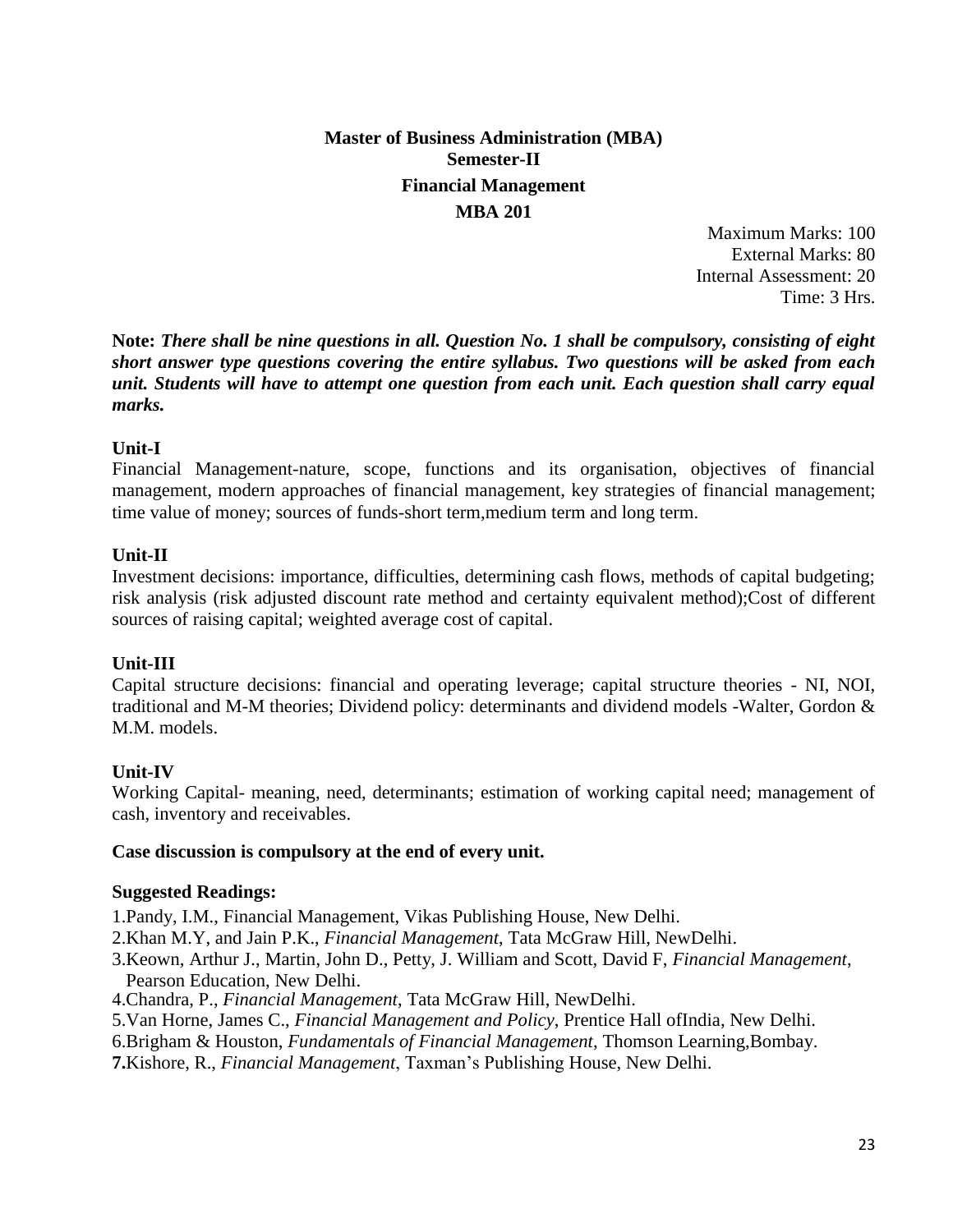#### **Master of Business Administration (MBA) Semester-II Marketing Management MBA 202**

Maximum Marks: 100 External Marks: 80 Internal Assessment: 20 Time: 3 Hrs.

**Note:** *There shall be nine questions in all. Question No. 1 shall be compulsory, consisting of eight short answer type questions covering the entire syllabus. Two questions will be asked from each unit. Students will have to attempt one question from each unit. Each question shall carry equal marks.*

# **Unit-I**

Nature and scope of marketing, Importance of marketing, Core marketing concepts; Company orientation towards market place;Customer value and satisfaction, attracting and retaining customer, Customer Relationship Management, Strategic Marketing; Marketing environment; marketing research and information system.

# **Unit-II**

Analysing consumer and business markets;Factors affecting buyer behaviour, Buying decision process; Market segmentation, Targeting, Brand positioning;Product differentiation; Product: Product Mix, Product-line decisions, Product life cycle, New Product Development Process, Marketing of services.

# **Unit-III**

Brand: Branding decisions, Brand equity; Packaging and labeling decisions; Pricing strategies and Methods, process of price setting; Designing and managing marketing channels:Channel dynamics, Wholesaling and Retailing

# **Unit-IV**

Developing Integrated Marketing Communication: Advertising, sales promotion; public relations;; Direct marketing; Personal selling, managing and motivating sales force; Contemporary issues in marketing: digital marketing; App based marketing, Social media marketing, Rural marketing, Green marketing; Cause related marketing; Ethical issues in marketing.

#### **Case discussion is compulsory at the end of every unit.**

#### **Suggested Readings:**

1. Kotler Philip and Keller; Marketing Management; Pearson Education, New Delhi.

2. Kotler, Philip, Kevin Keller, Koshy, A. and Jha, M., Marketing Management in South Asian Perspective, Pearson Education, New Delhi.

3.Kerin, Hartley, Berkowtz and Rudelius, Marketing, Tata McGraw Hill, New Delhi.

4. Etzel, Michael J, Marketing: Concepts and Cases, Tata McGraw Hill, New Delhi.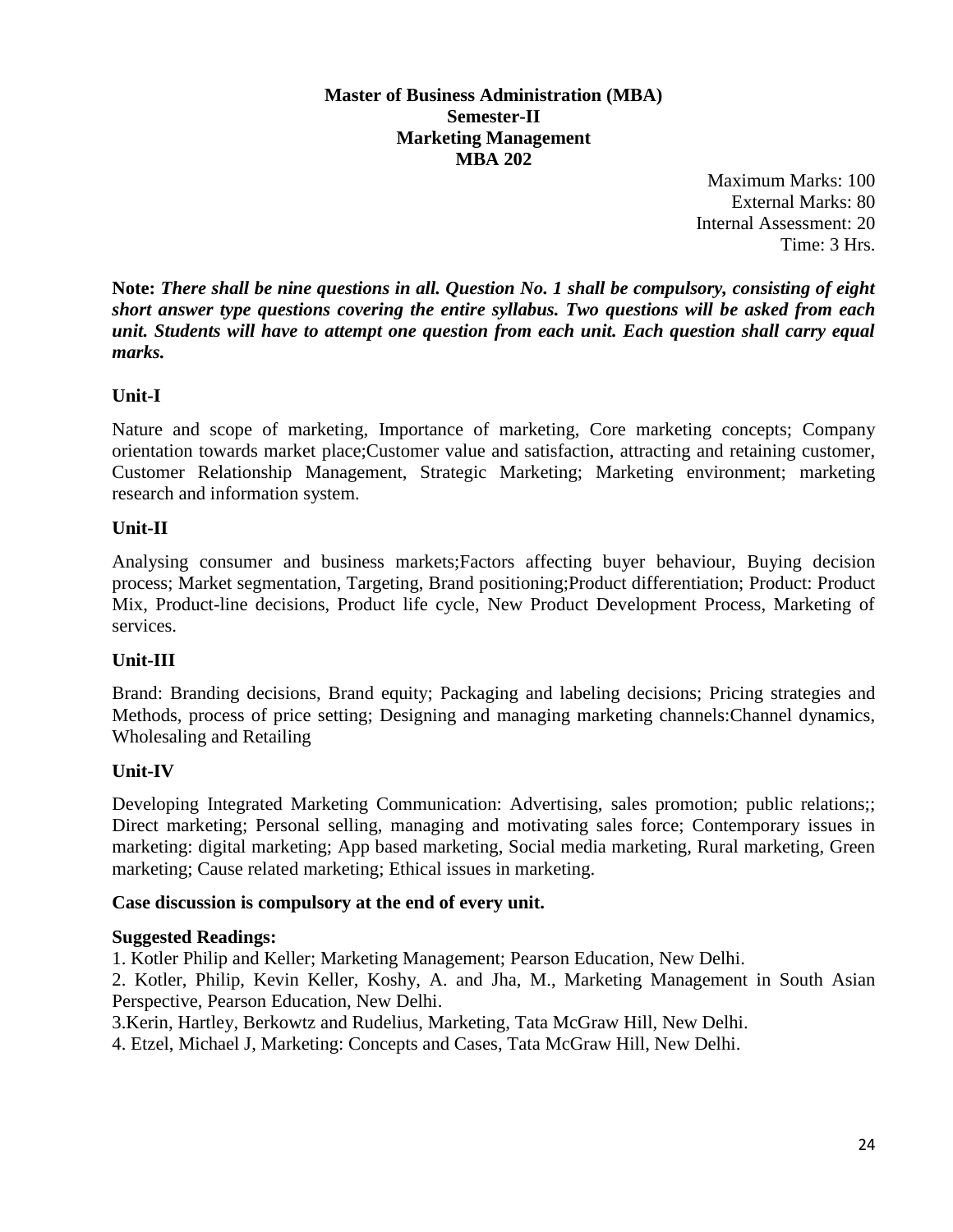#### **Master of Business Administration (MBA) Semester-II Human Resource Management MBA 203**

Maximum Marks: 100 External Marks: 80 Internal Assessment: 20 Time: 3 Hrs.

**Note:** *There shall be nine questions in all. Question No. 1 shall be compulsory, consisting of eight short answer type questions covering the entire syllabus. Two questions will be asked from each unit. Students will have to attempt one question from each unit. Each question shall carry equal marks.*

# **Unit I**

Introduction to HRM: concept, objectives, nature and scope of the Human Resource Management, HR Functions, Role of HR Managers, Challenges for HR, HR Policy and Its formulation,Changing role of HRM- Workforce diversity, Technological change, Restructuring and rightsizing, Empowerment; TQM, Managing ethical issues, HRIS.

# **Unit II**

Human Resource Planning: meaning, objectives and importance, Process of human resource planning, Problems in HR planning; Job Analysis: Job description and Job specification; Human Resource Acquisition: meaning, sources and methods of recruitment, definition and process of selection; Placement, Induction, Socialization.

# **Unit III**

Training: concept, needs andtraining methods; Development: definition, need and management development programmes; Performance Appraisal and Potential Evaluation; Career and Succession Planning.

# **Unit IV**

Employee Relation and Compensation Administration: Job Evaluation and Compensation Management; Incentives and Employee Benefits; Employee Welfare; Industrial Relation; Employee Separation Practices, HR Accounting and audit.

# **Case discussion is compulsory at the end of every unit.**

# **Suggested Readings:**

1. Aswathappa, K., Human Resource and Personnel Management, Tata McGraw Hill, New Delhi.

- 2. Dessler, G., Human Resource Management, Pearson Education, New Delhi.
- 3. Venktesh, D.N. &Jyothi, P., Human Resource Management, Oxford University Press, New Delhi.
- 4. Bohlander, G. & Snell, S., Human Resource Management, Cengage Learning, New Delhi.
- 5. Patnayak, B., Human Resource Management, PHI Learning, New Delhi.
- 6. Rao,V.S.P., Human Resource Management, Excel Books, New Delhi.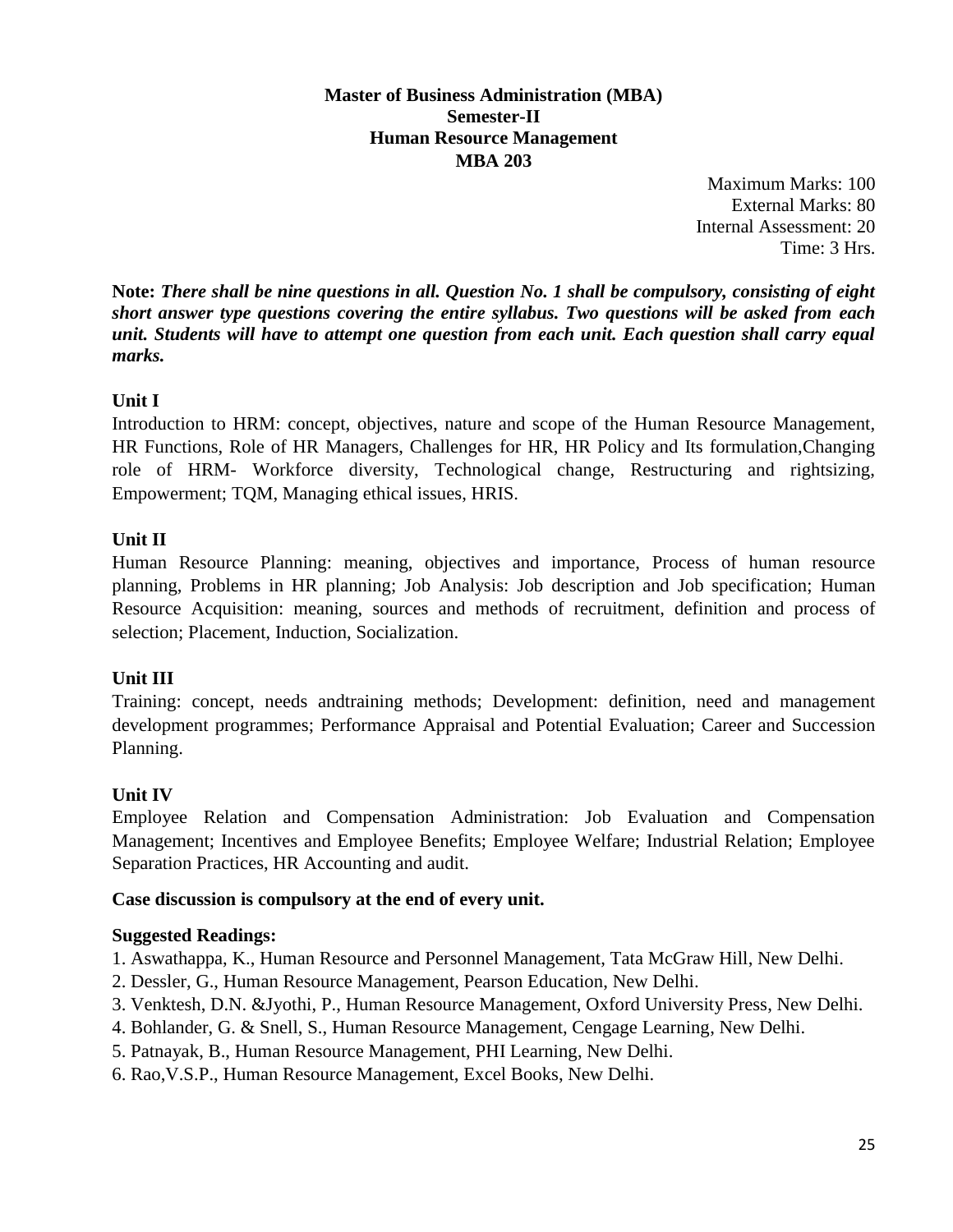**Master of Business Administration (MBA) Semester-II Business Research Methods MBA 204**

> Maximum Marks: 100 External Marks: 80 Internal Assessment: 20 Time: 3 Hrs.

**Note:** *There shall be nine questions in all. Question No. 1 shall be compulsory, consisting of eight short answer type questions covering the entire syllabus. Two questions will be asked from each unit. Students will have to attempt one question from each unit. Each question shall carry equal marks.*

# **UNIT-I**

Business Research: Definition, types of business research; the basics of research – concept, constructs, definitions, variables, propositions and hypothesis, theory and models; research – identification of research problem, statement of research objective and hypothesis, formulation research question, role of business research in managerial decision; ethics in business

#### **UNIT-II**

Research Design: Exploratory, descriptive, experimental designs and case study; measurement of variables; operational definitions and scales – nominal and ordinal scales, rating scales, ranking scales; reliability and validity – content validity, criterion related validity and construct validity; research tools – questionnaire, check list, interview schedule; measurement and scaling – attitude measurement; sampling methods – probabilistic and non-probabilistic sampling, sample design and procedures; sample size estimation

#### **UNIT-III**

Frequency distribution, cross tabulation and hypothesis testing; test of significance – assumptions about parametric and non-parametric tests; parametric test  $-$  T test, F test and Z test; non-parametric test – Mann Whitney U test, Kruskal Wallis, sign test, Bivariate (Anova, Chi-Square) (Practice on SPSS).

#### **UNIT-IV**

Multivariate analysis –factor analysis, cluster, multiple regression, discriminant analysis (Practice on SPSS); Research Reports: Components, the title page, table of contents, executive summary, introductory section, Presenting data analysis and interpretation, recommendations and suggestions, references, appendix; guidelines for preparing a good research report; Oral presentation of report and handling questions.

#### **Case discussion is compulsory at the end of every unit.**

#### **Suggested Readings:**

1. Zikmund, Millian G., *Business Research Methods*, Thomson Learning, Bombay.

- 2. Cooper, Donald R- and Pamels Schindler, *Business Research Methods*, Tata McGraw Hills, New Delhi.
- 3. Geode, Millian J.& Paul K. Hatl, *Methods in Research*, McGraw Hills, New Delhi.
- 4. Sekran, Uma, *Business Research Method*, Miley Education, Singapore.
- 5. Kothari, C.R., *Research Methodology*, Himalayan Publication, New Delhi.

6. Aczel, A.D., Sounderpandian, J., Saravnan, P. and Joshi, R., Complete Business Statistics, McGraw Hill, New Delhi.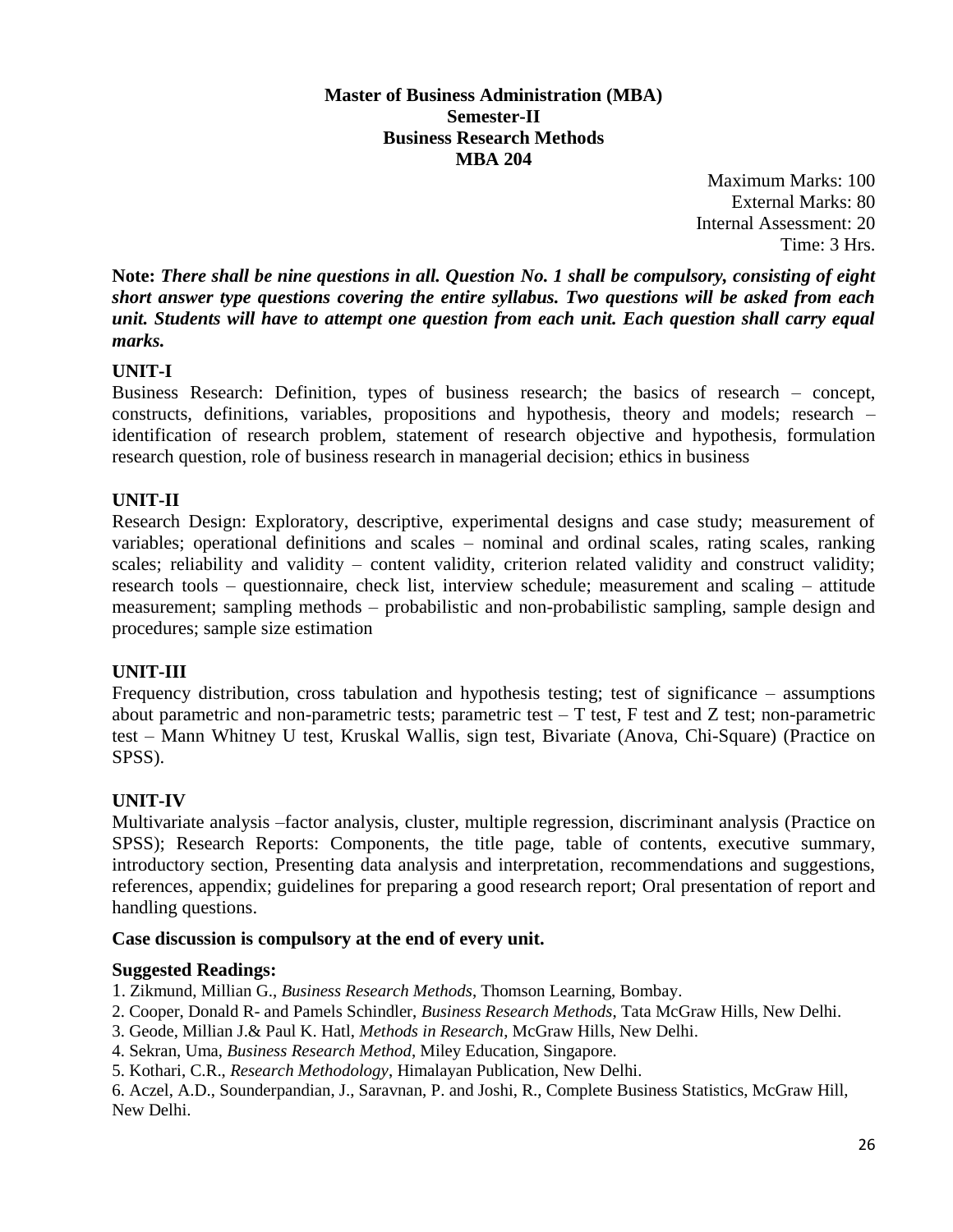#### **Master of Business Administration (MBA) Semester-II Operations Management MBA205**

Maximum Marks: 100 External Marks: 80 Internal Assessment: 20 Time: 3 Hrs.

**Note:** *There shall be nine questions in all. Question No. 1 shall be compulsory, consisting of eight short answer type questions covering the entire syllabus. Two questions will be asked from each unit. Students will have to attempt one question from each unit. Each question shall carry equal marks.*

# **Unit-I**

Operations Research: Evolution, methodology and role in managerial decision making; Linear programming: Meaning, assumptions, advantages, scope and limitations; Formulation of problem and its solution by graphical and simplex methods; special cases in simplex method: infeasibility, degeneracy, unboundedness and multiple optimal solutions; duality.

# **Unit-II**

Transportation problems including transshipment problems; Special cases in transportation problems: unbalanced problems, degeneracy, maximization objective and multiple optimal solutions; assignment problems including traveling salesman's problem. Special cases in assignment problems: unbalanced problems, maximization objective and multiple optimal solutions.

# **Unit-III**

PERT/CPM: Difference between PERT and CPM, network construction, calculating EST, EFT, LST, LFT and floats, probability considerations in PERT, time -cost trade-off. Decision theory: decision making under uncertainty and risk, Bayesian analysis, decision trees.

# **Unit-IV**

Game theory, pure and mixed strategy games; principle of dominance; two person zero sum game; Queuing theory: concept, assumptions and applications; analysis of queue system, Poisson distributed arrivals and exponentially distributed service time models (MM1 and MMK); Simulation; meaning, process, advantages, limitations and applications.

# **Suggested Readings:**

1. Paneerselvam, *Operations Research*, Prentice Hall of India, N. Delhi.

2. Taha, *Operations Research: An Introduction*, Prentice Hall of India, N. Delhi.

3. Vohra, N.D.,*Quantitative Techniques in Management*; Tata McGraw Hill Publishing Company Ltd., New4. Delhi.

- 5. Kapoor, V.K., *Operations Research*; Sultan Chand & Sons, New Delhi.
- 6. Sharma, J.K., *Operations Research: Theory and Applications*, Macmillan India Ltd, New Delhi.
- 7. Kalavathy, *Operations Research*, Vikas Publishing House, New Delhi.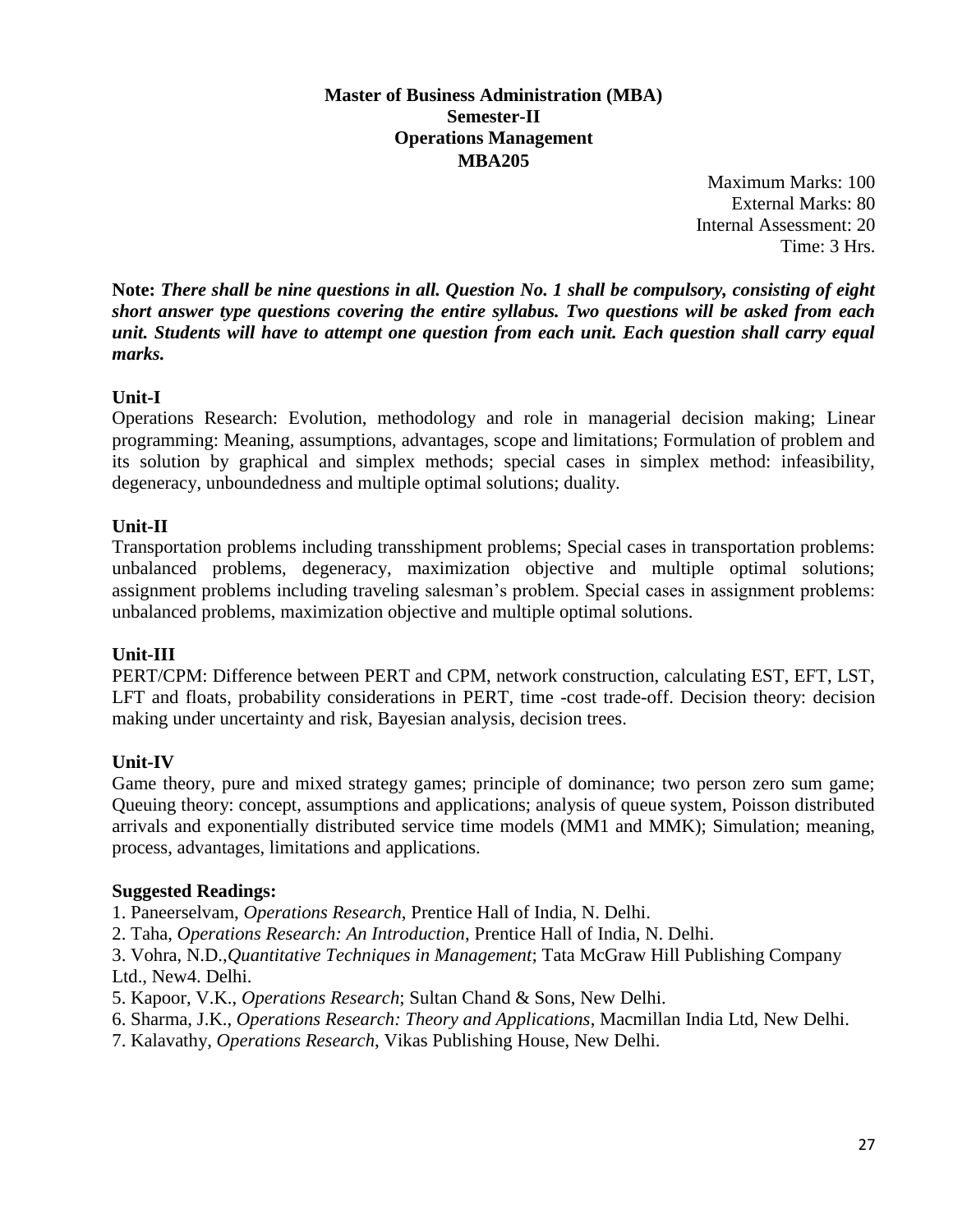#### **Master of Business Administration (MBA) Semester-II Organisational Behaviour MBA 206**

Maximum Marks: 100 External Marks: 80 Internal Assessment: 20 Time: 3 Hrs.

**Note:** *There shall be nine questions in all. Question No. 1 shall be compulsory, consisting of eight short answer type questions covering the entire syllabus. Two questions will be asked from each unit. Students will have to attempt one question from each unit. Each question shall carry equal marks.*

# **Unit-I**

Organisational Behaviour: definition, theoretical foundation of OB, Historical background: Hawthorne studies; Challenges and opportunities in OB, contemporary challenges –managing workforce diversity, cross-cultural dynamics, changing nature of managerial work, ethical issues at work, emotional intelligence; OB model.

# **Unit-II**

The Individual: foundations of individual behaviour; Learning and Reinforcement; Perception: concept, process and applications; Personality: concept, determinants, theories and applications; Values and attitudes; Motivation: concept, theories and application.

# **Unit-III**

The Group: group behaviour, group development, group dynamics, social loafing; developing teams, types of teams, team building; Leadership: styles and theories; Empowerment - concept, significance, process, prerequisites; Conflict: concept, sources, types, its management; Negotiation process and strategies; Power: concept, sources, approaches; Organisational politics: meaning, causes and consequences.

# **Unit-IV**

The Organisation system: Organisational structure and design; Organisational culture; Organisational change and development: Meaning of change, factors responsible for change, stages of organisationalchange, resistance to change, Overcoming resistance to change; Meaning, process and techniques of OD; Stress: Symptoms, causes, consequences and management.

#### **Case discussion is compulsory at the end of every unit. Suggested Readings:-**

1. Nelson, Debra L and James C Quick, Organisational Behaviour, Thomson Learning.

2. Pareek, Udai& Khanna, S. (2011), Understanding Organisational Behaviour, Oxford University Press, NewDelhi.

- 3. Robbins, S.P., Judge, T & Vohra, N. (2013) Organisational Behaviour , Pearson Education, New Delhi
- 4. Hellgiegel, D & J.W. Slocum, Organisational Behaviour, Thomson Learning

5. McSchane, Organisation Behaviour, TMH, New Delhi

- 6. Luthans, Fred (2013), Organisational Behaviour,  $12<sup>th</sup>$  ed., McGraw Hill, New Delhi.
- 7. Newstorm and Davis, Keith, Organisational Behaviour, McGraw Hill, New Delhi
- 8. Kreitner, R, Kinicki, A, Organisational Behaviour, Tata McGraw Hill, New Delhi.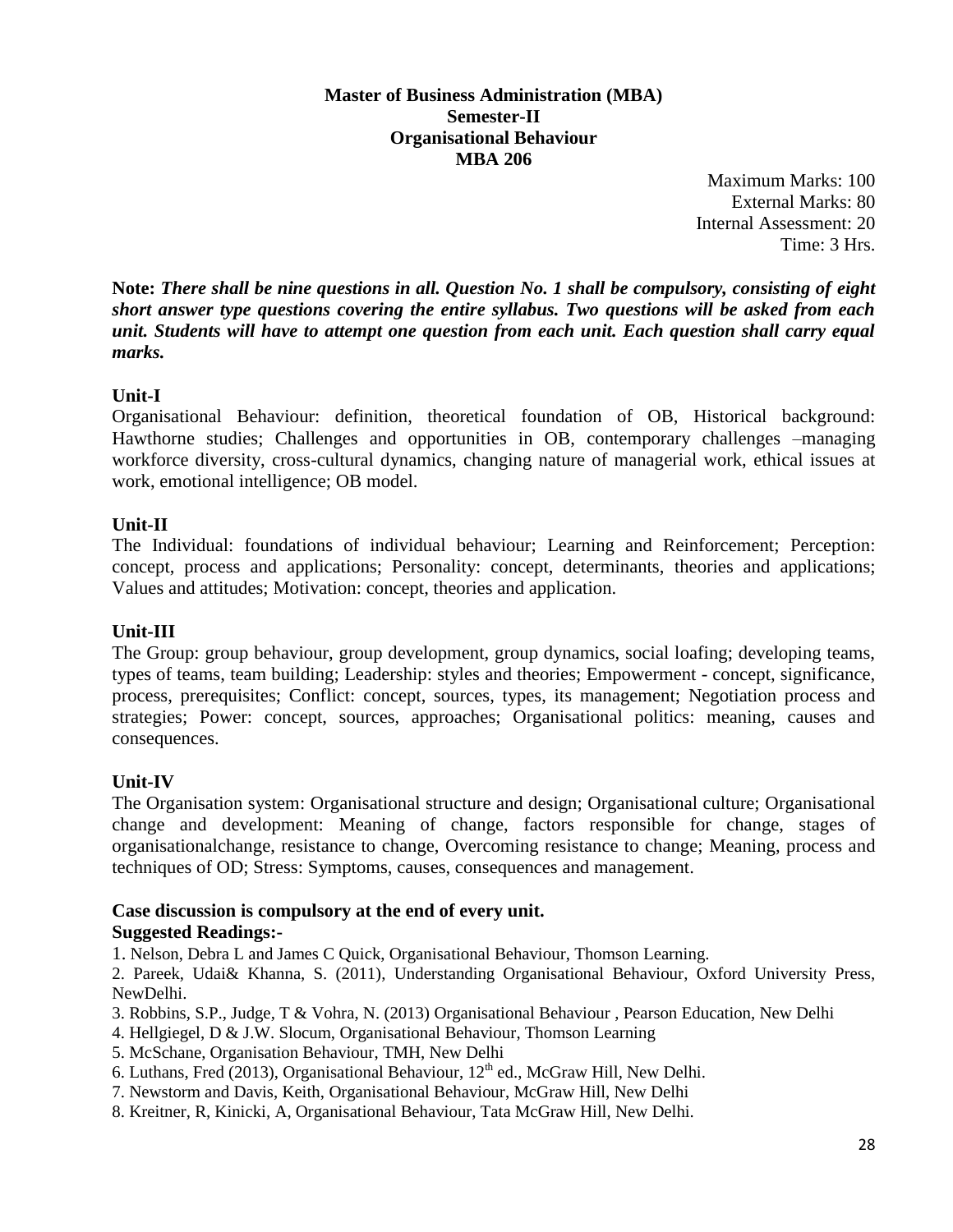#### **Master of Business Administration (MBA) Semester-II Managerial Skill Development MBA 207**

Maximum Marks: 50 Internal Practical Marks: 50

**Note:** *It is an internal practical course, no external examination will be conducted for this course. An internal committee of two faculty members duly constituted by the chairperson/head of the department will evaluate the students throughout the semester as per the syllabus.*

**Objective:** This course will focus on overall Personality Development of students by enhancing their communication skills, shaping their attitudes and behaviour and ultimately preparing them for corporate roles.

#### **Unit I**

Strengthening Oral Communication: Presentations and Extempore **(10 marks)**  (There will be one Presentation and one Extempore by each student with each activity containing 5 marks)

# **Unit II**

Strengthening Oral Communication: Role Playing, Ad Making Innovation and Business Quiz

**(15 marks)** 

(There will be one role play-5 marks, two ad-making innovation campaigns for 2.5 marks each and one business  $quiz - 5$  marks)

# **Unit III**

Strengthening Written Communication: Case Studies, Exercises on Corporate Writing, Wall Mag - Poster Making/Slogans/Captions/Print ads **(20 marks) (20 marks)** (There will be two case studies for four marks each, one Corporate Writing sessions for four marks and two Wall Mag contribution for four marks each)

# **Unit IV**

Group Discussion and Mock Interviews (There will be one GD and one mock interview activityfor 2.5 marks each) **(5 marks)**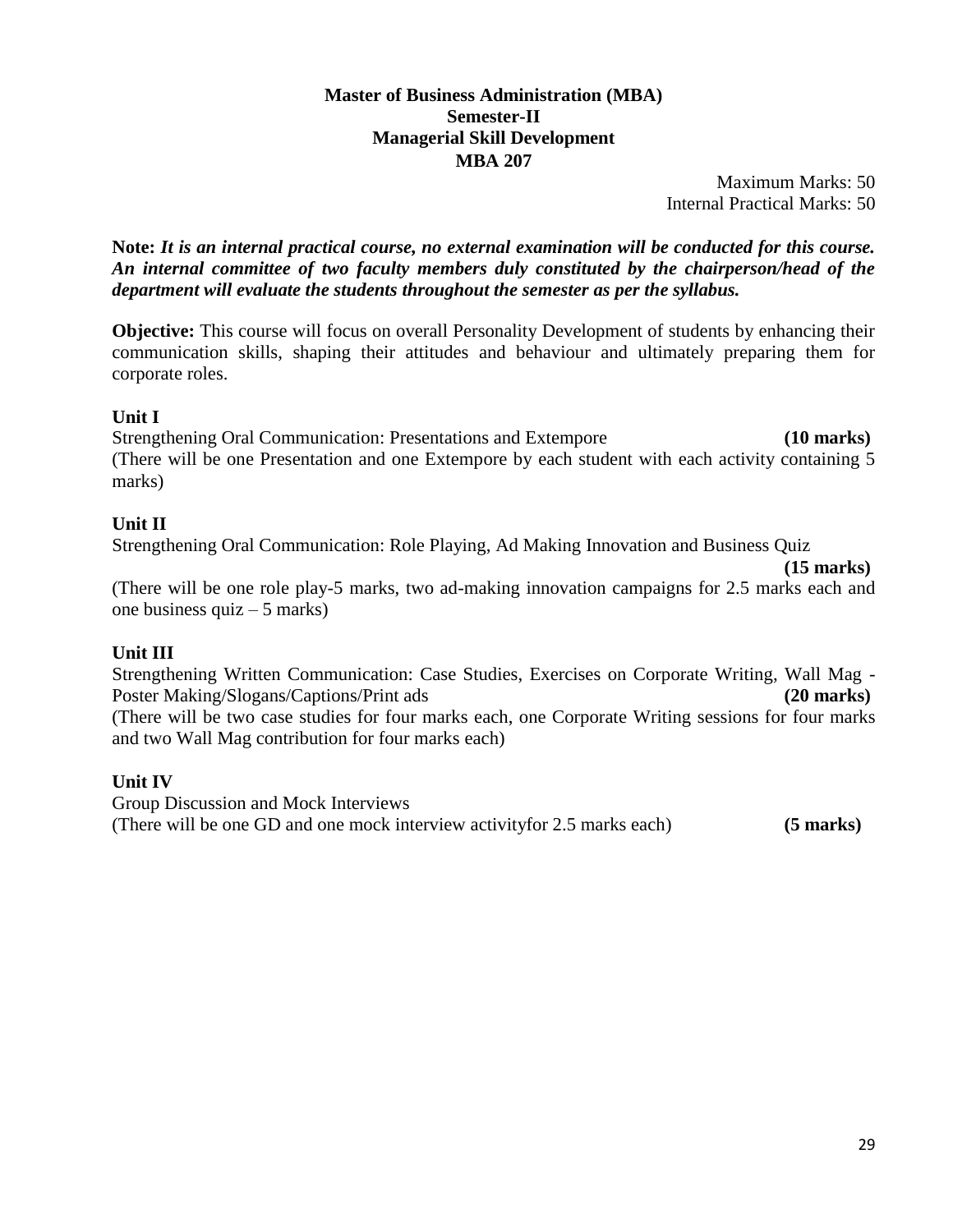**Master of Business Administration (MBA) Semester-II Current Business and Economic Affairs MBA 208**

> Maximum Marks: 100 External Marks: 80 Internal Assessment: 20 Time: 3 Hrs.

**Note:** *There shall be eight questions in all. Two questions will be asked from each unit. Students will have to attempt one question from each unit. Each question shall carry equal marks (20 marks).*

**Unit-I: Current Affairs in Finance**

**Unit-II: Current Affairs in Human Resources** 

**Unit-III: Current Affairs in International Business** 

**Unit-IV: Current Affairs in Marketing** 

**Note:** 

1. This paper will be based on the leading business newspapers: 'The Economic Times', 'Financial Express' and 'Business Standard' and leading business magazine 'Business Today'.

2. The duration for the course content (Newspapers and magazine) will be June to November for odd semester and December to May for even semester.

3. Examiner is required to set two questions from each unit with equal marks *i.e.* 20 marks. A question may carry 'n' number of sub-parts, depending on Examiner's discretion.

4. The student shall attempt one question from each unit.

#### **Suggested Readings:**

- 1. The Economic Times
- 2. Financial Express
- 3. Business Standard
- 4. Business Today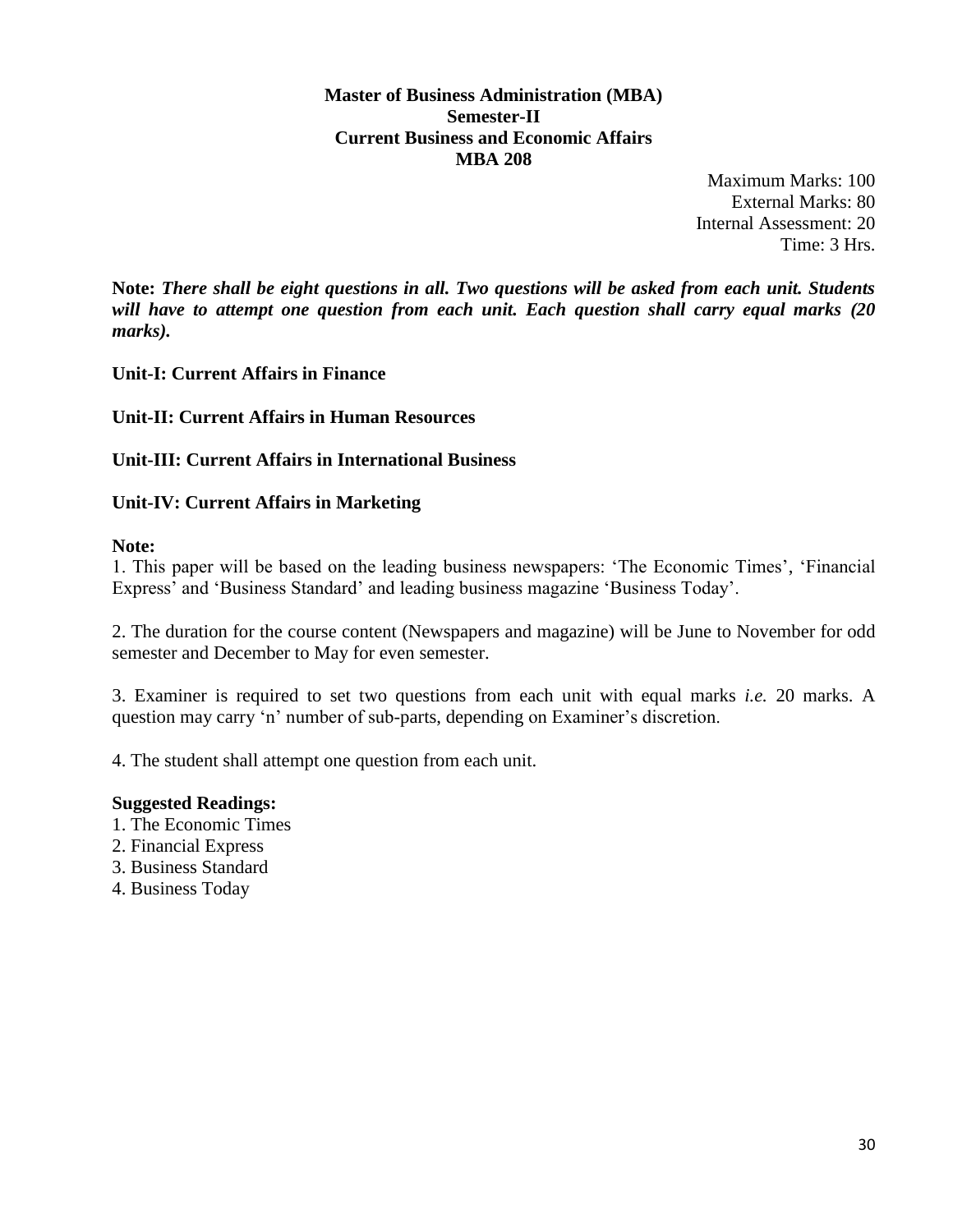#### **Master of Business Administration (MBA) Semester-II Seminar MBA 209**

Maximum Marks: 25 Internal Marks: 25

Each student will present a seminar of about 15-20 minutes duration on any basic research paper or article chosen in consultation with the teacher allotted to him/her by the department.

The seminar presentation will be for 25 marks i.e. 1 credit. One course coordinator will be nominated by the chairperson/head of the department among the teachers of the department.

An internal committee of two teachers constituted by the chairperson/head of the department will evaluate the seminar presentation. The evaluation will be based on the presentation of student, indepth understanding of subject matter and answer to questions. Distribution of marks will be as follows:

|           | • Presentation            | 10 Marks |
|-----------|---------------------------|----------|
|           | • Depth of subject matter | 10 Marks |
| $\bullet$ | Answer to questions       | 05 Marks |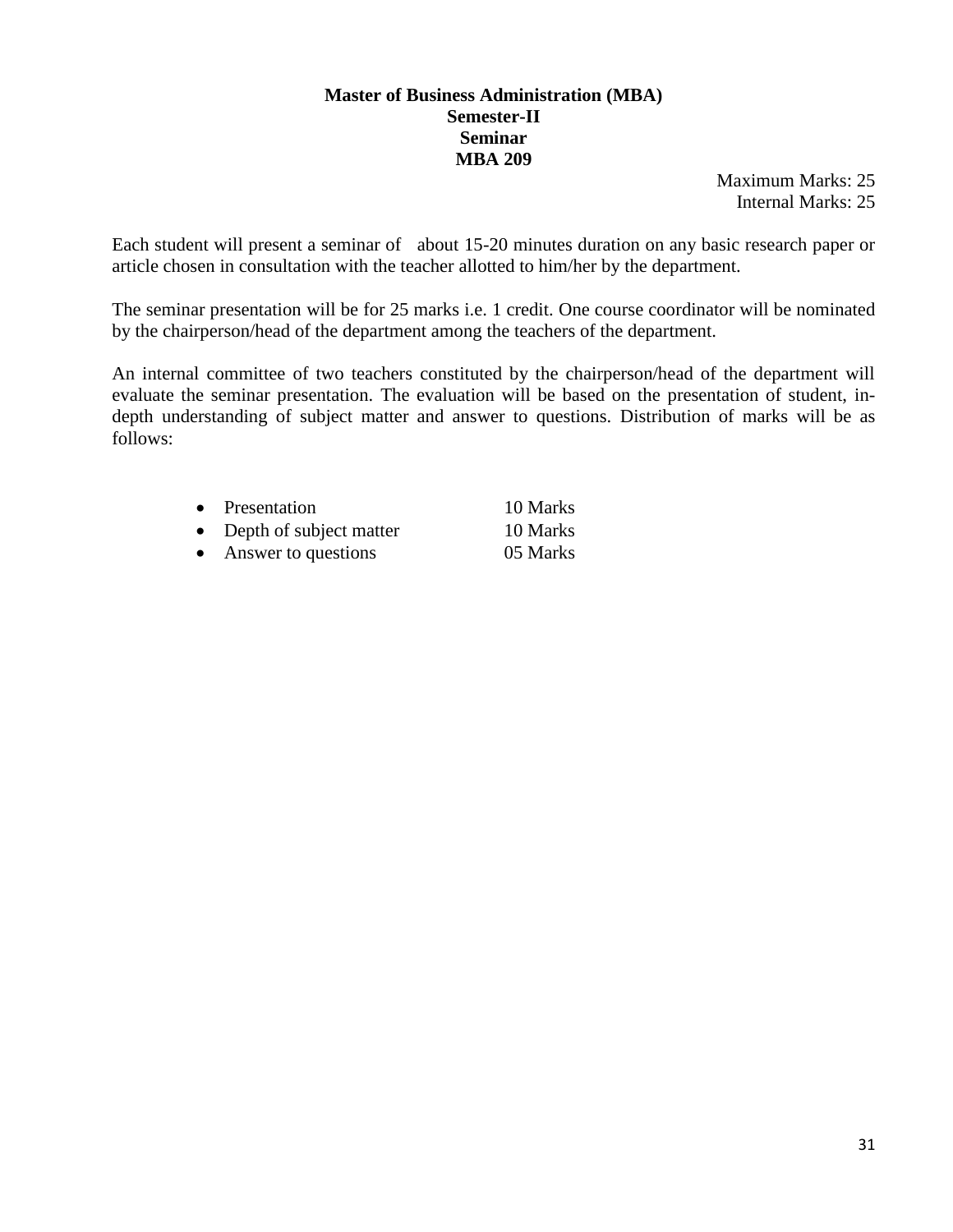#### **Master of Business Administration (MBA) Semester-II Self-Study Paper MBA 210**

Maximum Marks: 25

**Objective:** This course aims to inculcate the reading habit, creativewriting skills on the topics of selfinterest. The students learn to present the ideas and thoughts in their words.

# **Instructions for the students:**

- 1. Choose the topic (not mentioned in the syllabi) of interest in consultation with your teacher/in- charge/mentor.
- 2. Select a suitable title for your paper.
- 3. You are expected to be creative and original in your approach.
- 4. Submit a hand written paper (in your own handwriting) of about 6-10 pages to the concerned teacher.
- 5. Structure of the paper will be as follow:
	- a. Introduction
	- b. Main Body
	- c. Conclusion
- 6. The student will be required to submit the paper after getting it checked by the concerned teacher and will be asked to resubmit the report after making the required corrections (if any) before the commencement of examination of the semester.
- 7. The thoughts presented in the paper must be original work of the student.
- 8. Give a list of references at the end of the paper.

# **Instructions for evaluation:**

The paper will be evaluated by the panel (one external and one internal examiner) to be appointed by the chairperson/head of the department from the prescribed panel of the University.

The evaluation will be done as given below:

- Evaluation of the paper 15 Marks
- Viva-voce on the paper 10 Marks
- Total 25 Marks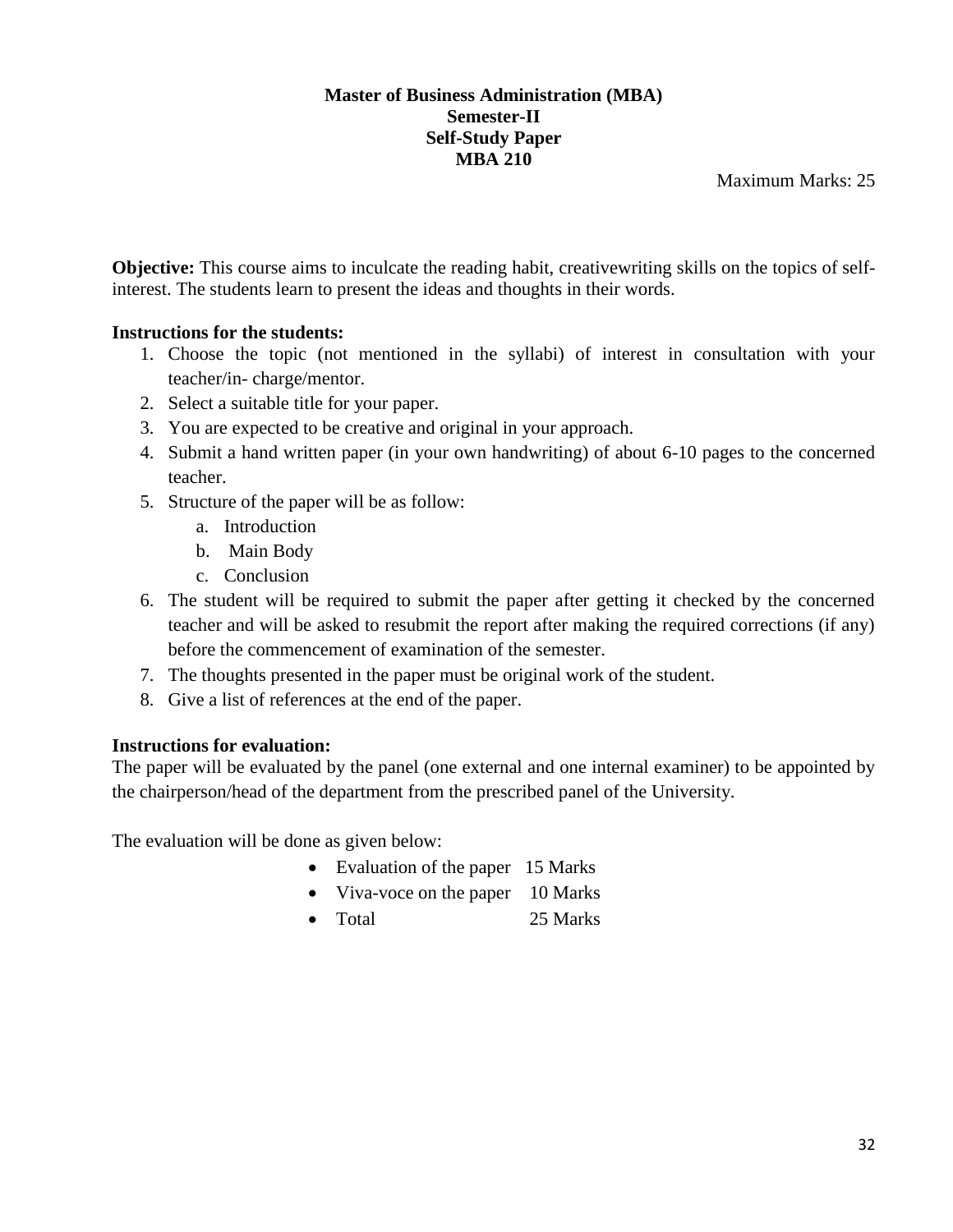#### **Master of Business Administration (MBA) Semester-II International Business MBA 211(DCEC)**

Maximum Marks: 100 External Marks: 80 Internal Assessment: 20 Time: 3 Hrs.

**Note:** *There shall be nine questions in all. Question No. 1 shall be compulsory, consisting of eight short answer type questions covering the entire syllabus. Two questions will be asked from each unit. Students will have to attempt one question from each unit. Each question shall carry equal marks.*

# **Unit I**

International Business- Recent global trends in international trade and finance, dimensions and modes of IB, risk in IB,theories of International trade; Multinational Corporation; Balance of Payment.

#### **Unit II**

Foreign market entry strategies; country evaluation and selection; factors affecting foreign investment decisions; impact of FDI on home and host countries; types and motives for foreign collaboration; control mechanisms in IB.

#### **Unit III**

International Strategic Management; Decisions concerning global manufacturing and material management; managing global supply chains; Integration between countries; Foreign Exchange Management.

#### **Unit IV**

Institutional support to International business- IMF, World Bank and WTO; Regional integrations for international trade- NAFTA, SAFTA, EU, SAARC, BRICS, BIMSTEC and G-20.

#### **Case discussion is compulsory at the end of every unit.**

#### **Suggested readings:**

- 1. Hill, Charles W.L., *International Business -competency in the Global Marketplace,*Tata McGrawHill, New Delhi.
- 2. Sundaram, Anant K and Steward J Black, *International Business Environment: Text and Cases*, Prentice Hall ofIndia, New Delhi.
- 3. Sharan, V., *International Business: Concept, Environment and Strategy,* PearsonEducation, New Delhi.
- 4. Beth V. Yarbrough and Robert H. Yarbrough, *The World Economy – Trade and Finance,*Thomson Learning,Singapore.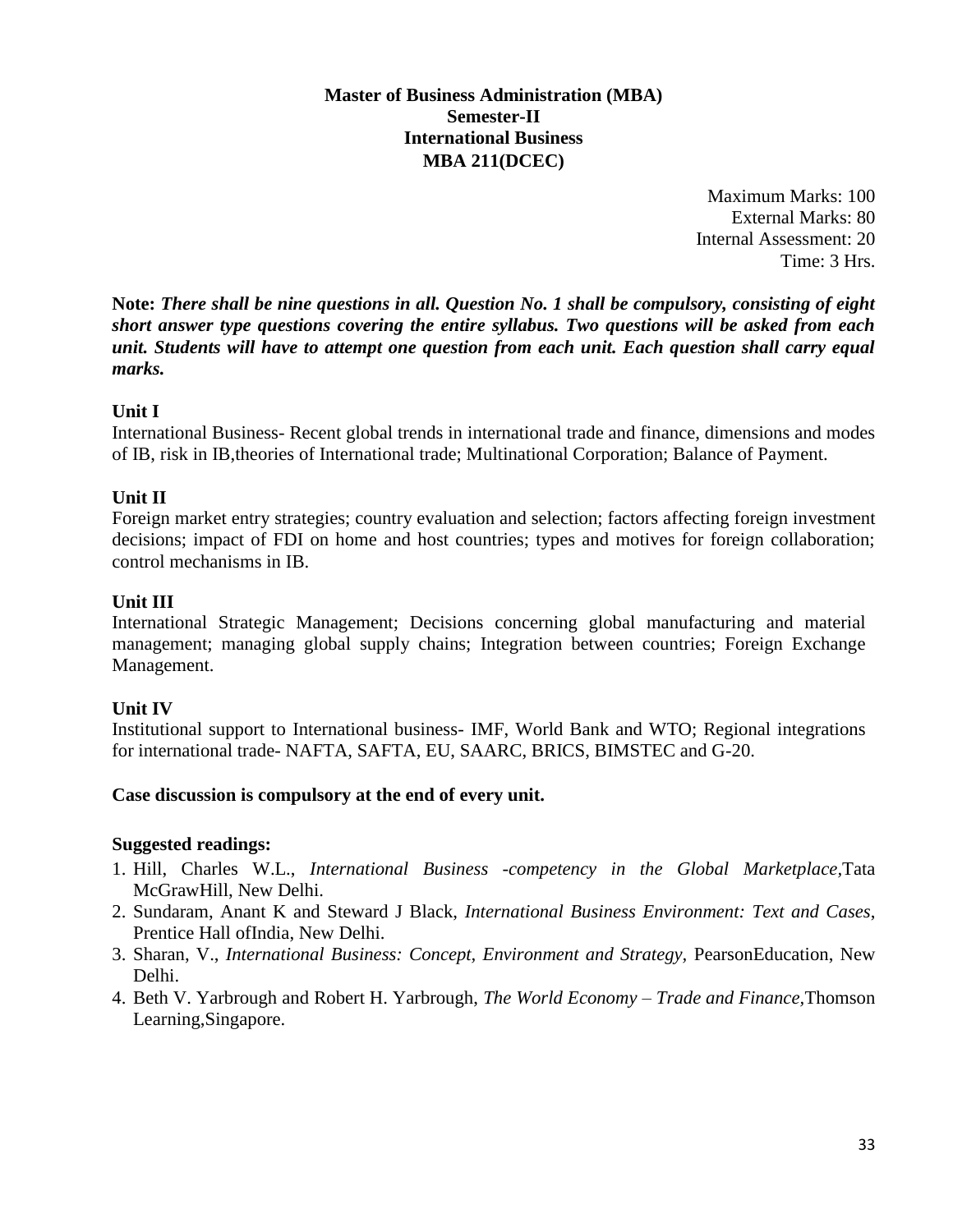**Master of Business Administration (MBA) Semester-II Production and Operations Management MBA 212 (DCEC)**

> Maximum Marks: 100 External Marks: 80 Internal Assessment: 20 Time: 3 Hrs.

**Note:** *There shall be nine questions in all. Question No. 1 shall be compulsory, consisting of eight short answer type questions covering the entire syllabus. Two questions will be asked from each unit. Students will have to attempt one question from each unit. Each question shall carry equal marks.*

# **Unit I**

Nature and Scope of Production and Operations Management; Types of Manufacturing Systems, Facility Location; Plant Layout: Layout Planning and Analysis.

#### **Unit II**

Production Planning: Capacity Planning, Aggregate Planning, Master Production Scheduling, Material Requirement Planning; Maintenance Management.

#### **Unit III**

Material Management: An overview of Material Management, Inventory Control, Purchase Management, Just in Time; Material Handling; Scheduling: Gantt Charts, Sequencing.

#### **Unit IV**

Quality Control: Statistical Quality Control, Acceptance Sampling, Total Quality Management, ISO-9000; Work Study: Method Study, Work Measurement.

#### **Case discussion is compulsory at the end of every unit.**

#### **Suggested Readings:**

1. Heizer, J. & Render, B., *Operations Management*, Pearson, New Delhi.

2. Gaither, N. & Frazier, G., *Operations Management,* Thomson, New Delhi.

3. Adams, Everett E. (Jr.) and Ebert, Ronad J., *Production and Operations Management*, Concepts, Models and Behavior, Prentice Hall of India, New Delhi.

4. Krajewski Lee J. &Ritzman Larry P., *Operations Management: Processes and Value Chain*, Pearson, New Delhi.

5. Buffa, E. S. &Sareen, *Modern Production Management*, John Wiley.

6. Chary, S. N., *Production and Operations Management*, Tata McGraw Hill, New Delhi.

7. Richard, B. Chase, F. Robert Jacobs, Nicolas J. Aquilano& Nitin K Agarwal, *Operations Management for Competitive Advantage*, Tata McGraw Hill, New Delhi.

8. Nair, N.G. *Production and Operations Management*, Tata McGraw Hill, New Delhi.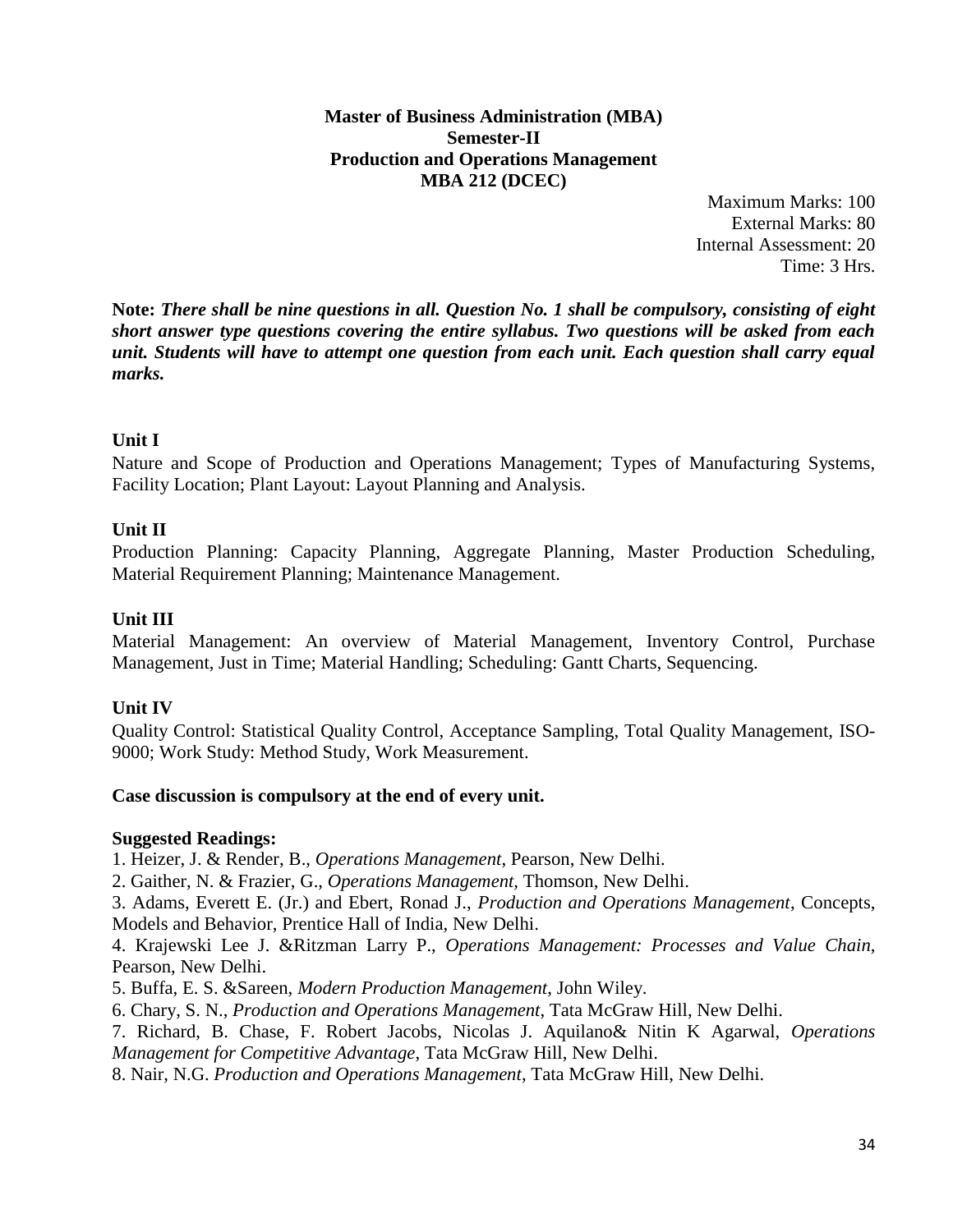#### **Master of Business Administration (MBA) Semester-III Strategic Management MBA 301**

Maximum Marks: 100 External Marks: 80 Internal Assessment: 20 Time: 3 Hrs.

**Note:** *There shall be nine questions in all. Question No. 1 shall be compulsory, consisting of eight short answer type questions covering the entire syllabus. Two questions will be asked from each unit. Students will have to attempt one question from each unit. Each question shall carry equal marks.*

# **Unit-I**

Strategic Management: defining strategy, levels of approaches to strategic decision making, process of strategic management, role of strategies in business, linkage between strategic analysis and strategic management; mission and objectives, strategic business unit, environment (internal & external): concept, components and appraisal.

# **Unit-II**

Organisation appraisal and strategy formulation: organisational dynamics and structuring organisational appraisal, SWOT analysis, Strategic alternatives, Formulation of corporate level strategies and business strategies, Strategy analysis and choice: the process, BCG matrix, GE matrix, SPACE approach and strategic plan.

# **Unit-III**

Strategy implementation: aspects, structures, design and change; Behavioural implementation: leadership, culture, value and ethics.

# **Unit-IV**

Functional implementation: functional strategies, plans and policies; marketing; financial, personal, operations, its plans and policies; Strategic evaluation and control: overview of strategic evaluation and control, techniques of strategic evaluation and control.

# **Case discussion is compulsory at the end of every unit.**

# **Suggested Readings:**

- 1. Kazmi, Azhar, *Business Policy and Strategic Management*, Tata McGraw Hill Publishing Company Ltd., New Delhi.
- 2. David, Fred R. *Strategic Management – Concept and Cases*, Pearson Education, New Delhi.
- 3. Hitt, M.A., Ireland R.D. and Hos Kisson R.D., *Strategic Management Competitiveness and Globalisation*; Thomson Asia Pvt. Ltd.
- 4. Pearce II J A and Robinson Jr., R.B., *Strategic Management – Strategy Formulation and Implementation*, AITBS Publishers and Distributors, Delhi
- **5.** Sontaki, C.L., *Strategic Management*, Kalyani Publications, New Delhi.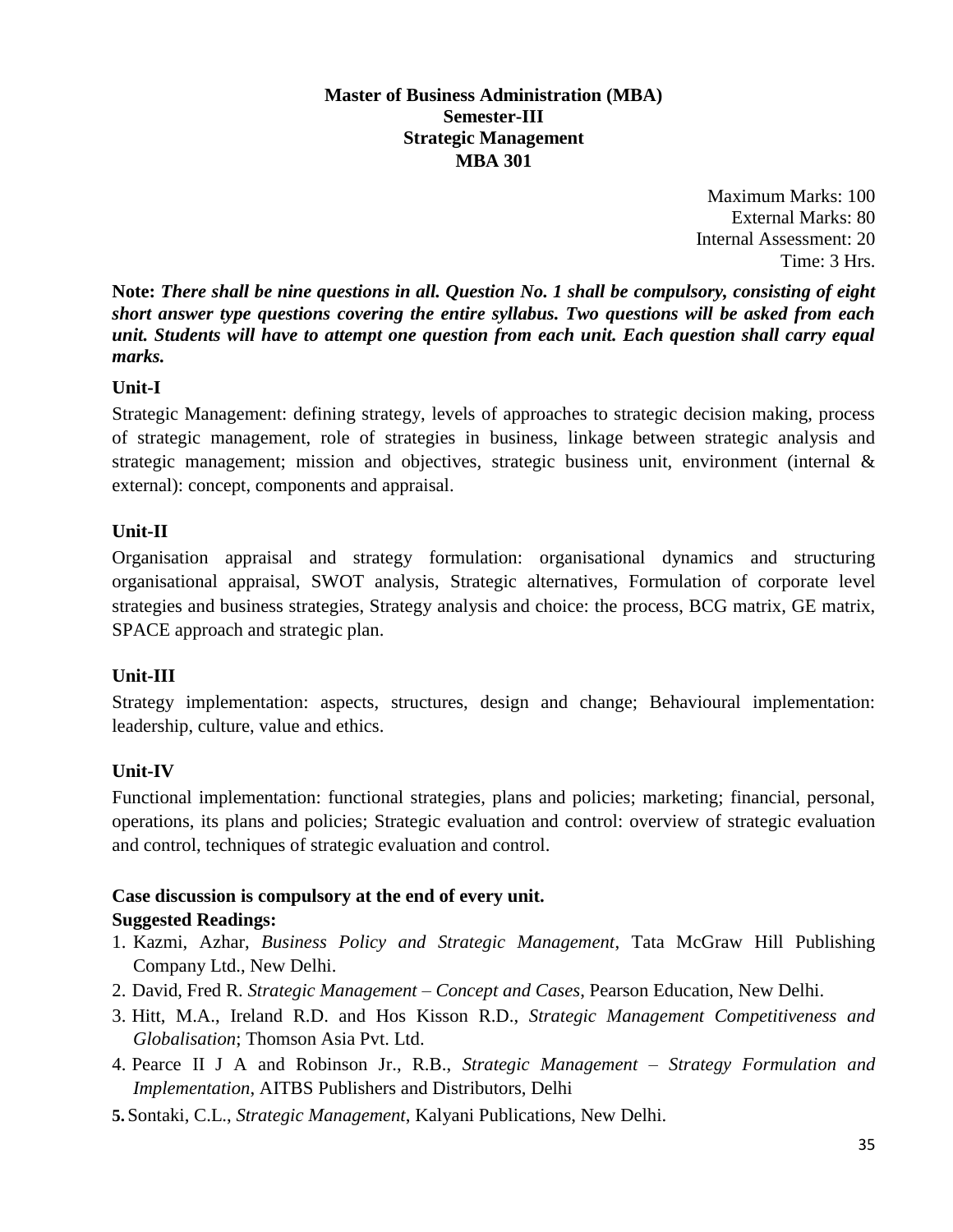#### **Master of Business Administration (MBA) Semester-III Business Legislation MBA 302**

Maximum Marks: 100 External Marks: 80 Internal Assessment: 20 Time: 3 Hrs.

**Note:** *There shall be nine questions in all. Question No. 1 shall be compulsory, consisting of eight short answer type questions covering the entire syllabus. Two questions will be asked from each unit. Students will have to attempt one question from each unit. Each question shall carry equal marks.*

# **Unit-I**

The Indian Contract Act, 1872: Nature and kinds of contracts and agreements, Essentials of a valid contract, Offer and acceptance, Consideration, Capacity of parties, Free consent, Legality of object and consideration, void agreements, performance of contracts, discharge of contract, breach of contract and its remedies, Quasi-Contracts.

# **Unit-II**

The Sale of Goods Act: Contract of sale of goods, conditions and warranties, transfer of property, Performance of contract of sale, rights of an unpaid seller.

Indian Partnership Act, 1932: Definition and nature of partnership, formation of partnership, rights, duties and liabilities of partners, dissolution of partnership firm.

# **Unit-III**

The Companies Act, 2013: Nature and types of companies; formation of a company; Memorandum of Association and Articles of Association; Prospectus, Directors, Company Meetings: Procedures and types, Shares and share capital of a company, Winding up and dissolution of a companies.

# **Unit-IV**

The Negotiable Instruments Act, 1881: Nature and types, Promissory note, Bills of exchange, Cheque,Holder and holder in-due course, Negotiation of negotiation instrument, Presentation of negotiation instrument, dishonour and discharge of a negotiable instrument.

The Consumer Protection Act, 1986: Introduction, Consumer Protection Councils, Consumer disputes redressal forums.

# **Case discussion is compulsory at the end of every unit.**

# **Suggested Readings:**

1. Kuchhal, M.C. and Deepa Parkash, *Business Legislation Management*, Vikas Publishing House Pvt. Ltd.

2. Khergamwala, J.S., *The Negotiable Instrument Acts*, N.M. Tripathi, Bombay, 1980

3. Ramaiyam, A., *Guide to the Companies Act*, Wadhwa, Nagpur, 1992

4. Shah, S.M., *BusinessLaw for Managers*, Sultan Chand, New Delhi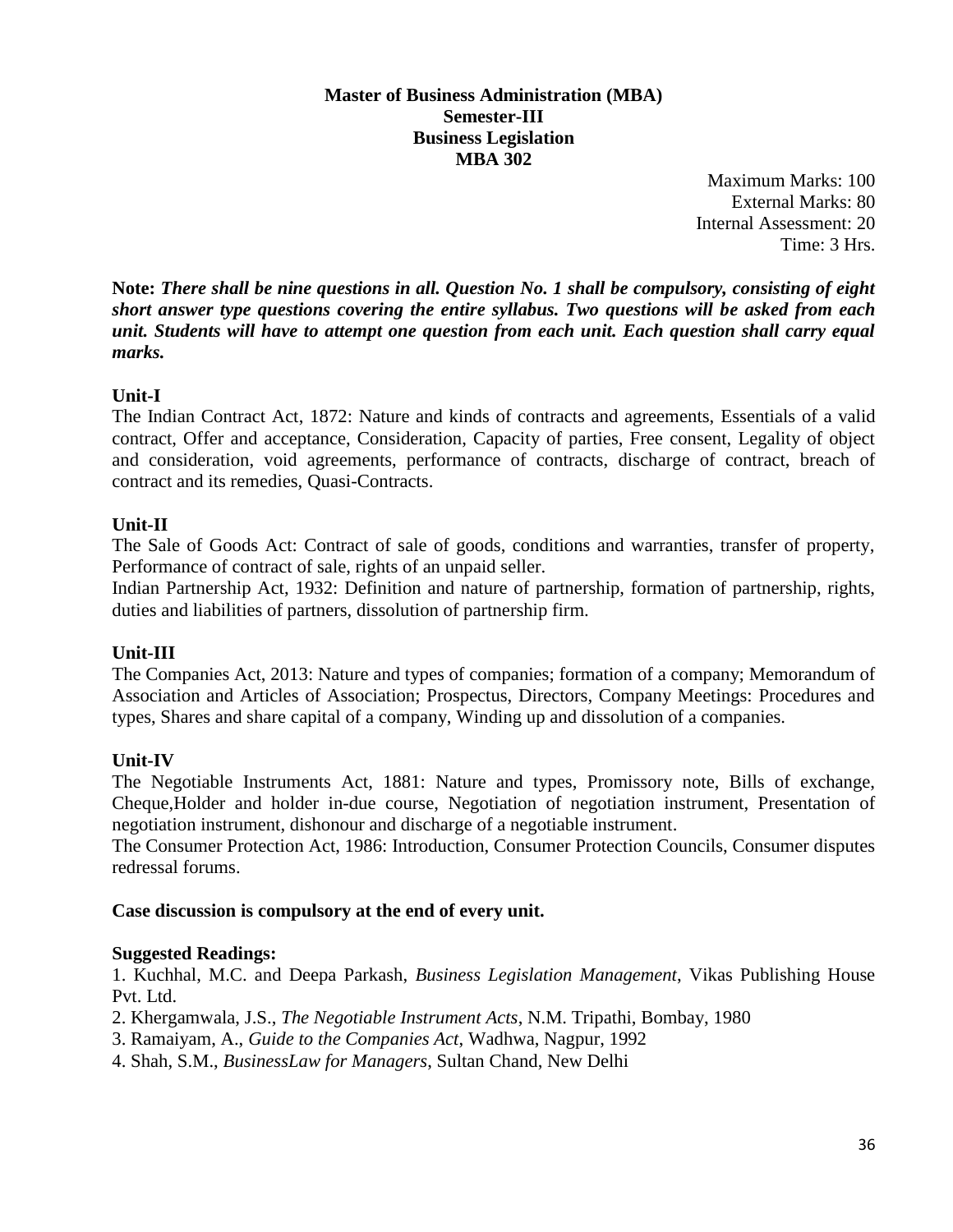#### **Master of Business Administration (MBA) Semester-III Summer Training Report & Viva MBA 303**

Maximum Marks: 100 External Marks: 80 Internal Assessment: 20

Each student will undergo summer training in any organisation or industry for 6-8 weeks after the completion of second semester and before the beginning of third semester. They should prepare a project report based on their learnings from business organisation. The report should present overview of the organisation, work done by the student in the organisation, his/her learnings and contribution towards organisation. The report should demonstrate the capability of the student for some creative potential and original approach to solve the practical problems in today's business or industry. The report should include field studies, surveys, data analysis, interpretations, planning and design of improved integrated management systems, presented in a comprehensive manner with recommendations for solutions based on scientifically worked out data.

Internal faculty supervisor will be allotted to each student by the department, who will guide the student during training and supervise his/her report preparation.

The report will be evaluated by an internal committee of two faculty members duly constituted by the chairperson/head of the department for 50 marks. Students will have to make a 20-30 minutes presentation before the same committee and other students for 50 marks. The committee will evaluate report presentation of the students as per the schedule decided by the chairperson/head of the department.

## **Evaluation**

| Report presentation |  |  |  | 50 Marks |  |  |  |  |
|---------------------|--|--|--|----------|--|--|--|--|
|                     |  |  |  |          |  |  |  |  |

• Summer Training Report (Written) = 50 Marks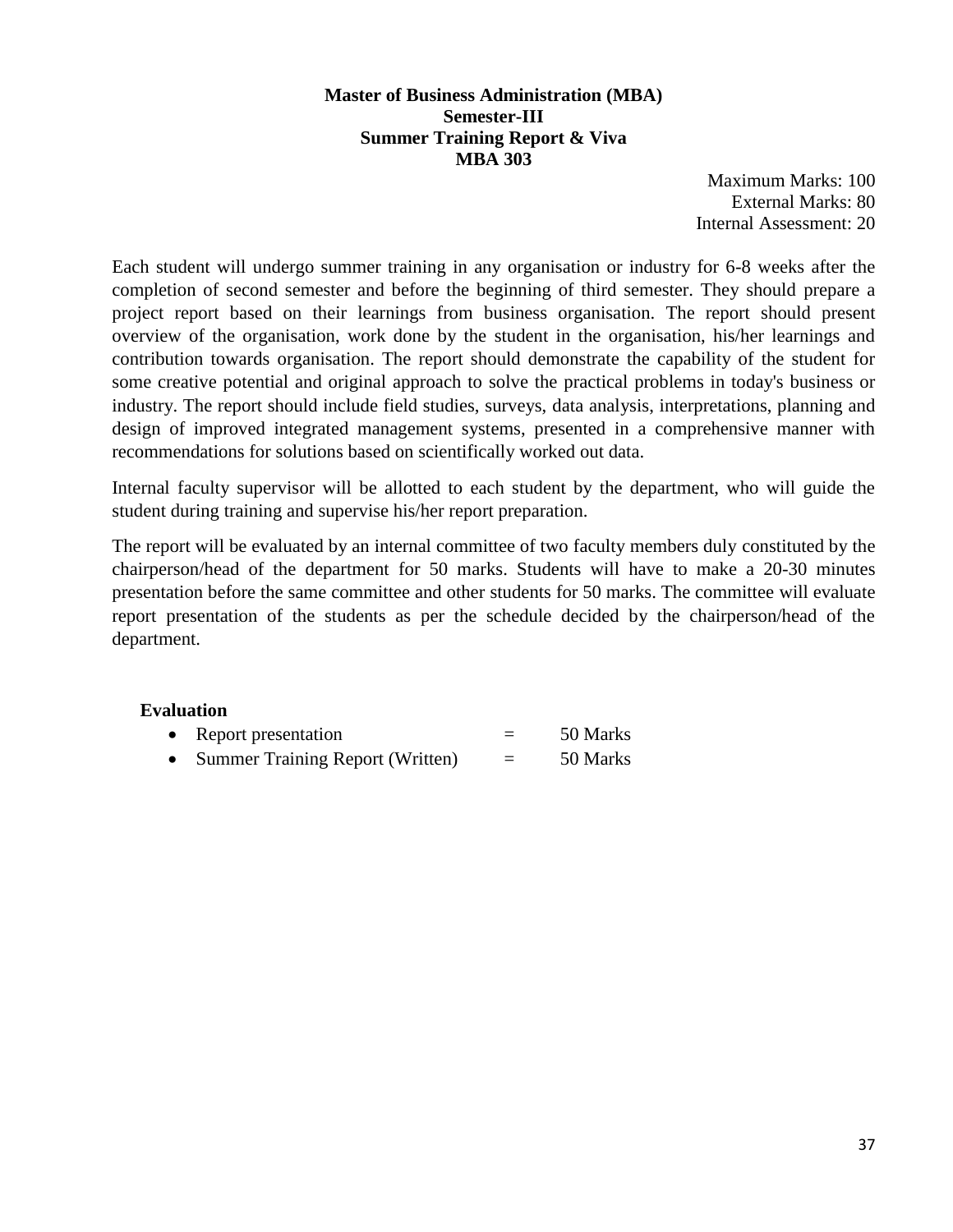**Master of Business Administration (MBA) Semester-III Management of Financial Services MBA 304 (Finance)**

> Maximum Marks: 100 External Marks: 80 Internal Assessment: 20 Time: 3 Hrs.

**Note:** *There shall be nine questions in all. Question No. 1 shall be compulsory, consisting of eight short answer type questions covering the entire syllabus. Two questions will be asked from each unit. Students will have to attempt one question from each unit. Each question shall carry equal marks.*

## **Unit-I**

Financial Services: Introduction to financial Services, characteristics of financial services, Nature and Scope in India; Role of Financial services in management and development; Financial Intermediaries: Corporate financial services, Retail financial services.

#### **Unit-II**

Regulatory and supervisory frame work; Role of RBI, SEBI, and Ministry of Finance, finance Bill and financial services, Finance Commission; supervision and regulation of banking companies in India; Regulatory/Institutional and Environmental constrains. Credit rating; factoring and forfeiting; housing finance; merger/amalgamation and acquisition/takeover; debt securitization

#### **Unit-III**

Corporate financial services: organisational frame work, functions regulatory and supervisory guidelines and procedures; Merchant Banking; Mutual funds, Credit rating services, Venture capital services, Leasing, factoring and forfeiting, Securitization, Banking services, Non-Banking Financial Companies, Corporate Insurance.

## **Unit-IV**

Retail financial services: Credit cards, Debit cards, smart cards, Electronic Fund Transfer, Electronic Clearing; Portfolio Management Services, Broking services, Consumer credit, Hire purchase finance, housing finance.

#### **Case discussion is compulsory at the end of every unit.**

#### **Suggested Reading:**

1. Bhole, L. M., *Financial Institutions and Markets*, Tata McGraw Hill, New Delhi.

- 2. Khan, M. Y., *Financial Services*, Tata McGraw Hill, New Delhi.
- 3. Pathak, *Indian Financial System*, Pearson Education, New Delhi.
- 4. Khan, M.Y., *Indian Financial System*, Tata McGraw Hill, New Delhi.
- 5. Machiraju, H.R., *Indian Financial System*, Vikas Publishing House, New Delhi.
- 6. Machiraju, H.R., *Working of Stock Exchange in India*, New Age Publication, New Delhi.
- 7. Shrivastava, R.M., and Nigam, Divya, *Management of Indian Financial Institutions*, Himalaya Publishing House, New Delhi.
- 8. Bhalla, V. K., *Management of financial services*, Anmol Publications,New Delhi.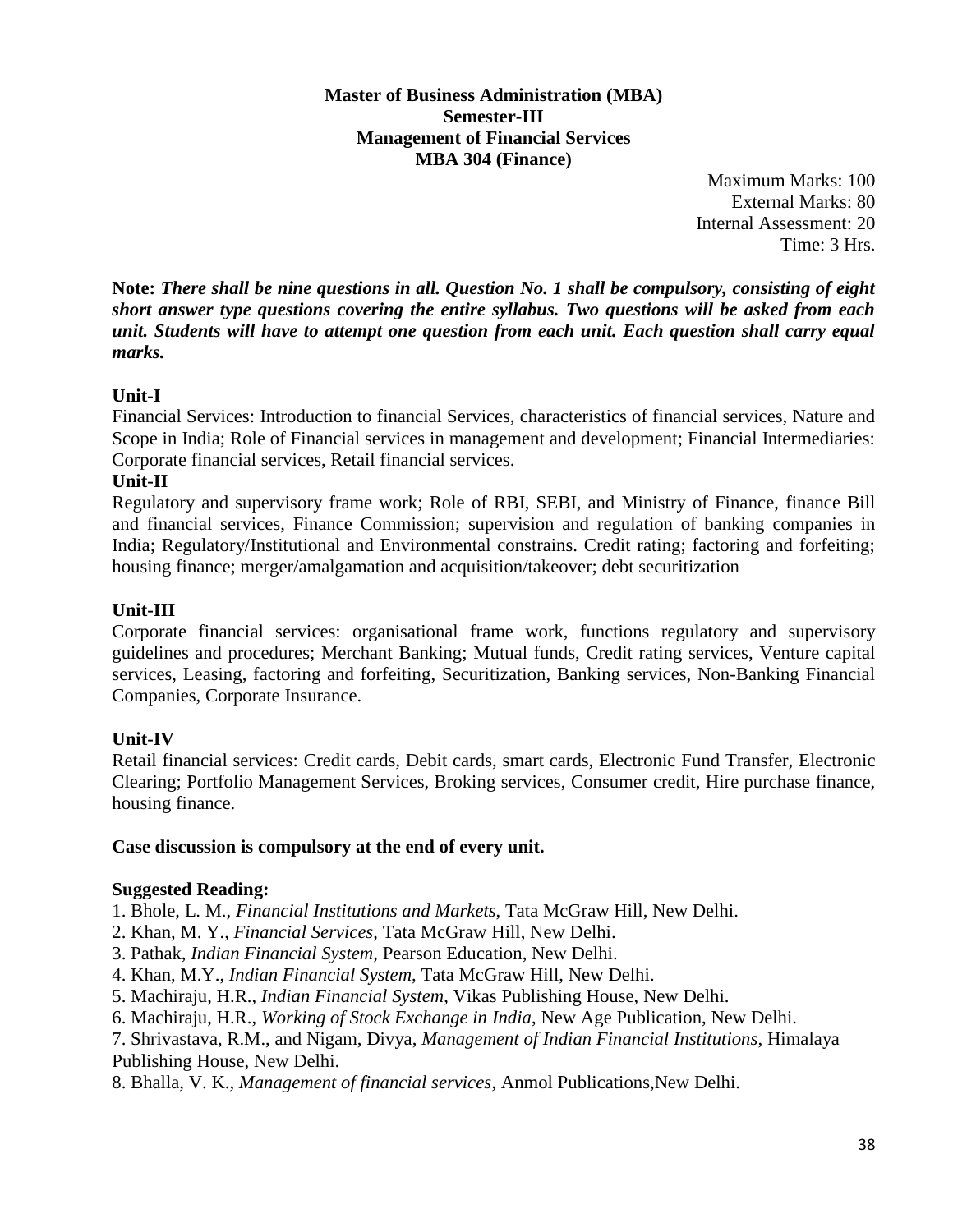#### **Master of Business Administration (MBA) Semester-III Project Management and Infrastructure Finance MBA 305 (Finance)**

Maximum Marks: 100 External Marks: 80 Internal Assessment: 20 Time: 3 Hrs.

**Note:** *There shall be nine questions in all. Question No. 1 shall be compulsory, consisting of eight short answer type questions covering the entire syllabus. Two questions will be asked from each unit. Students will have to attempt one question from each unit. Each question shall carry equal marks.*

## **Unit I**

Project Planning: Meaning and importance, An overview of capital expenditure and capital budget, Resource allocation strategy for projects, Phases of project analysis, Generation and screening of project ideas, Situational analysis for project- techniques used for environmental analysis for a project.

## **Unit II**

Market and Demand Analysis- Meaning, Steps Involved, Information for market analysis, Market Planning, Demand Forecasting and its techniques, technical Analysis-its Dimensions, Technical Analysis with material, Manufacturing process, Product Mix, Capacity, Location, Machines and Schedules. Financial Analysis- Project costs, Estimation of cost of production, Sales, Working Capital Requirements, Estimation of Project cash flows.

## **Unit III**

Project management: organisation, planning, control, human aspects and pre-requisites. Financing infrastructure projects: Concept, rational and financial instruments; Public finance for infrastructure projects; BOOT/ BOT system for infrastructure projects. Project financing in India -project appraisal by financial institutions, environmental appraisal of Projects.

## **Unit IV**

Special Decision Situations-Mutually Exclusive Projects, Multiple Projects and Constraints. Analysis of Project Risk-Firm Risk and Market Risk. Social cost benefit analysis (SCBA) and UNIDO approach for project analysis. Project planning and analysis in India.

## **Case discussion is compulsory at the end of every unit.**

## **Suggested Readings:**

1. Chandra, Prasanna, *Projects: Planning Analysis, Selection, Implementation and Review*, Tata McGraw Hill, New Delhi,

- 2. Bhavesh, M Patel, *Project Management*, Vikas Publishing House, New Delhi.
- 3. Machiraju, H. R., *Project Finance*, Vikas Publishing House, New Delhi.
- 4. Rao, P.C.K., *Project Management and Control*, Sultan Chand & Sons, N.Delhi.
- 5. Nijiru, Cyrus and Merna,Tony, *Financing Infrastructure Projects*, Thomas Telford, UK, ISBN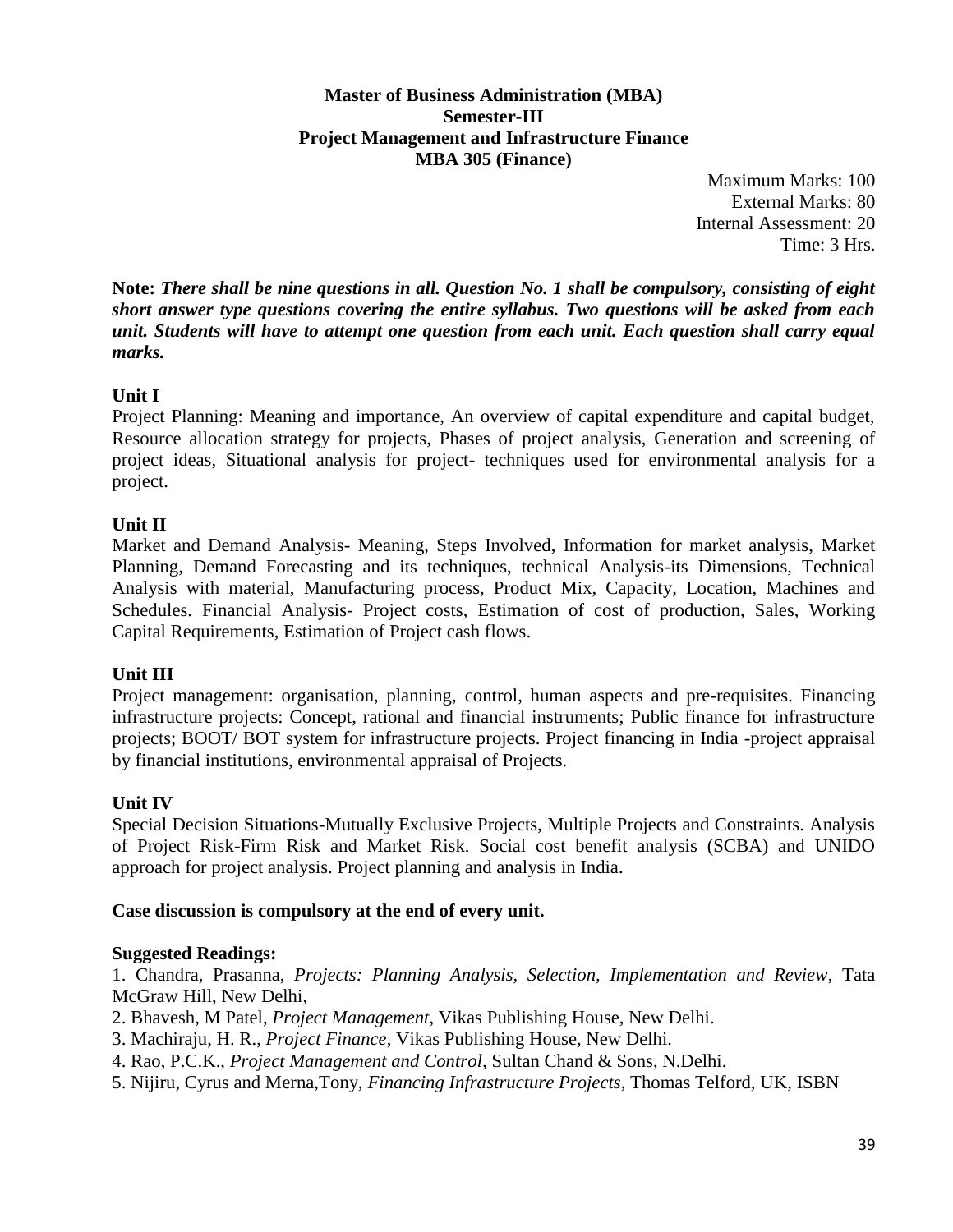**Master of Business Administration (MBA) Semester-III Strategic Cost Management and Control MBA 306 (Finance)**

> Maximum Marks: 100 External Marks: 80 Internal Assessment: 20 Time: 3 Hrs.

**Note:** *There shall be nine questions in all. Question No. 1 shall be compulsory, consisting of eight short answer type questions covering the entire syllabus. Two questions will be asked from each unit. Students will have to attempt one question from each unit. Each question shall carry equal marks.*

## **Unit-I**

Conceptual framework of SCM, environmental influences on cost management practices, role of SCM in strategic positioning. Cost management tools - life cycle costing, target costing, kaizen costing, JIT,BPR and bench marking.

## **Unit-II**

Nature of activity-based costing (ABC); Activity hierarchies; cost drivers; designing an ABC system benefits and limitations of ABC; Activity based management; operational and strategic application of ABC; customer profitability analysis and process.

## **Unit-III**

Value analysis, financial measures of activity efficiency; Nature of value-chain analysis; activity analysis and linkage analysis; application of linkage analysis in cost reduction and value addition; Activity-based budgeting; Kaizen approach; ZBB; performance budgeting; human aspects of budgeting; responsibility centers and financial control: nature and role of responsibility centres; Evaluation of responsibility centers.

## **Unit-IV**

Strategic-based performance measurement system: balanced score card, establishing objectives and performance measures in different perspectives of balance score card; productivity measurement and control; productivity efficiency; partial and total productivity measurement; Quality cost management and reporting system.

#### **Case discussion is compulsory at the end of every unit.**

## **Suggested Readings:**

1. Drury, Colin, *Management Accounting and Control*, Thomson Learning, New Delhi.

- 2. Horngren, Datar Foster, *Cost Accounting*, Pearson Education,New Delhi.
- 3. Hansen and Mowen, *Cost Management*, Thomson Learning, New Delhi.
- 4. Kaplan, Atkinson and Young, *Management Accounting*, Pearson Education, New Delhi.
- 5. Kaplan, Atkinson, *Advanced Management Accounting*, Pearson Learning, New Delhi.

6. Anthony, Robert N., and Govindrajan, Vijay, *Management Control System*, McGraw Hill, New Delhi.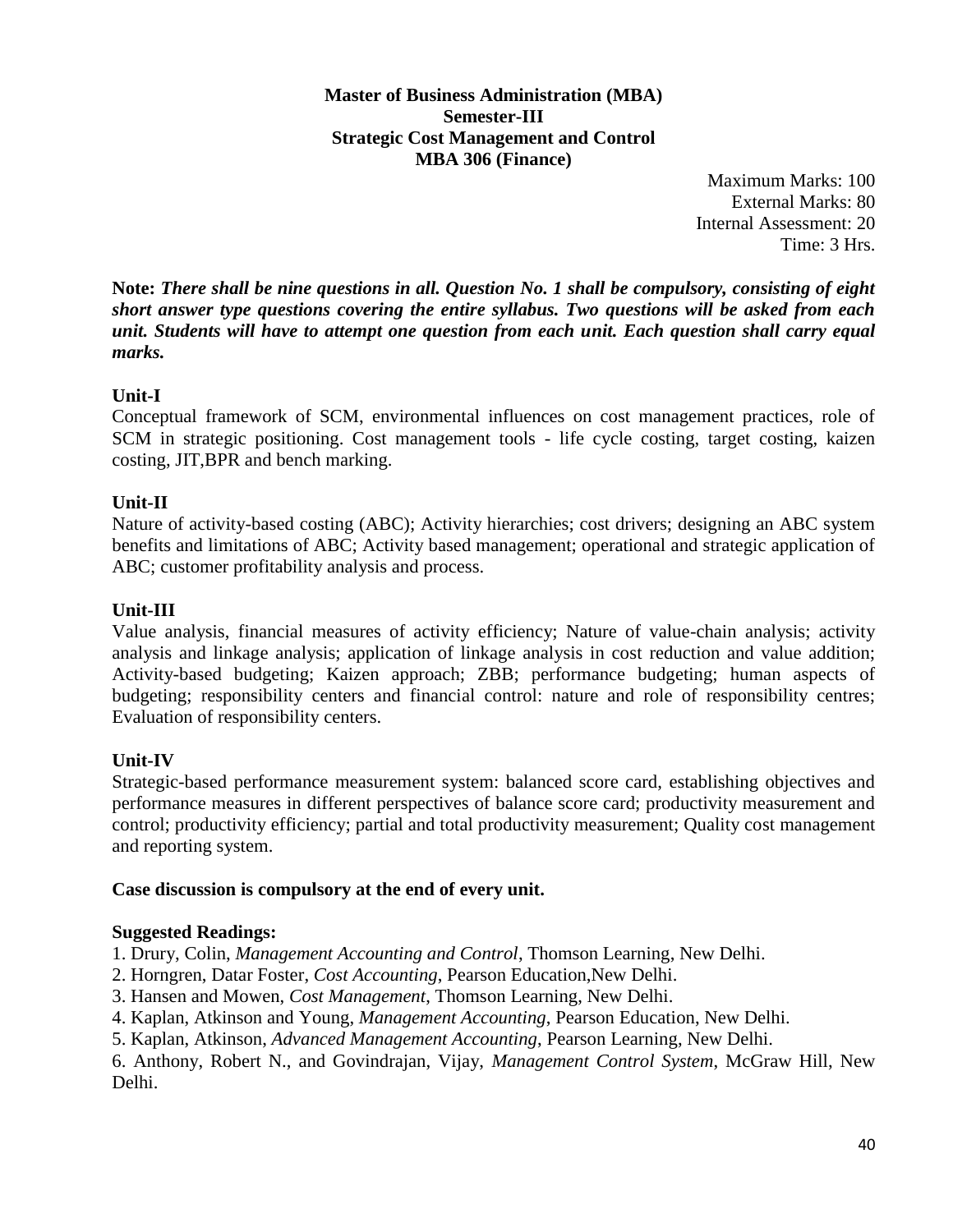**Master of Business Administration (MBA) Semester-III Multinational Financial Management MBA 307 (Finance& IB)**

> Maximum Marks: 100 External Marks: 80 Internal Assessment: 20 Time: 3 Hrs.

**Note:** *There shall be nine questions in all. Question No. 1 shall be compulsory, consisting of eight short answer type questions covering the entire syllabus. Two questions will be asked from each unit. Students will have to attempt one question from each unit. Each question shall carry equal marks.*

## **Unit I**

An overview of multinational financial management; international monetary and financial systems, IBRD and development banks; finance function in a multination firms; international flow of funds

## **Unit II**

International working capital management: international cash management; international receivable management, managing short term assets and liabilities; international capital money markets; euro dollar and currency market; financial market instruments – GDRs, ADRs, Euro issues, CP and ECB

## **Unit III**

Multinational capital budgeting, cost of capital and capital structure decisions; dividend policy of multinational firm

## **Unit IV**

Developments in foreign exchange markets; exchange rate determination; measuring and managing various risks and exposure; country risk analysis; taxation in multinationalfirms

## **Case discussion is compulsory at the end of every unit**

## **Suggested Readings:**

- 1. Madura Jeff, *International Financial Management*; ThomsonLearning, NewDelhi.
- 2. Sharan, V., *International Financial Management*, PHI, NewDelhi.
- 3. Allen Shapiro, *Multinational Financial Management*, PHI, NewDelhi.
- 4. Levi, Maurice D., *International Finance*, McGrawHill, NewDelhi.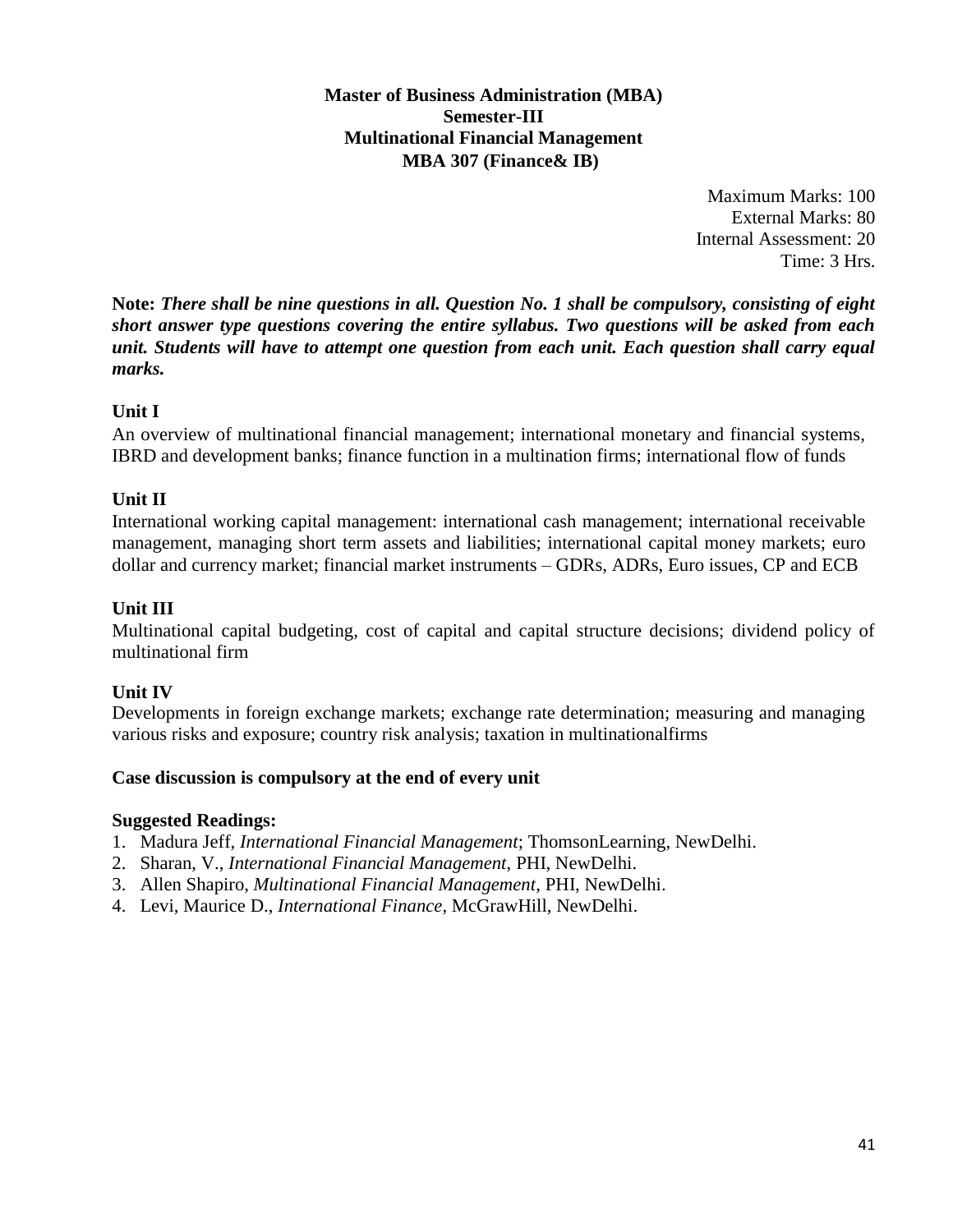#### **Master of Business Administration (MBA) Semester-III Security Analysis MBA 308 (Finance)**

Maximum Marks: 100 External Marks: 80 Internal Assessment: 20 Time: 3 Hrs.

**Note:** *There shall be nine questions in all. Question No. 1 shall be compulsory, consisting of eight short answer type questions covering the entire syllabus. Two questions will be asked from each unit. Students will have to attempt one question from each unit. Each question shall carry equal marks.*

## **Unit I**

Investment: Meaning, nature, process and alternatives; return and risk; investment vs. gambling and speculation. Concept and components of total risk; Measuring historical and expected return and risk; systematic and unsystematic risk, Measurement of systematic risk.

## **Unit II**

Objectives and benefits of investment analysis; Efficient Market Theory- weak form hypothesis; semi-strong form hypothesis and strong form of hypothesis; Fundamental Analysis: Economic, Industry and Company Analysis; Technical Analysis.

## **Unit III**

Valuation of securities: Debt instruments and their valuation; equity instruments and their valuation; Basic introduction to derivatives.

## **Unit IV**

Indian Security Market: Stock exchanges in India; Service of intermediaries; Mutual fund management.

#### **Case discussion is compulsory at the end of every unit.**

#### **Suggested Readings:**

- 1. Reiley& Brown, *Investment Analysis & Portfolio Management*, Thomson Learning,Bombay.
- 2. Pandian, *Security Analysis and Portfolio Management*, Vikas Publishing House, NewDelhi.
- 3. Sharpe, Alexander & Wiley, *Investment*,Prentice Hall of India, NewDelhi.
- 4. Bodie ZVI, Kane Alex, Marcus, Alan J and Mohanty, Pitabas, *Investments*, TMH, New Delhi.
- 5. Elton, Edwin J. & Gruber, Martin J., *Modern Portfolio Theory & Investment Analysis*, John Wiley &Sons.
- 6. Haugen, Robert A., *Modern Investment Theory*, Pearson Education, NewDelhi.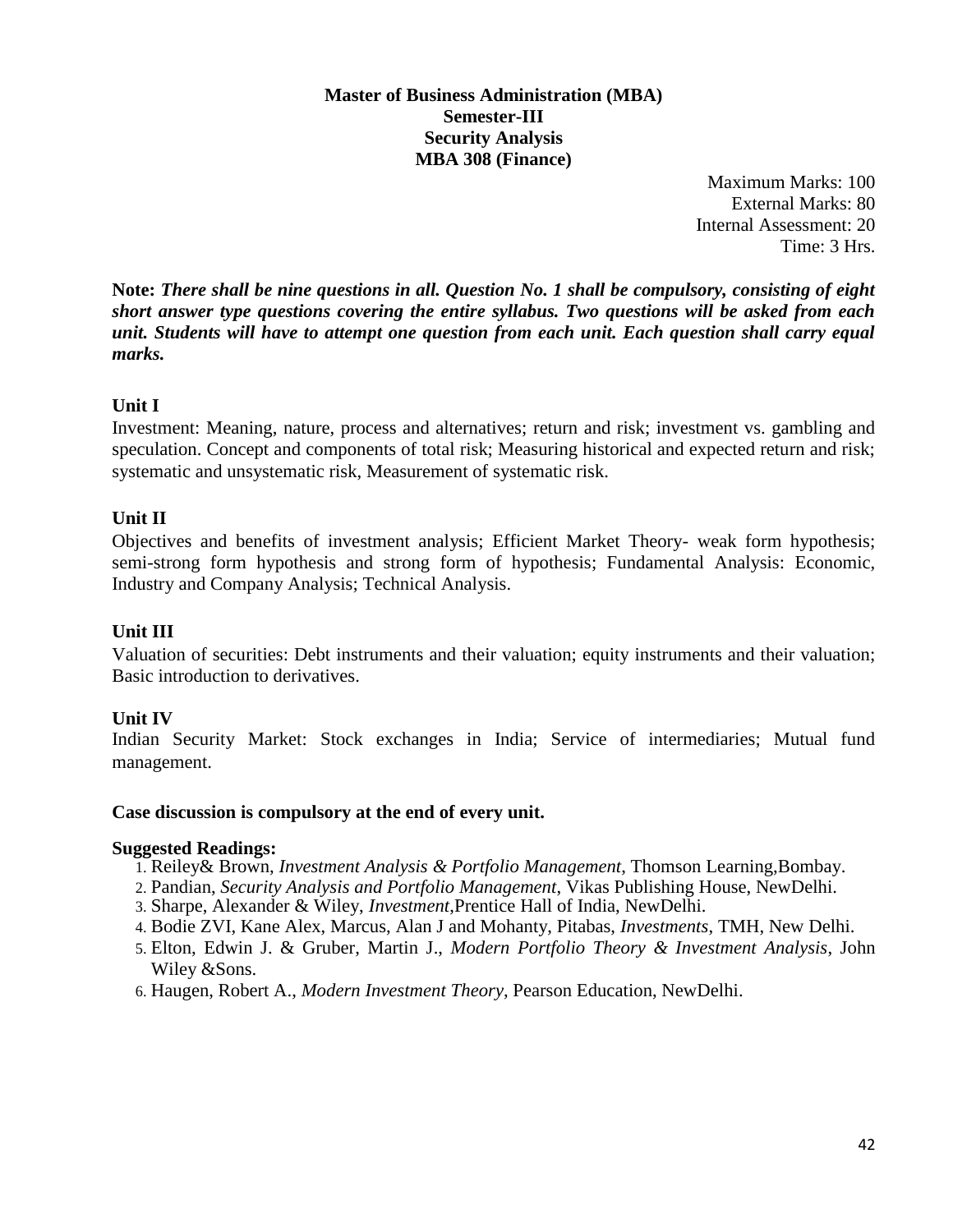**Master of Business Administration (MBA) Semester-III Management of Banking and Insurance MBA 309 (Finance)**

> Maximum Marks: 100 External Marks: 80 Internal Assessment: 20 Time: 3 Hrs.

**Note:** *There shall be nine questions in all. Question No. 1 shall be compulsory, consisting of eight short answer type questions covering the entire syllabus. Two questions will be asked from each unit. Students will have to attempt one question from each unit. Each question shall carry equal marks.*

## **Unit I**

Origin of banking, bank Concept, Classification, their Objectives and Functions. Bank Management Concept, Functions, Importance, Evolution of Indian Banks – Types of Banks –Public Sector, Regional Banks, Performance of Public Sector Banks, Private Sector Banks, Corporate Banking, Rural Banking, Retail Banking, International Banking, E-Banking Reforms in Banking after 1991.

## **Unit II**

Commercial Banking: Structure, Functions – Primary and Secondary Function, Role of Commercial Banks in Socio Economic Development, Services Rendered. Credit Creation and Deployment of Funds, Role of Reserve Bank and GOI as Regulator of Banking System – Provisions of Banking Regulation Act and Reserve Bank of India Act.

#### **Unit III**

Origin and development of insurance sector; objective and process of risk management; types and structure of insurance plans; investment pattern and policies of insurance companies; challenges of insurance marketing; role of IRDA; pension funds in India.

#### **Unit IV**

Organisational forms, structure and administration of life and non-life insurance companies; life and nonlife insurance management – strategic management, planning and control cycle, use of life insurance in personal and business planning; life and non-life (health and motor vehicle) insurance underwriting; financial management of life insurance companies.

#### **Case discussion is compulsory at the end of every unit.**

#### **Suggested Readings:**

1. Black, Kenneth Jr. & Skipper, Harold D. Jr., *Life and Health Insurance*, Pearson Education, New Delhi.

2. Rejda, George E, *Principles of Risk Management and Insurance*, Pearson Education, New Delhi.

- 3. Shekhar, K.C. and Shekhar, Lekshmy*Banking Theories and Practices*, Vikas Publication, New Delhi.
- 4. BesisJoel, *Risk Management in Banking*, John Mily& Sons
- 5. *Risk Management*, Indian Institute of Banking and Finance, McMillan, New Delhi.
- 6. *The New Basel Record*, ICFAI Publication

7. Pal, K.,Bodla, B.S. and Garg, M.C., *Insurance Management: Principles and Practices*, Deep and Deep Publishers, New Delhi.

8. Trieschmann, *Risk Management & Insurance*, Thomson Learning, New Delhi.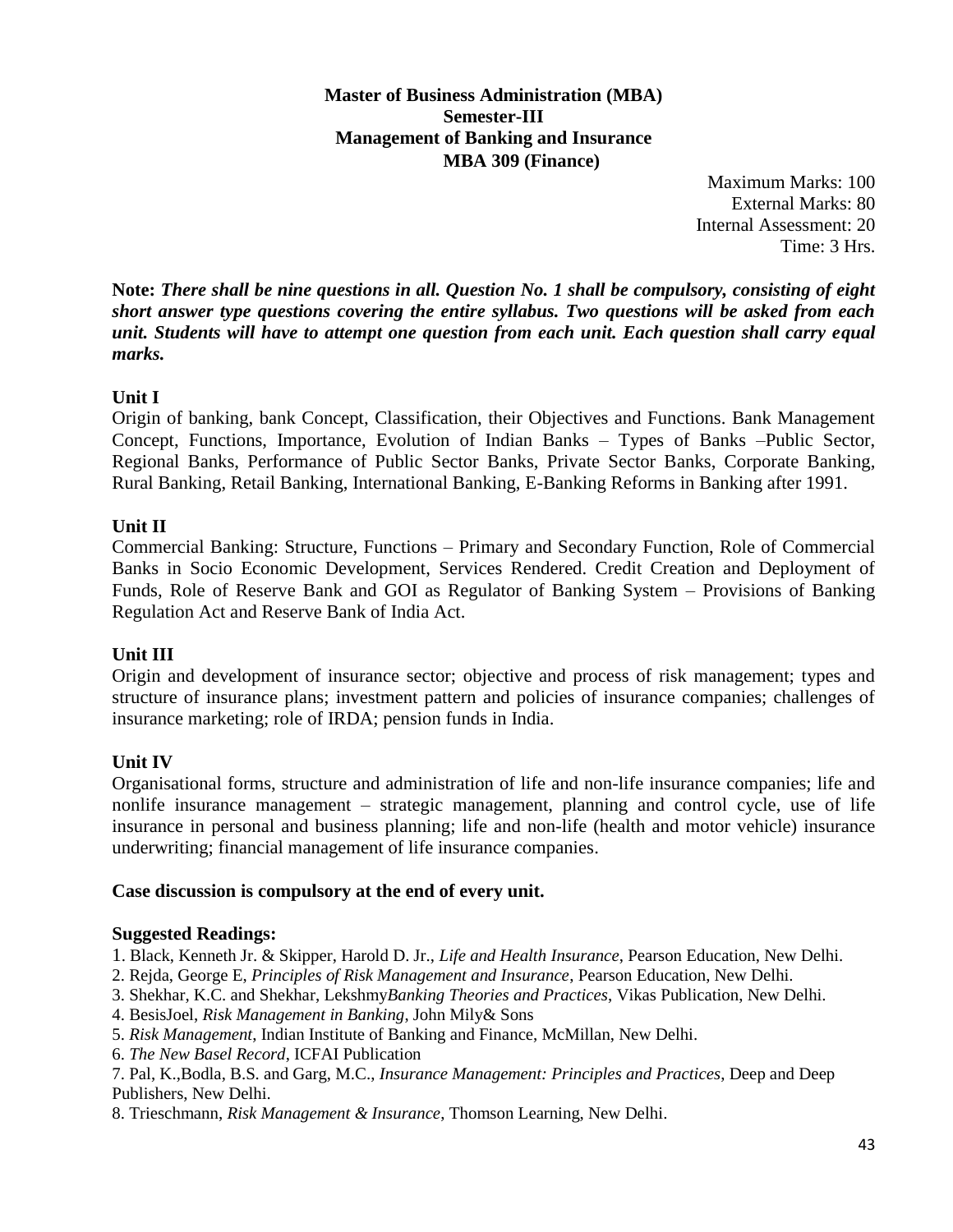**Master of Business Administration (MBA) Semester-III Foreign Exchange Management MBA 310 (IB)**

> Maximum Marks: 100 External Marks: 80 Internal Assessment: 20 Time: 3 Hrs.

**Note:** *There shall be nine questions in all. Question No. 1 shall be compulsory, consisting of eight short answer type questions covering the entire syllabus. Two questions will be asked from each unit. Students will have to attempt one question from each unit. Each question shall carry equal marks.*

## **Unit-I**

Foreign Exchange markets: Functions and structure of Forex markets, Foreign exchange market participants, mechanics of making foreign payments, cost associated with international payments; Forex Management: Nature, significance and scope of forex management, forex management and global environment. Foreign exchange: sources of demand and supply of foreign exchange; the balance of payments (BoP) framework.

## **Unit-II**

Exchange rates: nominal, real and effective exchange rates; determination of rate of exchange, monetary portfolio balance, purchasing power parity approaches; overvalued and undervalued currencies; Exchange rate systems.

International financial markets and instruments: An overview of international capital and money markets, arbitrage opportunities, integration of markets, international capital and money market instruments – GDRs, DRs, Euro Bonds, dual currency bonds, euro equity, euro deposits.

## **Unit-III**

Foreign exchange rates and its determinations: exchange rate, spot, forward and cross exchange rates, Forex trading and financing of international trade. Arbitrage operations; bid -ask spreads, the Interest Rate Parity Theorem, the Expectation Theory; International Fisher Effect; central bank intervention for exchange rate stability; effect of depreciation on trade balance.

## **Unit-IV**

Foreign Exchange Risk Hedging techniques: Forward markets, Future markets,, Options market, currency swaps, Interest rate swaps, problems in both two and three way swap, Cross currency swaps, Hedging through currency of invoicing, hedging through mixed currency invoicing.

## **Case discussion is compulsory at the end of every unit.**

## **Suggested Readings:**

- 1. Giddy I.A.N., *Global Financial Markets*, AITBS, New Delhi.
- 2. D. Levi Maurice, *International Finance*, Prentice Hall of Indi a, New Delhi.
- 3. Buckley, *Multinational Finance*, Prentice Hall of India, New Delhi.
- 4. Roth Paul, *Mastering Foreign Exchange and Money Markets*, Pitman, London.
- 5. Apte P.G., *International Financial Management*, Tata McGraw Hill, New Delhi.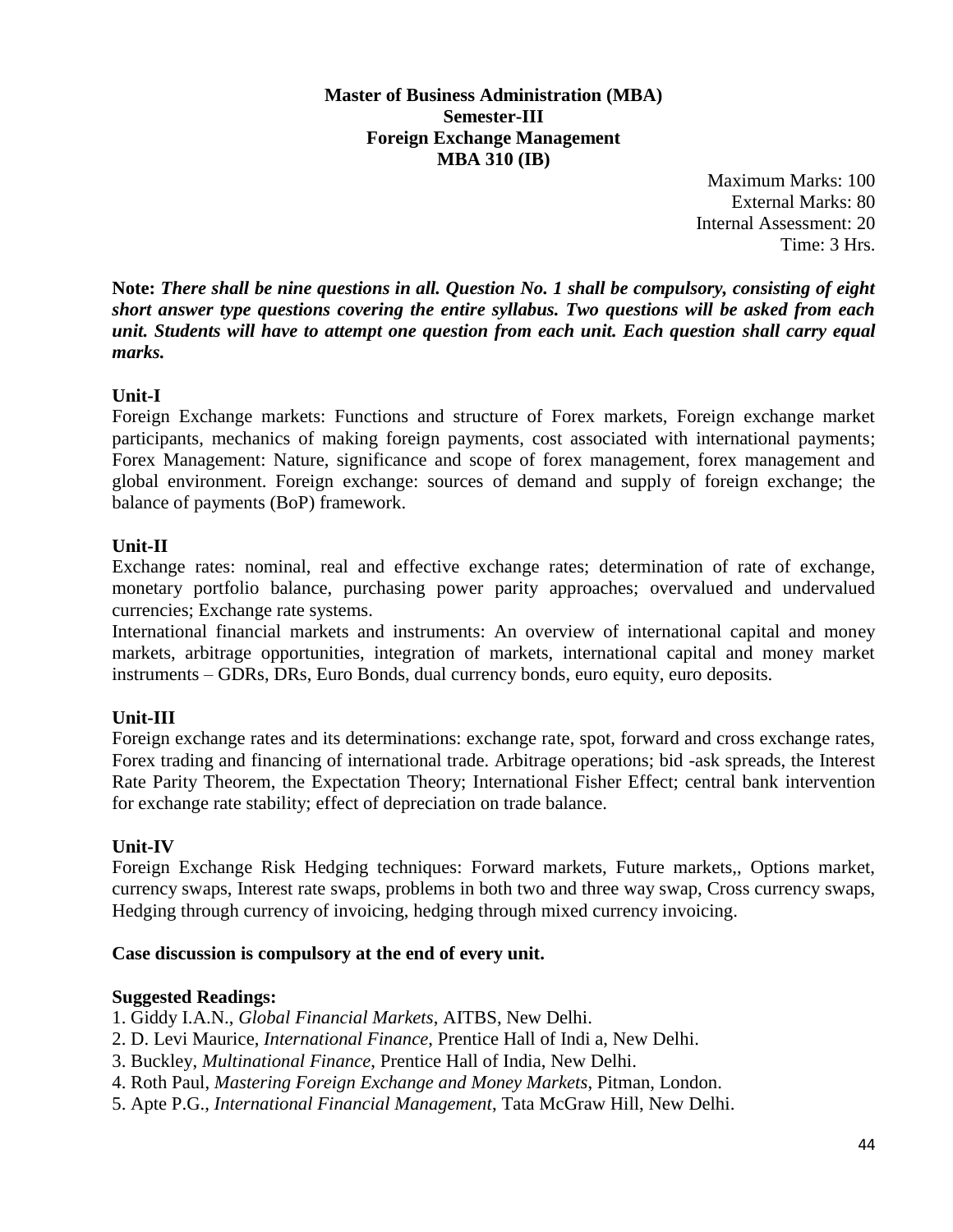#### **Master of Business Administration (MBA) Semester-III International Business Environment MBA 311(IB)**

Maximum Marks: 100 External Marks: 80 Internal Assessment: 20 Time: 3 Hrs.

**Note:** *There shall be nine questions in all. Question No. 1 shall be compulsory, consisting of eight short answer type questions covering the entire syllabus. Two questions will be asked from each unit. Students will have to attempt one question from each unit. Each question shall carry equal marks.*

#### **Unit I**

International Business: Importance, nature and scope; Management of international business environment – complexities and issues;Domestic and foreign environments and their impact on international business decisions; India's involvement in International Business; Theoretical Foundations of International Trade: Reasons for international trade; theories of international trade; Gains from trade; Foreign trade multiplier; Terms of trade.

#### **Unit II**

Instruments of Commercial Policy: Tariffs, quotas and other measures and their effects; World trade and protectionism, Balance of Payment Account: Current and Capital Account components and accounting system; Balance of payment deficits and adjustment policies, WTO,IMF,WORLD BANK,UNCTAD & other international agreements and treaties.

#### **Unit III**

International Financial Environment: Exchange rate mechanism and arrangement; International money and capital markets; Foreign investment flows – Pattern, structure and effects. Movements in foreign exchange and interest rates and their impact on trade and investment flows

#### **Unit IV**

Regional Economic Integration: Free Trade Areas, Customs union and common market; Theory of customs union; Trade creation and diversion effects; Regionalism vs. multilateralism; Structure and functioning of EC and NAFTA; Regional Economic Cooperation. FDI & its impact on economy Issues in International Business.

#### **Case discussion is compulsory at the end of every unit.**

#### **Suggested Readings:**

1. Sundaram, Anant K and Steward J Black, *The International Business Environment: Text and Cases,* Prentice Hall of India, New Delhi.

2. Sharan, V., *International Business: Concept, Environment and Strategy*, Pearson Education, New Delhi.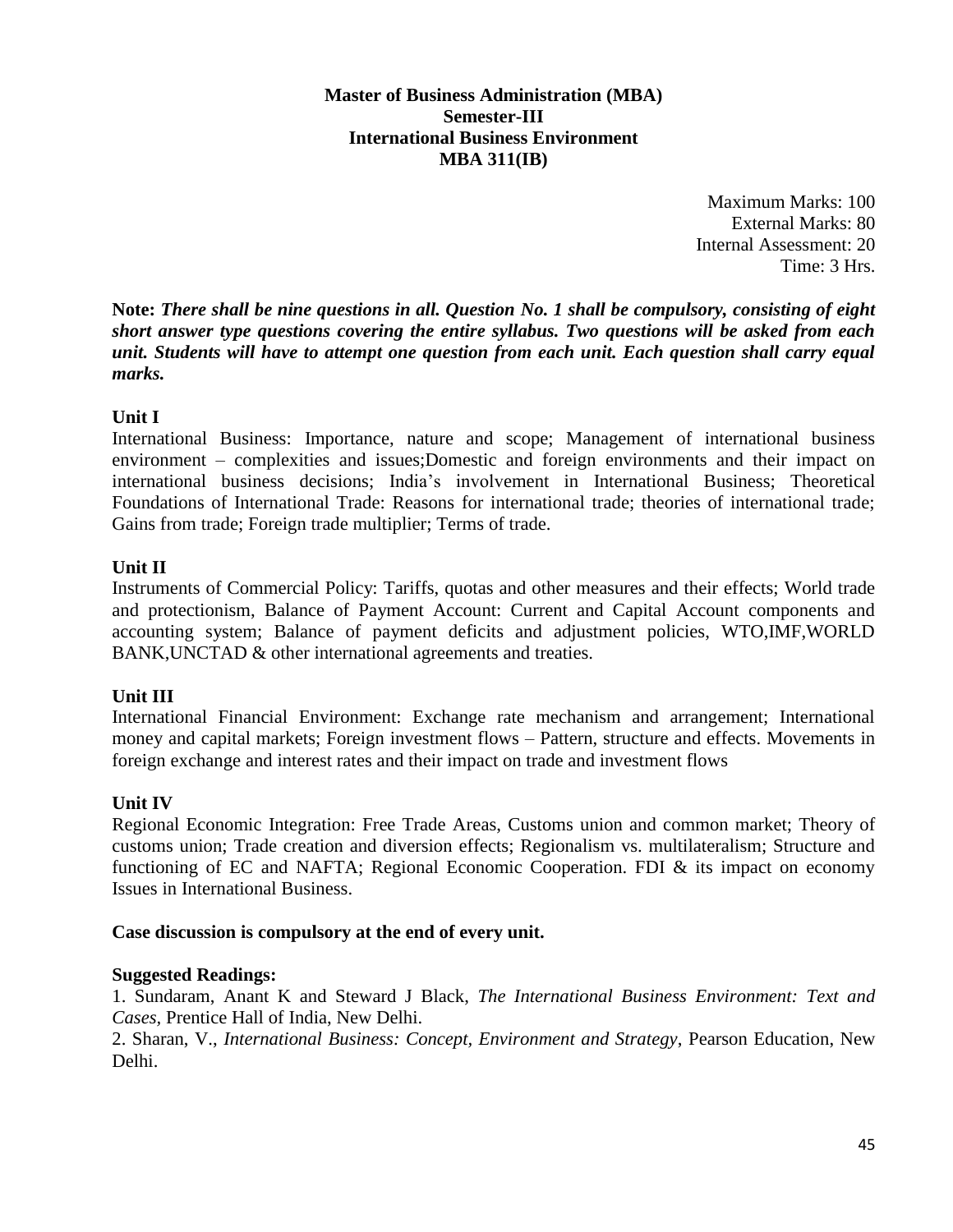#### **Master of Business Administration (MBA) Semester-III IHRM MBA 312(IB)**

Maximum Marks: 100 External Marks: 80 Internal Assessment: 20 Time: 3 Hrs.

**Note:** *There shall be nine questions in all. Question No. 1 shall be compulsory, consisting of eight short answer type questions covering the entire syllabus. Two questions will be asked from each unit. Students will have to attempt one question from each unit. Each question shall carry equal marks.*

HRM in international organizations: Meaning and concept of Culture, dimensions, characteristics and elements of culture; Human and cultural variables of organization; Culture diversity, models and attitudinal dimensions; cultural differences, similarities and managerial implications.

#### **Unit-II**

Global HR issues: Cross-national differences; Differences in communication, work settings, negotiations, leadership, motivational context, standardization and adoption of work practice; Globalisation and HRM.

#### **Unit III**

International HRM models –Pooles adaptation of the Harvard model- the Brewster and Bournois model of International HRM – Impact of inter country differences on HRM.Recruitment and Selection strategies of international staff and issues; Compensation: Objectives, determinants and key components; Standards of performance management in global perspective; Issues and challenges; Expatriate and repatriate issues in global context

#### **Unit IV**

International Pressures on National Practices; women in global business; WPM – Practices in various countries; Cross border ethics management; ; Comparative study of HRM practices in major global economies; Western and Eastern Management thoughts in the Indian context.

#### **Case discussion is compulsory at the end of every unit.**

#### **Suggested Readings:**

1. Hodgetts, Richard M., Fred Luthans, and Jonethan P. Doh, *International Management – Cultural, Strategy and Behaviour*, Tata McGraw Hill, New Delhi.

- 2. Holt, D. H., *International Management–Text and Cases*, Dryden Press, Thomson Learning, Bombay.
- 3. Harzing and Van, R., *International Human Resource Management,* Sage Publication, New Delhi.
- 4. Peter J. Dolling, Danice E. Welch, *International Human Resource Management*, Thomson Learning- Excel books.

5. Larry E. Sen and John R. Childress, T*he Secret of a Winning Culture (Building High Performance Teams),* PHI (Pvt.) Ltd., New Delhi.

6. Francesco, *International Organizational Behaviour* , 2nd Edition, Pearson Education, New Delhi

7. Deresky, *International Management*, Managing Across Borders and Cultures, 5th Ed. Pearson Education, New Delhi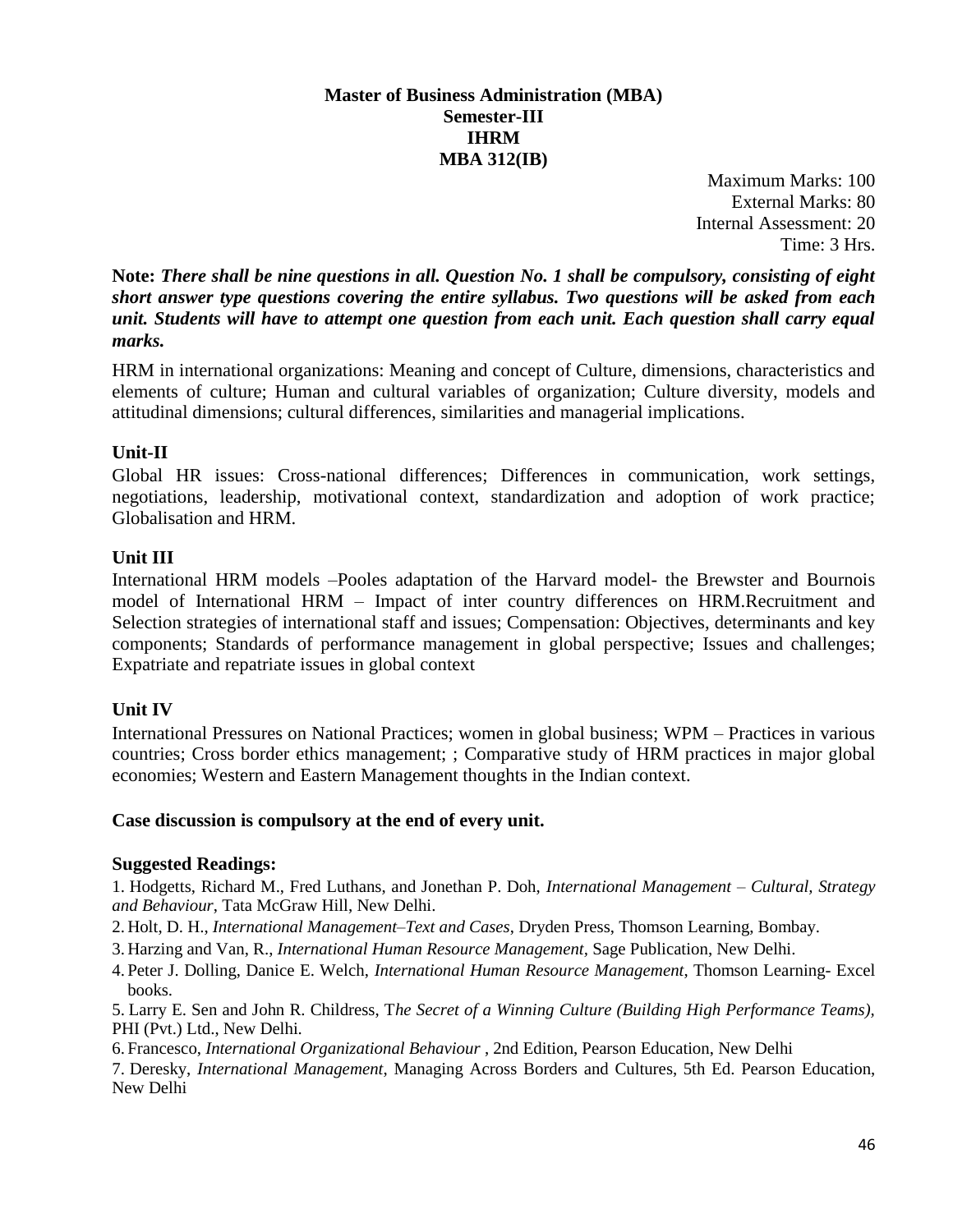#### **Master of Business Administration (MBA) Semester-III India's Foreign Trade Policy MBA 313(IB)**

Maximum Marks: 100 External Marks: 80 Internal Assessment: 20 Time: 3 Hrs.

**Note:** *There shall be nine questions in all. Question No. 1 shall be compulsory, consisting of eight short answer type questions covering the entire syllabus. Two questions will be asked from each unit. Students will have to attempt one question from each unit. Each question shall carry equal marks.*

## **Unit I**

India's Foreign Trade Policy: Direction and composition of India's foreign trade, India's Foreign Trade Recent Trends, and Directional Pattern in the Global Context, objectives of foreign trade policy, Structure and Equilibrium of India's Balance of Payments, major exports and imports, prohibited and restricted items.

## **Unit II**

Merchandise Exports from India Scheme (MEIS), Service Exports from India Scheme (SEIS), export promotion capital goods (EPCG) scheme, schemes for exporters of gems and jewellery, Duty exemption / remission schemes: duty free import authorisation scheme (DFIA), deemed exports.

## **Unit III**

Role of State Trading Organisations, Specific Service Institutions, Quality complaints and other trade Disputes, Role of EXIM Bank of India, Export Promotion Councils, Role of central board of excise and custom, Role of WTO in India's foreign trade policy.

## **Unit IV**

Special Economic Zones, Agriculture Export Zones, Export Oriented Units electronics hardware technology parks (EHTPS), software technology parks (STPS) scheme and bio-technology parks (BTPS), Ministry of Commerce, organisation and Role of DGFT in India's trade policy.

#### **Case discussion is compulsory at the end of every unit.**

#### **Suggested Readings:**

- **1.** Foreign trade policy [1st April, 2015 31st March, 2020]
- **2.** Datt, Ruddar and Sundaram, K.P.M., *Indian Economy*, S.Chand& Co. New Delhi.
- **3.** Mishra and Puri, *Indian economy*, Himalaya Publishing House.
- **4.** *Export-Import Policy*, Nabhi Publications.
- **5.** Paras Ram, *Export, What, Where & How*, Anupam Publications.
- **6.** Bhalla, V.K., *International Business Environment and Management*, Anmol Publications.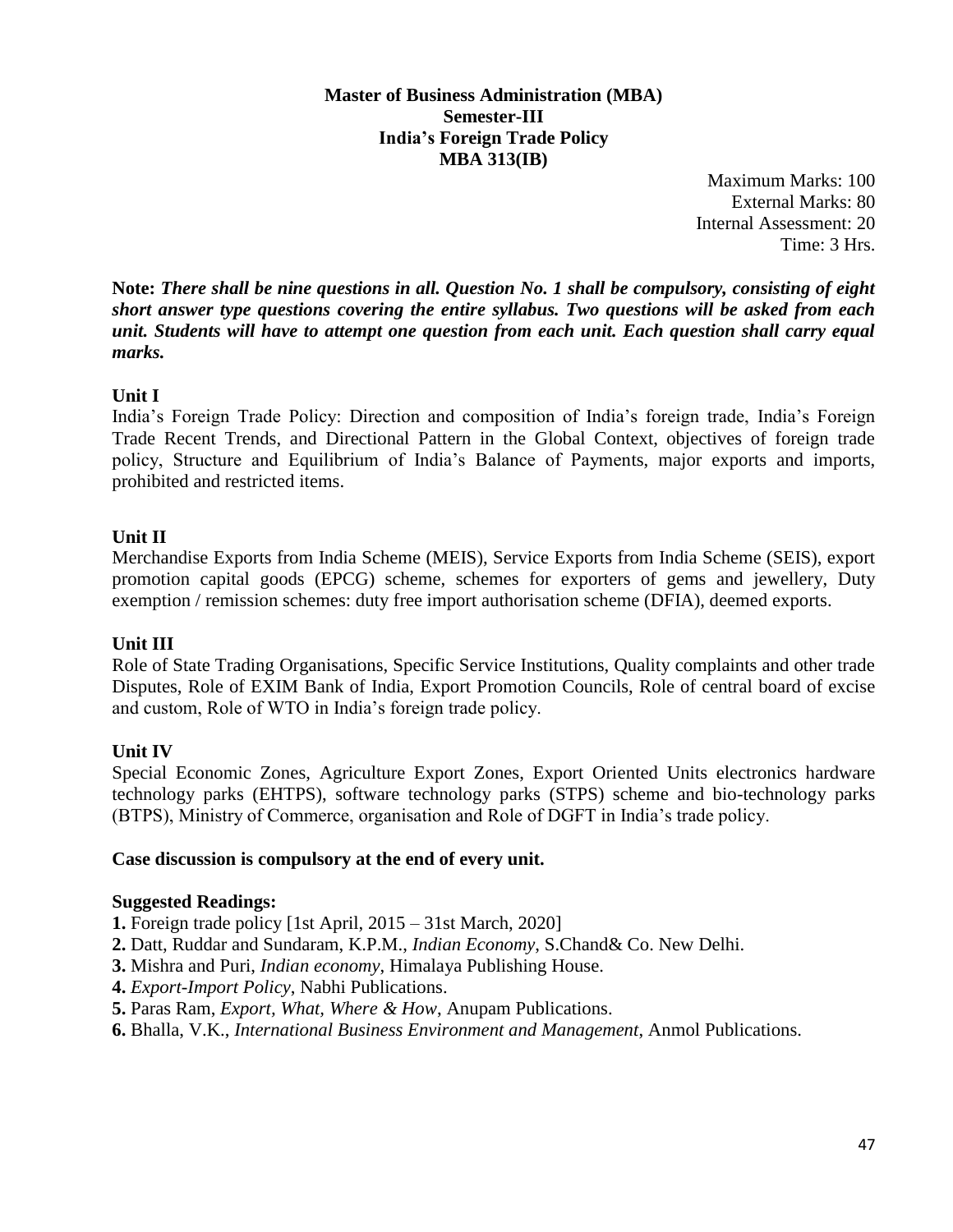#### **Master of Business Administration (MBA) Semester-III International Advertising MBA 314 (IB)**

Maximum Marks: 100 External Marks: 80 Internal Assessment: 20 Time: 3 Hrs.

**Note:** *There shall be nine questions in all. Question No. 1 shall be compulsory, consisting of eight short answer type questions covering the entire syllabus. Two questions will be asked from each unit. Students will have to attempt one question from each unit. Each question shall carry equal marks.*

## **Unit I**

International Advertising: Its importance and nature; International Communication model; Meaning and nature of advertising; International advertising complexities and issues; Major international advertising decisions and influencing factors; Determination of target audience in international markets; Determining advertising international objectives; DAGMAR Approach; Determining advertising budget.

## **Unit II**

Developing International Advertising Campaign: Determining international advertising message and copy - Headline, body copy, logo, illustration and layout; Creative styles and advertising appeals; International Media planning: Types of media, media selection and scheduling Advertising through Internet.

## **Unit III**

Evaluation and Organisation of International Advertising Efforts: In-house arrangements; Using advertising agencies: selection, compensation and appraisal of advertising agency; Evaluating Advertising Effectiveness: Before and after advertising tests and techniques.

## **Unit IV**

International Advertising of Indian Products: Complexities and issues; Ethical issues in international advertising; Integrated international marketing communications **Case discussion is compulsory at the end of every unit.**

## **Suggested Readings:**

1. Aaker, David A. and Alexander L. Biel, *Brand Equity and Advertising: Advertising's Role in Building Strong Brands*, Psychology Press

2. Mooij, Marieke de, *Global Marketing and Advertising: Understanding Cultural Paradoxes*, Sage Publications.

3. Aaker, David A., Rajeev Batra and John G. Mayers, *Advertising Management*, Prentice Hall of India.

4. Belch. George and Michael Belch, *Advertising and Promotion: An Integrated Marketing Communications Perspective*, McGraw Hill Education.

5. Bergh, Bruce, Vanden, G. and Katz, Helen, *Advertising Principles: Choice Challenge, and Change,*NTC Business Books, Illinois, 1999.

6. Dunn, S. W. and Barbar, A. M., *Advertising: Its Role in Modern Marketing*, Dryden Press.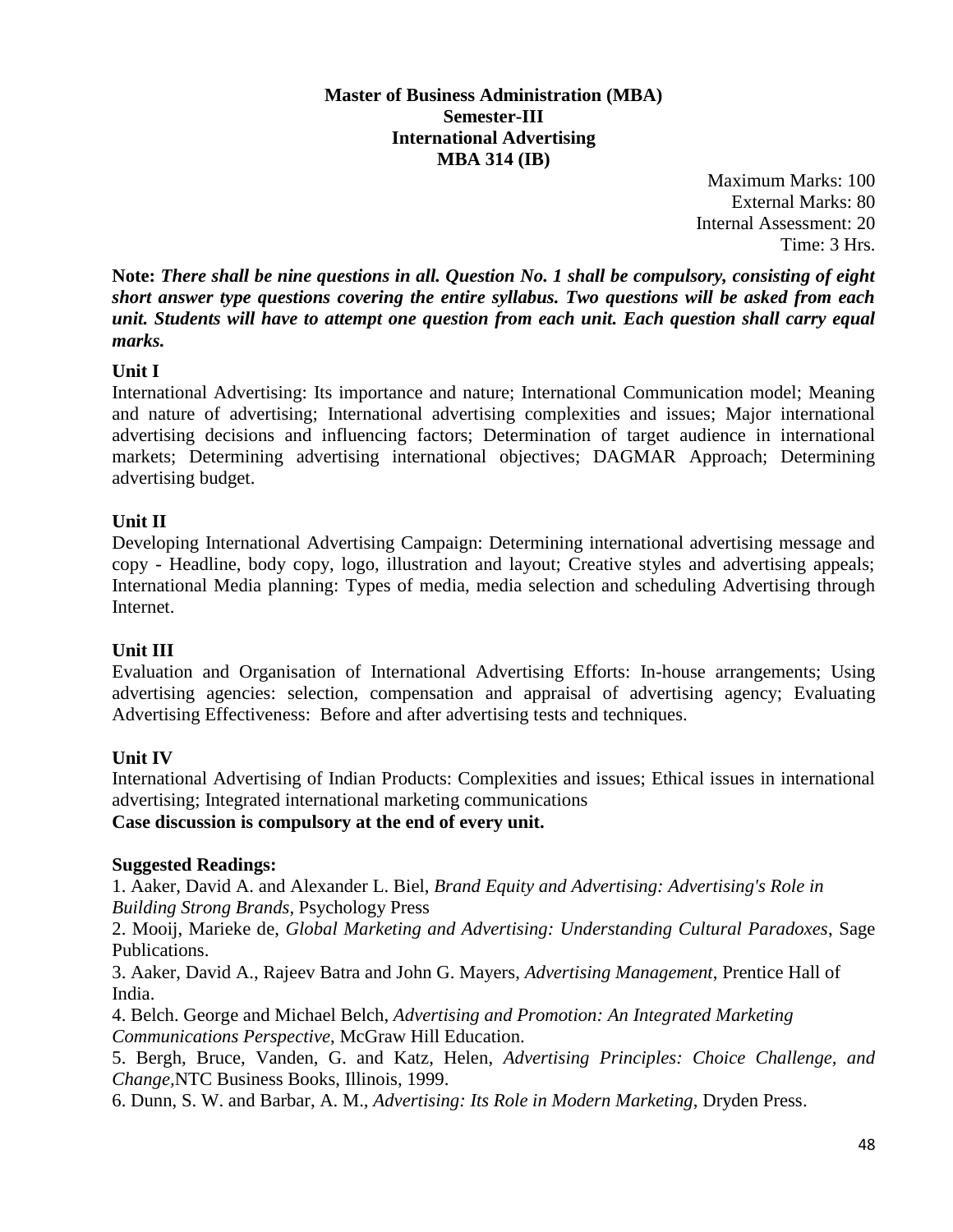## **Master of Business Administration (MBA) Semester-III Brand Management MBA 315 (Marketing)**

Maximum Marks: 100 External Marks: 80 Internal Assessment: 20 Time: 3 Hrs.

**Note:** *There shall be nine questions in all. Question No. 1 shall be compulsory, consisting of eight short answer type questions covering the entire syllabus. Two questions will be asked from each unit. Students will have to attempt one question from each unit. Each question shall carry equal marks.*

## **Unit I**

Introduction to brand: Definition, Concept and Importance of Branding; Brand values; Brands and consumer psychology; Types of Brands; Brand Awareness, Brand Personality, Brand Image, Brand Identity, Brand Loyalty, Brand Extension; Brand Equity and its models, Branding decisions- Family versus Individual Brand Names,Multiple Branding,Private versus National Brands.

## **Unit II**

Perceptions and branding: emotional benefits of branding, emotional branding perceptions, reception, customer contact points, brand reflection, Brand design: Visual identity, Colour in design, sound in brand design, audio logos and jingles, verbal identity; Brand architecture - brand building skills. Branding in Specific Sectors- Consumer Market; Industrial Market; Service Brands.

## **Unit III**

Brand positioning: Brand planning, brand creation, brand platform, brand experience, brand communication, public relations perspective, opportunity modeling, Brand protection: Trademarks, copyright, registered designs, brand as business asset, brands and wealth creation, brands on the balance sheet - approaches to brand valuation.

## **Unit IV**

Globalisation and brands: brand leadership, global brands, Asian brands, revitalised brands, challenger brands, brand building, brand sustainability, brand decline; brands in mergers and acquisition; brand audit;strategic brand management; E-Branding; Branding for International Markets, Brand Legacy; Brand failures; Changing paradigms in brand management: Luxury branding, masstige branding.

#### **Case discussion is compulsory at the end of every unit.**

## **Suggested Readings:**

- 1. Aaker, David, A., *Managing Brand Equity*, Free Press.
- 2. Bhalla, A K, Brand Management, Wisdom Press, New Delhi.
- 3. Cowley, Don. , *Understanding Brands*, Kogan Page.
- 4. Czerniawskd, Richard D. & Michael W. Maloney, *Creating Brand Loyalty*, AMACOM.
- 5. Kapferer, J N., *Strategic Brand Management,* Free Press.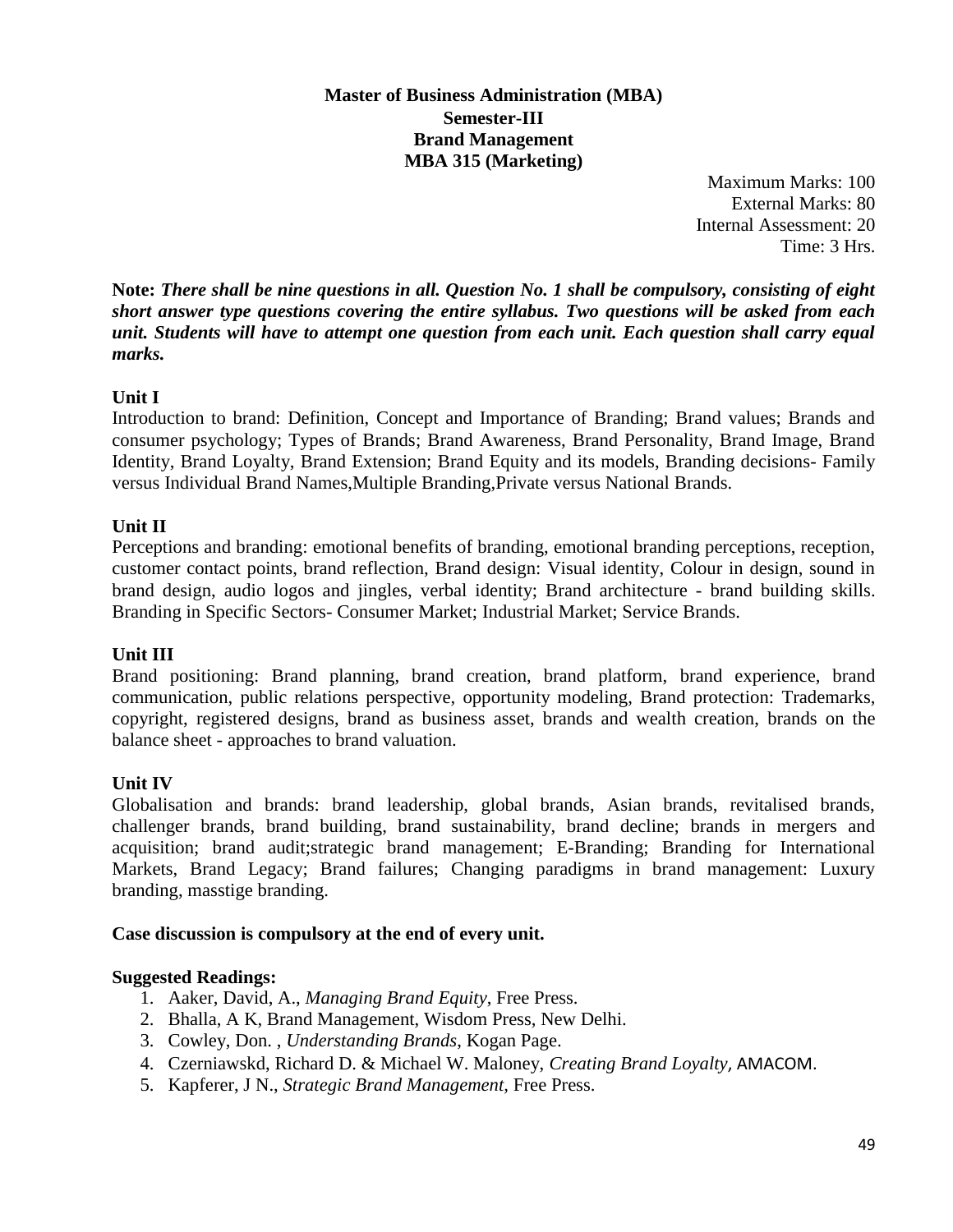#### **Master of Business Administration (MBA) Semester-III International Marketing MBA 316 (Marketing)**

Maximum Marks: 100 External Marks: 80 Internal Assessment: 20 Time: 3 Hrs.

**Note:** *There shall be nine questions in all. Question No. 1 shall be compulsory, consisting of eight short answer type questions covering the entire syllabus. Two questions will be asked from each unit. Students will have to attempt one question from each unit. Each question shall carry equal marks.*

## **Unit-I**

Nature and scope of international marketing; Stages of international marketing involvement, domestic vs. international and global marketing; benefits, tasks and challenges of international marketing; organisational structure for international marketing; WTO framework and the international marketing: TRIPS, TRIMS, GSP, Marketing Barriers: Tariff and non-tariff; international marketing environment; free trade zones.

#### **Unit-II**

International marketing research and information system; product and branding decisions; standardisation vs adaption, new product development, counterfeiting and IPR issues; packaging; pricing strategies; factors affecting international pricing; international dumping: types, legal aspects of dumping, price distortion, transfer pricing, counter trade.

## **Unit-III**

International Distribution System: direct and indirect channel intermediaries, development of channel, determinants of channel types, management of channel members; managing channel conflicts in international markets; transportation and documentation in physical distribution, packing for international distribution.

#### **Unit-IV**

International promotion mix:Advertising, Sales Promotion, Personal Selling, Publicity and Public Relations, Direct Marketing; Aspects of international sales management; Challenges in international advertising; global media strategy.

# **Case discussion is compulsory at the end of every unit.**

**Suggested Readings:** 

1. Onkvisit, Sak and John J. Shaw, *International Marketing – Analysis and Strategy*, PHI, New Delhi

2. Doole Isobel and Robin Lawe, *International Marketing Strategy*, Thomson Learning, New Delhi.

- 3. Keegan Warren J., *Global Marketing Management*, Pearson Education, New Delhi.
- 4. Joshi, Rakesh Mohan, *International Marketing*, Oxford University Press, New Delhi.
- 5. Rajgopal, *International Marketing*, Vikas Publications, New Delhi

6.Kotler, P. and Keller, K., *Marketing Management-A South Asian Perspective*, Pearson Education,New Delhi.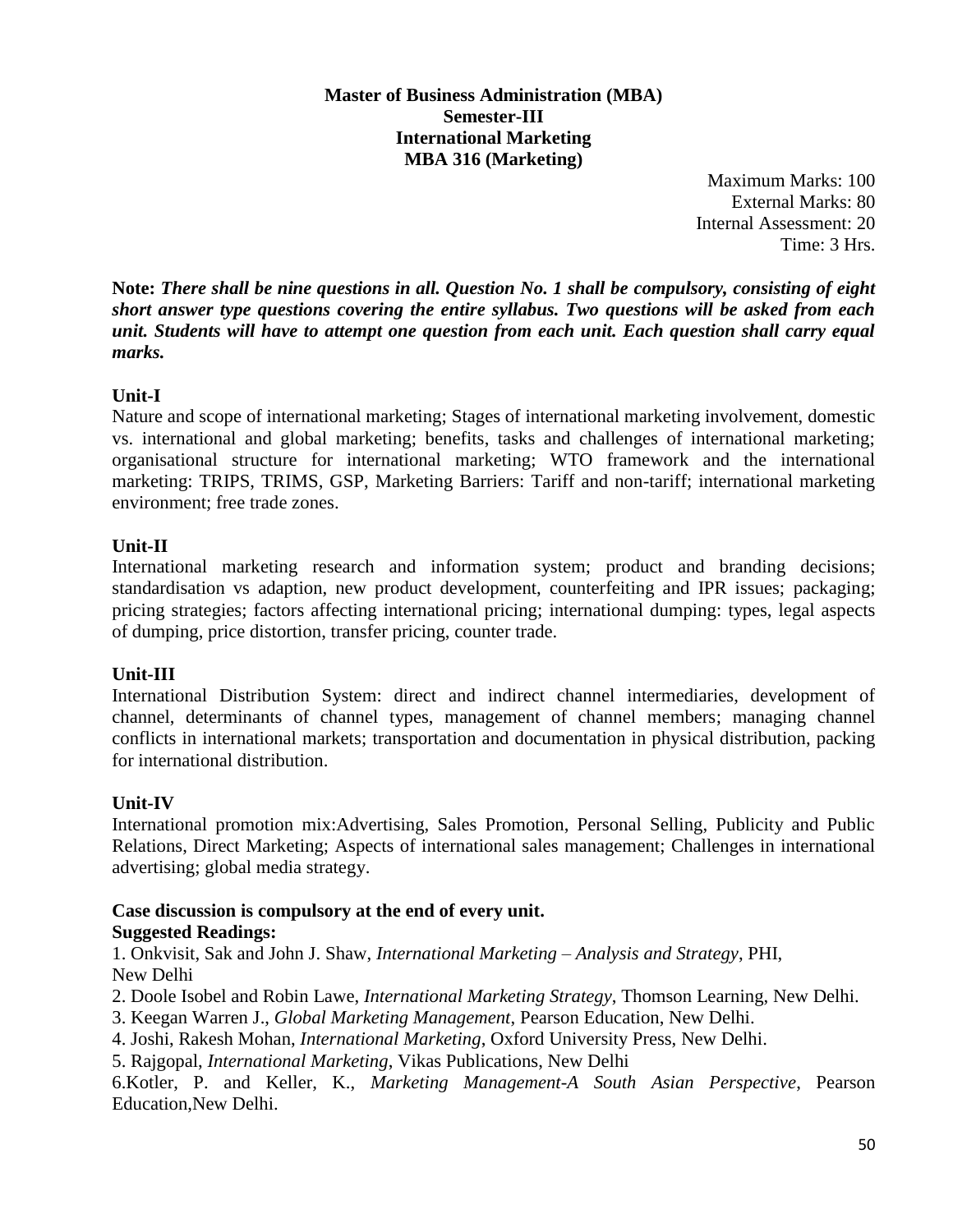## **Master of Business Administration (MBA) Semester-III Advertising Management MBA 317 (Marketing)**

Maximum Marks: 100 External Marks: 80 Internal Assessment: 20 Time: 3 Hrs.

**Note:** *There shall be nine questions in all. Question No. 1 shall be compulsory, consisting of eight short answer type questions covering the entire syllabus. Two questions will be asked from each unit. Students will have to attempt one question from each unit. Each question shall carry equal marks.*

## **Unit I**

Introduction to Advertising:Advertising: Concepts, Types, forms and Importance. Role of advertising in the Marketing Process, Process of Communication - Wilbur Schramm's Model, Two Step Flow of Communication, Theory of Cognitive Dissonance and Clues for Advertising Strategists. Source, Message and Channel.

## **Unit II**

Planning and Development of Advertising:Advertising Objectives: Traditional Response Hierarchy Models, Alternative Response Hierarchy Models. DAGMAR Approach –Setting advertising objectives. Advertising budget: Objectives, preparation and methods of advertising budget. Message Decision: Determining advertising message; Developing advertising copy, Headline main copy, logo, illustration, appeal, layout, creativity in advertising.

## **Unit III**

Production of Advertising. Advertising Campaigns: Big Idea. Media planning & scheduling: Types of media and their merits and limitations; Advertising through the internet; Key factors influencing media planning; Media decisions: media class, media vehicle & media option; Scheduling: pulsing, & continuous. Integrated Marketing Communication and Advertising: Components of IMC.

## **Unit IV**

Organisation of Advertising Operations: In-house vs. advertising agency arrangements; Managing advertising agency relations; Evaluation of advertisement and campaign effectiveness – Before - and – after advertising tests and techniques; Legal, Ethical and Social Aspects of Advertising in India; Regulatory guidelines for advertising in India; Recent developments and issues in advertising. **Case discussion is compulsory at the end of every unit.**

## **Suggested Readings**

1. Batra, Rajeev, Myers, Johan G. and Aaker, David A. (2002). *Advertising Management*, Prentice Hall of India, New Delhi.

2. Belch, G. E., Belch, M., &Purani, K. (2013). *Advertising and Promotion: An Integrated Marketing Communications Perspective (SIE),*McGraw Hill, New Delhi.

3. Borden, William H. Advertising. New York, John Wiley.

4. Hard, Norman. The Practive of Advertising. Oxford, Butterworth Heinemann.

5. Kleppner, Otto. *Advertising Procedure*, Englewood Cliffs, New Jersey, Prentice Hall Inc.

6. Ogilvy, D.,*Ogilvy on Advertising*. London, Longman.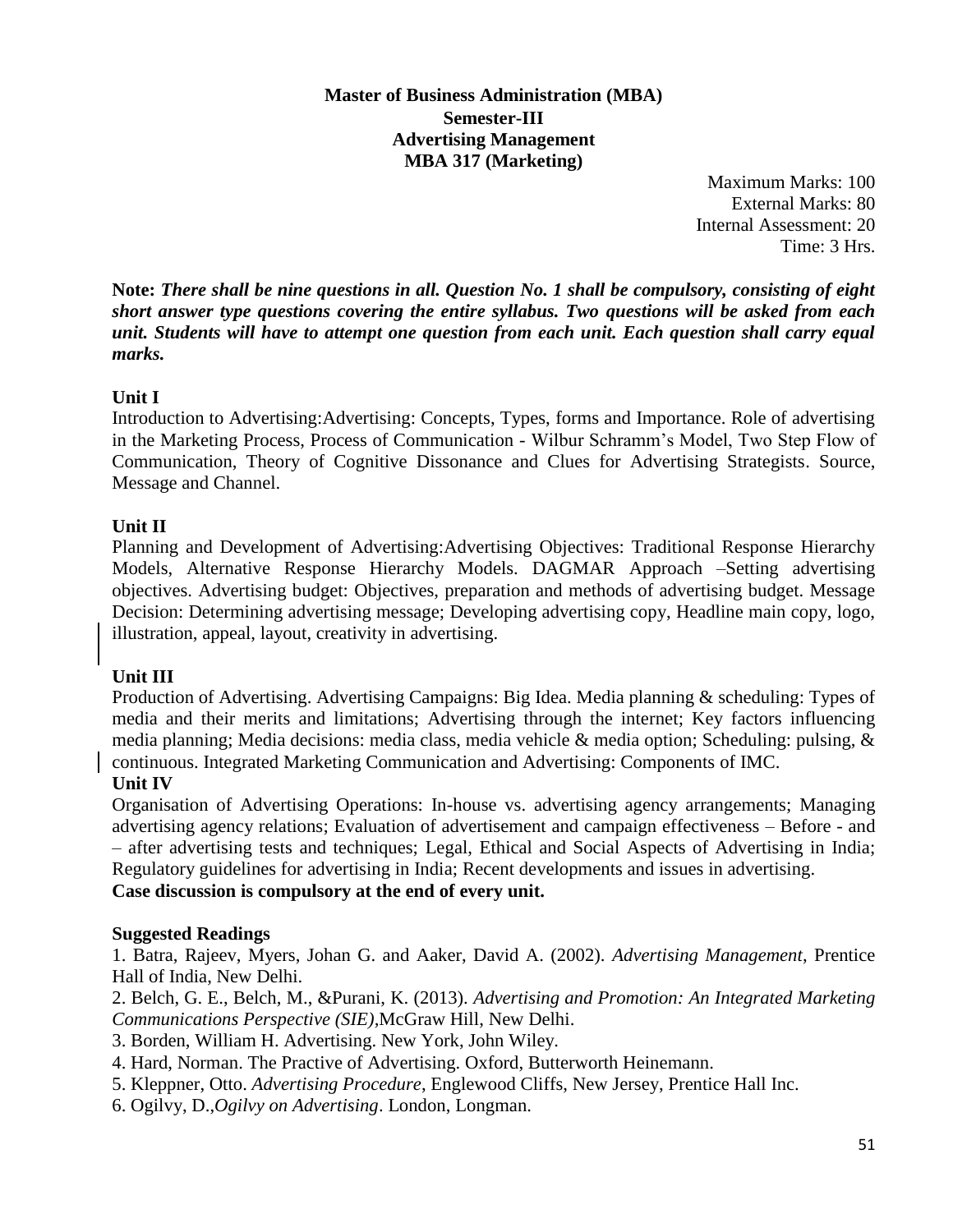## **Master of Business Administration (MBA) Semester-III Service Marketing MBA 318 (Marketing)**

Maximum Marks: 100 External Marks: 80 Internal Assessment: 20 Time: 3 Hrs.

**Note:** *There shall be nine questions in all. Question No. 1 shall be compulsory, consisting of eight short answer type questions covering the entire syllabus. Two questions will be asked from each unit. Students will have to attempt one question from each unit. Each question shall carry equal marks.*

## **Unit I**

Foundation of Service Marketing: Definition and concept of service marketing, distinctive characteristics and classification of services, growth in service, service marketing mix, 7P's marketing framework and challenges, emergence and growth of service sector in India.

## **Unit II**

Consumer Behaviour: customer perception and expectations of services, customer defines service standards, process of market segmentation, Building and managing customer relationship, relationship development strategies; SERVQUAL Model, handling complaints, service failure and recovery.

## **Unit III**

Designing and Delivery services:Challenges of services, innovation and design, service blueprinting, physical evidence strategies; challenges in distribution of services; Role of employees in service delivery, role of customers in service delivery, delivering services through intermediaries e-channels.

## **Unit IV**

Growth and current scenario of important service industries in India: Hospitality and Tourism, Banking and Insurance, Airlines, Education, Entertainment, Healthcare, Retail, BPO and KPO; Special Issues in Service Marketing – e-services, online consumer behaviour, self-service technologies, Not-for-profit services marketing.

## **Case discussion is compulsory at the end of every unit.**

## **Suggested Readings:**

1. Zeithaml, Valarie A, Bitner, Mary Jo, *Service Marketing – Integrating Customer Focus Across the Firm*, Tata McGraw Hill, New Delhi.

2. Lovelock, Christopher, Wirtz, Jocken and Chatterjee, Jayanta, *Service Marketing – People, Technology, Strategy*, Pearson Education, New Delhi.

3. Verma, Harsh, *Services Marketing – Text and Cases*, Pearson Education, New Delhi.

4. Apte, Govind, *Services Marketing*, Oxford University Press, New Delhi.

5. Jauhari, Vinnie and Kirti Dutta, *Services: Marketing, Operations and Management*, Oxford University Press, New Delhi.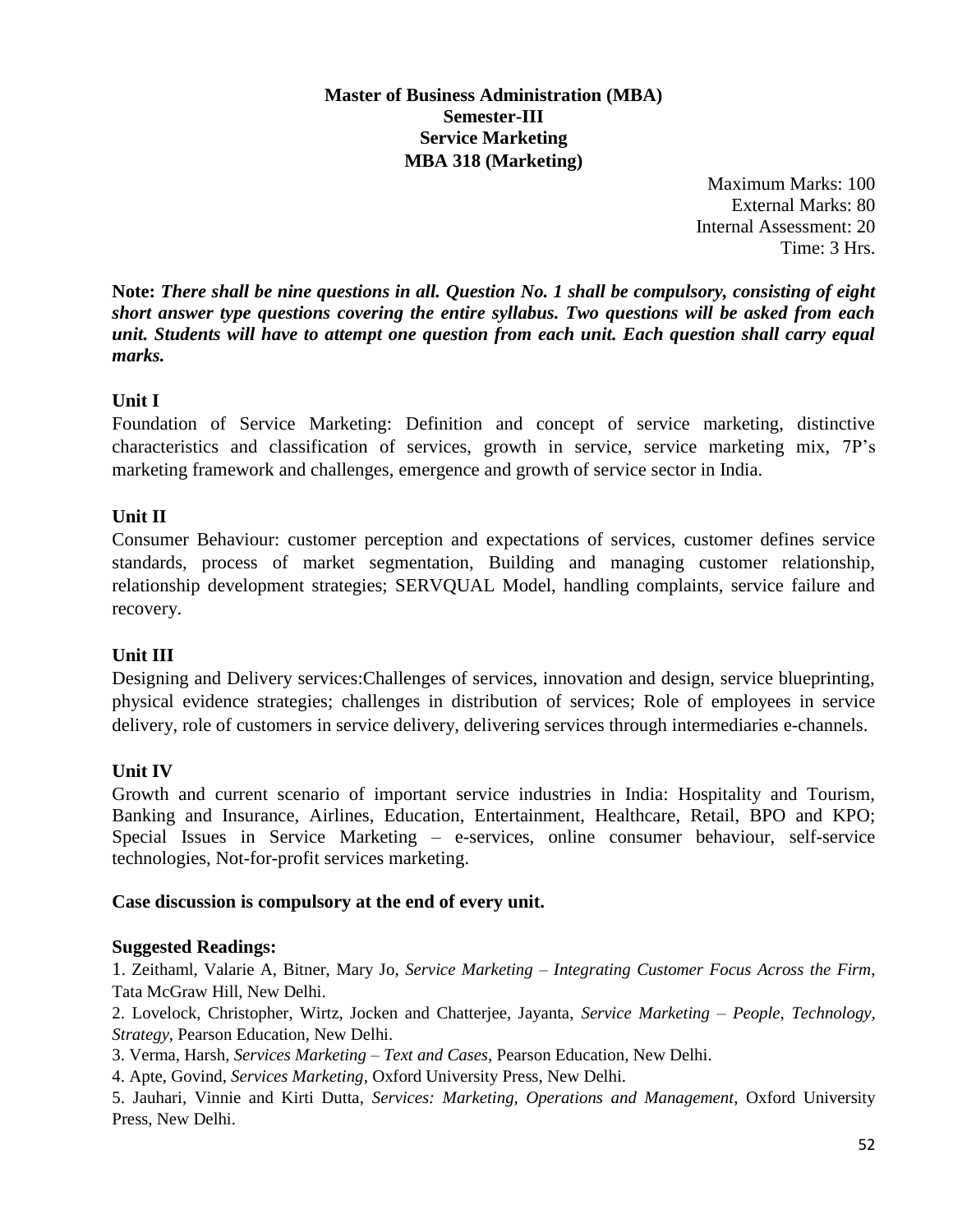#### **Master of Business Administration (MBA) Semester-III Consumer Behaviour MBA 319 (Marketing)**

Maximum Marks: 100 External Marks: 80 Internal Assessment: 20 Time: 3 Hrs.

**Note:** *There shall be nine questions in all. Question No. 1 shall be compulsory, consisting of eight short answer type questions covering the entire syllabus. Two questions will be asked from each unit. Students will have to attempt one question from each unit. Each question shall carry equal marks.*

## **Unit I**

Consumer Behaviour: concept, need and importance of consumer behaviour; consumer research concept and process; characteristics of Indian consumer, challenges in predicting consumer behaviour; Consumerism; consumer decision process; types and factors affecting the decision process; Consumer behaviour and marketing strategy.

## **Unit II**

Consumer motivation- need and types of motives, personality – meaning, theories of personality, implications of personality in marketing, self-image, consumer perception- elements and process of perception, applications of perception in marketing; consumer learning: elements of learning, learning theories, measures of consumer learning. Consumer attitude: models of formation and strategies of attitude change.

## **Unit III**

Reference group: nature and types of reference groups,reference group appeals; family decision making: concept and role of family members in decision making, changing consumption in family life cycle stages; Social Class, Culture: nature, role of core values of Indian culture in understanding consumer, subculture: religion, region, age and gender criterion of subculture.

## **Unit IV**

Cross Culture consumer behaviour and consumer analysis, alternative corporate strategies, cross cultural psychographic segmentation; Opinion leadership, diffusion of innovation, Consumer behaviour models. Current trends and ethical issues in consumer behaviour studies.

## **Case discussion is compulsory at the end of every unit.**

## **Suggested Reading:**

- 1. Schiffman, Leon G. &Kanuk, Leslie Lazar; *Consumer Behaviour*; Pearson Education; New Delhi.
- 2. Assael, H. *Consumer Behaviour and Marketing Action*, Asian Books Private Ltd., New Delhi.
- 3. Engel, J.F., Kollat, D.T., and Blackwell, R.D., *Consumer Behaviour*, Holt, Rinehart and Winston.
- 4. Nair, Suja R.,*Consumer Behaviour in Indian Perspective*; Himalaya Publishing House; New Delhi.
- 5. Loudon, David J. &Dellabitta, Albert,*Consumer Behaviour: Concepts and applications*, Tata McGraw Hill; New Delhi.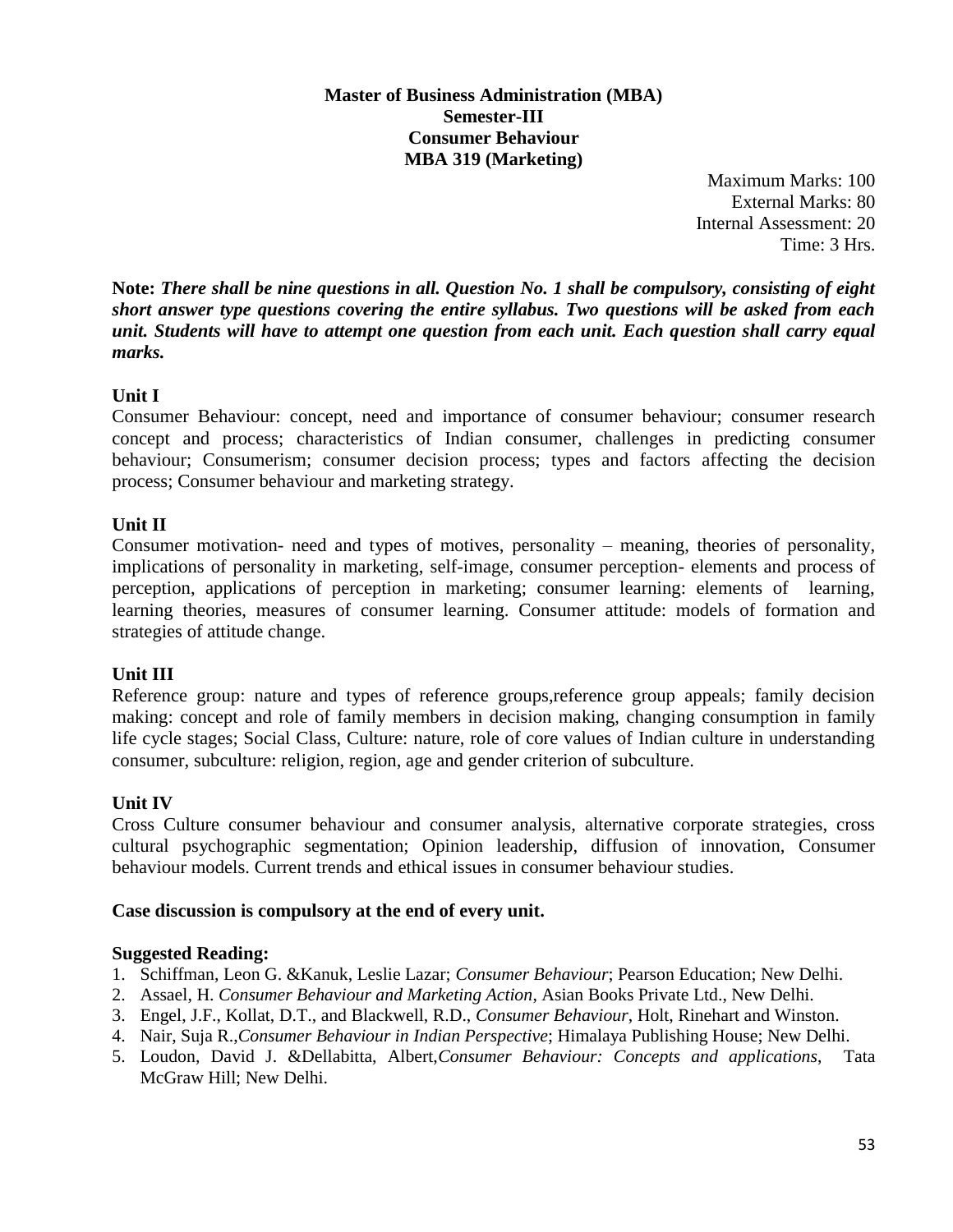#### **Master of Business Administration (MBA) Semester-III Public Relations and CRM MBA 320 (Marketing)**

Maximum Marks: 100 External Marks: 80 Internal Assessment: 20 Time: 3 Hrs.

**Note:** *There shall be nine questions in all. Question No. 1 shall be compulsory, consisting of eight short answer type questions covering the entire syllabus. Two questions will be asked from each unit. Students will have to attempt one question from each unit. Each question shall carry equal marks.*

## **Unit I**

Public Relations: Definition, Functions of Public relations; Public Relations vs. Advertising; Creating a Public Relations Plan; Public Relations Departments and Agencies. Marketing and Public Relations: publications, events, sponsorships, news, speeches, public service activities, identity media-Types of PR Work - The nature of "The Public" and the Role of the Media - Public relations process.

## **Unit II**

Program Planning for Corporations, Nonprofit Organisations, Political parties and Government PR; International Media Relations; PR Campaigns; Ethical and Social Responsibility in PR, Public Opinion and Persuasion; Research & Evaluation in Public Relations; Future of PR.

## **Unit III**

Relationship marketing, Understanding buyers expectations, building customer loyalty, Customer Lifetime Value- CRM: Definition, Concepts and importance of effective CRM, Role of technology in CRM, KPO and BPO, Sales Force Automation; creating customer value, strategies for improving customer experience; Managing customer life-cycle: Acquisition, Retention and development.

#### **Unit IV**

Principles of customer research; Using internal information sources. Using customer data, Data warehousing and data mining; Segmentation and targeting applying CRM, Identifying cost effective external information sources: Published data, Using the Internet, Market research for understanding and managing customer expectations; developing customer confidence; Building relationships by adding value to customers cost effectively; Managing customer contact strategies; Measuring performance of CRM; Future of CRM; Emerging trends in CRM: social CRM, mobile CRM, global CRM, e-CRM.

#### **Case discussion is compulsory at the end of every unit.**

#### **Suggested Reading:**

1.Buttle, Francis, *Customer Relationship Management – Concept and Tools*, Oxford, UK. 2.Payne, Adrian, *Handbook of CRM – Achieving Excellence in Customer Management*, Oxford, UK. 3.Dyche, Jill, *The CRM Handbook – A Business Guide to Customer Relationship Management*, Pearson Education, New Delhi.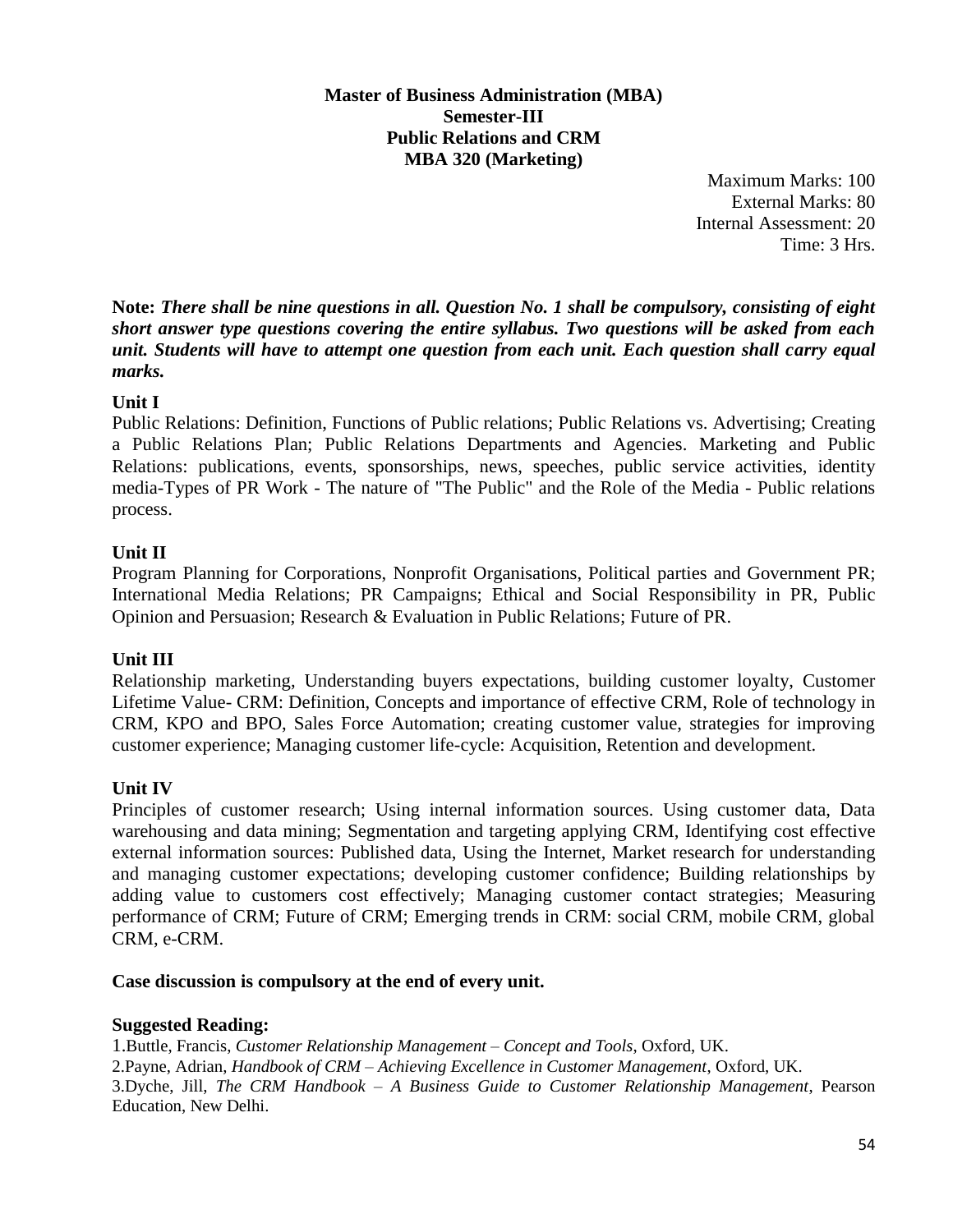6.Anderson, Kristen, and Carol J Kerr, *Customer Relationship Management*, Tata McGraw Hill. 7. Godson, M., *Relationship Marketing*, Oxford University Press, New Delhi.

#### **Master of Business Administration (MBA) Semester-III Managing Interpersonal and Group Processes MBA 321 (HRM)**

Maximum Marks: 100 External Marks: 80 Internal Assessment: 20 Time: 3 Hrs.

**Note:** *There shall be nine questions in all. Question No. 1 shall be compulsory, consisting of eight short answer type questions covering the entire syllabus. Two questions will be asked from each unit. Students will have to attempt one question from each unit. Each question shall carry equal marks.*

#### **Unit I**

Group formation and development; stages of group development, types of groups; Group cohesiveness, factors contributing group cohesiveness; Influence processes-power and politics in groups.

#### **Unit II**

Interpersonal communication: Uncertainty reduction theory, Social exchange theory, Cognitive dissonance theory, Interpersonal awareness and feedback process- Transactional Analysis, Interpersonal trust; Competition and cooperation.

## **Unit III**

Group decision making: The Vroom Yetton model, techniques of group decision making; advantages and disadvantages of group decision making; Group synergy; Team building.

#### **Unit IV**

Inter group relation and conflicts: nature and types of conflicts, causes of conflicts, remedial measures of group conflicts, role of negotiation in group conflicts, distributive and integrative negotiation, third party negotiation, fundamental interpersonal relations orientation (FIRO-B).

#### **Case discussion is compulsory at the end of every unit.**

#### **Suggested Readings:**

1. Bennis, W.G., *Essay in Interpersonal Dynamics*, U.S.A., Dorsey Press.

2. Kolb, D.,*Organizational Behaviour: An Experiential Approach,* Englewood Cliffs, New Jersey, Hall Inc.

3. Kolb, D.,*Organizational Behaviour: Practical Readings for Management*, EnglewoodCliffs, New Jersey Prentice Hall Inc.

4. Mainiero, L.A. &Tromley C.L., *Developing Managerial skills in OB*, New Delhi, Prentice Hall of India.

5. Moore, M.D.,*Inside Organizations: Understanding the Human dimensions*, London, Sage.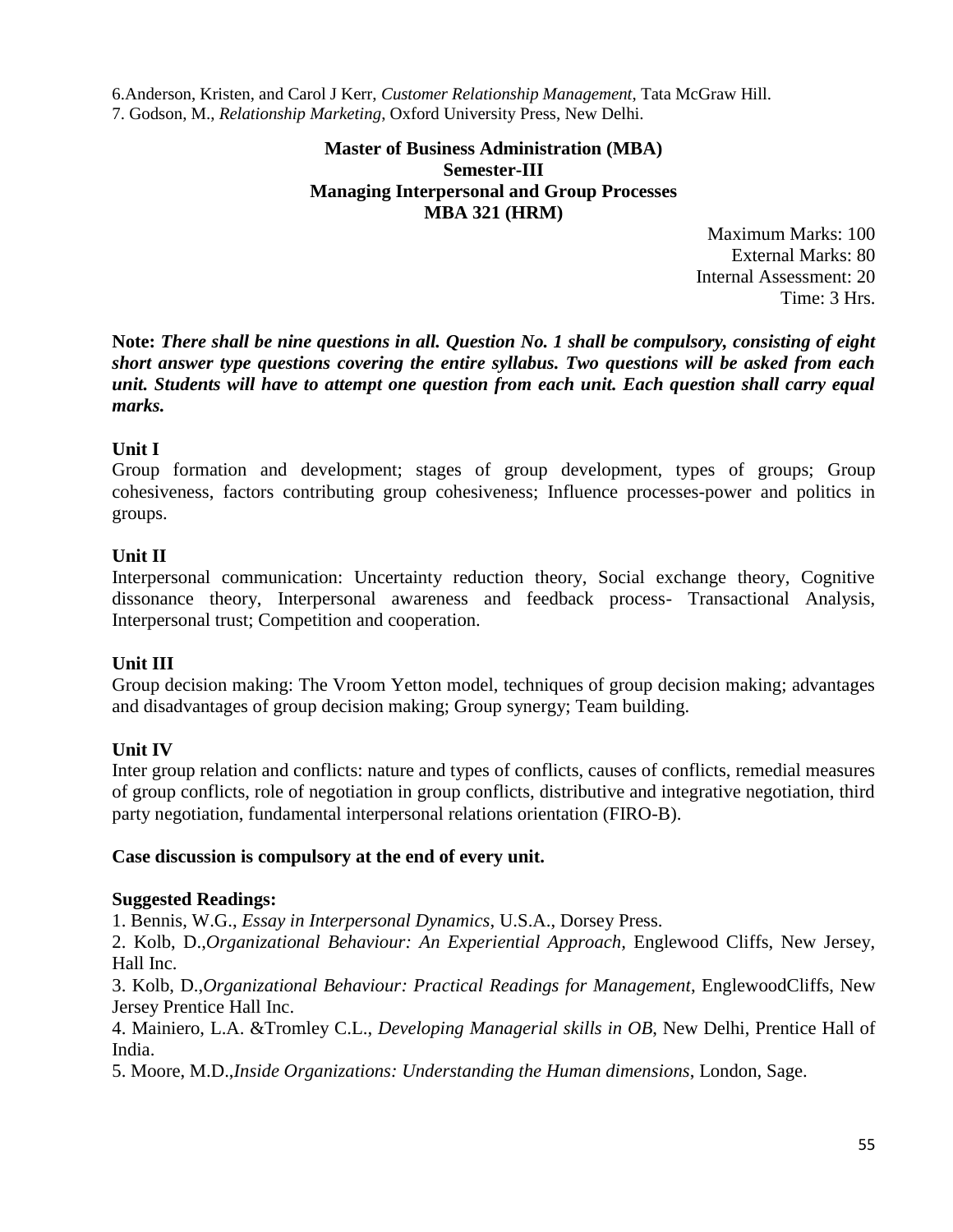#### **Master of Business Administration (MBA) Semester-III Training and Development MBA 322 (HRM)**

Maximum Marks: 100 External Marks: 80 Internal Assessment: 20 Time: 3 Hrs.

**Note:** *There shall be nine questions in all. Question No. 1 shall be compulsory, consisting of eight short answer type questions covering the entire syllabus. Two questions will be asked from each unit. Students will have to attempt one question from each unit. Each question shall carry equal marks.*

## **Unit-I**

Training: concept, rationale and importance, requisites of effective training; training process; role, responsibilities and challenges of training manager; Training Needs Assessment (TNA): purpose of TNA, TNA at different levels, Approaches for TNA, competency mapping.

## **Unit-II**

Organisation of Training and Development programs: Training design, kinds of training and development programs, competence based and role based training;training climate and pedagogy; selection and training oftrainers; Preparation of trainers; developing training materials; E-learning environment; Flexible learning modules, Training aids.

## **Unit-III**

Training methods and techniques: business games, in basket exercises, laboratory training; incidents and case study; seminars, syndicates and group discussion; Demonstration and Practice Monitoring; Coaching; Self Diagnostic Skills, Experience Learning Team Building, and Sensitivity Training, Position Rotation, inspirational techniques: brainstorming, mind mapping, creative problem solving, mentoring, executive coaching, employee counseling.

## **Unit-IV**

Evaluation of training – need for evaluation, principles of evaluation and approaches; ROI in training; emerging trends in training and development; Electronic Enabled Training Systems (EETS): benefits and challenges; new perspectives on training – cross cultural training, e-learning, knowledge management.

## **Case discussion is compulsory at the end of every unit**

#### **Suggested Readings:**

1. Agochia, Devendra, *Every Trainer's Handbook*, New Delhi; Sage Publications

- 2. De Simone, R.L. and Harris, D.M., *Human Resource Development*, Thomson Learning
- 3. Sahu, R.K., *Training for Development,* Excel Books, New Delhi
- 4. Blanchard, P Nick, and James W. Thacker, *Effective Training – Systems, Strategies, and Practices*, Pearson Education, New Delhi
- 5. Goldstein, *Training in Organization*, Thomson Learning, Bombay
- 6. McGrath, *Training for Life and Leadership in Industry*, Prentice Hall of India, New Delhi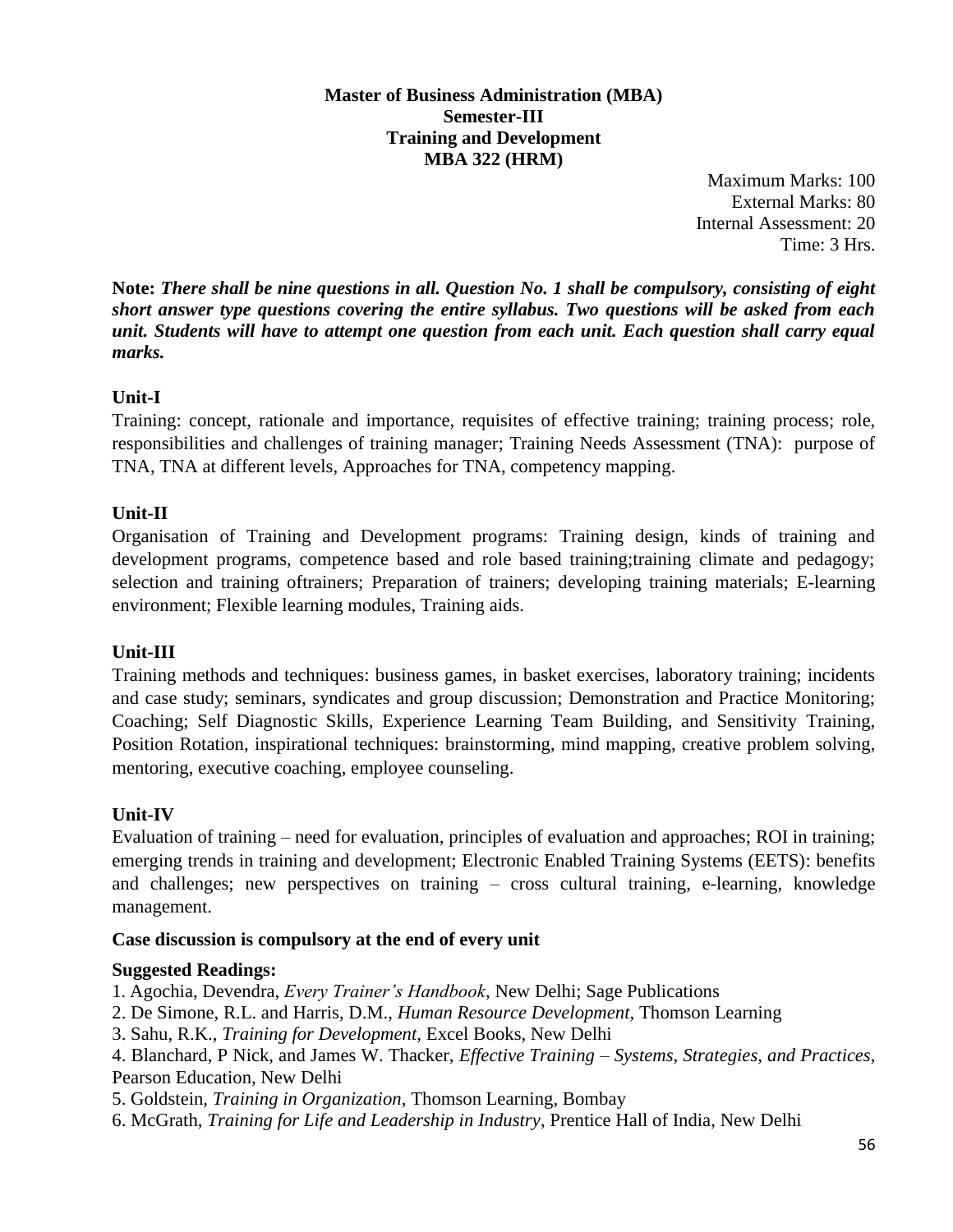#### **Master of Business Administration (MBA) Semester-III HR Planning and Development MBA 323 (HRM)**

Maximum Marks: 100 External Marks: 80 Internal Assessment: 20 Time: 3 Hrs.

**Note:** *There shall be nine questions in all. Question No. 1 shall be compulsory, consisting of eight short answer type questions covering the entire syllabus. Two questions will be asked from each unit. Students will have to attempt one question from each unit. Each question shall carry equal marks.*

## **Unit I**

Definition, Need, importance, Manpower Planning, HR planning process, Human Resource Planning and Business Environment; Defining and Drawing Manpower Systems- Stocks and Flows; Human Resource Distribution Mapping and Identifying Surplus and assessing demand.

## **Unit II**

Micro level manpower planning and labour market analysis; Workforce flow mapping; Age and grade distribution mapping, Organisational Workforce Demand Forecasting (Executive and Non-Executive Cadres); Models and techniques of manpower demand and supply forecasting. Benchmarking and Calculation of man-hour in different industry sectors

## **Unit III**

Behavioural factors in human resource planning: Wastage analysis; Retention; Redeployment and exit strategies; career planning; Performance planning,Behavioural Model of Human Resource Planning; Supply Analysis, Manpower wastage and Retention Strategies; Retirement Planning; Human Resource Audit and HR Matrices.

## **Unit IV**

Potentials appraisal and career development: HRD Climate; Culture; QWL; HRD strategies; HRD in strategic organisations; Downsizing Strategies- Legal and voluntary framework; Internal Mobility, Career Management and Succession Plans; Human resource information system; Human resource valuation and accounting.

# **Case discussion is compulsory at the end of every unit**

## **Suggested Readings:**

1. Arthur, M.*Career Theory Handbook*, Englewood Cliffs, Prentice Hall Inc., 1991

- 2. Belkaoui, A. R. and Belkaoui, J.M. *Human Resource Valuation: A Guide to Strategies and Techniques,* Greenwood, Quorum Books, 1995.
- 3. Dale, B.*Total Quality and Human Resources: An Executive Guide*, Oxford, Blackwell, 1992.
- 4. Greenhaus, J.H.*Career Management*, New York, Dryden, 1987.
- 5. Kavanagh, M. J.*Human Resource Information System: Development and Applications*, Boston, PWS-Kent, 1993.
- 6. Mabey, C and Salama, G.*Strategic Human Resource Management*, Oxford, Blackwell, 1995.
- 7. Thomson, R and Mabey, C.*Developing Human Resource.* Oxford, Butterworth- Heinemann, 1994.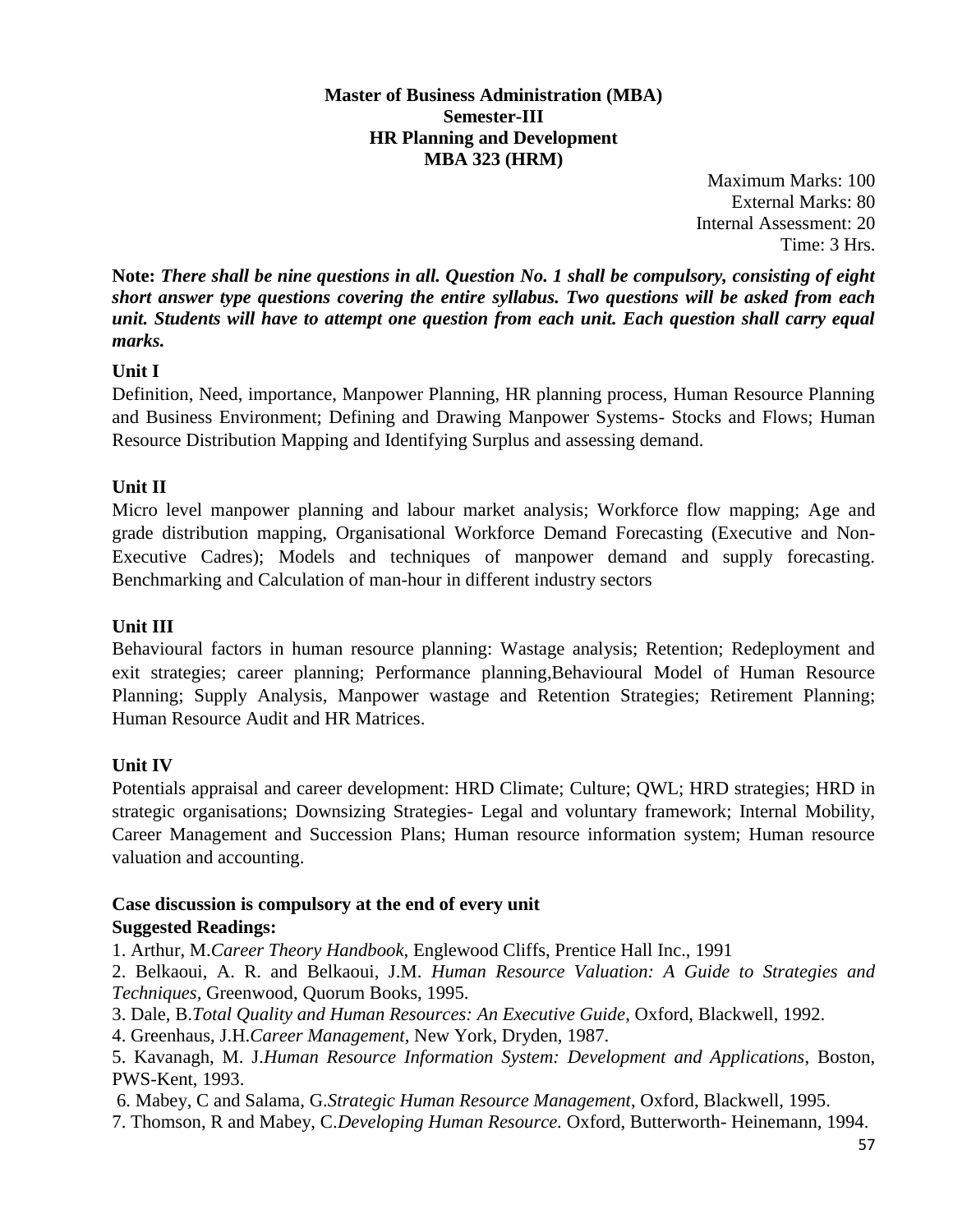**Master of Business Administration (MBA) Semester-III Trade Unions and Labour Legislations MBA 324 (HRM)**

> Maximum Marks: 100 External Marks: 80 Internal Assessment: 20 Time: 3 Hrs.

**Note:** *There shall be nine questions in all. Question No. 1 shall be compulsory, consisting of eight short answer type questions covering the entire syllabus. Two questions will be asked from each unit. Students will have to attempt one question from each unit. Each question shall carry equal marks.*

## **Unit-I**

Trade Unions: Objectives and functions; Development of trade Union movement in India; Impact of Globalisation, Technology and economic reforms on Trade Unions; Types and structure of Trade unions; Challenges of Trade Union movement, Employers' Organisation: Objectives & Functions, ILO: Role and objectives; NCL recommendation on Trade Unions, Trade Union (Amendment) Act 2001.

#### **Unit-II**

Labour Legislation: Objectives and Principles;; Growth of Labour Legislation in India; Factors influencing Growth of Labour Legislation; Impact of ILO on Indian Labour; classification of Labour legislation: Regulatory, Social security, Protective and Welfare Legislations; Labour Legislation and Constitution.

## **Unit-III**

Industrial Dispute Act 1947. Social security Legislations; ESI Act 1948, EPF Act 1952, Maternity benefit Act 1961, Payment of gratuity Act 1952, Workmen's compensation Act 1923.

## **Unit-IV**

Protective and Welfare legislations; Factory Act 1948, Mines Act, 1952, The Minimum Wages Act 1948, The Payment of Wages Act 1936, The Payment of Bonus Act 1965.

Labour Ministry: Functions, Offices Attached to Labour Ministry; Commissions and committees on Labour in India; Indian Labour market

#### **Case discussion is compulsory at the end of every unit.**

#### **Suggested Readings:**

- 1. Venkataratnam, C.S. and Sinha, Pravin, *Trade Union Challenges at the Designing of 21stCentry*, IIRA - Excel Books, New Delhi.
- 2. Monappa, A. *Industrial Relations*, Tata McGraw Hill, New Delhi.
- 3. Mamoria, C.B., Mamoria, Satish and Rao, P. Subba, *Dynamics of Industrial Relations*, Himalaya Publishing House, New Delhi.
- 4. Sinha, Sinha, Sakher, *Industrial Relations, Trade Unions and Labour Legislations,* Pearson Education, New Delhi.
- 5. Venkataratnam, C.S., Industrial Relations, Oxford University Press, New Delhi.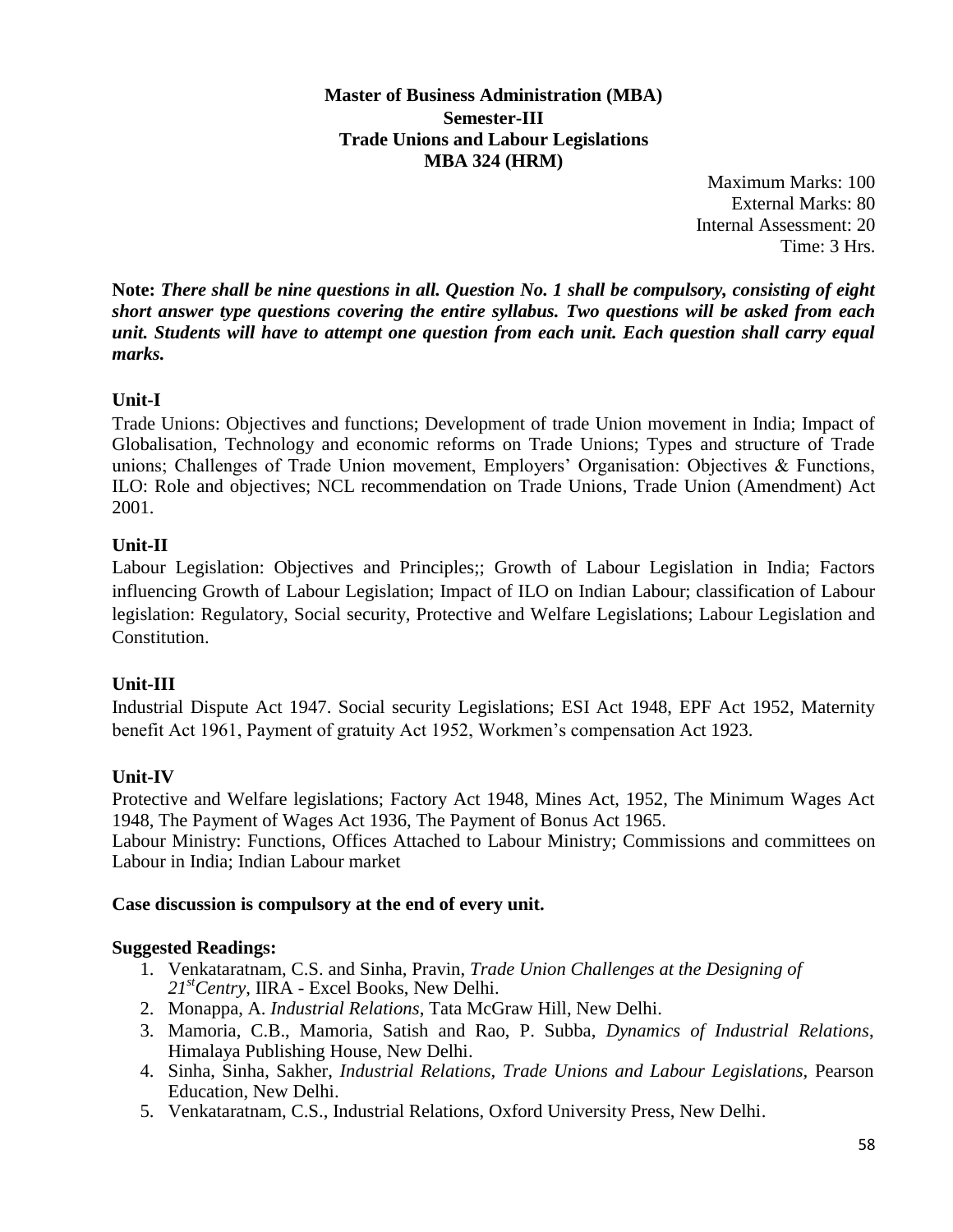## **Master of Business Administration (MBA) Semester-III Business Negotiation Skills MBA 325 (HRM)**

Maximum Marks: 100 External Marks: 80 Internal Assessment: 20 Time: 3 Hrs.

**Note:** *There shall be nine questions in all. Question No. 1 shall be compulsory, consisting of eight short answer type questions covering the entire syllabus. Two questions will be asked from each unit. Students will have to attempt one question from each unit. Each question shall carry equal marks.*

## **Unit I**

Negotiation: introduction, definition and nature, goals and types of Negotiation; understanding Negotiation scope; Negotiation SubProcesses: Perception, Cognition and Emotions, Influence; Negotiation Power; difference between Bargaining and Negotiation.

## **Unit II**

Negotiation Process; Levels of Negotiation; Preparationfor Negotiations; various Issues in Negotiation process; Personality and negotiations; Gender and negotiations; Cultural differences in negotiation styles; International and cross cultural negotiations; Context of mediation; Ethics in Negotiation.

#### **Unit III**

Resolving differences: Managing negotiation impasses, nature of impasses, resolving impasses, Negotiation skills; Effective Presentation of Demands, Strategies and Tactics for negotiation;Breakdown of Negotiation: Causes and Consequences; Third Party Intervention; Adjudication.

#### **Unit IV**

Closing ofNegotiation and Drafting the Agreement: Memorandum of Understanding (MOU); Communication and Administration of Negotiation Agreement; Interpretation of clauses of Agreement and related problems; Recent Trends in Negotiation; Future Challenges in Negotiation.

#### **Case discussion is compulsory at the end of every unit.**

#### **Suggested Readings**

1. lewicki Roy J. , Saunders David M. & Barry Bruce, *Negotiations*, Tata McGraw Hill.

2.Brett,J.M., *Negotiating Globally*, Francisco, Josseys-Bass.

3.Cialdini, R. (1993) *Influence: The psychology of persuasion*. New York: Morrow.

4. Fisher, R., Ury, W., & Patton, B. (1991). *Getting to yes: Negotiating agreement without giving In*. New York: Penguin Books.

- 5. Kolb, D., & Williams, J. (2000) *The Shadow Negotiation*. UK: Simon & Schuster.
- 6. Korobkin, R. (2009). *Negotiation theory and strategy*. Aspen Publisher.
- 7.Lewicki, R. (2005). *Essentials of negotiation*. Alexandria V. A.: Society of HRM.
- 8.Raiffa, H. (1982). *The art & science of negotiation*. US: Harvard College.
- 9. Simons, H. W. (2001). *Persuasion in society*. New Delhi: Sage.

10.Thompson, L. L. (2009). *The mind and heart of the negotiator* (4th ed.). New Delhi: Prentice Hall.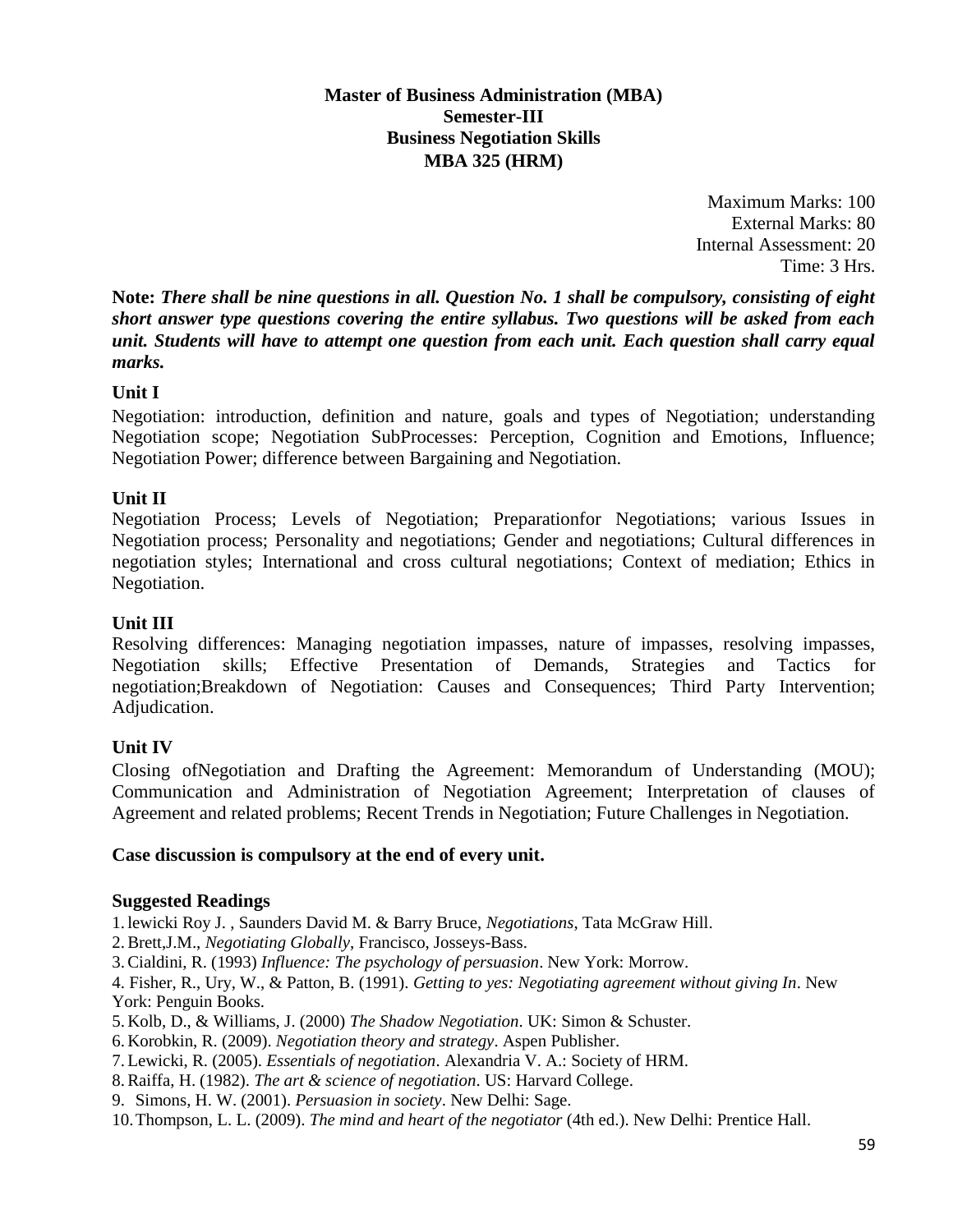#### **Master of Business Administration (MBA) Semester-III Managerial Skill Development MBA 326**

Maximum Marks: 50 Internal Practical Marks: 50

**Note:** *It is an internal practical course, no external examination will be conducted for this course. A committee of two internal faculty members duly constituted by the chairperson/head of the department will evaluate the students throughout the semester as per the syllabus.*

**Objective:** This course will focus on overall Personality Development of students by enhancing their communication skills, shaping their attitudes and behaviour and ultimately preparing them for corporate roles.

#### **Unit I**

Strengthening Oral Communication: Presentations and Debate **(10 marks)**  (There will be one Presentation and one debate by each studentfor 5 marks each)

## **Unit II**

Strengthening Verbal and Language Skills: Colloquium onPersonality Development, Workshop on Body Language and assessments; Business Plan Competition **(15 marks)**  (There will be One Colloquium on Personality Development for five marks, one Body Language workshops for five marks and One Business Plan Competition for five marks)

#### **Unit III**

Enhancing Business Skills: Case Studies, Management Games and Team Games **(20 marks)**  (There will be two case studies for four marks each and three Management/team games for four marks each)

#### **Unit IV**

Group Discussion and Mock Interviews **(5 marks) (5 marks)** (There will be one GD and one mock interview activityfor 2.5 marks each)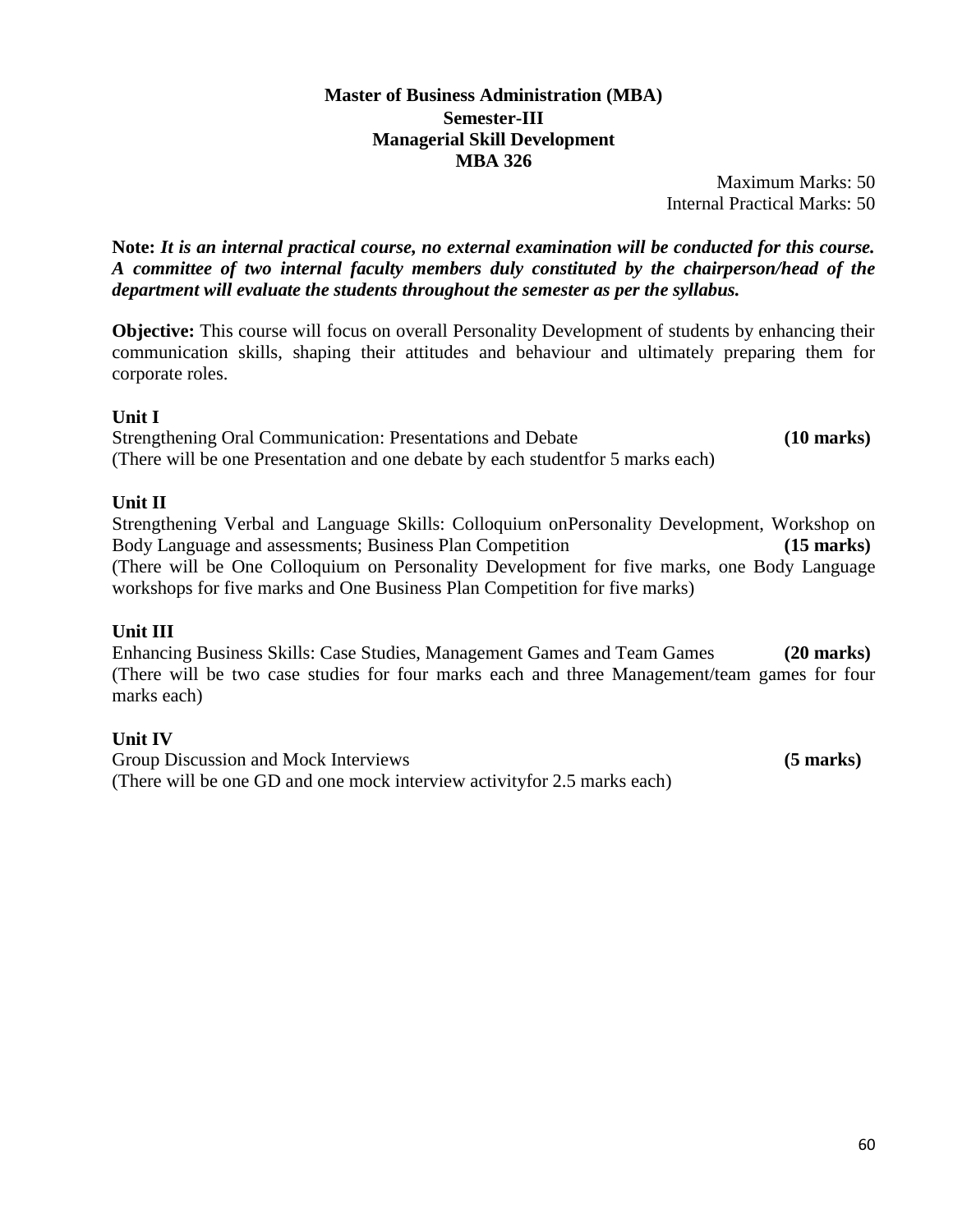**Master of Business Administration (MBA) Semester-III Current Business and Economic Affairs MBA 327**

> Maximum Marks: 100 External Marks: 80 Internal Assessment: 20 Time: 3 Hrs.

**Note:** *There shall be eight questions in all. Two questions will be asked from each unit. Students will have to attempt one question from each unit. Each question shall carry equal marks (20 marks).*

**Unit-I: Current Affairs in Finance**

**Unit-II: Current Affairs in Human Resources** 

**Unit-III: Current Affairs in International Business** 

**Unit-IV: Current Affairs in Marketing** 

**Note:** 

1. This paper will be based on the leading business newspapers: 'The Economic Times', 'Financial Express' and 'Business Standard' and leading business magazine 'Business Today'.

2. The duration for the course content (Newspapers and magazine) will be June to November for odd semester and December to May for even semester.

3. Examiner is required to set two questions from each unit with equal marks *i.e.* 20 marks. A question may carry 'n' number of sub-parts, depending on Examiner's discretion.

4. The student shall attempt one question from each unit.

#### **Suggested Readings:**

- 1. The Economic Times
- 2. Financial Express
- 3. Business Standard
- 4. Business Today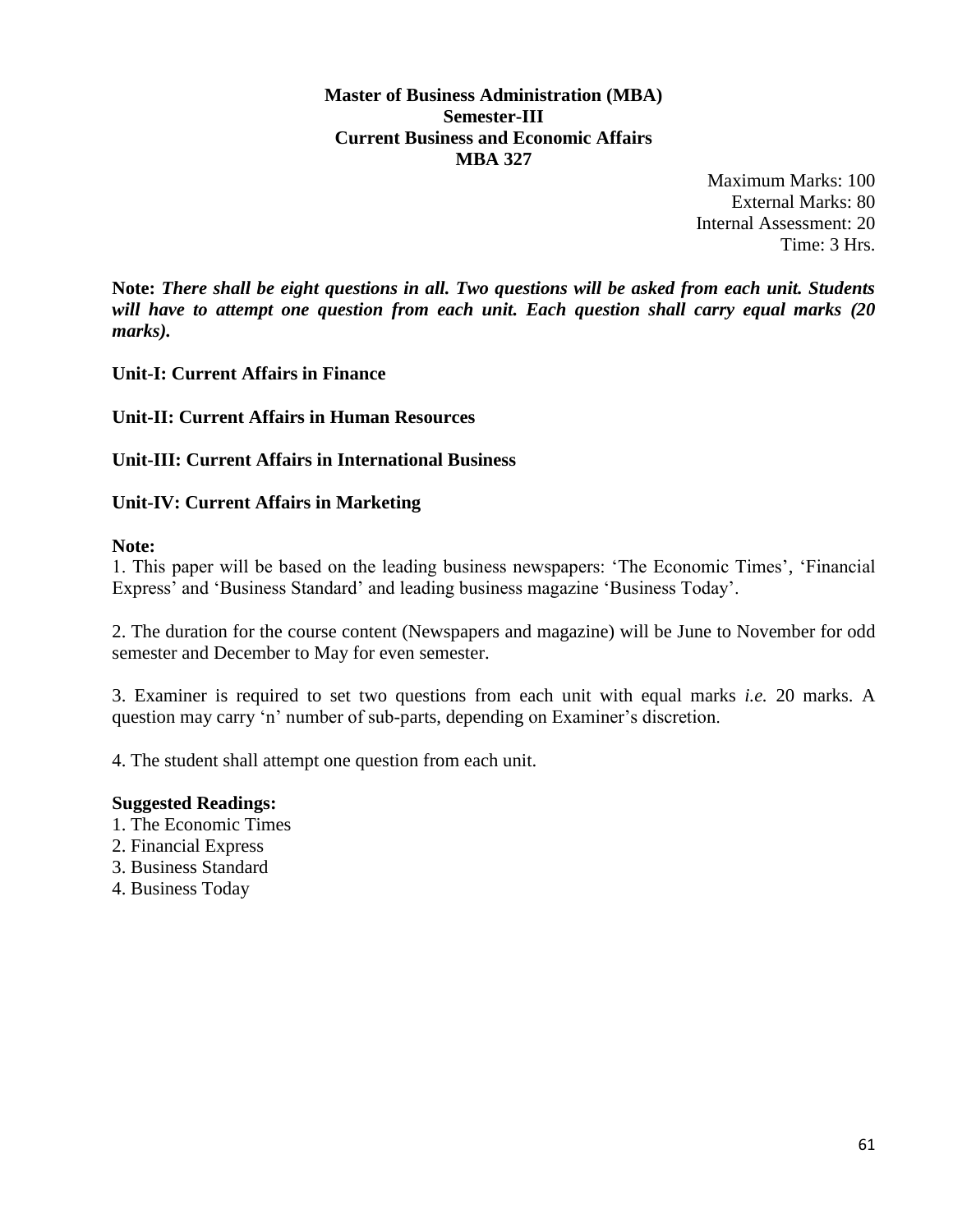#### **Master of Business Administration (MBA) Semester-III Seminar MBA 328**

Maximum Marks: 25 Internal Marks: 25

Each student will present a seminar of about 15-20 minutes duration on any national level research paper/article chosen in consultation with the teacher allotted to him/her by the department.

The seminar presentation will be for 25 marks i.e. 1 credit. One course coordinator will be nominated by the chairperson/head of the department among the teachers of the department.

An internal committee of two teachers constituted by the chairperson/head of the department will evaluate the seminar presentation. The evaluation will be based on the presentation of student, indepth understanding of subject matter and answer to questions. Distribution of marks will be as follows:

|           | • Presentation            | 10 Marks |
|-----------|---------------------------|----------|
|           | • Depth of subject matter | 10 Marks |
| $\bullet$ | Answer to questions       | 05 Marks |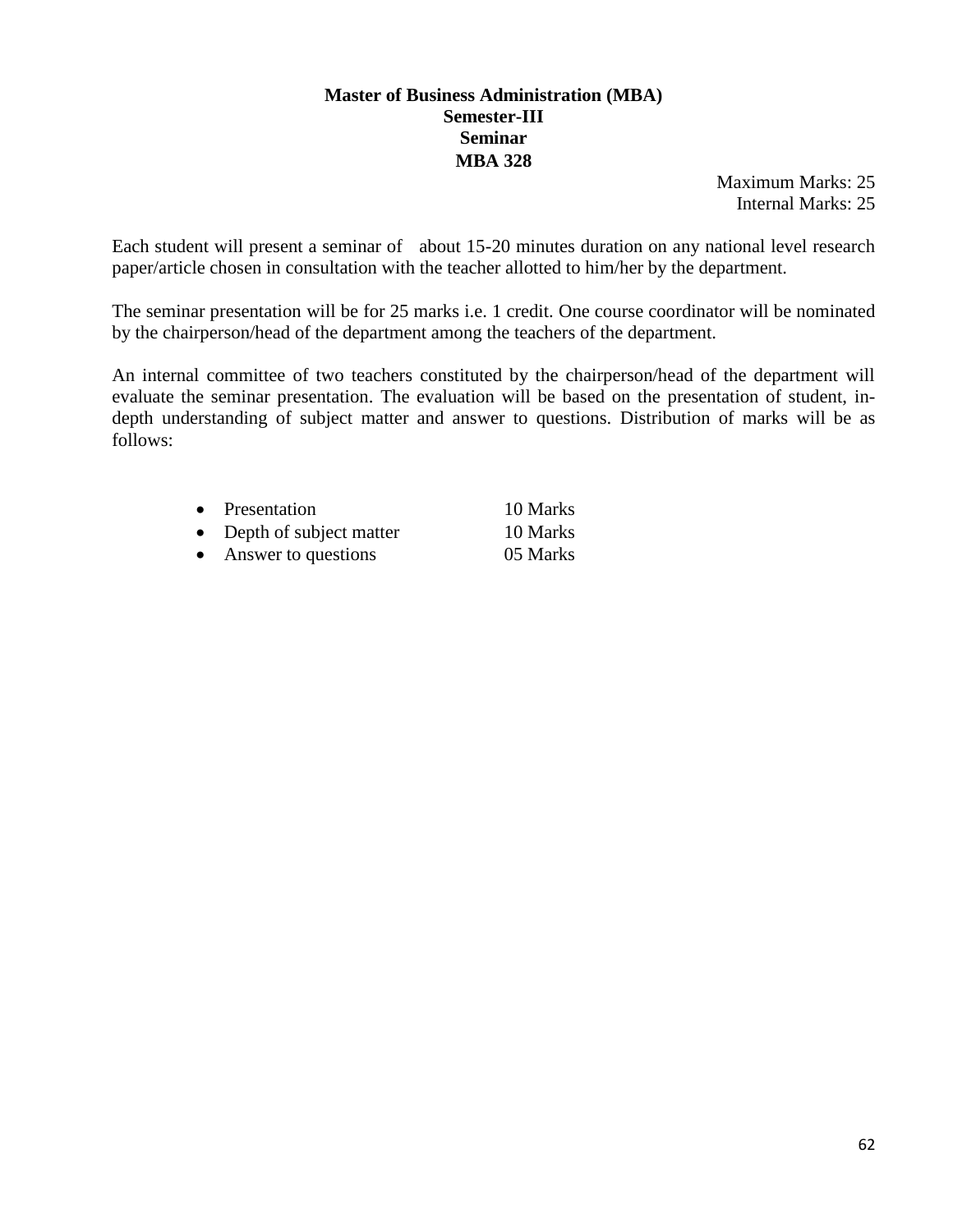#### **Master of Business Administration (MBA) Semester-III Self-Study Paper MBA 329**

Maximum Marks: 25

**Objective:** This course aims to inculcate the reading habit, creative writing skills on the topics of selfinterest. The students learn to present the ideas and thoughts in their words.

## **Instructions for the students:**

- 1. Choose the topic (not mentioned in the syllabi) of interest in consultation with your teacher/in-charge/mentor.
- 2. Select a suitable title for your paper.
- 3. You are expected to be creative and original in your approach.
- 4. Submit a hand written paper (in your own handwriting) of about 6-10 pages to the concerned teacher.
- 5. Structure of the paper will be as follow:
	- a. Introduction
	- b. Main Body
	- c. Conclusion
- 6. The student will be required to submit the paper after getting it checked by the concerned teacher and will be asked to resubmit the report after making the required corrections (if any) before the commencement of examination of the semester.
- 7. The thoughts presented in the paper must be original work of the student.
- 8. Give a list of references at the end of the paper.

## **Instructions for evaluation:**

The paper will be evaluated by the panel (one external and one internal examiner) to be appointed by the chairperson/head of the department from the prescribed panel of the University.

The evaluation will be done as given below:

- Evaluation of the paper 15 Marks
- Viva-voce on the paper 10 Marks
- Total 25 Marks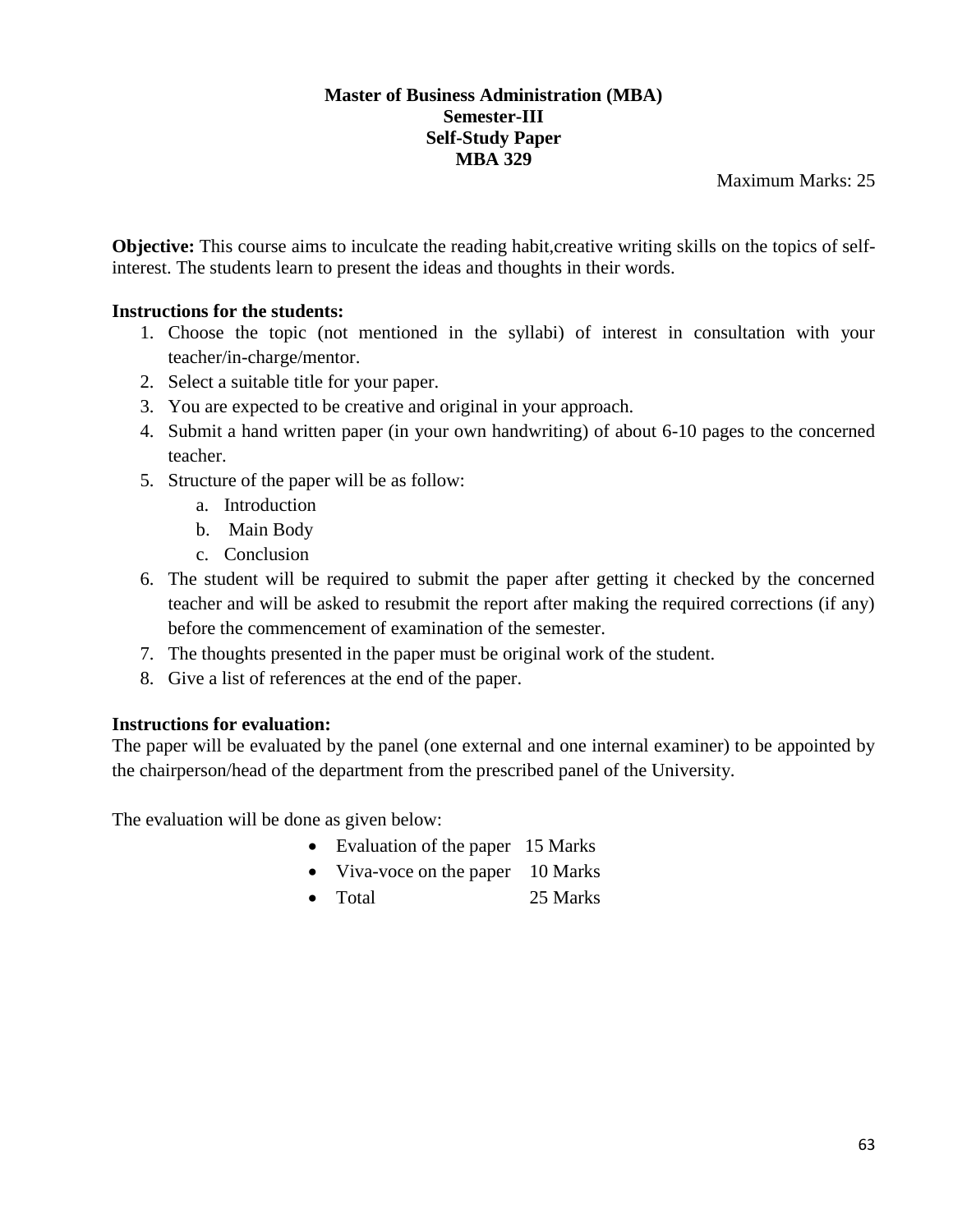#### **Master of Business Administration (MBA) Semester-III Basics of Management MBA 330 (Open Elective Course)**

Maximum Marks: 100 External Marks: 80 Internal Assessment: 20 Time: 3 Hrs.

**Note:** *There shall be nine questions in all. Question No. 1 shall be compulsory, consisting of eight short answer type questions covering the entire syllabus. Two questions will be asked from each unit. Students will have to attempt one question from each unit. Each question shall carry equal marks.*

## **Unit I**

Management: Introduction, definition, functions and levels of Management; Evolution of management thought: The Scientific Management School, Classical organisation theory school, the Behavioural School, System and Contingency approach.

## **Unit II**

Planning: meaning and nature and importance of planning, types of plans, process of planning; Organizing: Nature, objectives, elements and process of organizing; Basic concepts: departmentation, line and staff, centralization and decentralization, delegation of authority; Types of organisation structure.

## **Unit III**

Direction: concept, its significance and main elements, Motivation: nature, importance and theories (Maslow Need Hierarchy, Hertzberg two factor); Leadership: Meaning and Importance, leadership styles and skills.

## **Unit IV**

Control - concept, nature, its process & importance; Recent trends in management: Knowledge management, Total Quality Management; Corporate governance; Ethical dilemmas in Management.

# **Case discussion is compulsory at the end of every unit.**

#### **Suggested Readings:**

1. Koontz, H, O'Donnell, C &Weihrich, H, *Management*, McGraw Hill.

2. Koontz, Harold &Weihrich Heinz (2015)*Essentials of Management An international, Innovation,*  and Leadership Prospective, 10<sup>th</sup> ed., McGraw Hill, New Delhi.

3. Stoner, James A F, Freeman, R Edward & Gilbert Jr, Daniel R (2013), Management, 6<sup>th</sup> ed., Pearson Education, New Delhi.

4. Robbins, S P and Decenzo, D (2017) *Fundamentals of Management*, Pearson Education, New Delhi.

5. Vasishth, N, Vasishth, V. *Principles of Management: Text and cases*, Taxmann Publications Pvt. Ltd., New Delhi.

6. Terry, G.R. & Franklin, S G, P*rinciples of Management*, McGraw Hill Higher Education.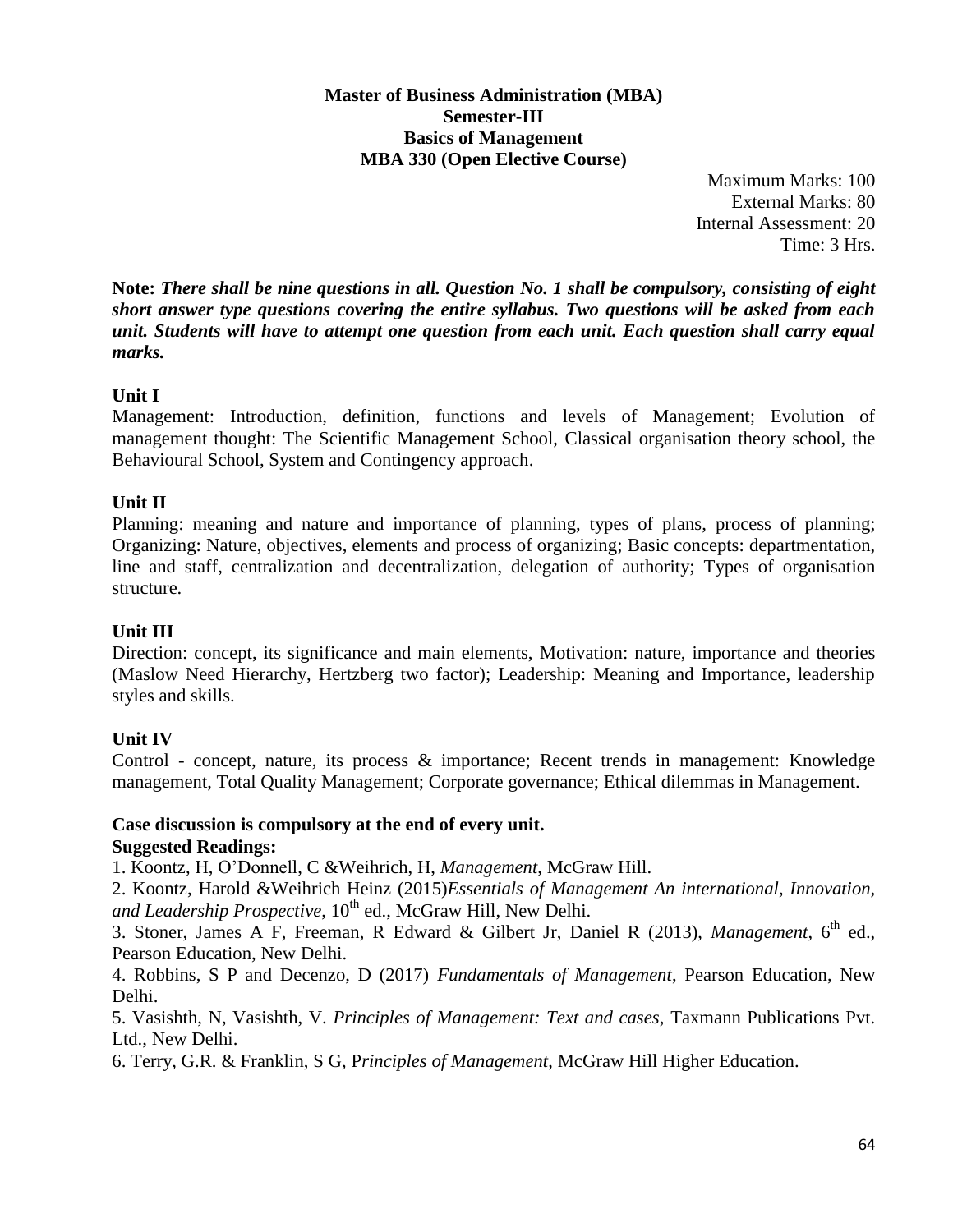#### **Master of Business Administration (MBA) Semester-IV Entrepreneurship Development MBA 401**

Maximum Marks: 100 External Marks: 80 Internal Assessment: 20 Time: 3 Hrs.

**Note:** *There shall be nine questions in all. Question No. 1 shall be compulsory, consisting of eight short answer type questions covering the entire syllabus. Two questions will be asked from each unit. Students will have to attempt one question from each unit. Each question shall carry equal marks.*

## **Unit I**

Defining an entrepreneur; entrepreneurial traits; Developing entrepreneurs, New ventures and Business Plan: Need for a Business plan, Steps in the preparation of business plan, Need for marketing research, Operating plans and financial plans, Dynamics of small business environment, Causes for small business failure - Success factors for small business.

#### **Unit II**

Feasibility Planning: Planning paradigm for new ventures, Stages of growth model, Fundamental of a good feasibility plan, Components of feasibility plan, Relevance of marketing concept to new ventures, Marketing research of pre-start-up planning, Sources of marketing research information, Implication of market research, Marketing functions of new ventures: Establishing marketing and sales promotion infrastructure, Concept of pricing, Growth strategies, Marketing plan.

#### **Unit III**

Acquiring an Established venture: Advantages and disadvantages of acquiring established business, considerations for evaluation business opportunities, Methods of valuing a business, Franchising and franchisee's perspective; Sources of financing new venture: Alternate methods of financing, Venture capital and new venture financing, working capital requirement in new venture.

#### **Unit IV**

Role of entrepreneur during various transition stages, growth requirements for successful patent grants, steps in obtaining a patent, Registration of trademark, copy right and the concept of fair use, Protection of intellectual property, concept of start-up, Govt. Schemes and agencies to support startups.

#### **Case discussion is compulsory at the end of every unit**

#### **Suggested Readings:**

1.Cliffton, Davis S and Fyfie, David E.,*Project Feasibility Analysis*, John Wiley, New York.

- 2. Desai, A.N., *Entrepreneur & Environment*, Ashish, New Delhi.
- 3. Drucker, Peter, *Innovation and Enterpreneurship,* Heinemann, London.
- 4.Jain Rajiv, *Planning a Small Scale Industry: A Guide to Entrepreneurs*, S.S. Books, New Delhi.
- 5. McClelland, DC and Winter, W.G.,*Motivating Economic Achievement*, Free Press, NewYork.
- 6. Pareek,Udai and Venkateswara Rao, T., *Developing Enterpreneurship – A Handbook onLearning Systems*, Learning Systems, New Delhi.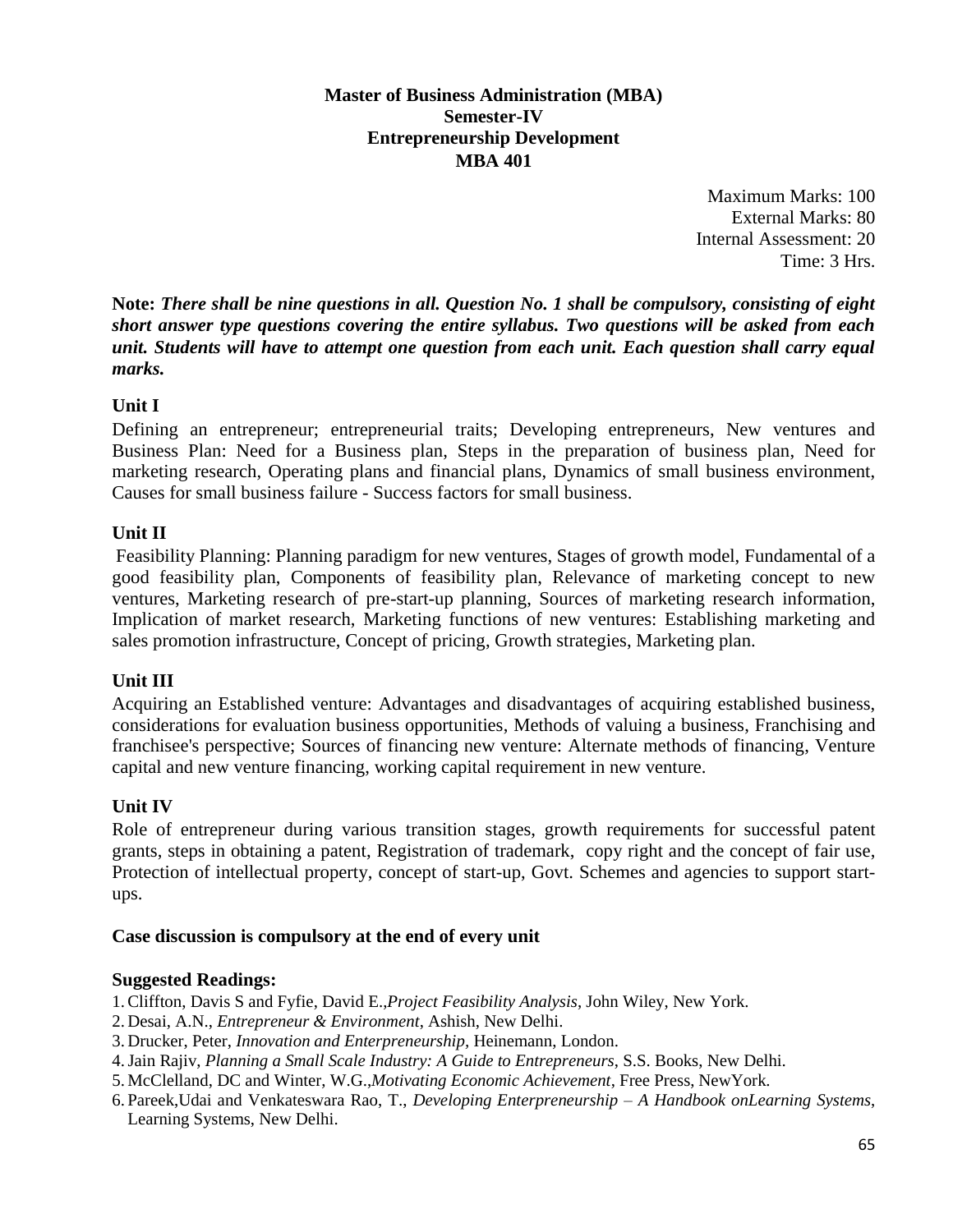#### **Master of Business Administration (MBA) Semester-IV Business Ethics and Corporate Social Responsibility MBA 402**

Maximum Marks: 100 External Marks: 80 Internal Assessment: 20 Time: 3 Hrs.

**Note:** *There shall be nine questions in all. Question No. 1 shall be compulsory, consisting of eight short answer type questions covering the entire syllabus. Two questions will be asked from each unit. Students will have to attempt one question from each unit. Each question shall carry equal marks.*

## **Unit I**

Business ethics: Characteristics, Principles, Types, Importance, Factors highlighting the importance of Business Ethics, Myths about Business Ethics. Ethical Values, Theories of ethics, Absolutism verses Relativism, Teleological Approach, and Code of Ethics. Business Ethics and Social Responsibilities of the firm: Relationship of the firms with Customers, Competitors, Stockholders, Dealers and Suppliers. Ethics v/s Ethos, Indian v/s western Management, Globalization and business Ethics. Emerging Issues of business ethics.

## **Unit II**

Ethical Dilemma: Characteristics, Ethical Decision Making, Ethical Reasoning, the Dilemma Resolution Process. Ethical Considerations in marketing, Ethics in Accounting and Finance, Ethical Implications at Top Level. Ethical Considerations in Human Resource Management, Environmental Ethics.

## **Unit II**

Corporate Social Responsibility: Concept, Definition, Need, Arguments in Favor of Against CSR. Historical Phases of Corporate Social Responsibility, Perspectives of CSR. Model of CSR, Drivers of CSR, Corporate Governance, Business Ethics and CSR. Corporate Social Responsibility and Corporate Sustainability: Meaning, Need and Importance of sustainability.

#### **Unit IV**

Corporate Social Responsibility within the Organisation, CSR and Society, Strategic Planning and CSR, Environmental Aspects of CSR, CSR under the companies Act, 2013, CSR Practices in India, Corporate Sustainability Reporting Frameworks: Global Reporting initiative Guidelines, National Voluntary Guidelines on Social, Environmental and Economic Responsibilities of business.

#### **Case discussion is compulsory at the end of every unit.**

#### **Suggested Readings**

1. AIMA. (2007), *Corporate Governance & Business Ethics*, Excel, New Delhi.

2. Blair, M. M. (1995), *Ownership and control: Rethinking Corporate Governance for the 21st century*. Brookings Institution, Washington.

3. Carrol, S. J., & Gannon, J. J. (1997). *Ethical Dimensions of International Management*. New Delhi: Sage. 4. Chakraborty, S. K. (2001). *The Management and Ethics Omnibus*, Oxford University Press, New Delhi.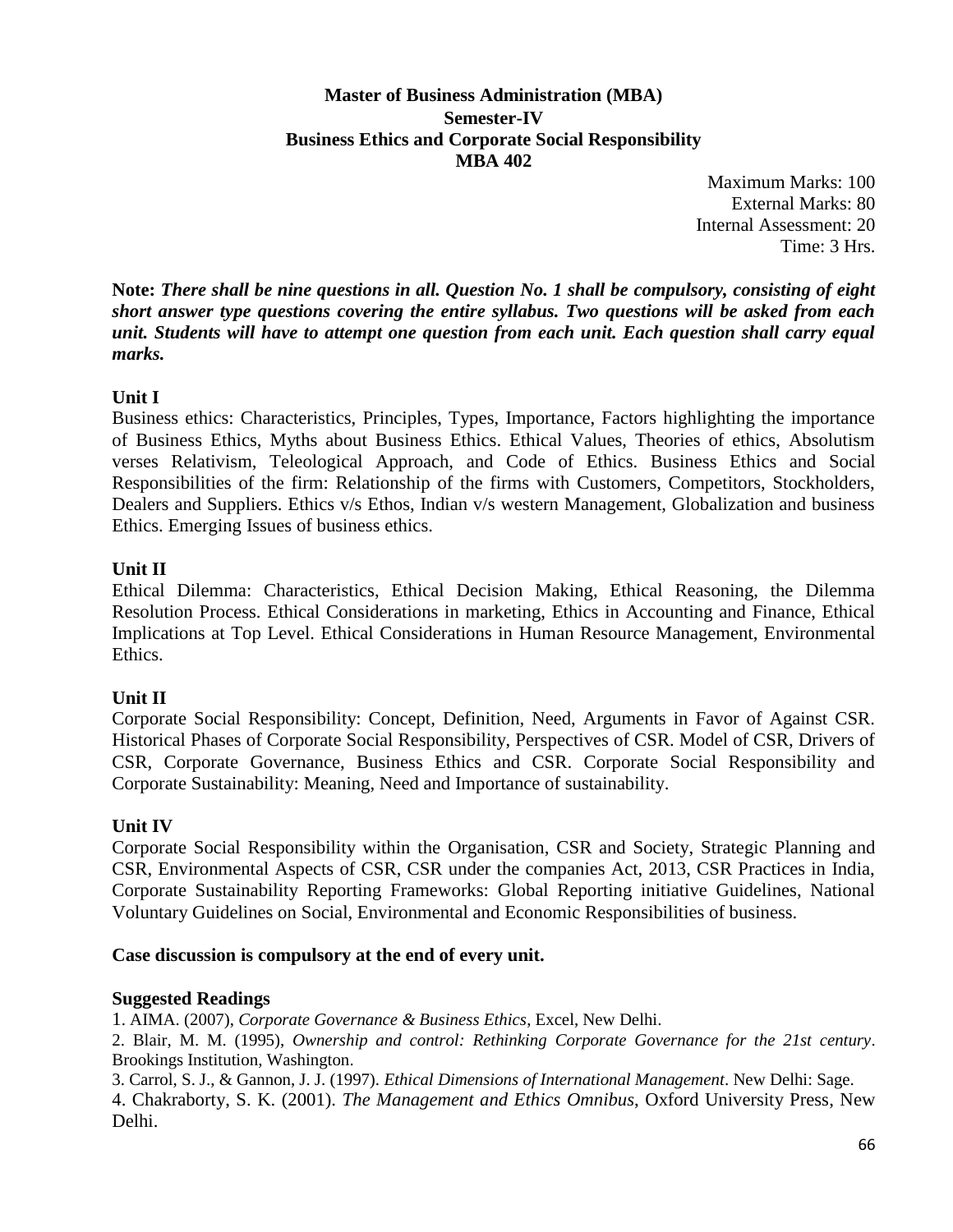**Master of Business Administration (MBA) Semester-IV Internet Security and Cyber Laws MBA 403**

> Maximum Marks: 100 External Marks: 80 Practical Marks: 20 Time: 3 Hrs.

**Note:** *There shall be nine questions in all. Question No. 1 shall be compulsory, consisting of eight short answer type questions covering the entire syllabus. Two questions will be asked from each unit. Students will have to attempt one question from each unit. Each question shall carry equal marks.*

## **Unit I**

Basic Concepts: Evolution of computers; information technology; virus and worms; network security; online data; cyber space; cyber law; e business; e consumers; spam; phishing.

## **Unit II**

Definition and Terminologies defined in the Information Technology Act, 2000: Concept of internet, internet governance, e-contract, e-forms, encryption, data security, cybercrime. access, addressee, adjudicating officer, affixing digital signatures, appropriate government, certifying authority, certification practice statement, computer, computer network, computer resource, computer system, cyber appellate tribunal, data, digital signature, electronic form, electronic record, information, intermediary, key pair, originator, public key, secure system, verify, subscriber.

## **Unit III**

Regulatory Framework: Authentication of electronic records; legal recognition of electronic records; legal recognition of digital signatures; use of electronic records and digital signatures in government and its agencies; retention of electronic records; attribution, acknowledgement and dispatch of electronic records; secure electronic records and digital signatures; regulation of certifying authorities; appointment and functions of controller; license to issue digital signatures certificate; renewal of license; controller's powers; procedure to be followed by certifying authority; issue, suspension and revocation of digital signatures certificate, duties of subscribers; penalties and adjudication; appellate tribunal; offences.

## **UnitIV: Case Laws**

1. Communication Device-Section 2(ha) of the Information Technology (Amendment) Act, 2008 'State v Mohd. Afzal and others (2003), VIIAD (Delhi) 1, 107(2003) DLT385,2003(71) DRJ178, 2003(3) JCC1669'

2. Computer Network-Section 2 (j) of the Information Technology (Amendment) Act, 2008 'Diebold System Pvt Ltd. v The Commissioner of Commercial Taxes, (2006), 144STC, 59 (Kar)'

3. Electronic Record Sec. 2 (t)-'Dharambir v Central Bureau of Investigation 148 (2008)DLT 289'

4. Time and Place of Dispatch and Receipt of Electronic Record-section 13-'P.R.Transport Agency v Union of India and others, AIR 2006 All 23, 2006(1) AWC 504, ALLHC'; 'Groff v America Online, Inc., 1998 WL 307001 (1998)'

5. Penalty for Damage to Computer or Computer System- Section 43'Umashankar Sivasubramanian v ICICI Bank, 18.04.2010. (Petition No. 2462/2008)'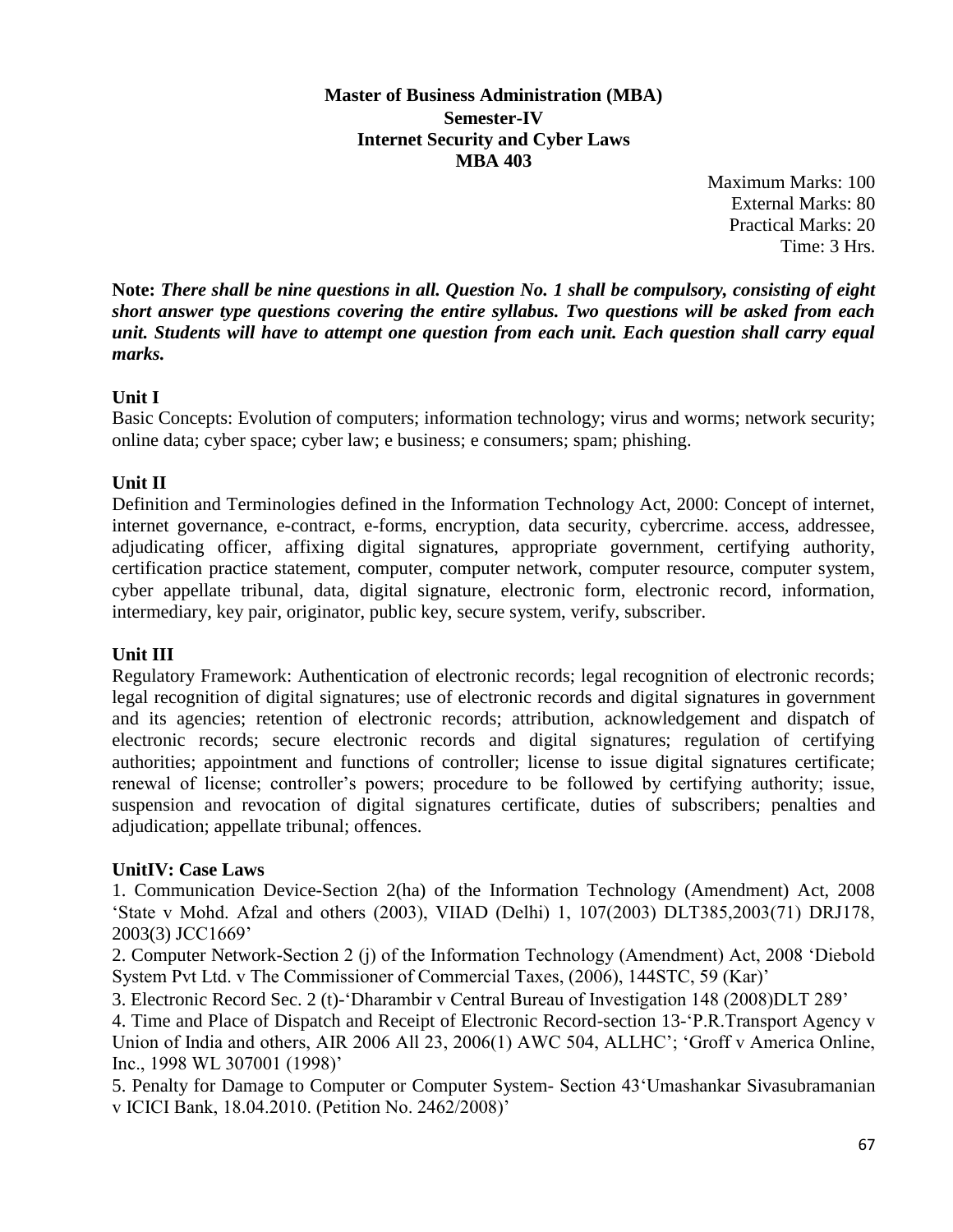6. Tampering with Computer Source Documents-Section 65-'Syed Asifuddin and Ors. The State of Andhra Pradesh and Anr. 2006 (1) ALD Cri 96, 2005 CriLJ 4314'

7. Punishment for sending offensive messages-Sec. 66A-'SMC Pneumatics (India) Pvt. Ltd v JogeshKwatra", Suit No. 1279/2001'

8. Punishment for Identity Theft-Section 66C-'CBI v Arif Azim Case Judicial Reports(Criminal) 2003 (2) page 272'

9. Punishment for Cheating by Personating by using Computer Resource-section 66D-'National Association of Software and Service Companies (NAASCOM)v Ajay Sood(2005) F.S.R. 38; 119 (2005) DLT 596, 2005 (30) PTC 437 Del' Page 13

10. Punishment for Publishing or Transmitting Obscene Material in Electronic form- section 67- 'Avnish Bajaj v State (N.C.T.) of Delhi, (2005) 3 Comp, LJ 364 ( Del),116(2005) DLT427, 2005(79) DRJ576'

11. Punishment for Publishing or Transmitting of Material Containing Sexually Explicit Act, etc., in Electronic Form-Section 67A-'R v Graham Waddon, Southwark [Crown Court, 30/6/1999]'

#### **Suggested Readings:**

1. Sharma J. P, and SunainaKanojia, *Cyber Laws*, Ane Books Pvt Ltd, New Delhi.

2. Painttal, D., *Law of Information Technology*, Taxmann Publications Pvt. Ltd., New Delhi.

3. Dietel, Harvey M., Dietel, Paul J., and Kate Steinbuhler., *E-business and E-commerce for managers*, Pearson Education.

4. Brian, Craig, Cyber Law: *The Law of the Internet and Information Technology*, Pearson Education.

5. Taxmann Publications Pvt. Ltd., New Delhi, *Information Technology Rules* 2000 and Cyber

Regulations *Appellate Tribunal Rules 2000 with Information Technology Act* 2000.

6. Jyoti Rattan, *Cyber Laws and Information Technology*, Bharat Law House Pvt. Ltd, New Delhi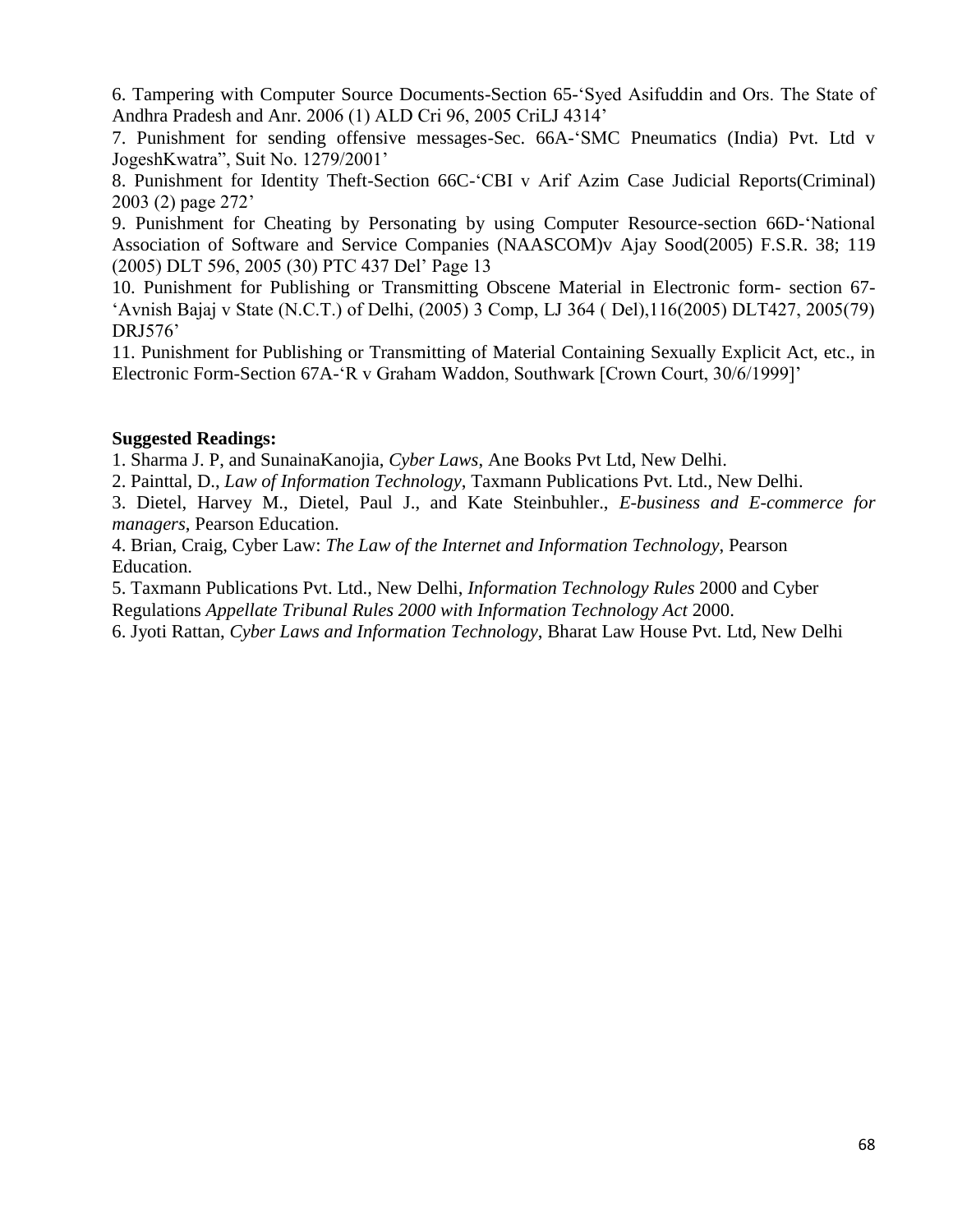#### **Master of Business Administration (MBA) Semester-IV Corporate Taxation MBA 404 (Finance)**

Maximum Marks: 100 External Marks: 80 Internal Assessment: 20 Time: 3 Hrs.

**Note:** *There shall be nine questions in all. Question No. 1 shall be compulsory, consisting of eight short answer type questions covering the entire syllabus. Two questions will be asked from each unit. Students will have to attempt one question from each unit. Each question shall carry equal marks.*

## **Unit I**

Income Tax Law: Basic concepts relating to income, gross total income, total income, maximum marginal rate of tax, residential status of a company, incidence of tax liability, Dividend Distribution Tax ( DDT),Income determination of a company under different heads

## **Unit II**

Set off and carry forward of losses, deductions from income, Computation of taxable income and tax liability of companies: Concept and application of Minimum Alternate Tax and other Special provisions relating to Companies.

## **Unit III**

Corporate Tax Planning: Meaning of tax planning and management, tax evasion and tax avoidance; Nature, scope and justification of corporate tax planning and management.

## **Unit IV**

Preparation of return of income manually as well as through software Advance payment of tax, Interest and penalty, Tax deduction at source, e-TDS return/return of TDS and assessment.

## **Case discussion is compulsory at the end of every unit.**

## **Suggested Readings:**

1. Ahuja, G., & Gupta, R., *Corporate tax planning and management*. Delhi: Bharat Law House.

- 2. Goyal, S. P., *Direct tax planning*, SahityaBhawan, Agra.
- 3. Iyengar, A. C. S., Law of income tax. Allahabad: State Mutual Book & Periodical Service.
- 4. Kanga, P., & Vyas, D., The Law and practice of income tax, Lexis Nexis.
- 5. Mittal, D. P., Law of transfer pricing, New Delhi: Taxmann.
- 6. Musgrave, R., & Musgrave, P., Public finance in theory and practice, New York: McGraw Hill.
- 7. Pagare, D., Direct tax planning and management. New Delhi: Sultan Chand & Sons.
- 8. Singhania, V. K., Direct taxes: Law and practice. Delhi: Taxmann.

9. Singhania, V. K., &Singhania. M., Direct taxes planning and management. Delhi: Taxmann Publications.

10. Srinivas, E. A., Handbook on corporate tax planning, New Delhi: Tata McGraw Hill.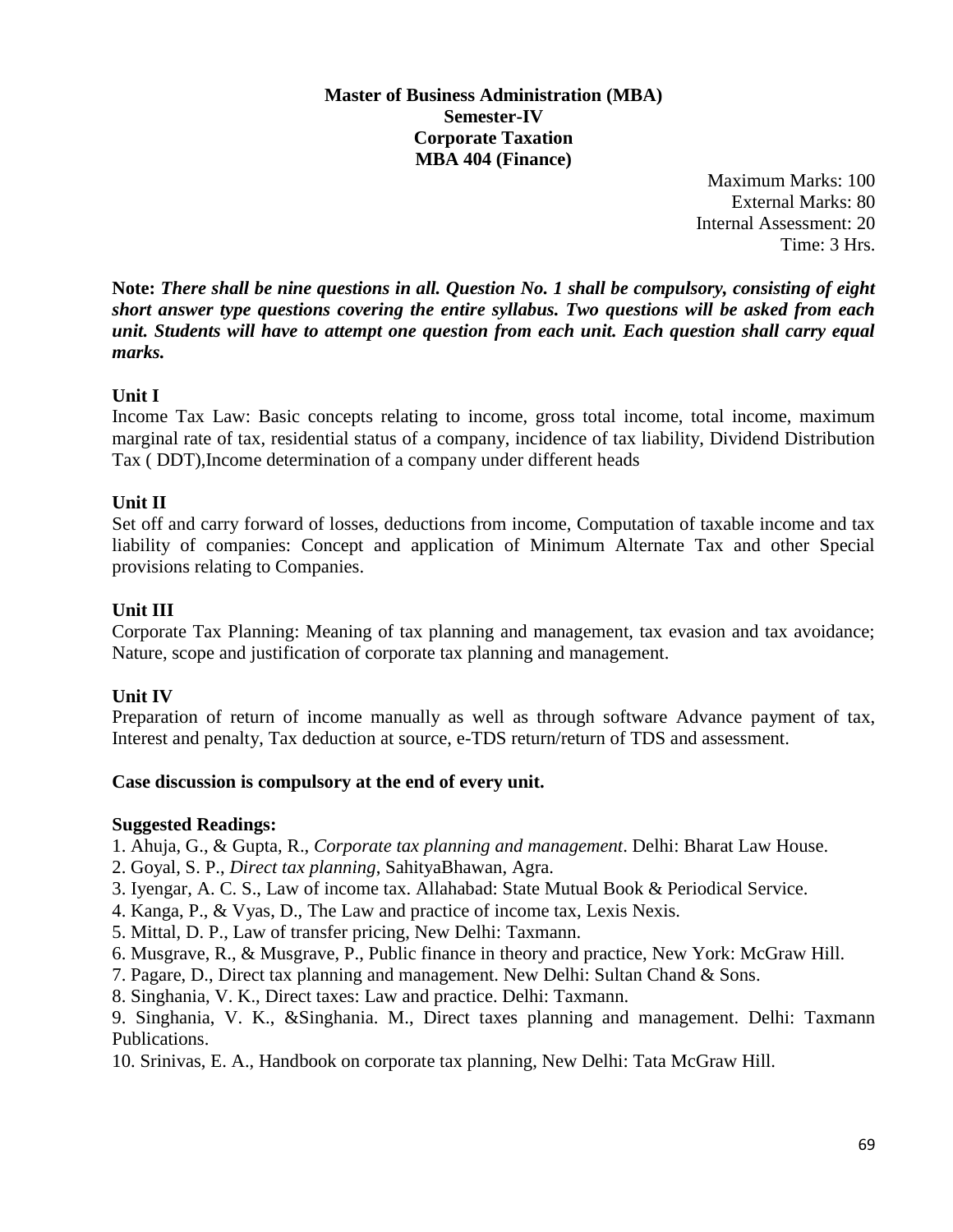#### **Master of Business Administration (MBA) Semester-IV Principles of Banking MBA 405 (Finance)**

Maximum Marks: 100 External Marks: 80 Internal Assessment: 20 Time: 3 Hrs.

**Note:** *There shall be nine questions in all. Question No. 1 shall be compulsory, consisting of eight short answer type questions covering the entire syllabus. Two questions will be asked from each unit. Students will have to attempt one question from each unit. Each question shall carry equal marks.*

## **Unit I**

An overview of the banking sector- growth and structure; function and operations – RBI, Commercial Banks, RRBs, Cooperative Banks and NABARD; regulatory issues for governance of banking sector– role of RBI and Ministry of Finance; marketing in banking industry - component of bank marketing strategy; role of technology in banking.

## **Unit-II**

Component of Asset Liability Management (ALM) and their management; liquidity management, interest rate management; management of credit and operational risk; treasury operations and management; managing capital adequacy and profit planning; managing NPAs.

## **Unit III**

Banker and Customer: Types of Relationship between Banker and Customer – Bankers Obligations to Customers: Right of lean, setoff, Appropriation – Bankers Legal Duty of Disclosure and Related Matters.

Customers Accounts with Banks: Opening- Operation – KYC Norms and Operation – Types of Accounts and Customers – Nomination – Settlement of Death Claims.

Banking Regulation Act, 1949, RBI Act 1934, Role & Functions of RBI.

## **Unit IV**

Banking Technology: concept, applications; Concept of Universal Banking, Home Banking, Core Banking Solutions:Debit, Credit, and Smart Cards; Electronic Payment Systems, MICR-Cheque Transaction, ECS, EFT, NEFT, RTGS,SWIFT.

Types of Loans: Overdraft Facilities, Discounting of Bills, Financing Book Debts and Supply Bills, Charging of Security Bills, Pledge, Mortgage, Assignment.

#### **Case discussion is compulsory at the end of every unit.**

#### **Suggested Readings:**

1. Shekhar, K.C. and Shekhar, Lekshmy, *Banking Theories and Practices*, Vikas Publication

2. Besis Joel, *Risk Management in Banking*, John Mily& Sons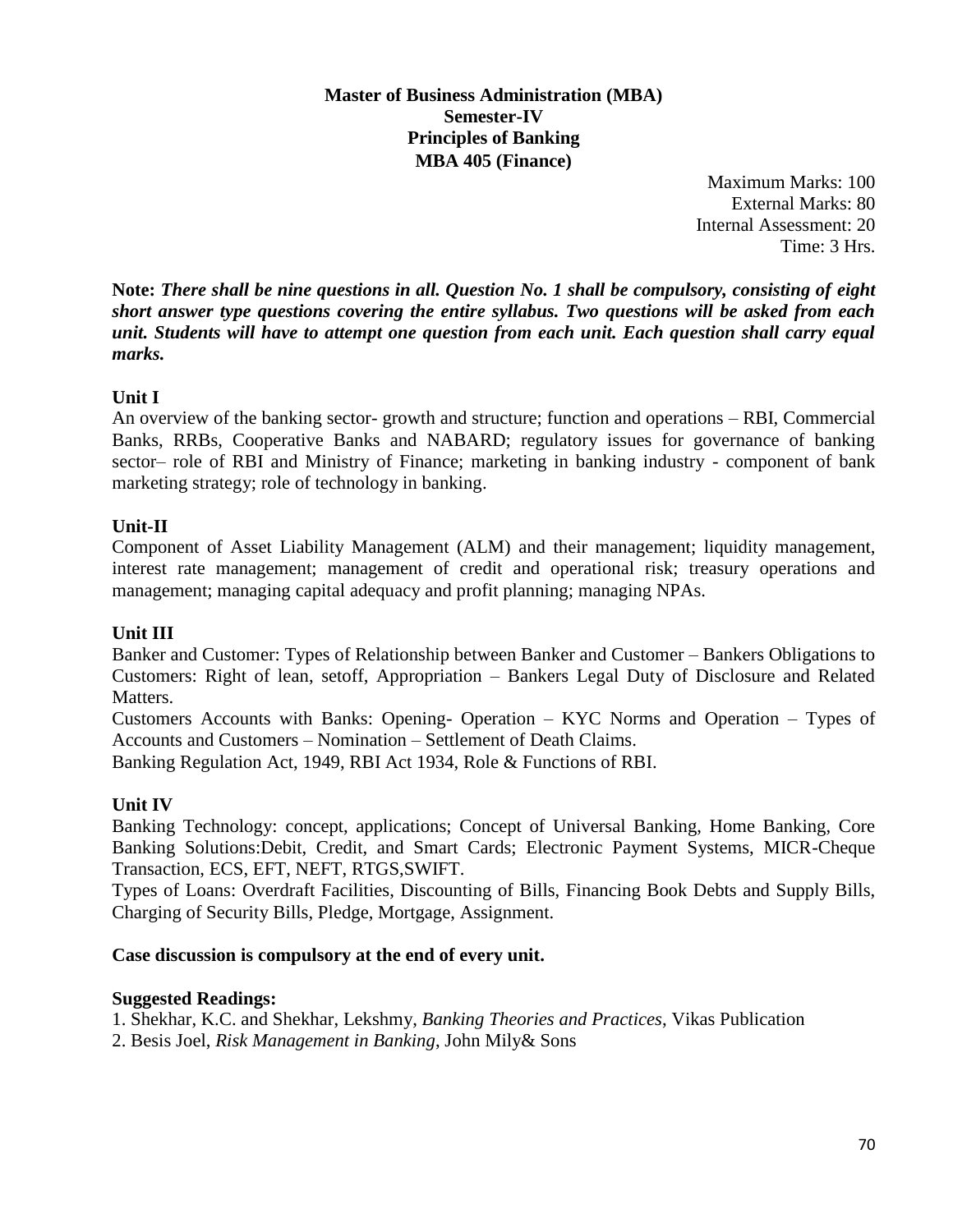#### **Master of Business Administration (MBA) Semester-IV Portfolio Management MBA 406 (Finance)**

Maximum Marks: 100 External Marks: 80 Internal Assessment: 20 Time: 3 Hrs.

**Note:** *There shall be nine questions in all. Question No. 1 shall be compulsory, consisting of eight short answer type questions covering the entire syllabus. Two questions will be asked from each unit. Students will have to attempt one question from each unit. Each question shall carry equal marks.*

## **Unit I**

Introduction to Portfolio Management: Meaning, advantages, need and objective; expected return and standard deviation for portfolios; the process of portfolio management.

## **Unit II**

Selection Problems: Markowitz portfolio theory; the efficient frontier; the efficient frontier and investor utility; the selection of the optimal portfolio; Sharpe single -index model; Capital Asset Pricing Model; Arbitrage Pricing Theory.

## **Unit III**

Bond portfolio management strategies – passive portfolio strategies, active portfolio strategies; Portfolio revision: meaning, need, constraints and strategies; formula plans - constant-dollar-value plan, constant ratio plan, variable ratio plan.

## **Unit IV**

Portfolio performance evaluation: risk adjusted measures ofperformance, Behavioral finance-Heuristic- Driven Biases, Emotional and Social influence and Market inefficiency.

## **Case discussion is compulsory at the end of every unit.**

## **Suggested Readings**

- 1. Reiley& Brown, *Investment Analysis & Portfolio Management*, Thomson Learning,Bombay.
- 2. Pandian, *Security Analysis and Portfolio Management*, Vikas Publishing House, NewDelhi
- 3. Sharpe, Alexander & Wiley, *Investment*.Prentice Hall of India, NewDelhi.
- 4. Alexander, Gorden J. and Bailey, Jeffery V., *Investment analysis and Portfolio Management*, Dryden Press, Thomson Learning, Bombay.
- 5. Bodie ZVI, Kane Alex, Marcus, Alan J and Mohanty, Pitabas, *Investments*, TMH, New Delhi,
- 6. Elton, Edwin J. & Gruber, Martin J., *Modern Portfolio Theory & Investment Analysis*, John Wiley &Sons.
- 7. Haugen, Robert A., *Modern Investment Theory*, Pearson Education, NewDelhi.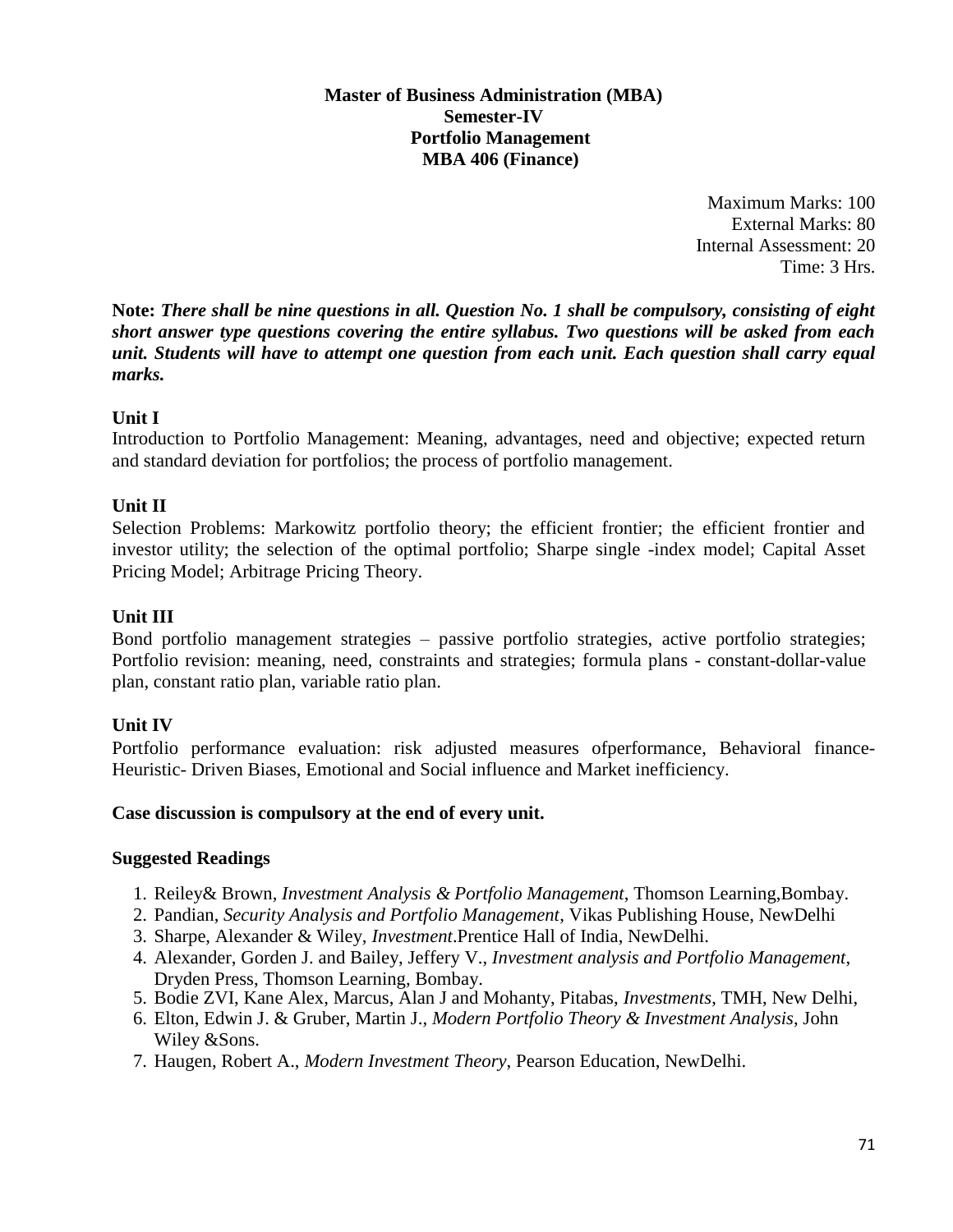#### **Master of Business Administration (MBA) Semester-IV Financial Derivatives MBA 407 (Finance)**

Maximum Marks: 100 External Marks: 80 Internal Assessment: 20 Time: 3 Hrs.

**Note:** *There shall be nine questions in all. Question No. 1 shall be compulsory, consisting of eight short answer type questions covering the entire syllabus. Two questions will be asked from each unit. Students will have to attempt one question from each unit. Each question shall carry equal marks.*

## **Unit I**

Derivatives: Concept and types, Participants – hedgers, speculators, arbitragers and scalpers; Uses and Functions of Derivatives; types of orders; Derivative markets in India – History, Current trends and future prospects.

## **Unit II**

Futures and forwards; concept, fundamentals; Basics of stock index future; interest rate futures; currency futures; factors affecting futures; Difference between forward and future contracts; Pricing of futures.

## **Unit III**

Options: Types of options; Call and Put options, option payouts, trading strategies involving options; determination of option prices, option pricing (including Black Scholes option pricing model);Swaps: Concept, types and Pricing Mechanism

## **Unit IV**

Trading and Settlement of Derivatives: Futures and Options: Procedures and Specification of BSE and NSE; Risk management system through margins of different kinds, Clearing entities and settlement mechanism.

## **Case discussion is compulsory at the end of every unit.**

## **Suggested Reading:**

- 1. Robert A Strong, *Derivatives: An Introduction*, Thomson Learning,Bombay.
- 2. N.D. Vohra & B.R. Bagri, *Futures and Options*, Tata McGraw-Hill, New Delhi.
- 3. Red Head,*Financial Derivatives: An Introduction to Futures, Forward, Options*, Prentice Hall of India, New Delhi.
- 4. Hull, John C., *Futures and other derivatives securities*, PHI, NewDelhi.
- 5. *Equity Derivatives: A Beginner's Module*, Workbook fromNSE.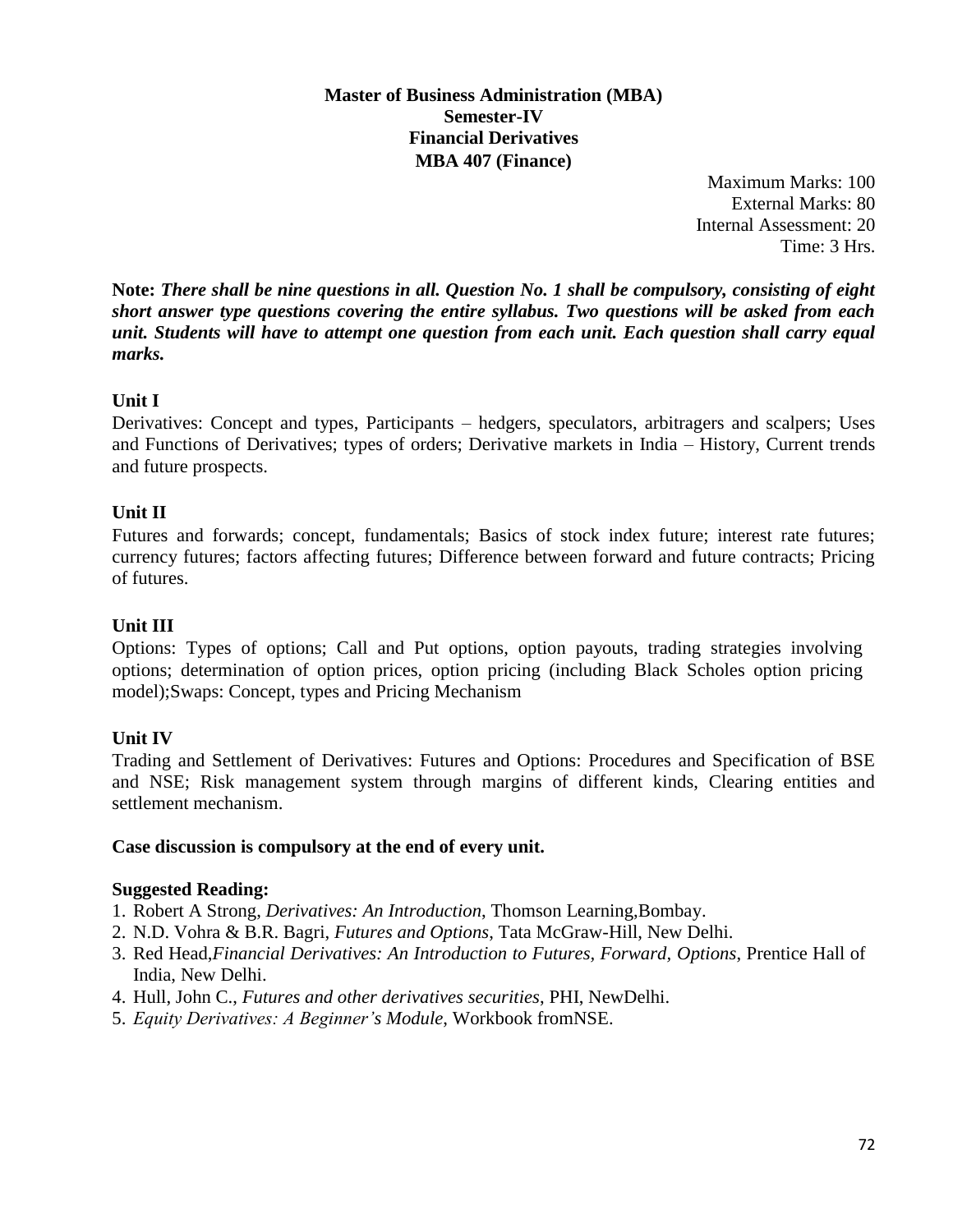#### **Master of Business Administration (MBA) Semester-IV Risk Management MBA 408 (Finance)**

Maximum Marks: 100 External Marks: 80 Internal Assessment: 20 Time: 3 Hrs.

**Note:** *There shall be nine questions in all. Question No. 1 shall be compulsory, consisting of eight short answer type questions covering the entire syllabus. Two questions will be asked from each unit. Students will have to attempt one question from each unit. Each question shall carry equal marks.*

# **Unit-I**

Introduction to risk management: The Concept of Risk, Risk v/s Uncertainty, Different types of risk; Risk management v/s Risk avoidance; Risk Management Process; Risk Management Policies; Risk Immunization Strategies.

# **Unit-II**

Management of Risk: Credit risk, Asset-liability gap risk, Interest rate risk, market risk, currency risk, due-diligence risk, systematic and unsystematic risk. Relationship of risk with financial: distress, taxes, Risk and Risk Managers, Risk-Premia.

# **Unit-III**

Measurement and Control of Risk: Methods/Techniques of Risk-Measurement, Standard-deviations, Variance, co-variance, Beta. Risk and Hedging: Relationship. Elementary knowledge of Risk-Hedging Techniques, Risk and Liquidity, Volatility, cash flow at Risk (CaR), Value at Risk (Var).

# **Unit-IV**

Tools of risk management: insurable and non-insurable, Derivatives tools. Correlation between the Returns of two or more securities: Borrowing and Lending. Utility Theory: Introduction, Linear and concave utility function and risk; uncertain outcomes; Insurance and Expected Returns; Indifference curves for Risk-Averse Investors.

# **Case discussion is compulsory at the end of every unit.**

- 1. Emmett J. Vaughan, *Risk Management*, John Wiley & Sons, Inc.
- 2. Kenneth A. Foot, *The Financing of Catastrophic Risk*, The University of Chicago Press.
- 3. A. Suryanarayana, *Risk Management Models: A Primer*, ICFAI Reader.
- 4. Marshall John F. & Bansal, V. K., *Financial Engineering*, PHI Learning.
- 5. Watsham Terry J., *Futures and Options in Risk Management*, Thomson Learning, New Delhi.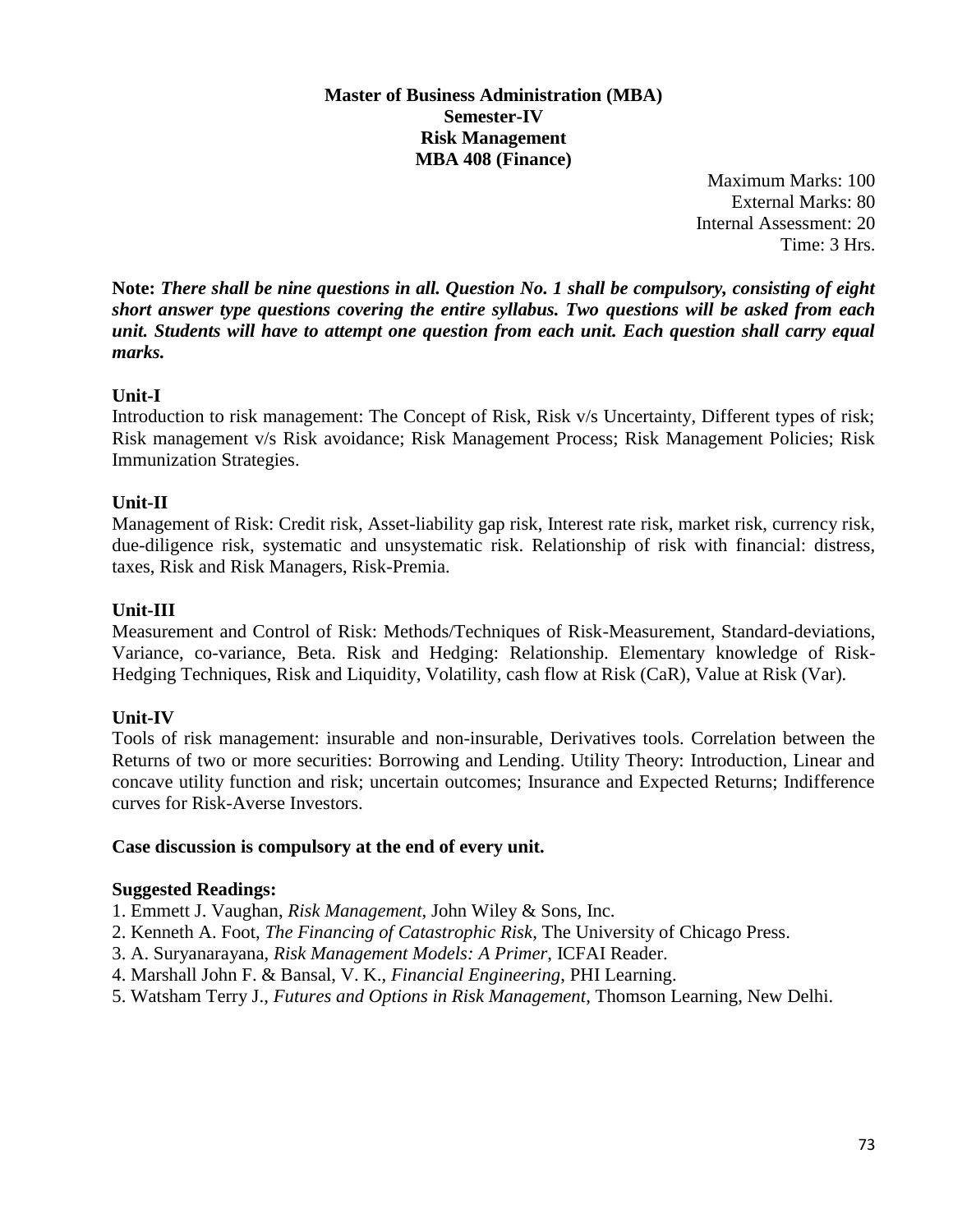#### **Master of Business Administration (MBA) Semester-IV Principles of Insurance MBA 409 (Finance)**

Maximum Marks: 100 External Marks: 80 Internal Assessment: 20 Time: 3 Hrs.

**Note:** *There shall be nine questions in all. Question No. 1 shall be compulsory, consisting of eight short answer type questions covering the entire syllabus. Two questions will be asked from each unit. Students will have to attempt one question from each unit. Each question shall carry equal marks.*

# **Unit-I**

Concept of Insurance, Need for Insurance, Insurance Industry in India, Globalization of Insurance Sector, Role of IRDA, Regulation of Risk Reduction by IRDA. Reinsurance, Coinsurance, Assignment. Indian Insurance Industry: Historical Framework of Insurance, Insurance sector Reforms in India-Liberalization of Insurance Markets-Major players of Insurance; Insurance Act, 1938 eligibility-Registration and Capital requirement-Investment of assets-Approved investments-Licensing of insurance, life insurance, micro insurance, licensing of insurance agents, registration of insurance companies and protection of policyholders interest.

# **Unit-II**

Nature of Insurance Contract, Utmost Good Faith, Insurable Interest, Control of Malpractices, Negligence, Loss Assessment and Loss Control, Exclusion of Perils, Actuaries, Automobile Insurance, Computation of Insurance Premium. Legal Aspects of Insurance Contract, Risk Retention and Transfer, Pooling, Loss Exposure, Principle of Indemnity, Estoppels, Endowment.

# **Unit-III**

Life Insurance - Law Relating to Life Insurance; General Principles of Life Insurance Contract - Different Products Offered by Life Insurers- Premiums and Bonuses - Assignment, Nomination and Surrender of Policy - Policy Claims; ULIPs; LIC - Role and Functions. Health Insurance,Legal Liability Insurance- Engineering Insurance - Rural Insurances - Micro Insurance.

# **Unit-IV**

Fire Insurance - Types of Fire Policy; Coverages; Subrogation; Double Insurance; Contribution; Proximate Cause; Claims of Recovery. Marine Insurance - Law Relating to Marine Insurance; Types of Policy; Insurable Interest; Disclosure and Representation; Insured Perils; Proximity Cause; Voyage; Warranties; Measurement; Subrogation; Contribution; Under Insurance. Motor Insurance - Liability Only Policy- Package Policy, Terms and Conditions of Motor vehicle insurance Claim settlement.

**Case discussion is compulsory at the end of every unit.** 

# **Suggested Readings:**

1.Trieschmann, Risk Management & Insurance, Thomson Learning

2. Rejda, George E, Principles of Risk Management and Insurance, Pearson Education, Delhi.

3. Pal, K., Bodla, B.S. and Garg, M.C., *Insurance Management: Principles and Practices*, Deep and Deep Publishers, New Delhi.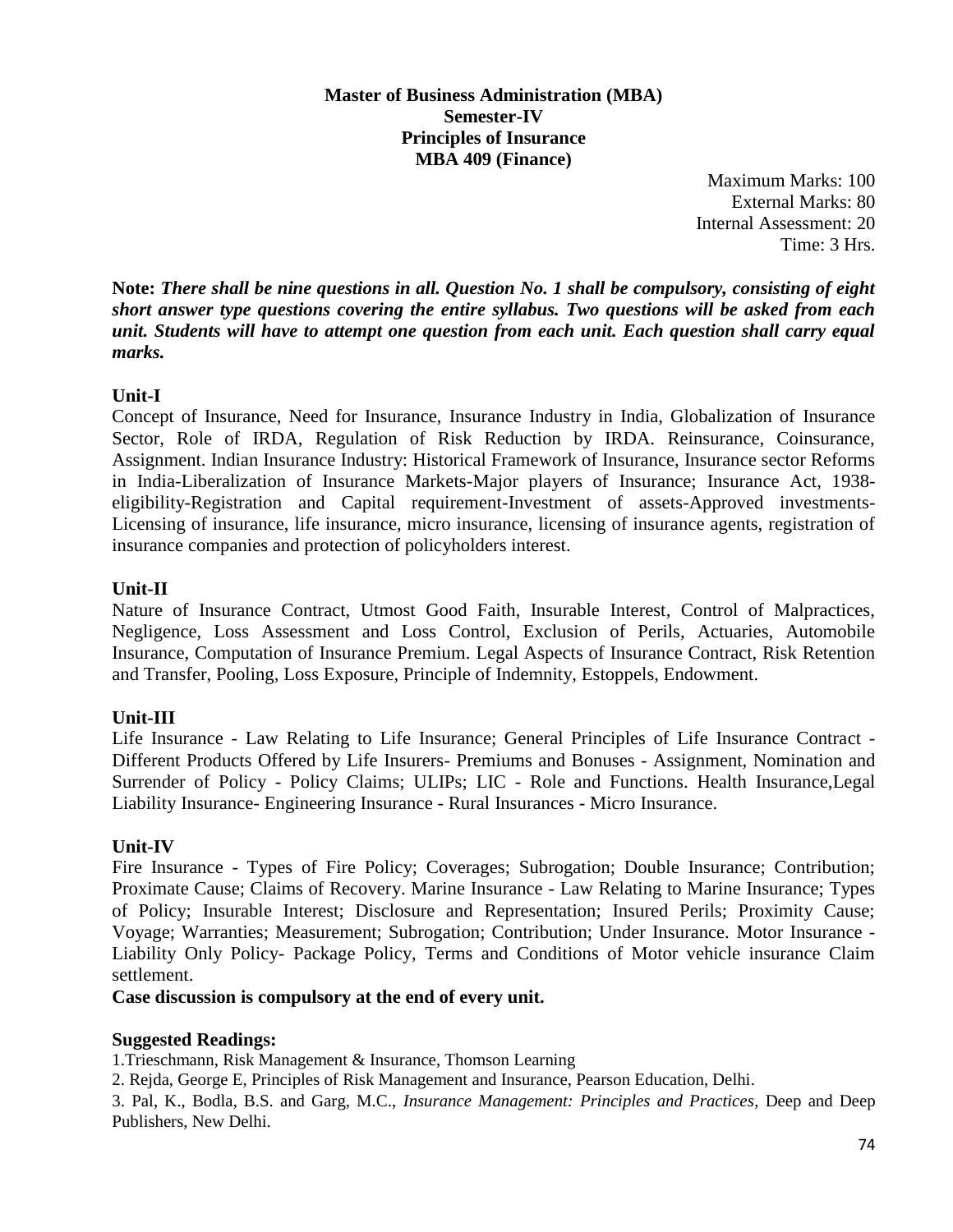#### **Master of Business Administration (MBA) Semester-IV Global Strategic Management MBA 410 (IB)**

Maximum Marks: 100 External Marks: 80 Internal Assessment: 20 Time: 3 Hrs.

**Note:** *There shall be nine questions in all. Question No. 1 shall be compulsory, consisting of eight short answer type questions covering the entire syllabus. Two questions will be asked from each unit. Students will have to attempt one question from each unit. Each question shall carry equal marks.*

# **Unit I**

Strategic Management: Concept and nature; role of strategy; The Strategic Management Process; Approaches to Strategic Decision Making; strategic management and strategies at international level; Strategic flexibility and learning organisation. Changing Global Landscape and Implications to Firms' Strategies

# **Unit II**

Scanning Global Environment- Environmental Profile; Environmental scanning techniques- ETOP, PEST and SWOT (TOWS) Matrix; Michael Porter's Diamond Model; Scanning Operating Environment - Michael Porters Model of Industry Analysis; Strategic Group Analysis; International Product Life Cycle (IPLC) Analysis of Internal Environment– Resource Audit; Resource Based View (RBV), Global Value Chains Systems; Core and Distinctive Competencies; From Sustainable Competitive Advantage to Transient Competitive Advantage.

# **Unit III**

Corporate Level strategies– Growth, Stability and Retrenchment Strategies; Corporate Restructuring Strategic options at Business Level- Michael Porters' Competitive Strategies and Cooperative Strategies; Evaluation of Strategic Alternatives – Product Portfolio Models (BCG matrix, GE Matrix, etc.) Strategies for situation like competing in emerging industries, maturing or declining industries, fragmented industries, hyper –competitive industries and turbulent industries; Strategies for industry leaders, runner -up firms and weak businesses.

Firms internationalization: Reasons and process; International entry options; Multi-country and global strategies; Outsourcing strategies.

# **Unit IV**

Issues in global strategy implementation- Planning and allocating resources; Organisation Structure and Design; Budgets and support system commitment; culture and leadership. Strategy evaluation and control. Ethical issues in global strategic management; Corporate Governance in Global Context.

**Case discussion is compulsory at the end of every unit.**

#### **Suggested Readings:**

1. Adler, N. J.,*International Dimensions of Organisational Behaviour*, Kent pub. , Boston, 1991.

2.Bartlett, C and Ghoshal, S.,*Transnational Management: Text, Cases and Readings in Cross Border Management*, Irwin, Chicago, 1995.

3. Dowling, P. J., *International Dimensions of Human Resource Management*, 2nd ed., Wadsworth, California, 1994.

4. Hofstede, G., *Cultures Consequence: International Difference in Work Related Values*. 2nd edition, Sage, London, 2001.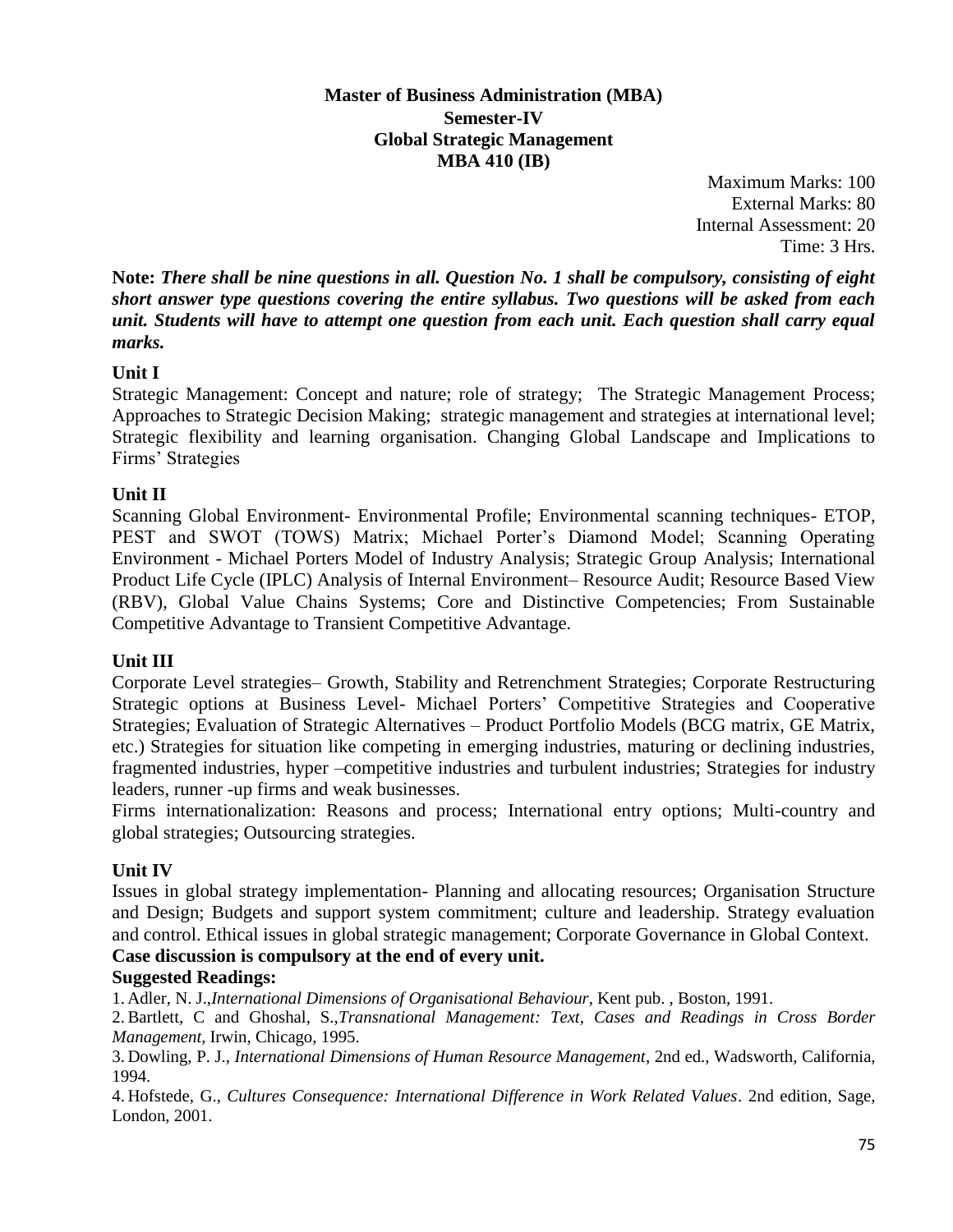#### **Master of Business Administration (MBA) Semester-IV Multinational Banking MBA 411(IB)**

Maximum Marks: 100 External Marks: 80 Internal Assessment: 20 Time: 3 Hrs.

**Note:** *There shall be nine questions in all. Question No. 1 shall be compulsory, consisting of eight short answer type questions covering the entire syllabus. Two questions will be asked from each unit. Students will have to attempt one question from each unit. Each question shall carry equal marks.*

# **Unit I**

Structure and growth of international banking, Reasons for growth of multinational banking; organisational characteristics of multinational banking, Regulatory environment for international banking; BASEL, international banking risks;

# **Unit II**

Eurocurrency markets; growth of Eurocurrency deposits and credit; determination of Eurocurrency interest rates; Eurocurrency instruments, Structure of federal reserve system and its monetary policy & interest rates, LIBOR, ADR, GDR

# **Unit III**

International payment systems; international asset and liabilities management; managing nonperforming assets; international credit appraisal techniques, Syndicated Loan, BIS, bank assets liability management(ALM)

# **Unit IV**

Structure of Federal Reserve System and its monetary policy & interest rates, International Investing-Capital budgeting for international investment – FDI – International portfolio investing – Opportunities and challenges. Capital adequacy norms International money & capital markets International banking M&A

#### **Case discussion is compulsory at the end of every unit.**

- 1. Coulbeck, N.S., The Multinational Banking Industry, Rouledge, USA.
- 2. Khambata, D.,*The Practice of Multinational Banking: Macro-Policy Issues and Keys International Concepts*, Praeger, UK.
- 3. Grebel, H.G., *Multinational Banking*, ASIAN Economic Research Unit.
- 4. Rugman, A. M.*, Multinational Banking and Theory of Internationalisation*, Springer, Palgrave McMillian, London.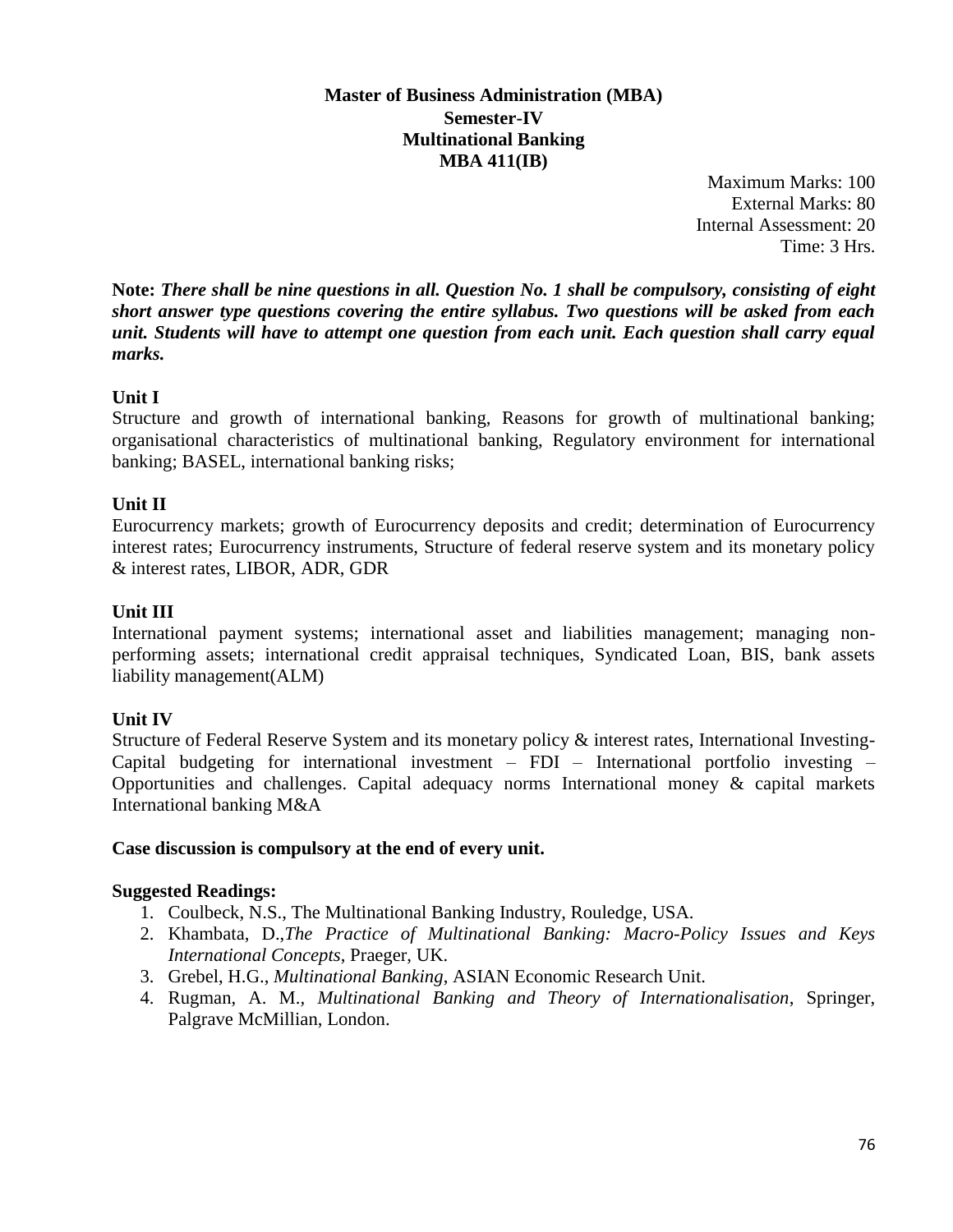#### **Master of Business Administration (MBA) Semester-IV Export Import Documentation and Procedures MBA 412 (IB)**

Maximum Marks: 100 External Marks: 80 Internal Assessment: 20 Time: 3 Hrs.

**Note:** *There shall be nine questions in all. Question No. 1 shall be compulsory, consisting of eight short answer type questions covering the entire syllabus. Two questions will be asked from each unit. Students will have to attempt one question from each unit. Each question shall carry equal marks.*

# **Unit I**

Export Preliminaries, Documentation in international trade: Aligned Documentation System (ADS); Commercial documents, Regulatory documents, Documents related to goods, shipment, payment, inspection and legal regulated documents, Official machinery for consultation.

# **Unit II**

Export contract: Distinction between domestic sales contract and export sales contract, Major laws for export contracts, Elements in export contracts, Dispute settlement, Role of ICC; INCOTERMS, Containerization.

# **Unit III**

Export order processing; shipping and custom clearance of export and import cargo; central excise clearance; Role of clearing and forwarding agents. Types of risks in international trade, Cargo Insurance and claim Procedures.

# **Unit IV**

Methods of payment in international trade; documentary collection of export bills, UCPDC guideline, Instruments of payments, Pre-shipment and post-shipment finance, Negotiation of documents with banks, Main Provisions of FEMA; Procedure and documentation for availing export incentives.

# **Case discussion is compulsory at the end of every unit.**

# **Suggested Readings:**

1. C. Rama Gopal, *Export Import Procedures, Documentation and Logistics*, New Age International Publishers, New Delhi.

- 2. M. D. Jitendra, *Export Procedures and Documentation*, Rajat Publications.
- 3. Wadia, P.,*Export Markets and Foreign Trade Management*, Manishka Publications.
- 4. Paras Ram, *Export: What, Where and How*, Anupam, Publications.
- 5. Government of India, Handbook *of Import - Export Procedures*.
- 6. Nabhi's*Exporters Manual and Documentation*.
- *7.* Nabhi's*New Import-Export Policy Procedures*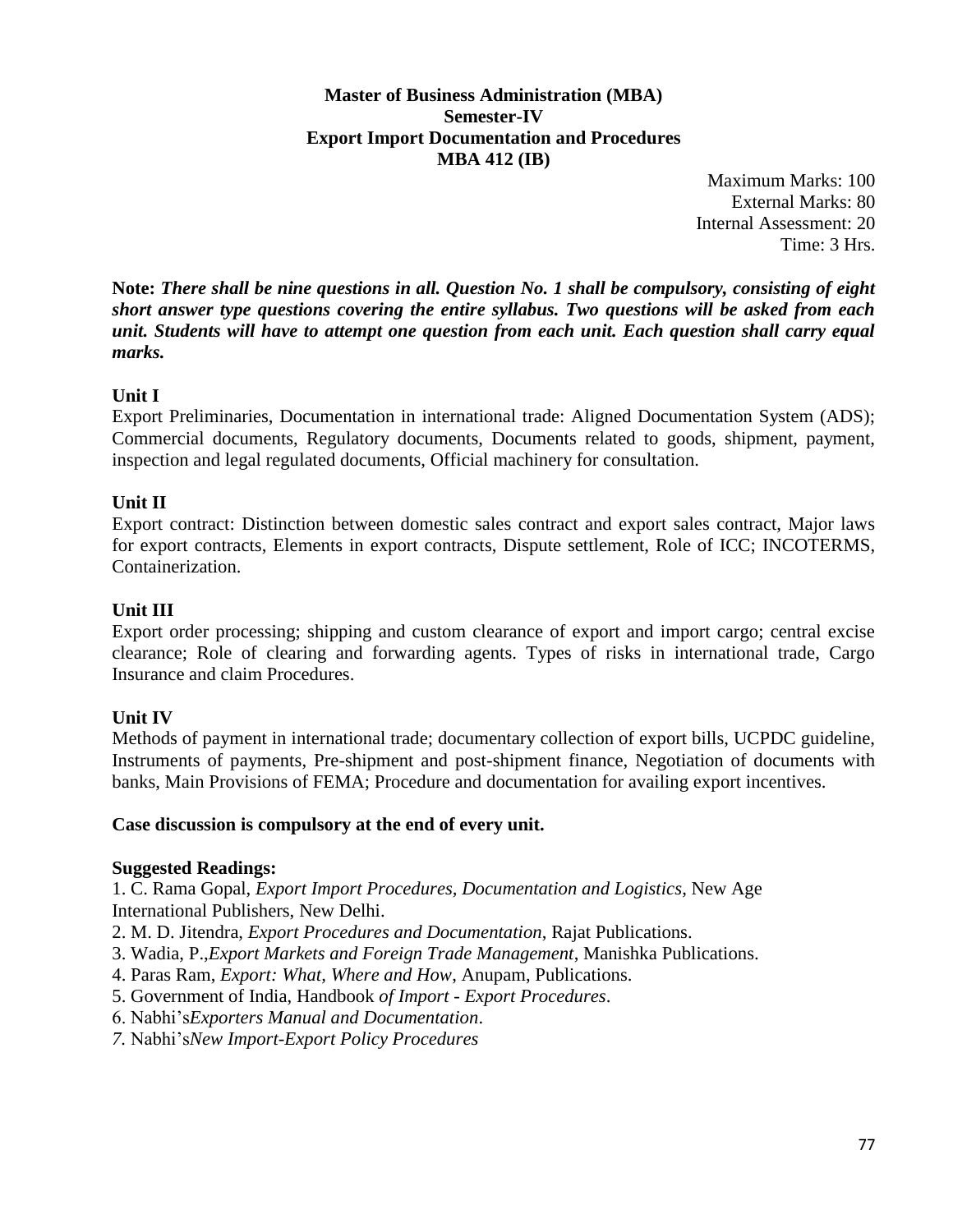#### **Master of Business Administration (MBA) Semester-IV International Logistics MBA 413 (IB)**

Maximum Marks: 100 External Marks: 80 Internal Assessment: 20 Time: 3 Hrs.

**Note:** *There shall be nine questions in all. Question No. 1 shall be compulsory, consisting of eight short answer type questions covering the entire syllabus. Two questions will be asked from each unit. Students will have to attempt one question from each unit. Each question shall carry equal marks.*

# **Unit I**

Logistics: Concept, objectives and scope; logistics interface with marketing; Logistics System elements, Relevance of International logistics, logistics as a strategic resource, Principles for logistics excellence.

# **Unit II**

General Structure of Shipping Industry: Characteristics, liner and tramp operations; Liner conferences; Freight structure and practices; chartering principles; UN convention on shipping.

# **Unit III**

Developments in Ocean Transportation: Containerization: Inland container depots; Multi-modal transportation and CONCOR; Highlights of the Multi-modal Transport of Goods Act 1993, Role of intermediaries including freight forwarders, Shipping agents, freight brokers and Stevedores.

# **Unit IV**

Port organisation and management: Responsibilities of Port Trust: Major ports of India; International Maritime Organisation (IMO), INCOTERMS, Air Transport Management, Air Cargo Tariff Structure.

# **Case discussion is compulsory at the end of every unit.**

- 1. Annual Reports, INSA.
- 2. Annual Reports, CONCOR.
- 3. Bowersox, DhohldJ.andCloss David J., *Logistical Management*, Tata McGraw-Hill
- 4. Coyle, Bard and Langley, *The management of Business Logistics*, Thomson.
- 5. Pierre David, *International Logistics,* Biztantra.
- 6. Bloomberg David J., Stephan Lemay& Joe B. Hanna., *Logistic*, PHI.
- 7. Shipping Documents and Reports, UNCTAD.
- 8. Krishnaveni, M., *Logistice Management and World Seaborne Trade*, Himalaya
- Publishing House, New Delhi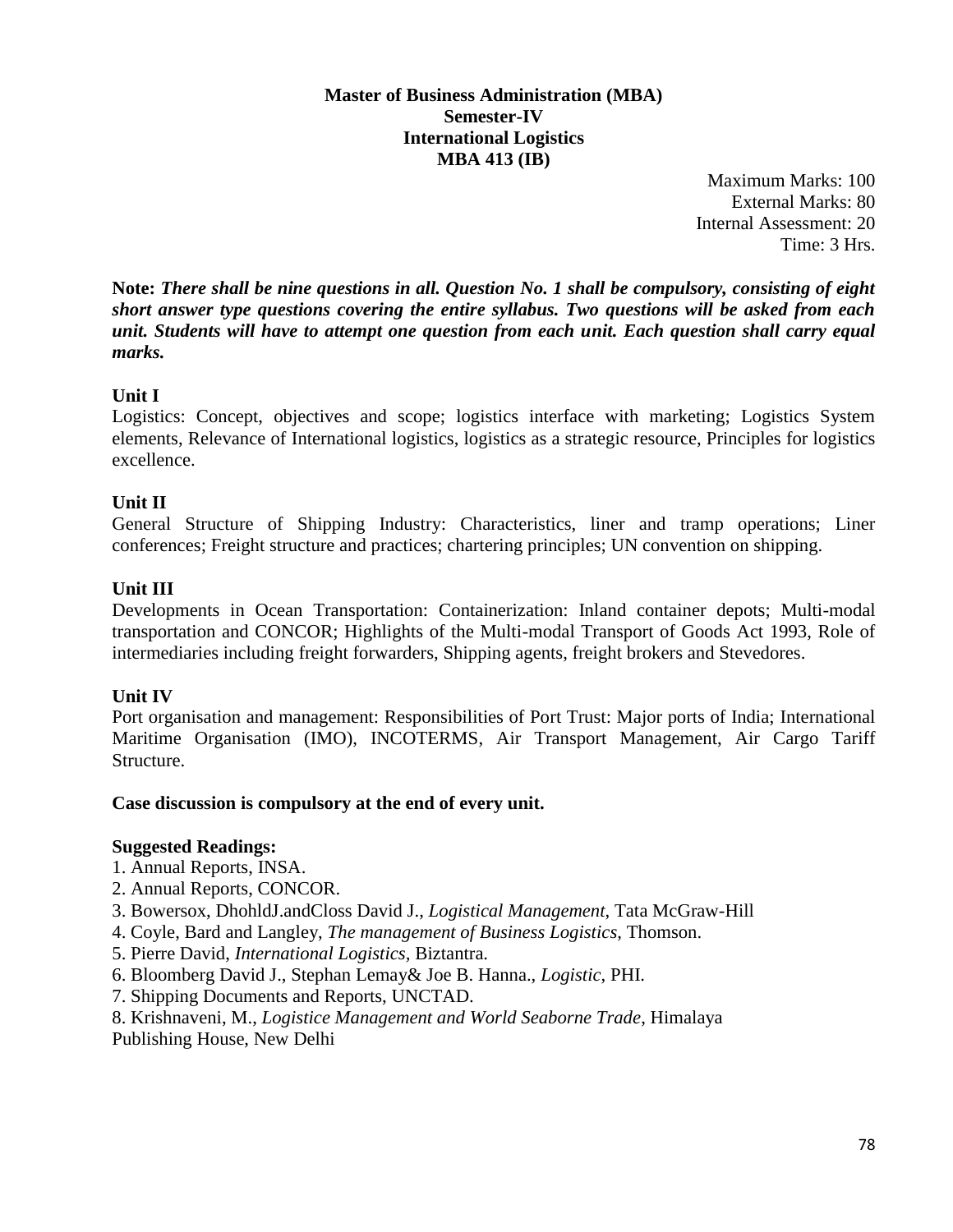#### **Master of Business Administration (MBA) Semester-IV International Accounting MBA 414 (IB)**

Maximum Marks: 100 External Marks: 80 Internal Assessment: 20 Time: 3 Hrs.

**Note:** *There shall be nine questions in all. Question No. 1 shall be compulsory, consisting of eight short answer type questions covering the entire syllabus. Two questions will be asked from each unit. Students will have to attempt one question from each unit. Each question shall carry equal marks.*

# **Unit I**

Unique global business transaction; international dimensions of accounting; conceptual development and comparative development patterns; foreign currency translation; international audit environment; international accounting standards; concept and mechanism of setting international standards, disclosure requirements of international accounting standards

#### **Unit II**

Managing international information systems; international perspective on inflation accounting; international dimensions of financial reporting; harmonization of accounting practices

#### **Unit III**

Analysing foreign financial statements; financial management of multi-national entities; accounting for environment protection measures

# **Unit IV**

Transfer pricing and international accounting; performance evaluation; foreign exchange risk management; international taxation

#### **Case discussion is compulsory at the end of every unit.**

- 1. Rathore, Shiin, International Accounting, Prentice Hall of India Ltd, NewDelhi
- 2. Saudagaran, S N, International Accounting, Thomson Learning, TaxmannPublications, NewDelhi
- 3. Holf, International Accounting, Thomson Learning,Bombay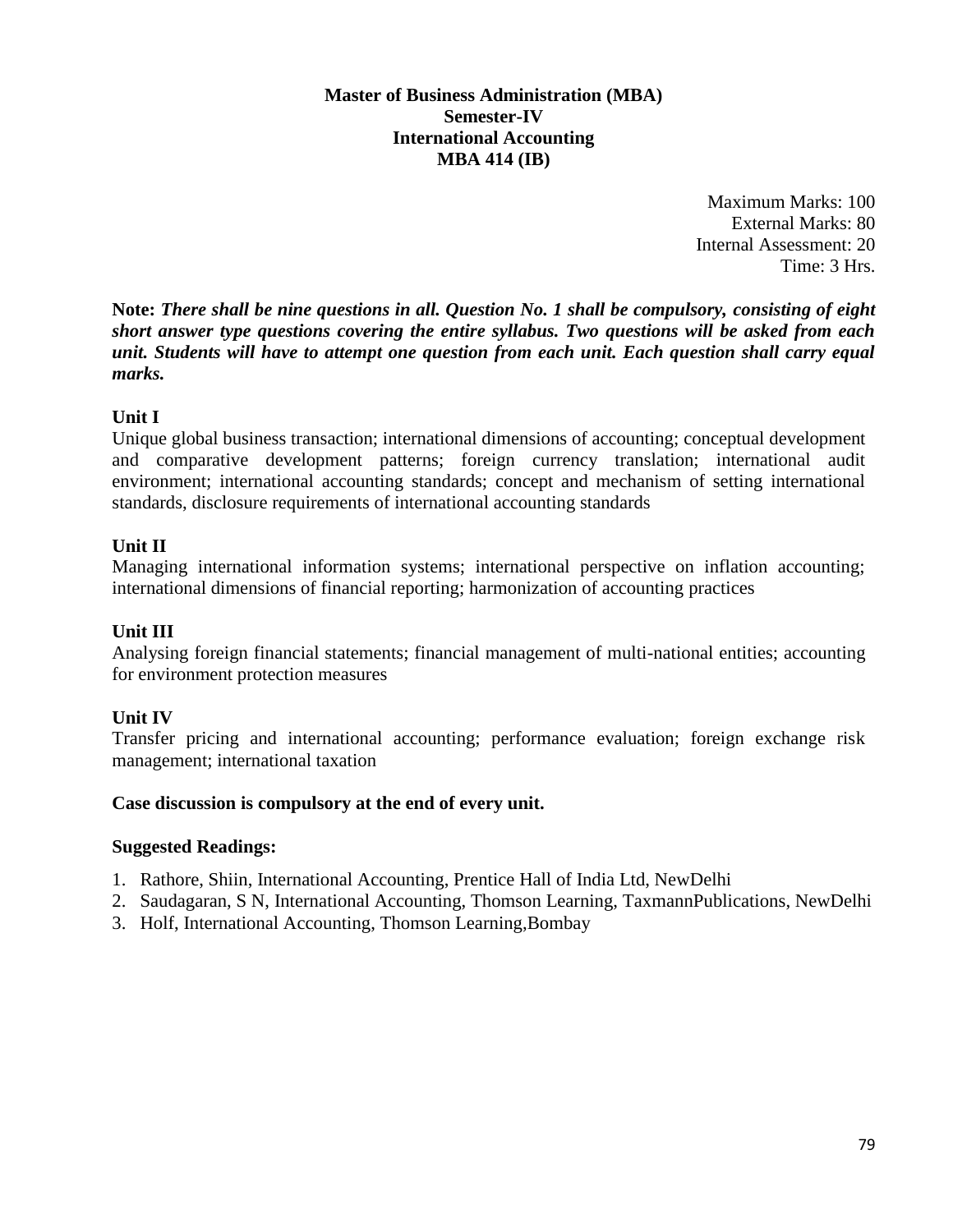**Master of Business Administration (MBA) Semester-IV Cross Cultural and Global Management MBA 415 (IB)**

> Maximum Marks: 100 External Marks: 80 Internal Assessment: 20 Time: 3 Hrs.

**Note:** *There shall be nine questions in all. Question No. 1 shall be compulsory, consisting of eight short answer type questions covering the entire syllabus. Two questions will be asked from each unit. Students will have to attempt one question from each unit. Each question shall carry equal marks.*

#### **Unit I**

Human and Cultural Variables in Global Organisations; Cross Cultural Differences and Managerial Implications, Complexities of international firms, staffing policy, Process of recruitment and training.

#### **Unit II**

Cross Cultural Research Methodologies and Hofstede's Study, Structural evolution of Global Organisations; Cross Cultural Leadership and Decision Making.

#### **Unit III**

Cross Cultural Communication and Negotiation, Human Resource Management in Global Organisations, Management of industrial relations.

#### **Unit IV**

Ethics and social responsibility in international business, Western and Eastern Management thoughts in the Indian Context, Management of cultural diversity.

#### **Case discussion is compulsory at the end of every unit.**

#### **Suggested Readings:**

1. Adler, N J., *International Dimensions of Organizational Behaviour*, Kent Publishing.

2. Bartlett, C and Ghoshal, S., *Transnational Management: Text, Cases and Readings in Cross Border Management*, Irwin.

3. Dowling. P J., *International Dimensions of Human Resource Management*, Wadsworth.

4. Hofstede, G., *Cultures Consequence: International Differences in Work Related Values*, Sage.

5. Marcie, D and Puffer, M., *Management International: Cases, Exercises and Readings*, West Publishing.

6. Mead, R., *International Management: Cross Cultural Dimensions*, Blackwell, Camb., Mass.

7. Mendenhall, M., *Global Management*, Massachusetts, Blackwell.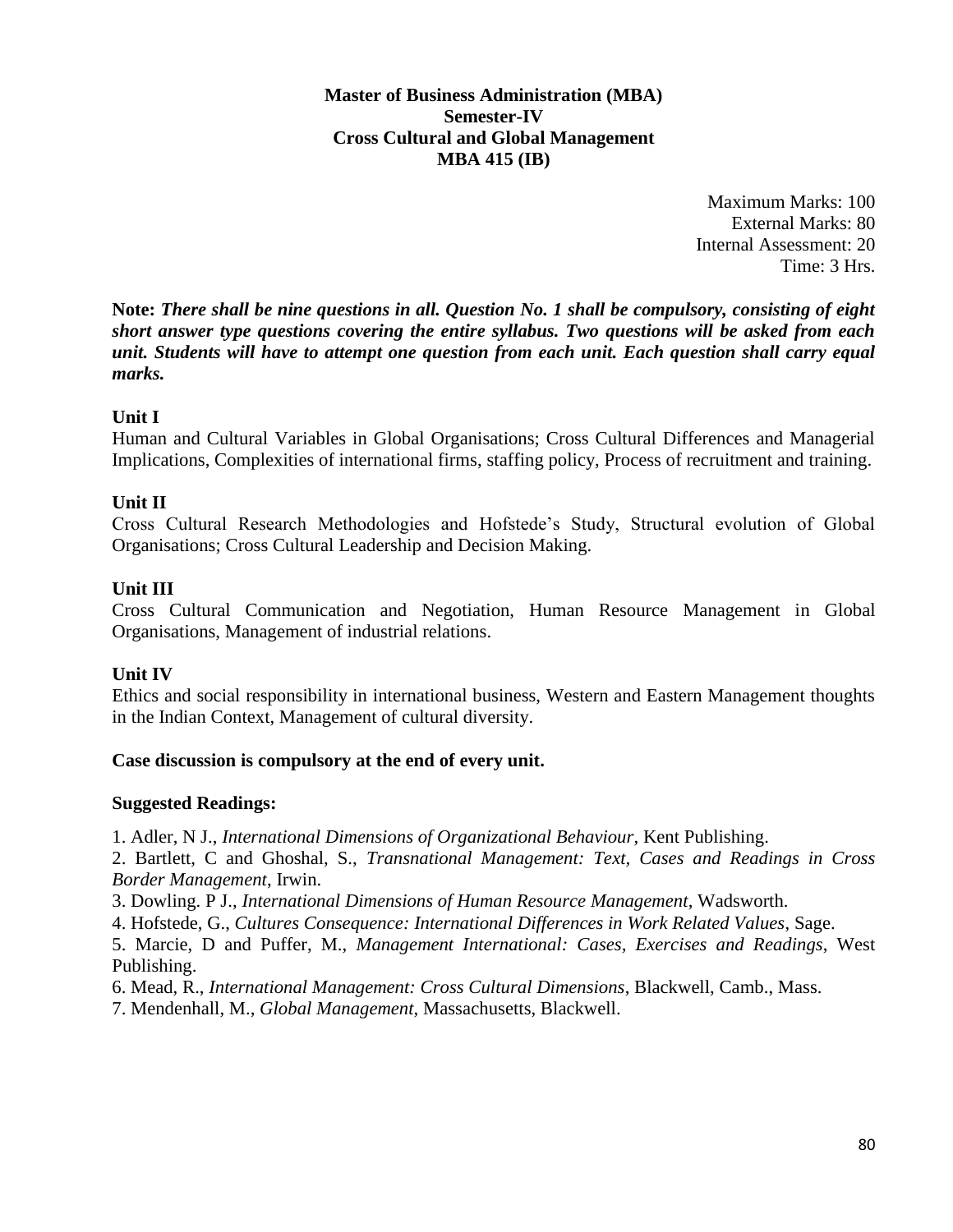# **Master of Business Administration (MBA) Semester-IV Rural Marketing MBA 416 (Marketing)**

Maximum Marks: 100 External Marks: 80 Internal Assessment: 20 Time: 3 Hrs.

**Note:** *There shall be nine questions in all. Question No. 1 shall be compulsory, consisting of eight short answer type questions covering the entire syllabus. Two questions will be asked from each unit. Students will have to attempt one question from each unit. Each question shall carry equal marks.*

# **Unit I**

Rural marketing: meaning, features and significance of Rural Marketing in India, Rural marketing environment, distinction between rural and urban market; Rural market opportunities and challenges; Understanding rural consumer behaviour: buying decision process, factors influencing decision making process, buying characteristics of rural consumers.

# **Unit II**

Rural Marketing Mix: Product innovations and modifications for Rural Markets, challenges in rural marketing. Branding strategies for rural markets, challenges in branding; counterfeit brands; challenges in pricing for rural market; problems and solutions in distribution for rural market.

#### **Unit III**

Agriculture Marketing: definition, scope and objectives, role of agriculture in Indian economy; role of government in agriculture marketing, constraints in agriculture marketing, Agribusiness: challenges and scope; Marketing of agriculture inputs and outputs; Role of government in pricing of agri products; Supply chain management in Agri business: cold chains, organised procurement and warehousing.

#### **Unit IV**

Integrated Marketing Communication strategies for rural markets; changing role of youth, children and women in rural marketing; Co-operative marketing: concept, history, functions; reasons for slow progress of co-operatives, co-operative practices in rural areas.

#### **Case discussion is compulsory at the end of every unit.**

#### **Suggested Readings:**

1. Dogra, B., &Ghuman, K (2007)*Rural Marketing: Concept and Practices*, Tata McGraw Hill, New Delhi

2. Badi, V. R., &Badi, V. N., (2011), *Rural Marketing (2nd ed.),* Himalaya Publishing House, New Delhi.

3. Krishnamacharyulu, C.S.G&Ramakrishnan,Lalitha (2010) *Rural Marketing: Text and cases* (2nd ed.), Pearson Education, Delhi.

4. Gopalaswamy, T P (2009) *Rural Marketing-Environment, Problems and Strategies,*Vikash Publications, New Delhi.

- 5. Habeeb&Rehman, *Rural Marketing in India*, Himalaya Publishing House, New Delhi.
- 6. Acharya S.S. and Agarwal N.L., *Agricultural Marketing in India*, Oxford & IBH Publishing Co.

7. Bhave, S, *Agribusiness Management in India: Text and Cases*.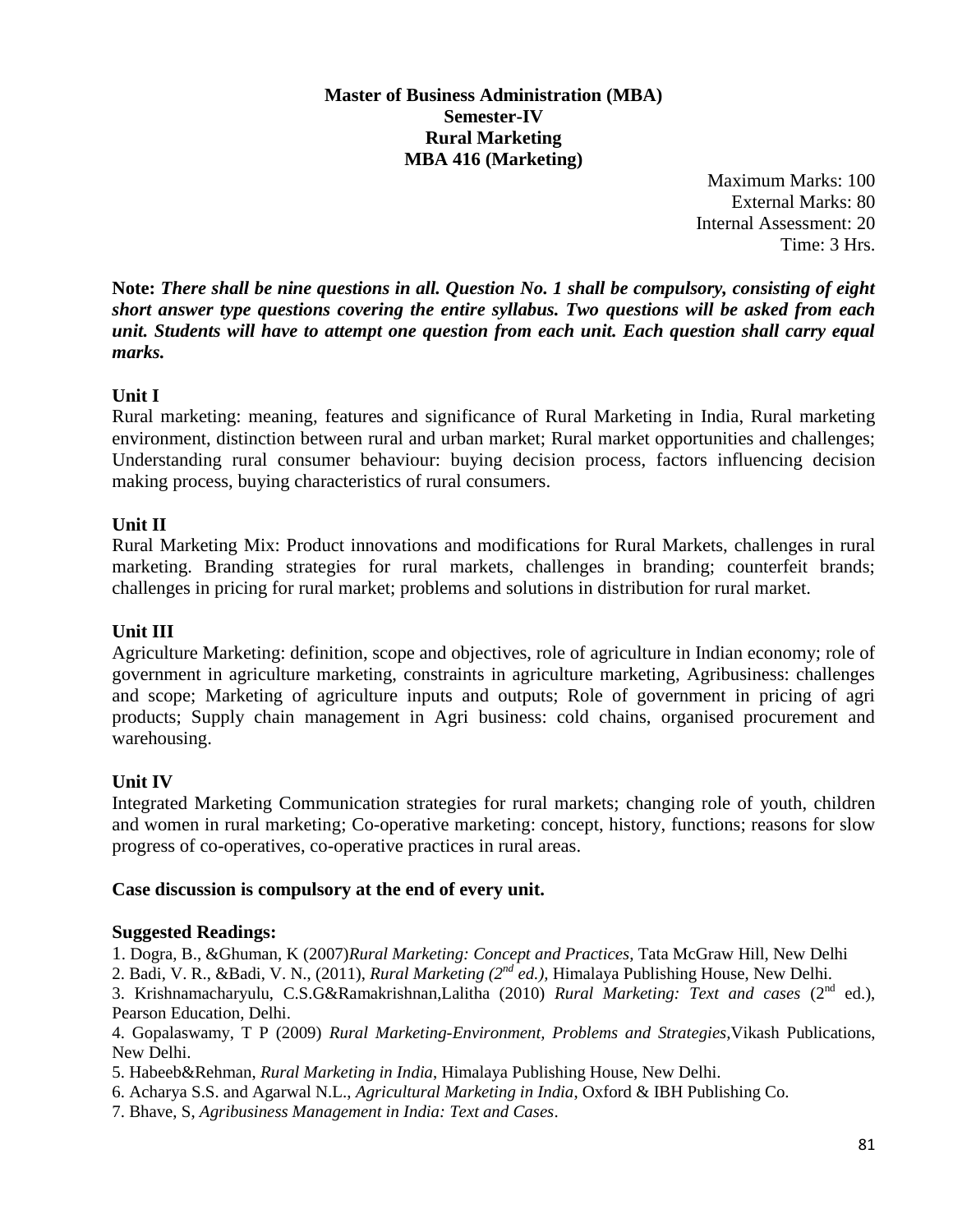**Master of Business Administration (MBA) Semester-IV Sales and Distribution Management MBA 417 (Marketing)**

> Maximum Marks: 100 External Marks: 80 Internal Assessment: 20 Time: 3 Hrs.

**Note:** *There shall be nine questions in all. Question No. 1 shall be compulsory, consisting of eight short answer type questions covering the entire syllabus. Two questions will be asked from each unit. Students will have to attempt one question from each unit. Each question shall carry equal marks.*

# **Unit-I**

Sales Management: introduction, nature and scope; sales environment; strategic role of sales management; Personal selling objectives; theories of selling; personal selling process; emerging trends in selling: relationship selling, online auctions, e-commerce.

# **Unit-II**

Types of sales management positions, Recruitment and selection of sales force, training motivating and compensating the sales force, controlling the sales force, sales planning: sales forecast and budgeting, Sales meetings and sales contests; sales quotas and territories; sales cost and cost analysis.

# **Unit-III**

Distribution management: Introduction, need and scope, functions of distribution management; role of distribution in marketing mix; marketing channels strategy; levels of channels; distribution centres; designing channel system.

# **Unit-IV**

Logistics and supply chain management: function and Importance, role of transport in distribution management: direct shipment, warehousing, cross-docking; push vs. pull systems; transportation decisions; market channel structure.

#### **Case discussion is compulsory at the end of every unit.**

#### **Suggested Readings:**

1. Havaldar, Krishna K.&Cavale, Vasant M.,*Sales and Distribution Management*, Tata McGraw Hill, New Delhi.

2. Khan, Mateen,*Sales and Distribution Management*, Excel Books, New Delhi.

3. Dalrymple, Douglas J.,Cron, William L. &Decarlo, Thomas,*Sales Management*, John Wiley & Sons (Asia) Pvt. Ltd, New Delhi.

4. Rosenbloom, Bert,*Marketing Channels: A Management View*, Thomson Learning,New Delhi.

5. Stern, Louis W., El-Ansary, Adel & Coughlan, Anne T., *Marketing Channels*, Prentice Hall of India/Pearson Education, New Delhi.

6. Kapoor, Satish K. &Kansal, Purva,*Basics of Distribution Management*, Prentice Hall of India. New Delhi.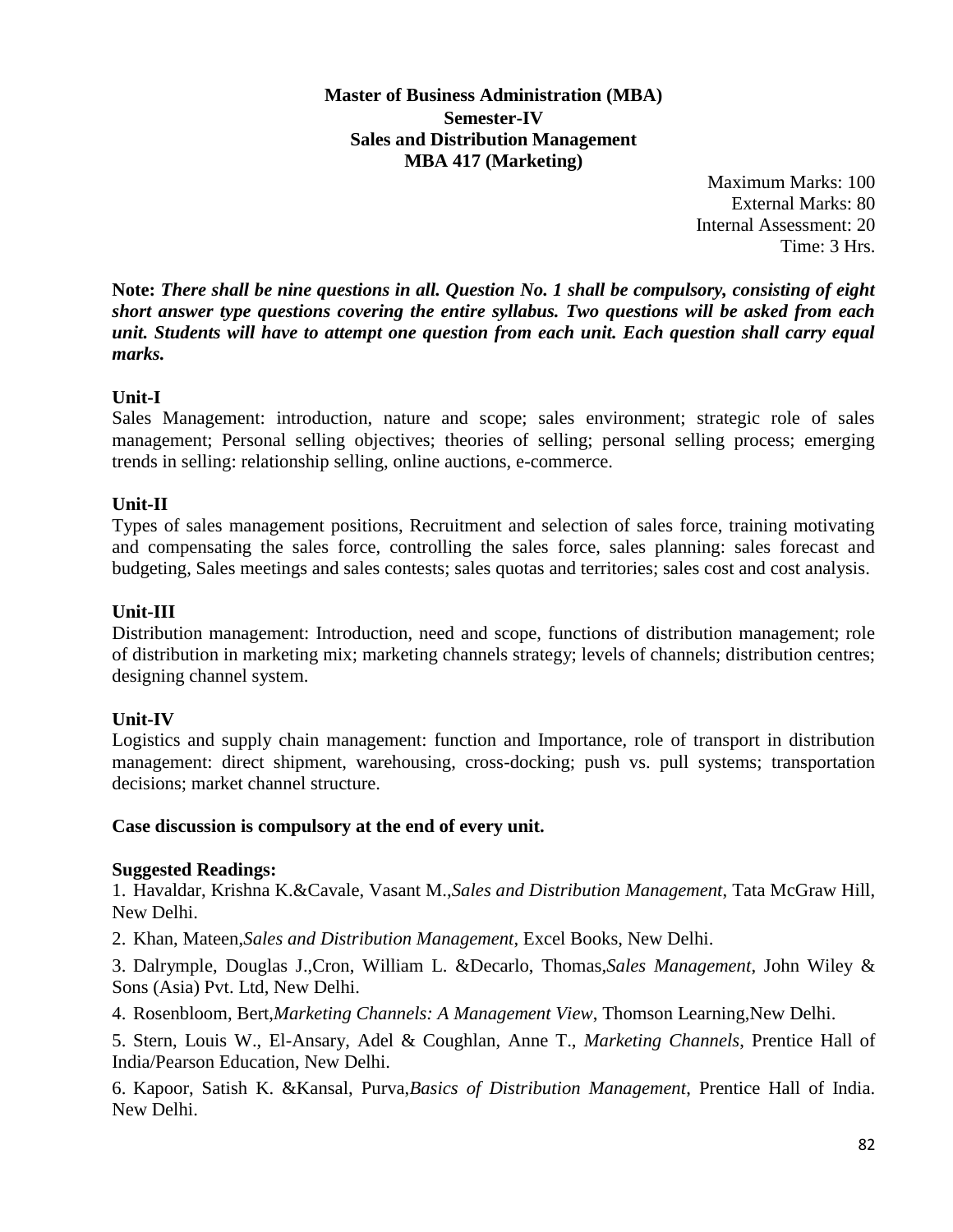#### **Master of Business Administration (MBA) Semester-IV Retail Management MBA 418 (Marketing)**

Maximum Marks: 100 External Marks: 80 Internal Assessment: 20 Time: 3 Hrs.

**Note:** *There shall be nine questions in all. Question No. 1 shall be compulsory, consisting of eight short answer type questions covering the entire syllabus. Two questions will be asked from each unit. Students will have to attempt one question from each unit. Each question shall carry equal marks.*

#### **Unit I**

Introduction to Retail- Evolution of Retail, Organised Vs Unorganised retailing, Retail Mix, Retail theory, Retail Cycle; Types of Retailers; Careers in Retailing; Understanding Consumers.

#### **Unit II**

Retail Locations- Planned and Unplanned, Retail Site Location- Site Characteristics, Trade Area Characteristics, Location and Site Evaluation; Store Layout and Design; Space Management; Visual Merchandising; Atmospherics.

#### **Unit III**

Merchandise Management- Process, Forecasting Sales, Developing Assortment Plans, National Brands and Private Labels; Retail Pricing- Setting Retail Prices, Price Adjustments, Pricing Strategies; Retail Communication Mix.

#### **Unit IV**

Information and Supply Chain Management- Information Flows, Logistics, Distribution Centre. Contemporary issues in Retail- Retail scenario at International and National Level, Technology in Retailing, e-retailing, Challenges for traditional retail and e-retail, FDI in Retail.

#### **Case discussion is compulsory at the end of every unit.**

#### **Suggested Readings:**

1. Levy, Micheal, Weitz, Barton, A. and Pandit, Ajay, *Retailing Management,* Tata McGraw Hill, New Delhi.

2. Berman, Barry and Evans, Joel, R., *Retail Management*; *A Strategic Approach;* PHI/Pearson Education; New Delhi

3. Newman, Andrew, J. & Cullen, Peter, *Retailing: Environment & Operations*, VikasPublishing House; New Delhi.

4. Gilbert, David, *Retail Marketing Management*, Pearson Education, New Delhi.

5. Diamond, Jay and Gerald Pintel,*Retailing*, Prentice-Hall, NJ.

6. Morgenstein, Melvin and Harriat, *Strong in Modern Retailing*, Prentice-Hall.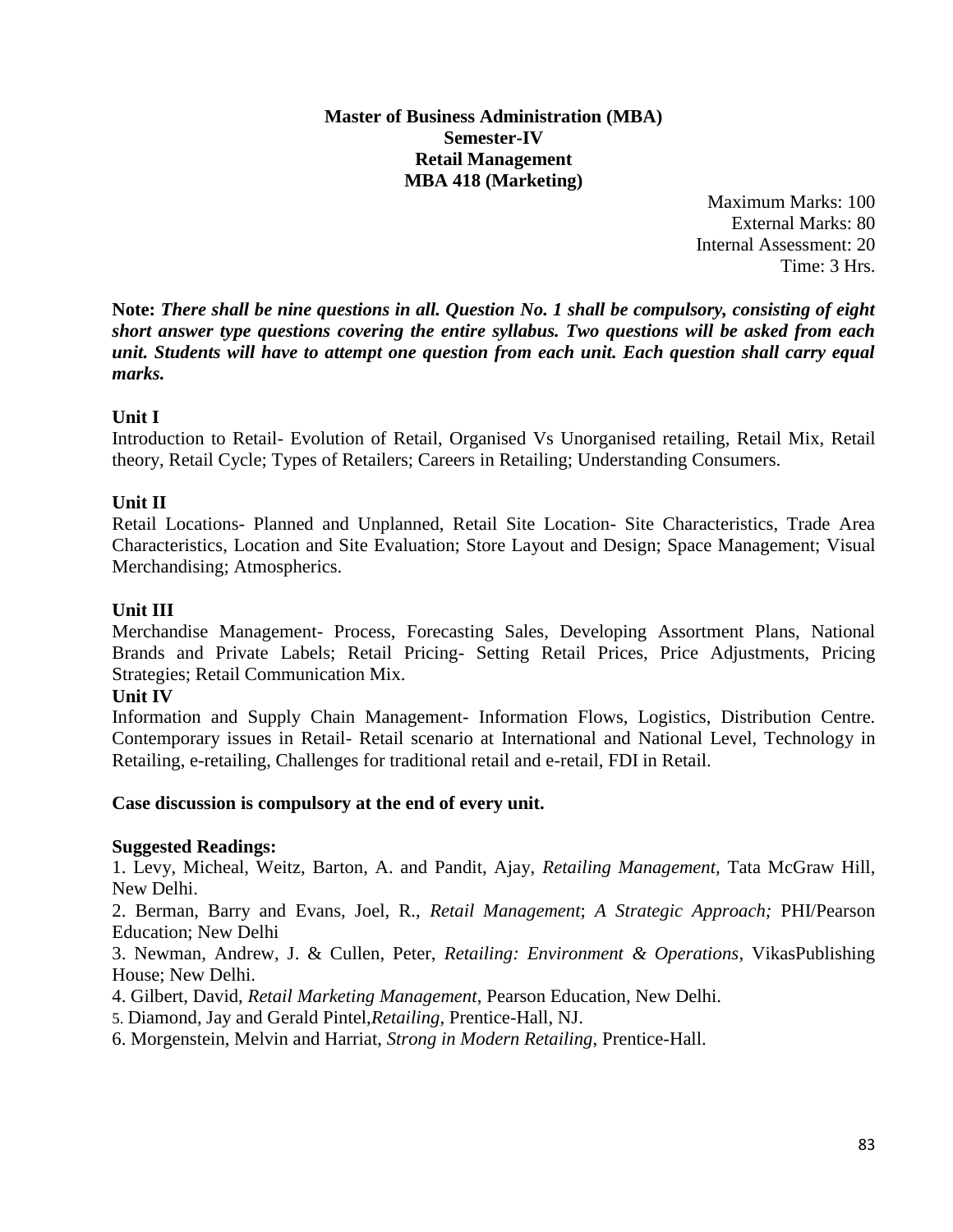# **Master of Business Administration (MBA) Semester-IV Marketing Research MBA 419 (Marketing)**

Maximum Marks: 100 External Marks: 80 Internal Assessment: 20 Time: 3 Hrs.

**Note:** *There shall be nine questions in all. Question No. 1 shall be compulsory, consisting of eight short answer type questions covering the entire syllabus. Two questions will be asked from each unit. Students will have to attempt one question from each unit. Each question shall carry equal marks.*

# **Unit I**

Marketing Research: Introduction, nature and scope, Applications of Marketing Research, Importance and role of marketing research, Marketing research process; Formulation of Research problem;Research designs - Exploratory Research, Descriptive Research andCausalResearch Design; Qualitative research & Quantitative research: Meaning, methods, role and applications.

# **Unit II**

Data Collection: Secondary Data Sources- Classification and Evaluation; Methods of Primary Data Collection – Survey, Questionnaire, Observation, Interview, Focus group interview; Measurement and Scaling: Comparative and non-comparative techniques; Questionnaire designing, Form and layout; Pilot testing

# **Unit III**

Sampling: design and process, probabilistic and non-probabilistic sampling techniques; Sample size determination; Administering the Data Collection-fieldwork;

Data preparation & Testing on SPSS: Data preparation process; General hypothesis testing procedure for parametric and nonparametric statistics, Analysis of Variance

# **Unit IV**

Data Analysis using SPSS: Correlation and regression, Discriminant Analysis, Factor Analysis, Cluster Analysis

Project report writing: Types of report, report preparation and presentation process, Report Format. Applications of marketing research.

#### **Case discussion is compulsory at the end of every unit. Suggested Reading:**

- 1. Malhotra, N. & Dash, S. Marketing research: An applied orientation (7th ed.), Pearson Education New Delhi.
- 2. Tull, D.S., Hawkins, D. I., Marketing Research: Measurement and Method, Prentice Hall.
- 3. Boyd, H.W., Westfall, R. &Starsh, S.F., Marketing Research: Text and Cases (7<sup>th</sup> ed.), Richard D. Irwin Inc., Boston.
- 4. Churchill, Gilbert, A Basic Marketing Research, Dryden Press, Boston.
- 5. Bradley, N. Marketing research*,* Tools and techniques (2nd ed.), Oxford University Press, Delhi.
- 6. Cooper, Donald & Pamela S. Schindler, Marketing Research (12th ed.)*,* McGraw-Hill, NewDelhi
- 7. Nargundkar, R., Marketing Research, Text and Cases (3<sup>rd</sup> ed.), McGraw Hill, New Delhi.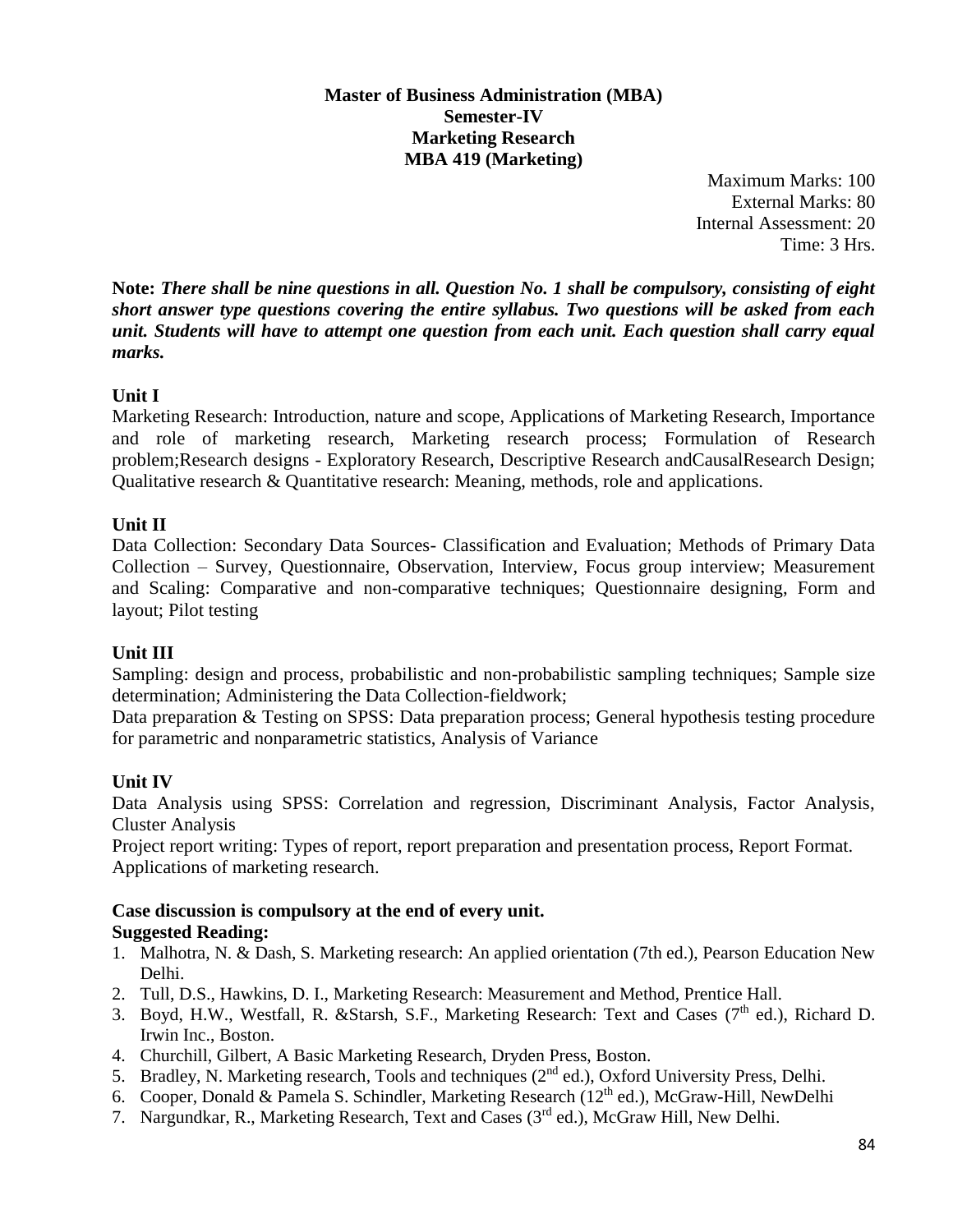# **Master of Business Administration (MBA) Semester-IV Digital Marketing MBA 420 (Marketing)**

Maximum Marks: 100 External Marks: 80 Internal Assessment: 20 Time: 3 Hrs.

**Note:** *There shall be nine questions in all. Question No. 1 shall be compulsory, consisting of eight short answer type questions covering the entire syllabus. Two questions will be asked from each unit. Students will have to attempt one question from each unit. Each question shall carry equal marks.*

# **Unit I**

Introduction to Marketing in the Digital Environment, Types of Web Presence, Common e-Commerce Business Models, Pure Play, Hybrid and Multi-Channel Options. Media Options Online, Fulfilment Options and Strategies, Introduction to Payment Gateways and PayPal.

# **Unit II**

Digital Marketing Research: Audience Profiling and Segmentation, Internet Usage Patterns ,Post Internet, Consumer Behaviour and Understanding Buyer Behaviour Online, Pillars of Direct Marketing, Online Research and Behaviour Tracking Methods, Introduction to Behavioural Targeting. Online Surveys, Blog Mining, Data Mining, Building Customer Profiles using Navigation and Sales Data, Competitor Analysis Online, Integrating Online and Offline Strategies.

# **Unit III**

Search Engine Marketing- Email Campaign Creation and Management, Search and Display on Search Engines, Pricing Models Online, Introduction to Page Rankings, Google Ad words Analytics, Search Engine Optimization, Process and Methodology, Long Tail in SEO, Link Building, Key Word Analysis, Process and Optimization. Search Engine Marketing – Paid versus Natural Search, SEM Landscape, Landing Pages and their Importance in Conversion Analysis,

# **Unit IV**

Social Media and e-PR Using Face book, Linked-in, Twitter, You tube including Creating a Channel on You Tube, Content Guidelines for Online Communications, Social Media Measuring, Monitoring & Reporting, Tracking & Monitoring Platforms. Content Seeding, How to Use Blogs, Forums and Discussion Boards, Blogs, Forums and Communities, Viral Campaigns and the Social Graph. Building Relationships with Different Stakeholders Online.

# **Case discussion is compulsory at the end of every unit.**

- 1. Deiss, R, Henneberry, R, *Digital Marketing*, John Wiley& Sons.
- 2. Dodson, I, *The Art of Digital Marketing: The Definitive Guide to Creating Strategic, Targeted, and Measurable Online Campaigns*, Wiley.
- 3. Batia, P, *Fundamental of Digital Markting*, Pearson, New Delhi.
- 4. Gupta, Seema, *Digital Marketing*, McGraw Hill India, New Delhi.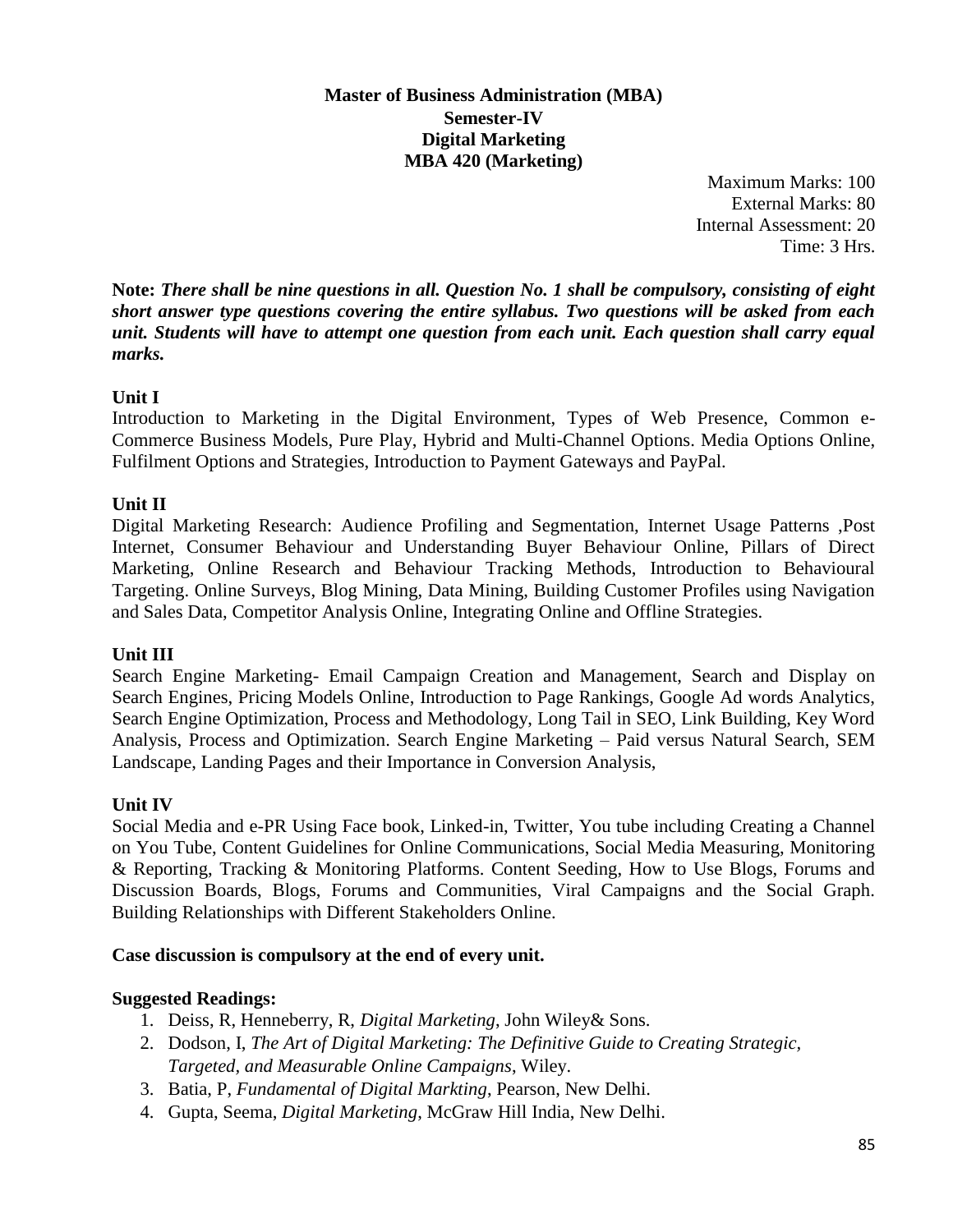#### **Master of Business Administration (MBA) Semester-IV Social Marketing (Marketing) MBA 421**

Maximum Marks: 100 External Marks: 80 Internal Assessment: 20 Time: 3 Hrs.

**Note:** *There shall be nine questions in all. Question No. 1 shall be compulsory, consisting of eight short answer type questions covering the entire syllabus. Two questions will be asked from each unit. Students will have to attempt one question from each unit. Each question shall carry equal marks.*

# **Unit I**

Social Marketing: Concept, scope, purpose and issues; Comparison with commercial marketing; Approaches to influence public behaviour; Social Marketing Planning Process.

#### **Unit II**

Social marketing environment: Mapping the internal and external environment related to various societal programmes and campaigns; Establishing target audience, target marketing.

#### **Unit III**

Setting objectives and goals: Behaviour objective, knowledge objective, belief objective; Social marketing strategies: product in Social Marketing, pricing in social marketing, budgets and funding sources and organisations.

# **Unit IV**

Promotional strategies: designing social marketing campaign, type of media channels, choosing media vehicles, timings; factors influencing media strategies; Evaluation and monitoring of marketing plan: process and methods.

#### **Case discussion is compulsory at the end of every unit.**

#### **Suggested Readings:**

1. Kotler, P., Roberto, E.L. & Lee Nancy, Social Marketing- Improving the quality of life, Sage Publication.

2. Nancy, R., Lee, Kotler, P. Social Marketing: Influencing Behaviour for Good, Sage Publication.

3. Mukherji G.B., Introduction to Social Marketing, Pual& Co Pub Consortium.

4. Lazer, W., & Kelley, E.J., Social Marketing: Perspectives and Viewpoint, Irwin Press.

5. Mckee, N., Social Mobilization and Social Marketing in Developing Communities. Southbound Publication.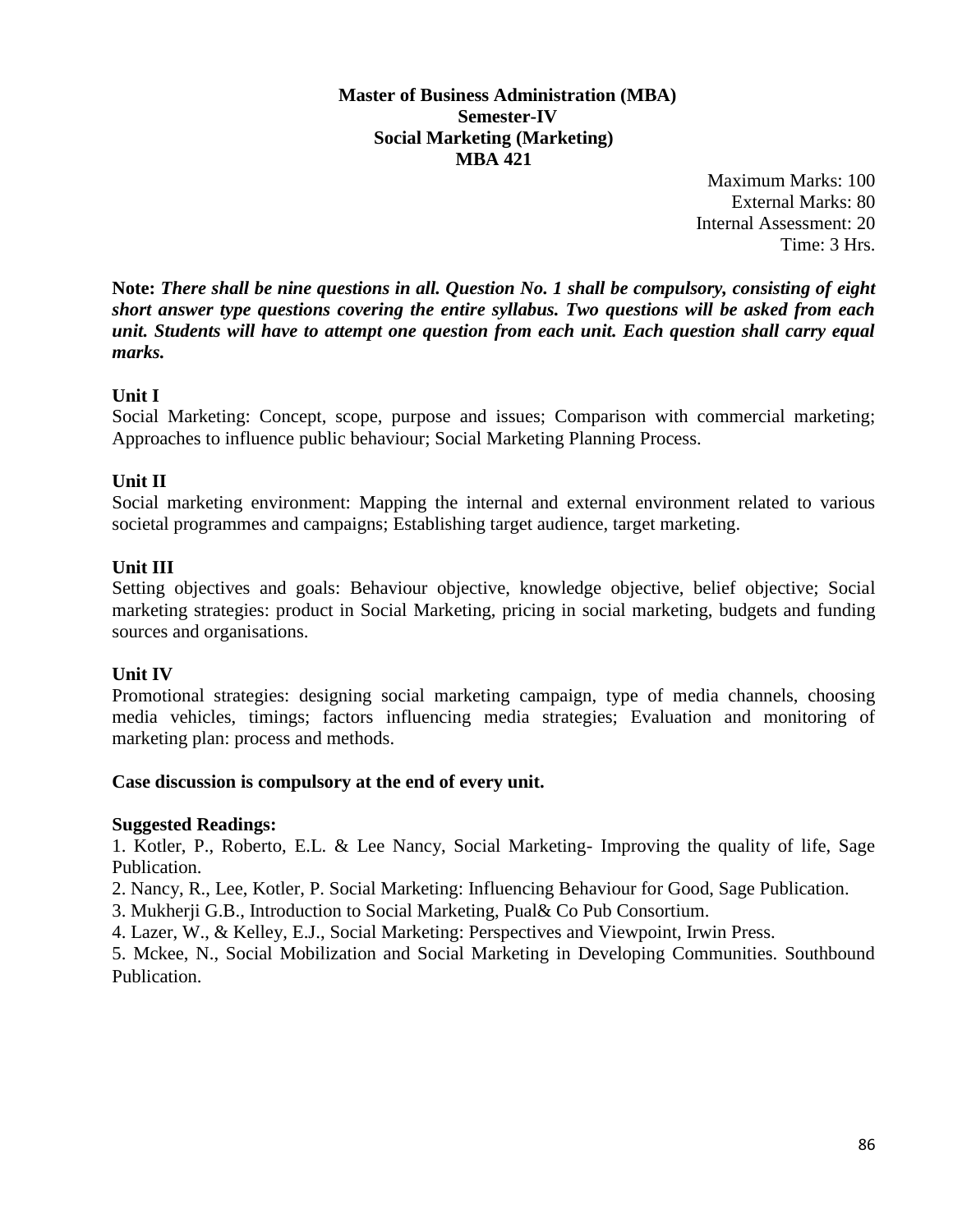**Master of Business Administration (MBA) Semester-IV Industrial Relations and Labour Welfare MBA 422 (HRM)**

> Maximum Marks: 100 External Marks: 80 Internal Assessment: 20 Time: 3 Hrs.

**Note:** *There shall be nine questions in all. Question No. 1 shall be compulsory, consisting of eight short answer type questions covering the entire syllabus. Two questions will be asked from each unit. Students will have to attempt one question from each unit. Each question shall carry equal marks.*

#### **Unit-I**

Industrial Relations: Concept, Objectives & Importance, Evolution of Industrial Relations, Indian perspective of IR, Various Approaches toIR, Impact of Globalization and Technological change on IR; State intervention in managing industrial relations, factors affecting industrial relations.

#### **Unit-II**

Industrial Conflict: Concept and essentials of Disputes; classification and causes; impact of industrial Disputes on society and economy; Strikes: types, validation and preventive measures of strike; Lockouts and Lay-off; Changing Scenario of Industrial Unrest in India; Achieving Industrial harmony.

#### **Unit-III**

Resolution of Industrial Disputes: Tripartite and Bipartite Bodies to Prevent Industrial Disputes; Growth of Standing order; Grievance: concept, causes and principles of settlement; Code of Discipline; collective Bargaining ; Disputes settlement Machineries; dispute settlement procedure under Industrial Dispute Act, 1947.

#### **Unit IV**

Labour welfare: concept, objectives and characteristics, Theories and classification of labour welfare actions, Agencies of Labour Welfare; ILO; Recent trends in IR: Participative Management: objectives, Levels & Forms, Workers' education, Quality of Work Life: concept & Determinants, Workers' Empowerment; Work life balance, industrial hygiene.

#### **Case discussion is compulsory at the end of every unit.**

- 1. Venkataratnam, C.S. and Sinha, Pravin, *Trade Union Challenges at the Designing of 21st Century*, IIRA Excel Books, New Delhi.
- 2. Monappa, A. *Industrial Relations*, Tata McGraw Hill, New Delhi.
- 3. Mamoria, C.B., Mamoria, Satish and Rao, P. Subba ,*Dynamics of Industrial Relations*, Himalaya Publishing House, New Delhi.
- 4. Sinha, Sinha, Sakher, *Industrial Relations, Trade Unions and Labour Legislations*, Pearson Education, New Delhi.
- 5. Venkataratnam, C.S., *Industrial Relations*, Oxford University Press, New Delhi.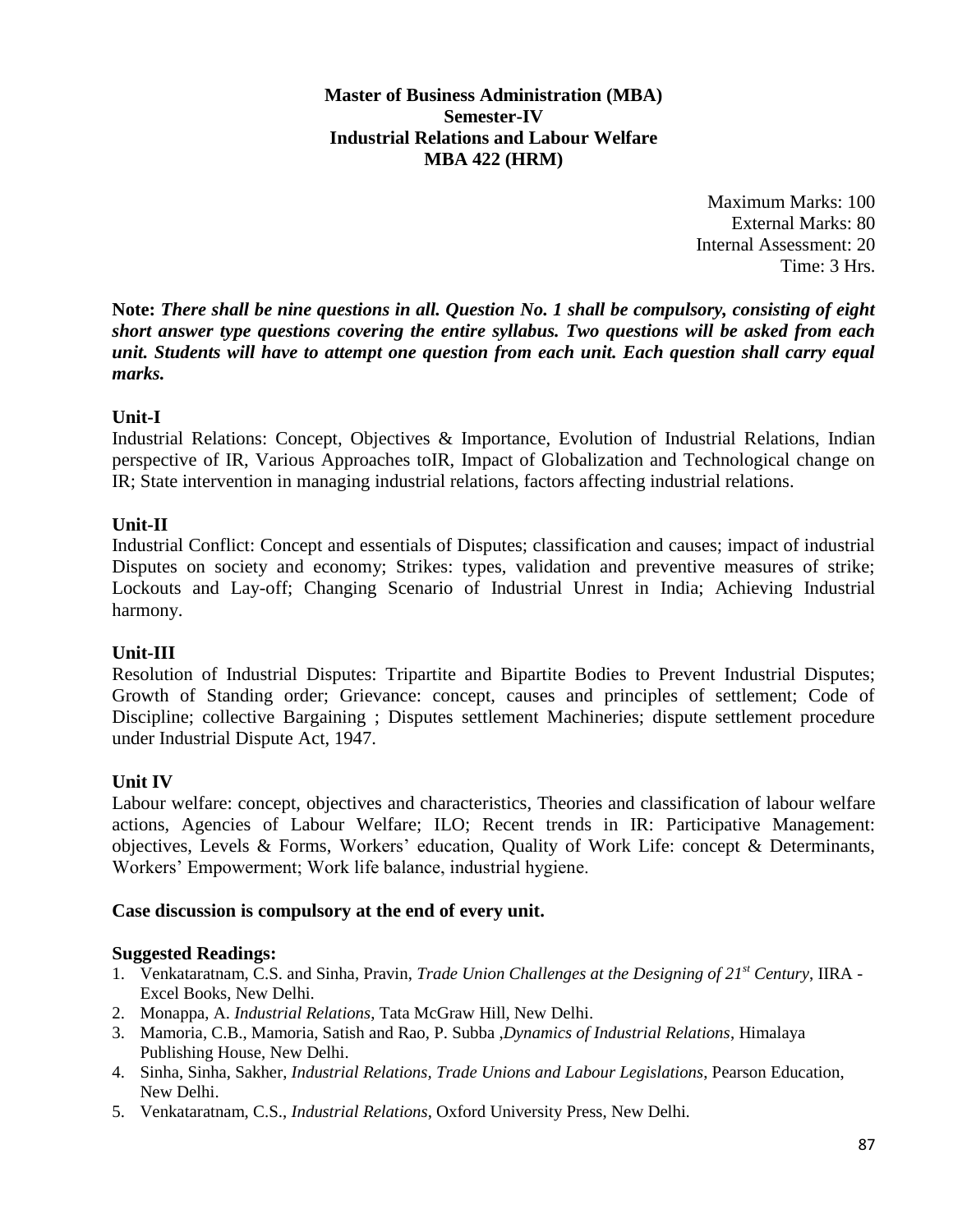**Master of Business Administration (MBA) Semester-IV Strategic Human Resource Management MBA 423 (HRM)**

> Maximum Marks: 100 External Marks: 80 Internal Assessment: 20 Time: 3 Hrs.

**Note:** *There shall be nine questions in all. Question No. 1 shall be compulsory, consisting of eight short answer type questions covering the entire syllabus. Two questions will be asked from each unit. Students will have to attempt one question from each unit. Each question shall carry equal marks.*

# **Unit-I**

Concept of SHRM and HR environment: HRM in knowledge economy; investment perspective of SHRM, evolution of SHRM, strategic HR vs. traditional HR, barrier to strategic HR, role of HR in strategic planning.

#### **Unit-II**

Strategic fit frameworks: linking business strategy and HR strategy, HR bundles approach, best practice approach; business strategy and human resource planning; HRM and firm performance linkages – measures of HRM performance; sustained competitive advantages through inimitable HR practices

#### **Unit-III**

HR Systems: staffing systems, reward and compensation systems, employee and career development systems, performance management systems

# **Unit-IV**

Strategic options and HR decisions – Downsizing and restructuring, domestic and international labour market, mergers and acquisitions, outsourcing and off shoring

#### **Case discussion is compulsory at the end of every unit.**

#### **Suggested Readings:**

1. Mello, Jeffrey A., *Strategic Human Resource Management*, Thomson Learning Inc

2. Agarwala, Tanuja, *Strategic Human Resource Management*, Oxford University Press, New Delhi

3. Dreher, George and Thomas Dougherty, *Human Resource Strategy*, Tata McGraw Hill

4. Greer, Charles, *Strategic Human Resource Management*, Pearson Education

5. Belcourt, Monica and Kenneth McBay, *Strategic Human Resource Planning*, Thomson Learning Inc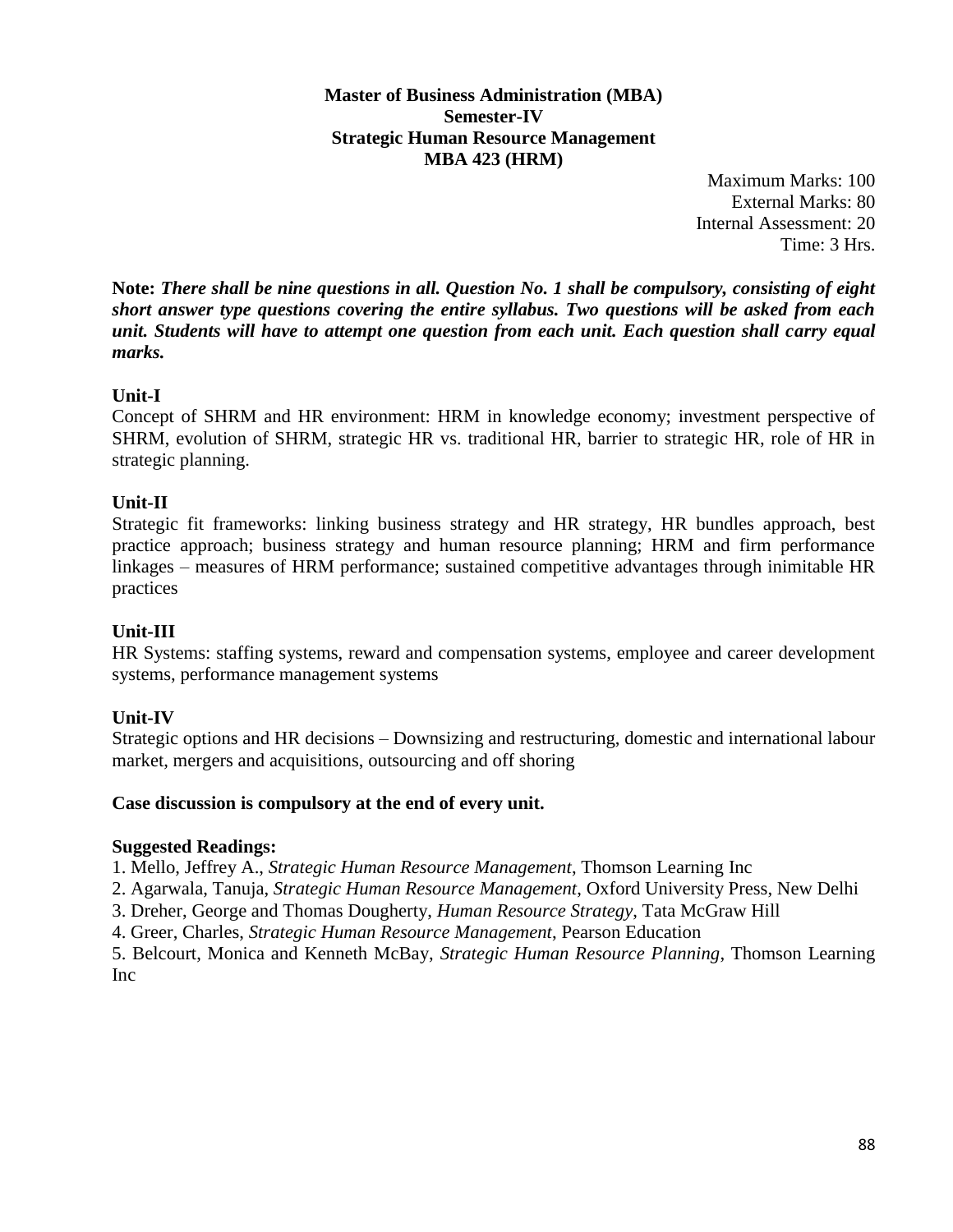# **Master of Business Administration (MBA) Semester-IV Personal Power and Leadership through Asian Values MBA 424 (HRM)**

Maximum Marks: 100 External Marks: 80 Internal Assessment: 20 Time: 3 Hrs.

**Note:** *There shall be nine questions in all. Question No. 1 shall be compulsory, consisting of eight short answer type questions covering the entire syllabus. Two questions will be asked from each unit. Students will have to attempt one question from each unit. Each question shall carry equal marks.*

# **Unit I**

Understanding dynamics of Power, Intrapersonal, Interpersonal, Intergroup and Institutional power. Ontology of Human and Organisational Existence; Model of Personality & Holistic Growth: *Panch Kosh;* Excellence in Actions: *Guna theory*; Dynamics of Human Motivation: *Purushartha.* Constructive and DestructiveEmotions: *Rasa* theory.

# **Unit II**

Strategic &Value based Leadership: *Dharma-Danda,* Leveraging on competencies: *Svabhava Sanskar & Svadharma* model. Change Management: *Ekkatoparaya.*

# **Unit III**

Unleashing Creativity & Personal power: Techniques from *Ashtanga Yoga*, *Zen- Buddhism and Taoism*; Work values & relationship management through Confucian *values.*

# **Unit IV**

Moral Development - meaning interpersonal influences on moral developments, morality & inter group attitudes, moral emotions, moral development and social exclusion, morality and cultural linkage according to Asian values.

# **Case discussion is compulsory at the end of every unit.**

- 1.Eva Wong. (2000). *The Shambala guide to Taoism*. Boston: Shambala, South Asia Editions.
- 2.Gardner, D. K. (2007). *The Basic Teachings of the Later Confucian Tradition*, Hackett Publishing Company.
- 3.Goldman, R.P. & Tokunaga, M. (2009*). Epic Undertaking*. Delhi: MotilalBanarsidas Publishers Pvt. Ltd. Delhi.
- 4.Gerardo, N. J. (2008). *Myth and Meaning in Early Daoism: The themes of chaos.*Hundun: First Three Pines Press Edition.
- 5.Iyengar, B. K. S. (2005). *Light on Life*. London: Rodale.
- 6.Jue, R., &Wedemeyer, R. (2002). *The Inner Edge: Achieving Spiritual Fulfilment in Life and Work.* New Delhi: Tata McGraw Hill.
- *7.*Kao, H. S. R. & Sinha D., (1997) *Asian Perspectives on Psychology. New Delhi: Sage.*
- 8.Karve, I., (1991). *Yuganata.* Hyderabad: Orient Longman Ltd.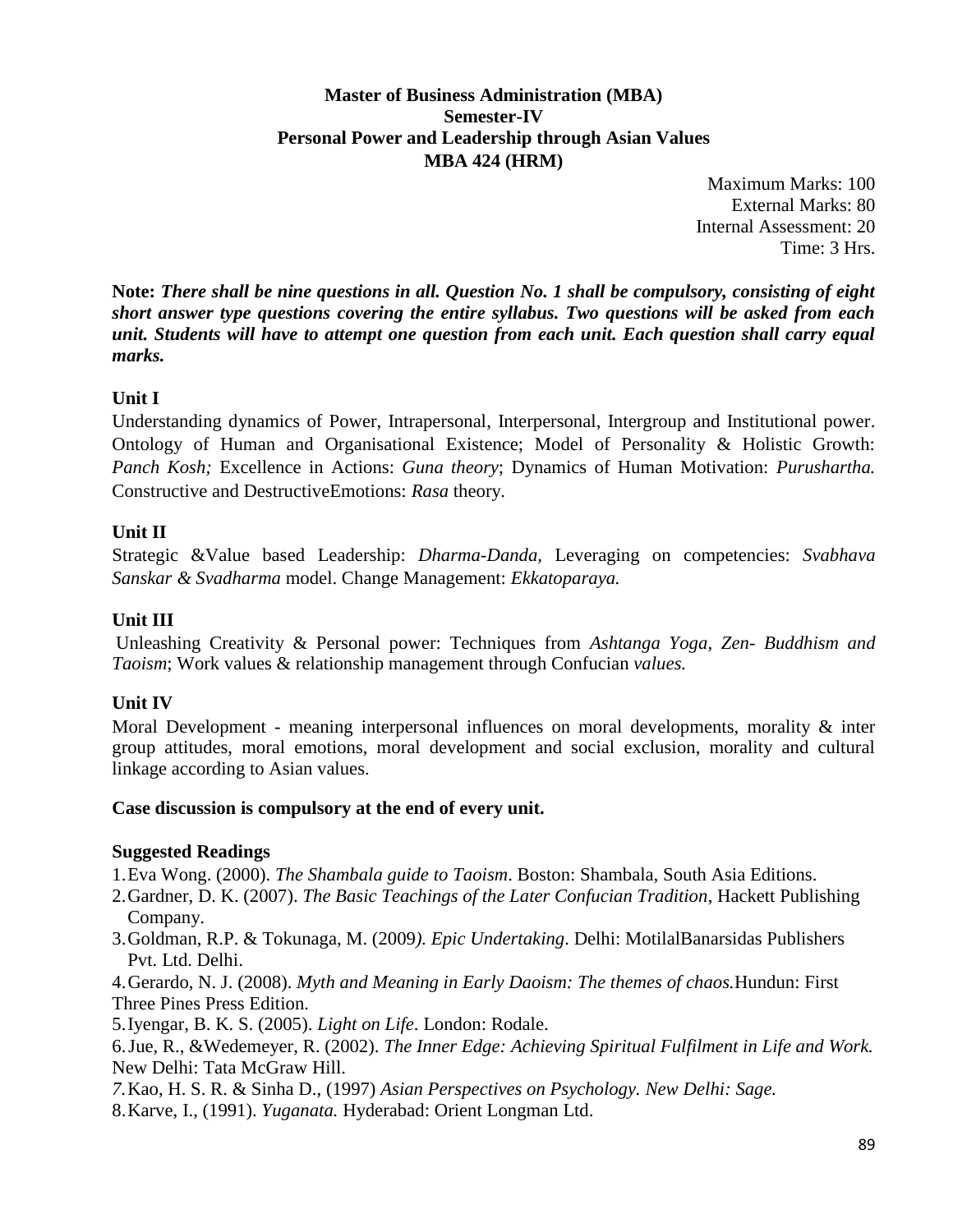#### **Master of Business Administration (MBA) Semester-IV Human Capital Management MBA 425 (HRM)**

Maximum Marks: 100 External Marks: 80 Internal Assessment: 20 Time: 3 Hrs.

**Note:** *There shall be nine questions in all. Question No. 1 shall be compulsory, consisting of eight short answer type questions covering the entire syllabus. Two questions will be asked from each unit. Students will have to attempt one question from each unit. Each question shall carry equal marks.*

# **Unit I**

Nature of HRM, Scope, functions and Importance of HRM, Evolution of HRM, Difference with HRD, Contemporary Issues and practices in HRM, changing concept of HRM in India and in the globe. Human capital planning and employee, nature of job analysis, job design, job evaluation, human resource planning, demand forecasting, Need for and factors influencing HRP, Career Planning, promotion, Transfer, Demotion and separation; Recruitment, selection.

#### **Unit II**

Nature and importance of Training, Methods of Training, TNA, Nature of HRD Program, Methods of Management Development and executive Development programs, Development Beyond Training, contemporary HRD Practices, Performance Management.

# **Unit III**

Nature and Importance of performance Appraisal and PMS, Methods and Models, Difference with Performance Appraisal, Future of Performance Management System; Compensation management and employee Relations, Introduction to Compensation Management, components of Employee and Executive compensation, Factors affecting Employee compensation, employee incentive schemes, and Recent trends in compensation management.

#### **Unit IV**

Nature of employee Relation, industrial Relations, Resolution of industrial disputes, employee grievance, Trade Union and their Relevance Introduction, Characteristics and Scope of SHRM, SHRM vs Conventional HRM, barriers to strategic HRM, linking HR strategy with Business Strategy, SHRM and Business Performance.

#### **Case discussion is compulsory at the end of every unit.**

- 1. Dessler, G., and Varkkey, B., *Human Resource Management*, Person Publication, New Delhi.
- 2. Jyothi, P. and Venkatesh,D.N.,*Human Resource Management*. Oxford Publication, New Delhi.
- 3. Biswajeet, P., *Human Resource Management*, PHI Publications, New Delhi.
- 4. Rao, V.S.P. and Mamoria, C.B., *Personal Management (Text and Cases)*, Himalaya Publications, New Delhi.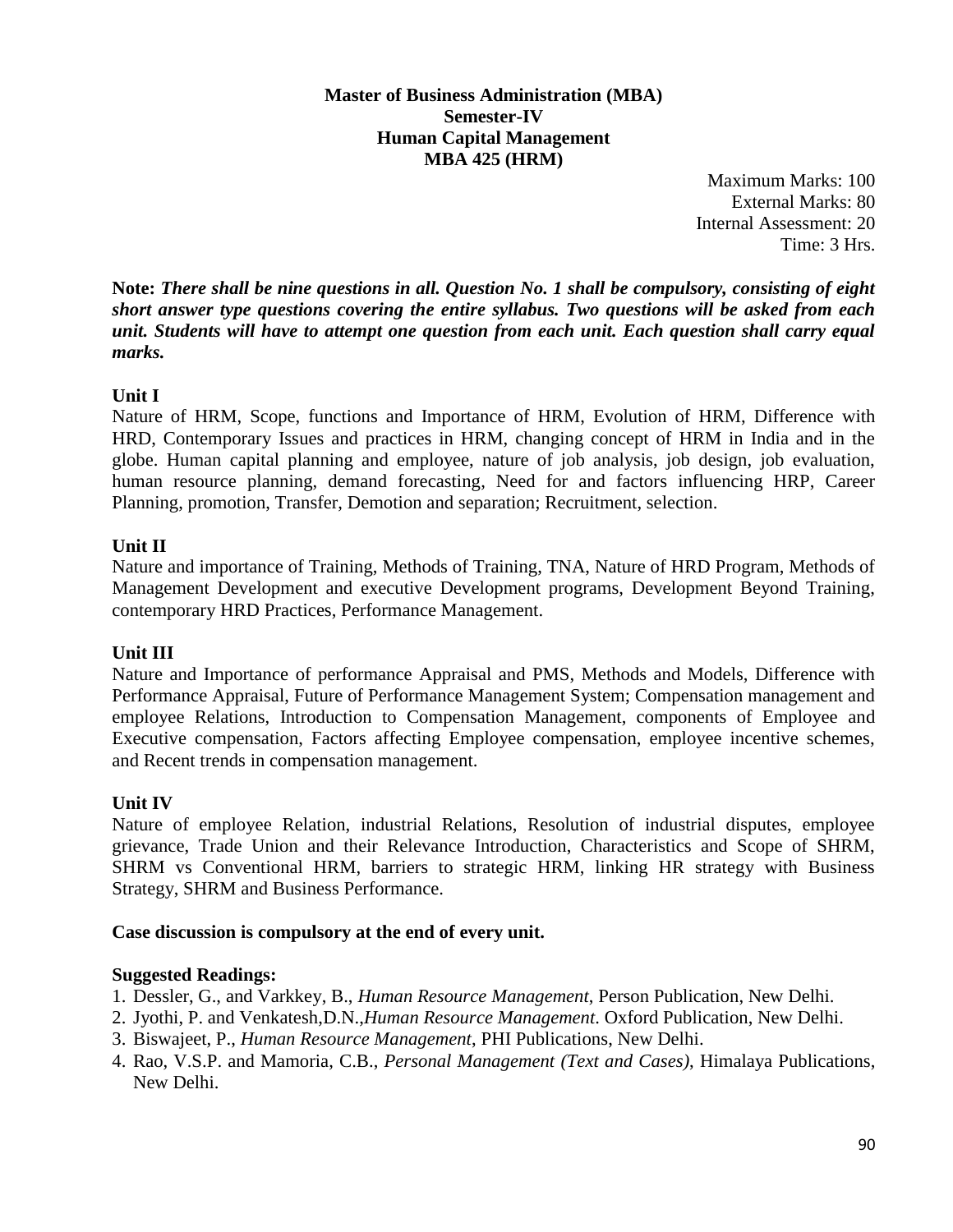# **Master of Business Administration (MBA) Semester-IV Employee Engagement and Talent Management MBA 426 (HRM)**

Maximum Marks: 100 External Marks: 80 Internal Assessment: 20 Time: 3 Hrs.

**Note:** *There shall be nine questions in all. Question No. 1 shall be compulsory, consisting of eight short answer type questions covering the entire syllabus. Two questions will be asked from each unit. Students will have to attempt one question from each unit. Each question shall carry equal marks.*

# **Unit I**

Employee Engagement; Definition, Scope and importance; Relationship between Employee Engagement and Motivation; Organizational Dynamics of Employee Engagement; Understanding influence of Leadership on Employee Engagement.

# **Unit II**

Identification of Engagement needs: Drivers of Engagement; Employee Engagement Tools and Techniques; Managing Employee Satisfaction; Trends in Global Employee Engagement.

# **Unit III**

Talent Management; Meaning & Objective; Evolution of Talent Management; Role of TM in Sustainable Development of Organization; Source and Process of Talent Management; Talent and Knowledge workers key differences; Outcomes of Failure in Managing Talent.

# **Unit IV**

Talent Management System: Components and benefits; issues in TMS; Managing Performance; conducting performance Reviews; Talent planning: Concept, succession planning and Career planning; Developing and Retaining Talent; Competency Mapping.

# **Case discussion is compulsory at the end of every unit.**

- 1. Hasan, M., Singh, A. K., Dhamija, Talent management in India: Challenges and opportunities, Atlantic Publication, New Delhi.
- 2. Lance A Berger, Dorothy R Berger, Talent Management Hand Book, Mc.Graw Hill, New Delhi.
- 3. Byrne Zinta S., Understanding Employee Engagement, Taylor & Francis Ltd.
- 4. Mishra&Tripathy, Employee engagement and HR initiatives, Himalaya Publication House, New Delhi.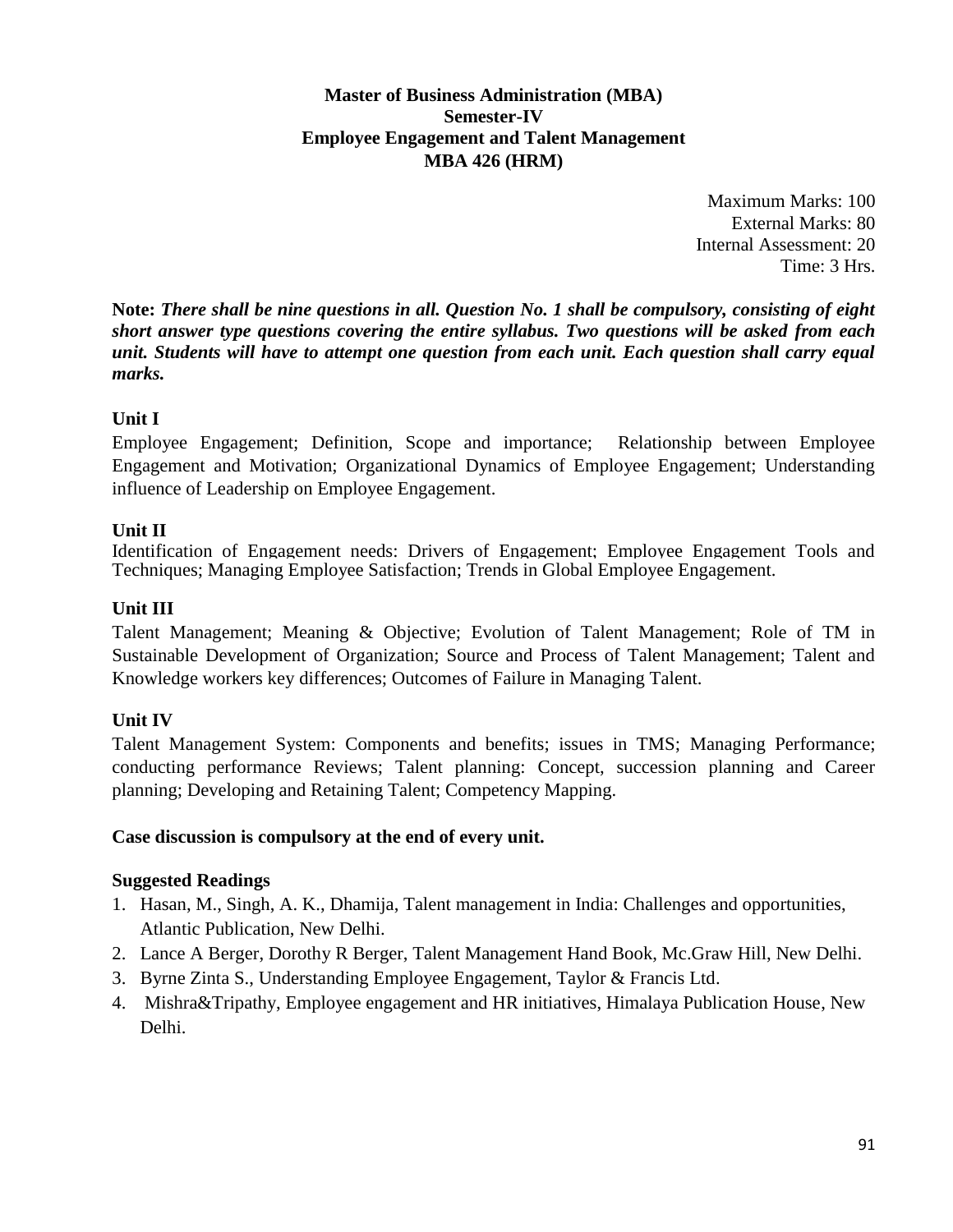#### **Master of Business Administration (MBA) Semester-IV Compensation Management MBA 427 (HRM)**

Maximum Marks: 100 External Marks: 80 Internal Assessment: 20 Time: 3 Hrs.

**Note:** *There shall be nine questions in all. Question No. 1 shall be compulsory, consisting of eight short answer type questions covering the entire syllabus. Two questions will be asked from each unit. Students will have to attempt one question from each unit. Each question shall carry equal marks.*

# **Unit I**

Introduction & Role of compensation in organisation: economic and behavioural theories related to compensation; concept and types of wages; strategic perspectives of compensation; compensation as motivational tool; compensation policy.

# **Unit II**

Internal and external equities in compensation system; determining the worth of jobs; understanding inter and intra-industry compensation differentials, components of compensation package: fringe benefits, incentives and retirement plans etc.; pay for performance plans, designing salary: salary breakup, CTC, Gross salary, Net salary, In-hand salary.

# **Unit III**

Compensation of special group: Corporate Directors, Chief Executives, Senior Managers; components of executive compensation package; compensation of professionals and knowledge workers, compensation of sales person, international compensation.

# **Unit IV**

Statutory provisions governing different components of reward systems; institutions related to reward system: wage boards, pay commissions etc., role of trade unions in determining compensation; tax planning.

# **Case discussion is compulsory at the end of every unit**

# **Suggested Readings:**

1.Milkovich, George T and Newman J.M., *Compensation*, Tata McGraw Hill, New Delhi.

- 2.Henderson, R.O., *Compensation Management*, Pearson Education, New Delhi.
- 3.Martocchio, J.J., *Strategic Compensation*, Pearson Education, New Delhi.
- 4.Armstrong, M and Murlis H, *Reward Management*, Kogan Page, UK

5.Singh, B.D., *Compensation and Reward Management*, Excel Books, New Delhi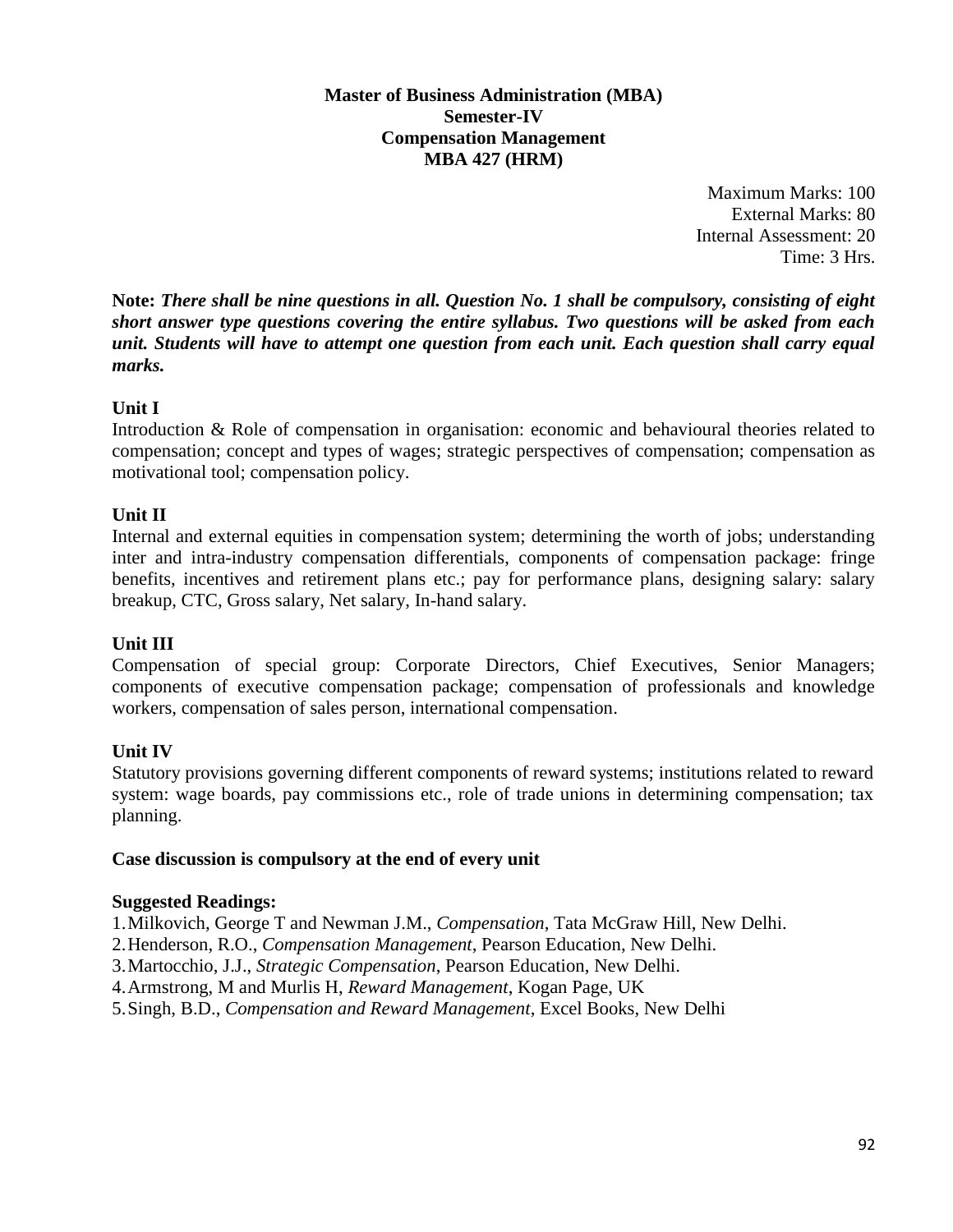#### **Master of Business Administration (MBA) Semester-IV Managerial Skill Development MBA 428**

Maximum Marks: 50 Internal Practical Marks: 50

**Note:** *It is an internal practical course, no external examination will be conducted for this course. A committee of two internal faculty members duly constituted by the chairperson/head of the department will evaluate the students throughout the semester as per the syllabus.*

**Objective:** This course will focus on overall Personality Development of students by enhancing their communication skills, shaping their attitudes and behaviour and ultimately preparing them for corporate roles.

#### **Unit I**

Strengthening Oral Communication: Presentations and Speech **(10 marks)**  (There will be one Presentation and one Speech by every student for 5 marks each)

#### **Unit II**

Written Corporate Skills: Research Paper Simulation/Review, Industrial Visit Reports

**(20 marks)** 

(There will be One Research/review paper simulation for ten marks and two industrial visit reports for five marks each)

#### **Unit III**

Building the Manager: Management Games/activitiesand Market Simulation Act **(15 marks)**  (There will be total of two management games/activities for five marks each and one market simulation act for five marks)

# **Unit IV**

Group Discussion and Mock Interviews (There will be one GD and one mock interview activityfor 2.5 marks each) **(5 marks)**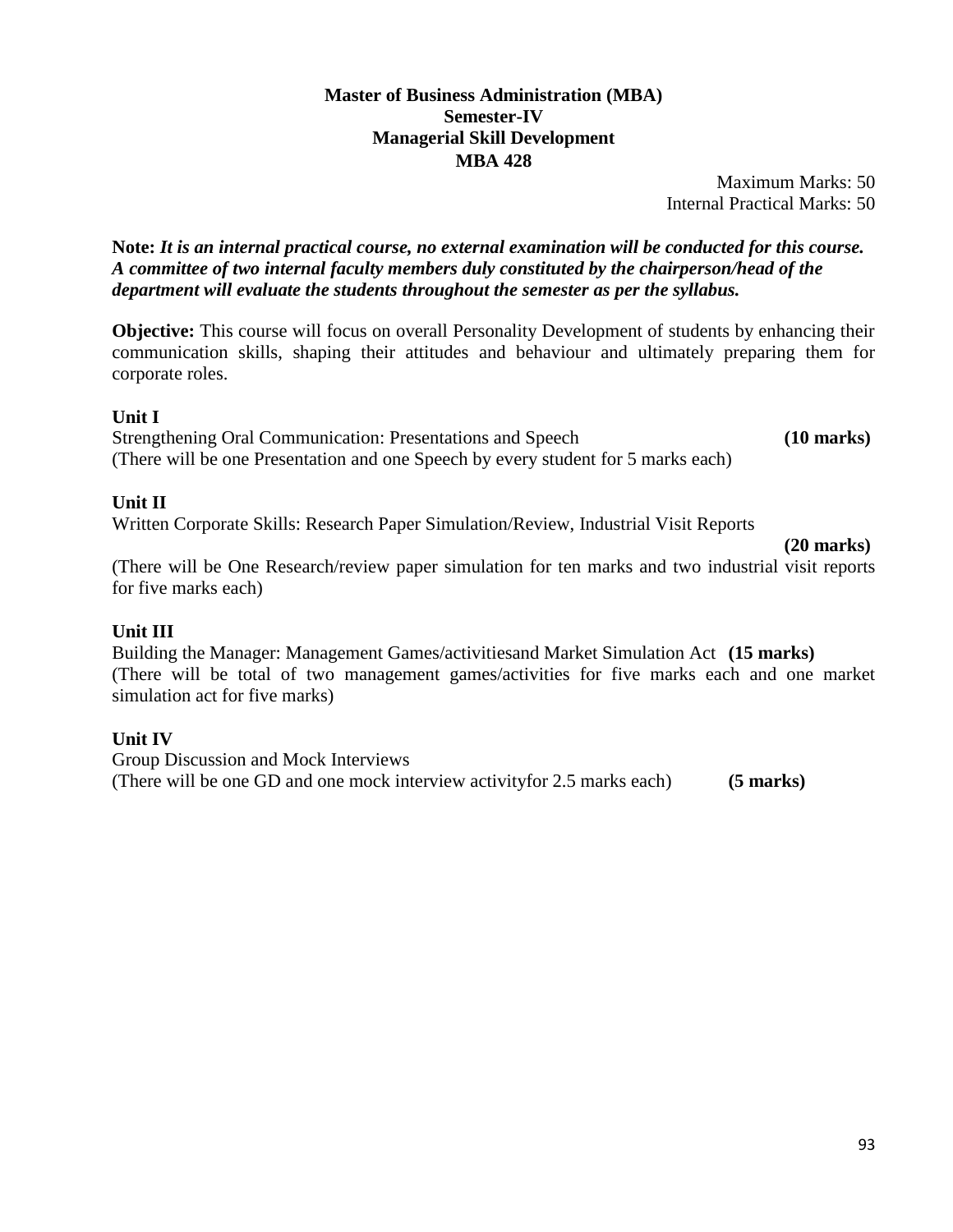**Master of Business Administration (MBA) Semester-IV Current Business and Economic Affairs MBA 429**

> Maximum Marks: 100 External Marks: 80 Internal Assessment: 20 Time: 3 Hrs.

**Note:** *There shall be eight questions in all. Two questions will be asked from each unit. Students will have to attempt one question from each unit. Each question shall carry equal marks (20 marks).*

#### **Unit-I: Current Affairs in Finance**

#### **Unit-II: Current Affairs in Human Resources**

#### **Unit-III: Current Affairs in International Business**

#### **Unit-IV: Current Affairs in Marketing**

#### **Note:**

1. This paper will be based on the leading business newspapers: 'The Economic Times', 'Financial Express' and 'Business Standard' and leading business magazine 'Business Today'.

2. The duration for the course content (Newspapers and magazine) will be June to November for odd semester and December to May for even semester.

3. Examiner is required to set two questions from each unit with equal marks *i.e.* 20 marks. A question may carry 'n' number of sub-parts, depending on Examiner's discretion.

4. The student shall attempt one question from each unit.

- 1. The Economic Times
- 2. Financial Express
- 3. Business Standard
- 4. Business Today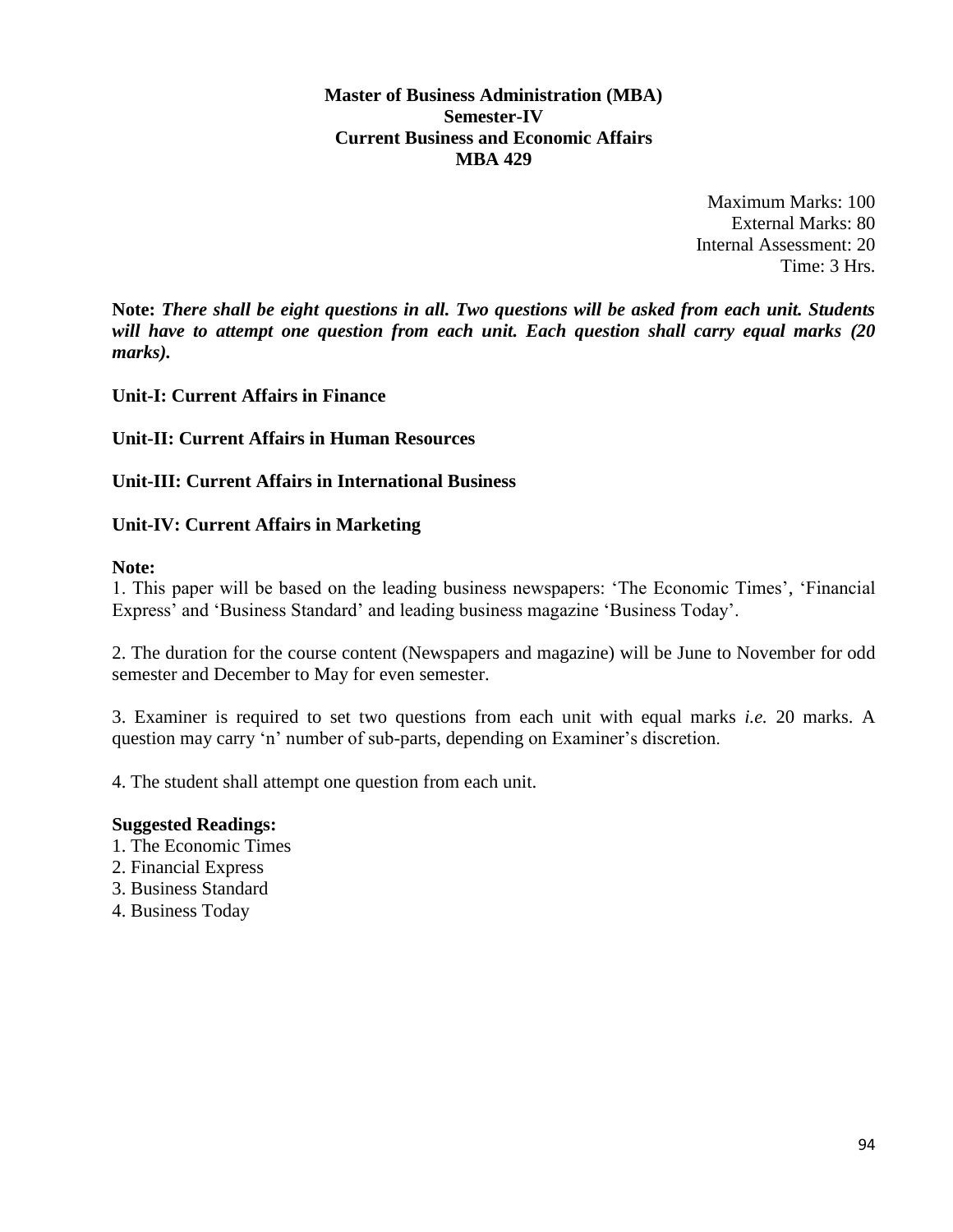#### **Master of Business Administration (MBA) Semester-IV Seminar MBA 430**

Maximum Marks: 25 Internal Marks: 25

Each student will present a seminar of about 15-20 minutes duration on any foreign journal research paper/article chosen in consultation with the teacher allotted to him/her by the department.

The seminar presentation will be for 25 marks i.e. 1 credit. One course coordinator will be nominated by the chairperson/head of the department among the teachers of the department.

An internal committee of two teachers constituted by the chairperson/head of the department will evaluate the seminar presentation. The evaluation will be based on the presentation of student, indepth understanding of subject matter and answer to questions. Distribution of marks will be as follows:

|           | • Presentation            | 10 Marks |
|-----------|---------------------------|----------|
|           | • Depth of subject matter | 10 Marks |
| $\bullet$ | Answer to questions       | 05 Marks |